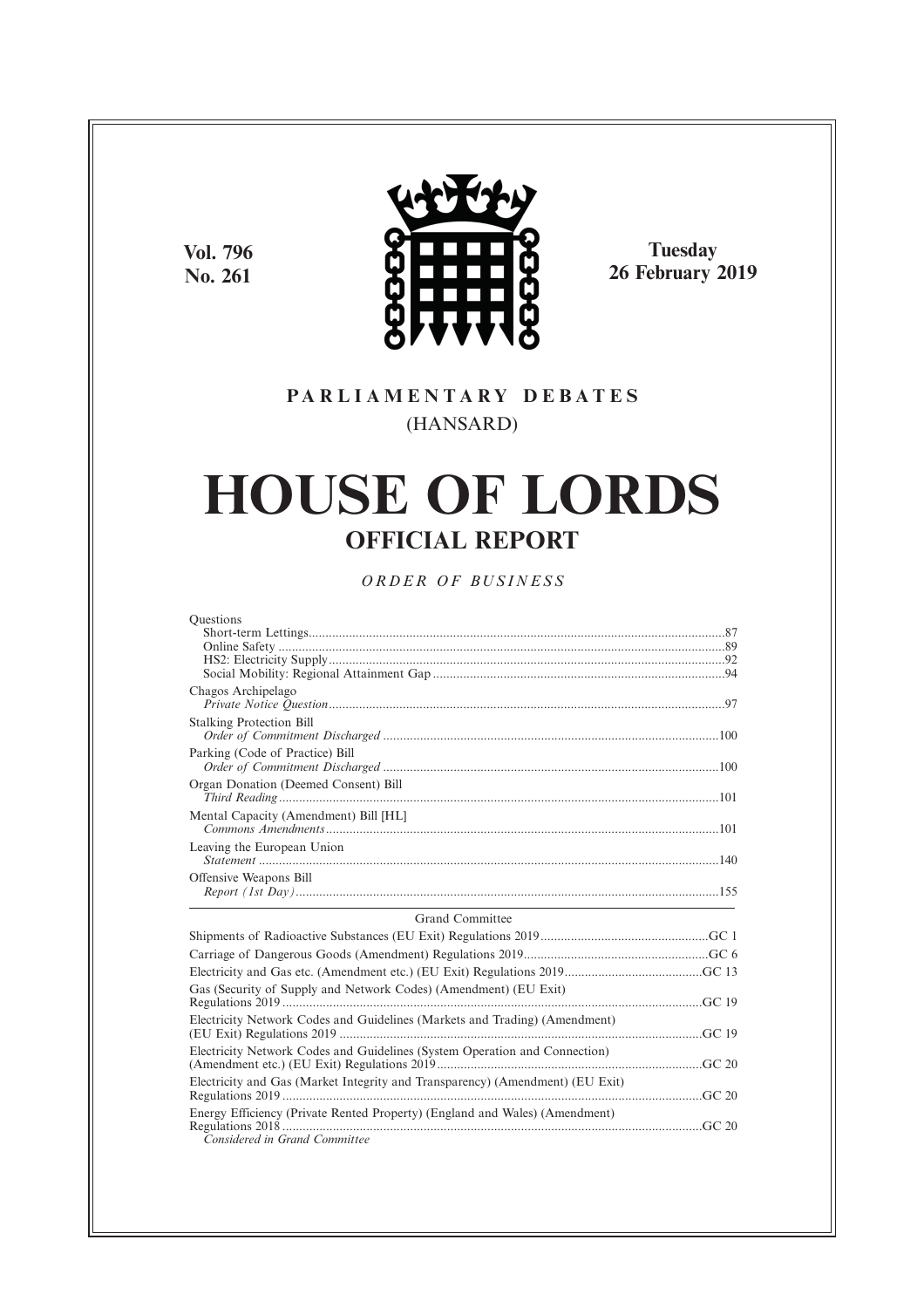Lords wishing to be supplied with these Daily Reports should give notice to this effect to the Printed Paper Office.

No proofs of Daily Reports are provided. Corrections for the bound volume which Lords wish to suggest to the report of their speeches should be clearly indicated in a copy of the Daily Report, which, with the column numbers concerned shown on the front cover, should be sent to the Editor of Debates, House of Lords, within 14 days of the date of the Daily Report.

> *This issue of the Official Report is also available on the Internet at* https://hansard.parliament.uk/lords/2019-02-26

The first time a Member speaks to a new piece of parliamentary business, the following abbreviations are used to show their party affiliation:

| <b>Abbreviation</b> | <b>Party/Group</b>                 |
|---------------------|------------------------------------|
| CВ                  | Cross Bench                        |
| Con                 | Conservative                       |
| <b>DUP</b>          | Democratic Unionist Party          |
| GP                  | Green Party                        |
| Ind Lab             | Independent Labour                 |
| Ind LD              | Independent Liberal Democrat       |
| Ind SD              | <b>Independent Social Democrat</b> |
| Ind UU              | Independent Ulster Unionist        |
| Lab                 | Labour                             |
| Lab Co-op           | Labour and Co-operative Party      |
| LD                  | Liberal Democrat                   |
| LD Ind              | Liberal Democrat Independent       |
| Non-afl             | Non-affiliated                     |
| PC                  | Plaid Cymru                        |
| UKIP                | UK Independence Party              |
| UUP                 | <b>Ulster Unionist Party</b>       |

No party affiliation is given for Members serving the House in a formal capacity, the Lords spiritual, Members on leave of absence or Members who are otherwise disqualified from sitting in the House.

© Parliamentary Copyright House of Lords 2019,

*this publication may be reproduced under the terms of the Open Parliament licence, which is published at www.parliament.uk/site-information/copyright/.*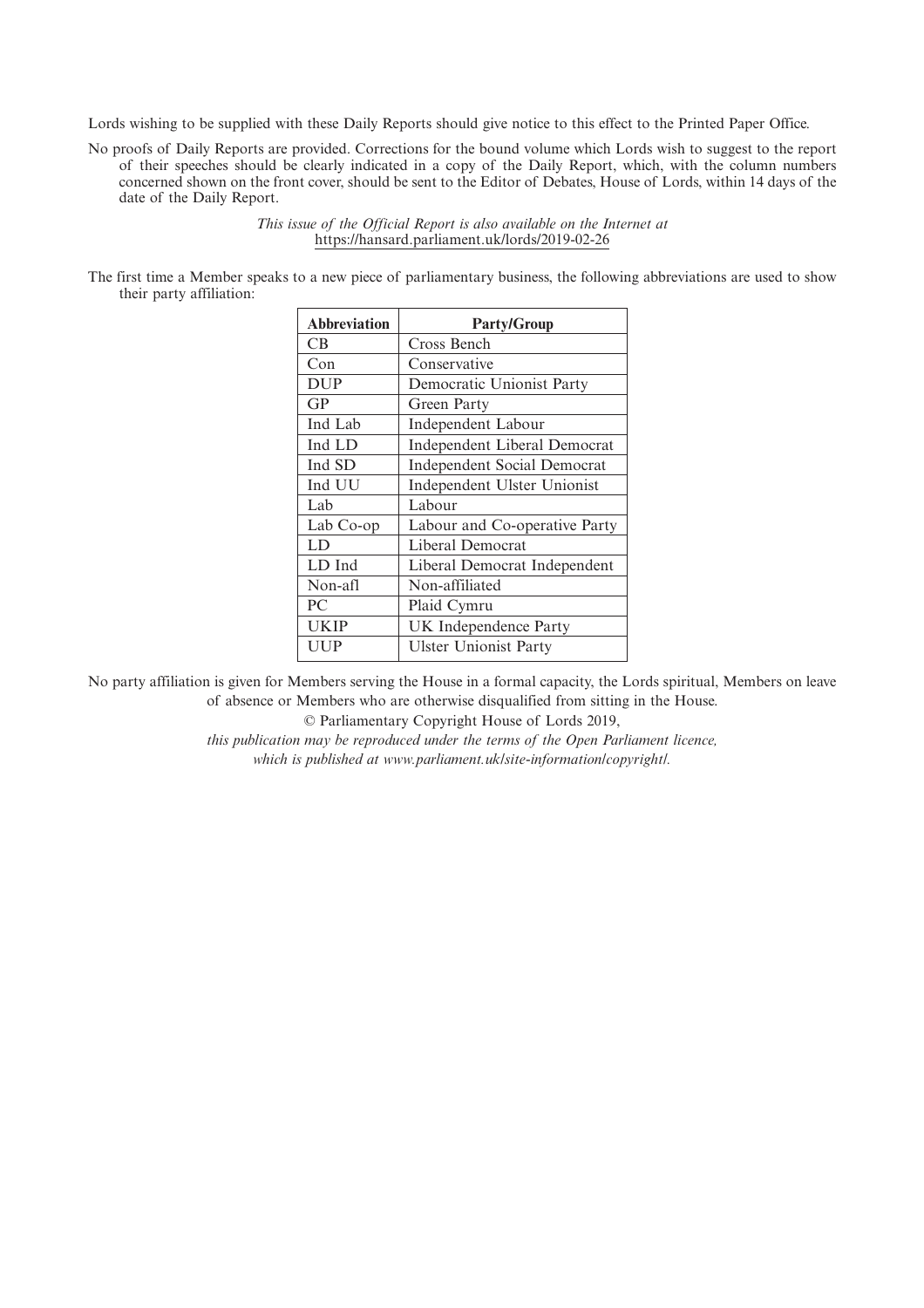*Tuesday 26 February 2019*

*2.30 pm*

*Prayers—read by the Lord Bishop of Oxford.*

# **Short-term Lettings**

*Question*

*2.37 pm*

#### *Asked by Baroness Gardner of Parkes*

To ask Her Majesty's Government what consideration they have given to giving greater power to local authorities to deal with issues arising from short-term lettings.

**Baroness Gardner of Parkes (Con):** My Lords, in begging leave to ask the Question standing in my name on the Order Paper, I declare my interests as in the register.

**The Parliamentary Under-Secretary of State, Ministry of Housing, Communities and Local Government and Wales Office (Lord Bourne of Aberystwyth) (Con):** My Lords, where short-term lets breach the rules, local authorities already have numerous powers to take action. We are strongly encouraging industry to continue its progress on promoting best practice, and to support the efforts of local authorities to ensure that short-term lets comply with the rules. I am pleased to hear that the noble Baroness has now met with the Short Term Accommodation Association to discuss this important work.

**Baroness Gardner of Parkes:** I thank the Minister for that reply. It was his advice that I should meet the association, and I found it very productive. Airbnb was among the members that attended, which was quite interesting because there has been a conflict here before. When the Minister asked Airbnb, it said that it sorted all this information; when I asked it, it said that it did not. At the meeting, I asked which of the two was the right answer. The real answer was that it asks users to verify that they have all the necessary permissions for short-term lets. Airbnb is not asking them to produce them or to show that they have that right. It just presumes that they do if they say yes. In view of the fact that HMRC has no interest in this huge field, it is time that some more action is taken.

**Lord Bourne of Aberystwyth:** My Lords, the Short Term Accommodation Association is grappling with problems of sharing data under the current law, and it is trying to proceed with that. It also has a conference on 14 March, to which it has invited every single local authority in the UK, although this is a devolved issue. That is a sign of its determination to tackle this—as is the accreditation programme which it is setting forth.

**Lord Anderson of Swansea (Lab):** Of course there is a case for clear regulation, but does the Minister agree that Airbnb and others, since they are popular, are meeting a gap in the market?

**Lord Bourne of Aberystwyth:** My Lords, I agree with the noble Lord on that. It is nevertheless important, as he acknowledged, that they satisfy certain conditions. Those that join the Short Term Accommodation Association sign up to a code of conduct. That has been circulated to all houses in Westminster, with which it has a particularly close association. It is the aim of the Short Term Accommodation Association to roll that out nationally.

**Baroness Grender (LD):** Did the Minister see BBC London's documentary last night, in which undercover work revealed that three private sector companies were helping private landlords find their way round the 90-day limit in London? Does he agree with Generation Rent that the data should now definitely be released to local authorities, because otherwise it is almost impossible for local authorities to enforce?

**Lord Bourne of Aberystwyth:** My Lords, I did not have the privilege of seeing that programme last night, as I had duties in the House, but I have had reports of it. Those businesses to which the noble Baroness was referring are not members of the Short Term Accommodation Association, although we would certainly encourage them to join it; the association is seeking to ensure that they do.

**Lord Best (CB):** My Lords, the Minister knows that his department has established a working group, which I have the pleasure of chairing, to look at the regulation of property agents: those doing sales, lettings or management of property. The companies that do the short-term lettings do not have any regulation at present. Will the Minister comment on whether the new regulator of property agents—which I am sure will come to pass—should cover the short-term lets as well as the longer-term lettings that it definitely will be covering?

**Lord Bourne of Aberystwyth:** My Lords, I thank the noble Lord for all that he does, not only in relation to the regulation of property agents, but more generally in the area. The noble Lord has written to my honourable friend the Minister for Housing and Homelessness, and she will be replying. As I said, it is our intention that the Short Term Accommodation Association is the route forward, with the code of conduct that it is progressing, rather than that this coming under the ambit of the property agents group to which he referred.

**Lord Beecham (Lab):** My Lords, Airbnb lettings have increased by 187% in London since 2015, and 678% in Birmingham. Should not properties let on this basis be subject to business rates? I refer to my local government interests in the register.

**Lord Bourne of Aberystwyth:** My Lords, Airbnb is the market leader and is doing a good job within London, which is the only place where the 90-day limit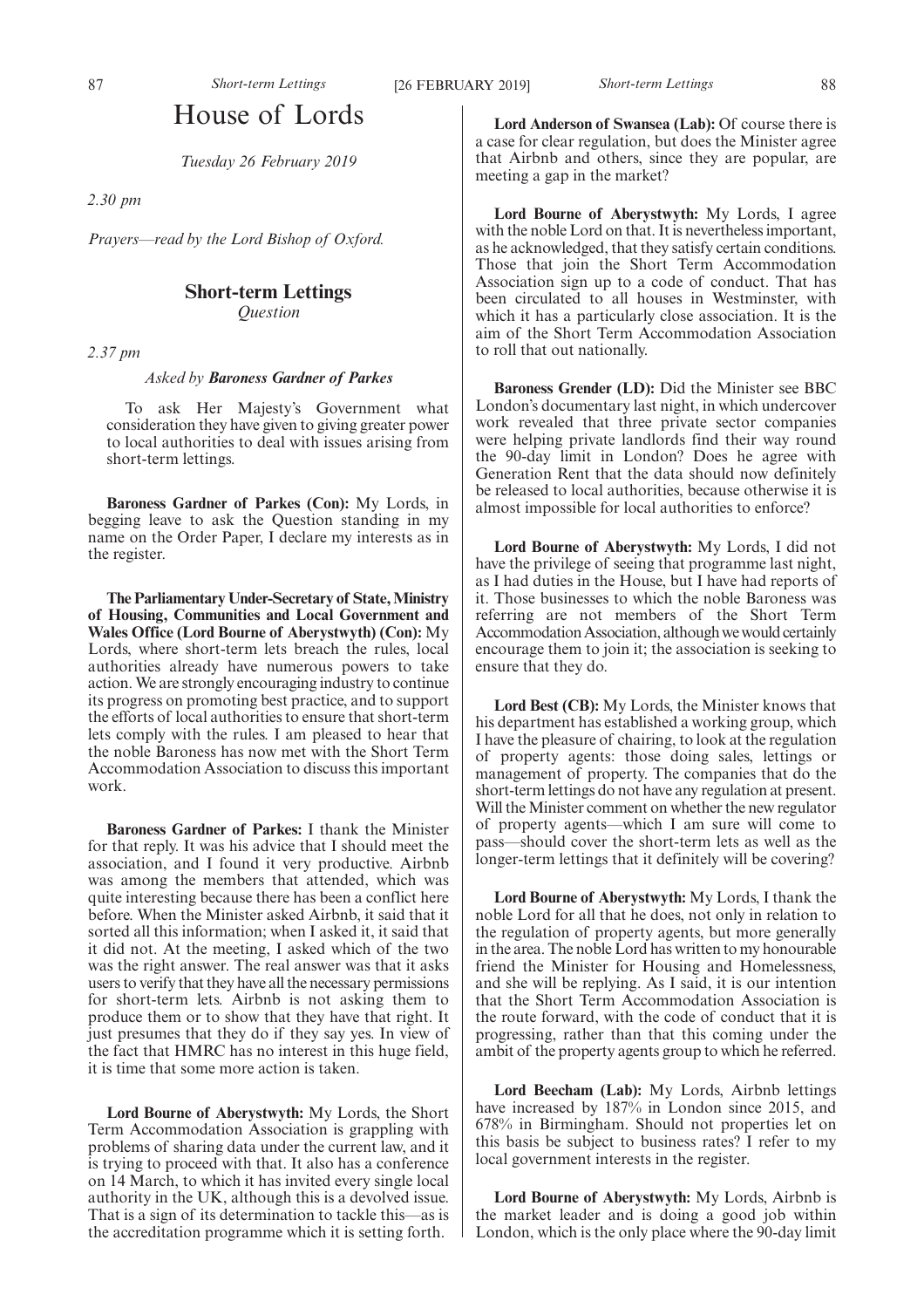89 *Short-term Lettings* [LORDS] *Online Safety* 90

applies. Its software ensures that you cannot go over the 90-day limit. As I understand it, to qualify as a business, you have to let for a minimum of 120 days, so that could not apply within London, but it could elsewhere, depending on the facts. I am not an expert in that area, but I do not think that it could apply in London because of that simple statistic.

**Lord Campbell-Savours (Lab):**My Lords, will Ministers send a guidance note out to local authorities to advise them to adopt the Newham scheme, which I have raised on a number of occasions in this House, for the way that landlords should be treated when they are in default?

**Lord Bourne of Aberystwyth:** My Lords, the noble Lord will be aware that I have previously referenced the guide that has been developed with Westminster, which the Short Term Accommodation Association wants to roll out. In fact, there are two guides: one is for landlords, which is currently being used in Westminster and it is intended should be used elsewhere; the other is for managers of blocks, and that would apply generally to residences in central London. There are therefore two codes of conduct that are central to what the accreditation body—or what we hope will become the accreditation body—is doing.

# **Online Safety** *Question*

## *2.43 pm*

#### *Asked by Baroness Massey of Darwen*

To ask Her Majesty's Government what action they are taking, in the light of concerns over child bullying and suicide arising from online activity, to strengthen controls over internet providers.

**TheParliamentaryUnder-Secretaryof State,Department for Digital, Culture, Media and Sport (Lord Ashton of Hyde) (Con):** My Lords, the Government have been clear that more needs to be done to tackle online harms, including cyber-bullying and suicide and self-harm content, and that the internet companies have a responsibility to their users. The forthcoming White Paper on online harms will set out a range of legislative and non-legislative measures to keep UK users safe online.

**Baroness Massey of Darwen (Lab):** I thank the Minister for that helpful response. As he said, we are constantly bombarded with stories of suicide, self-harm and bullying on the internet. What can the Government do to co-ordinate efforts to combat such activity online? In doing so, are parents and children involved in discussions on co-ordinating initiatives? Do the Government recognise the importance of not only protecting but empowering children to be resilient and aware of the danger of the internet so that these terrible things do not happen?

**Lord Ashton of Hyde:** Obviously, I completely agree about the importance of this subject. There is a growing realisation that despite what the big social media companies say they are doing, it is not enough. Hardly anything is more important than protecting children. We support an open and free internet—we think that it is good for the economy, human rights and free speech—but we acknowledge that the Government have a duty to make sure that social media and big tech companies are held to account. We will put out the online harms White Paper to do that. On involving young people in discussions and increasing their resilience, my noble friend Lord Agnew introduced what the Department for Education is doing for relationships education, sex education and health education in secondary schools. The proposed guidance and regulations cover subjects such as how to stay safe online, critically considering information and how people present themselves online, rights and responsibilities, how data is gathered, shared and used, the benefits of balancing time spent online and other important areas, such as consent.

**Baroness Benjamin (LD):** My Lords, an NSPCC survey found that six out of 10 parents do not think that social networks protect children from inappropriate content, such as self-harm and suicide. Nine out of 10 parents support the regulation of social networks to make them legally responsible for protecting children because, unfortunately, many parents lack the knowledge and confidence to protect their children effectively from online threats. What are the Government doing to encourage and improve digital literacy, especially among parents? Will the Government consider introducing age verification on social media sites as soon as possible to keep our children safe?

**Lord Ashton of Hyde:** I do not want to give anything away but the noble Baroness has set out many of the reasons for bringing forward the White Paper. I agree with how the public feel. It is a question of building trust in these big companies if the benefits are to continue. We will cover education in the White Paper—that has already been talked about—including for parents. The UK Council for Internet Safety has already developed a framework to equip children and young people for digital life and a practical guide for parents, but we will see more on that subject in the White Paper.

**Lord Griffiths of Burry Port (Lab):** My Lords, the White Paper has been amply referred to; we all look forward to it. I was at a seminar led by the Secretary of State the other day, where he made very high claims for it. He said that things have never been done like this before—that is, in a way that will have an impact on the whole world of IT. He set his standards very high indeed so we will be watching to see whether the proposals match his great statements. I worry that whatever we propose from within our own geography, not just on social media but on global social media, will depend on similar responses from other parts of the world. We have an international treaty to limit nuclear weapons. Knowing what we now know, is it not time that we started an initiative to bring the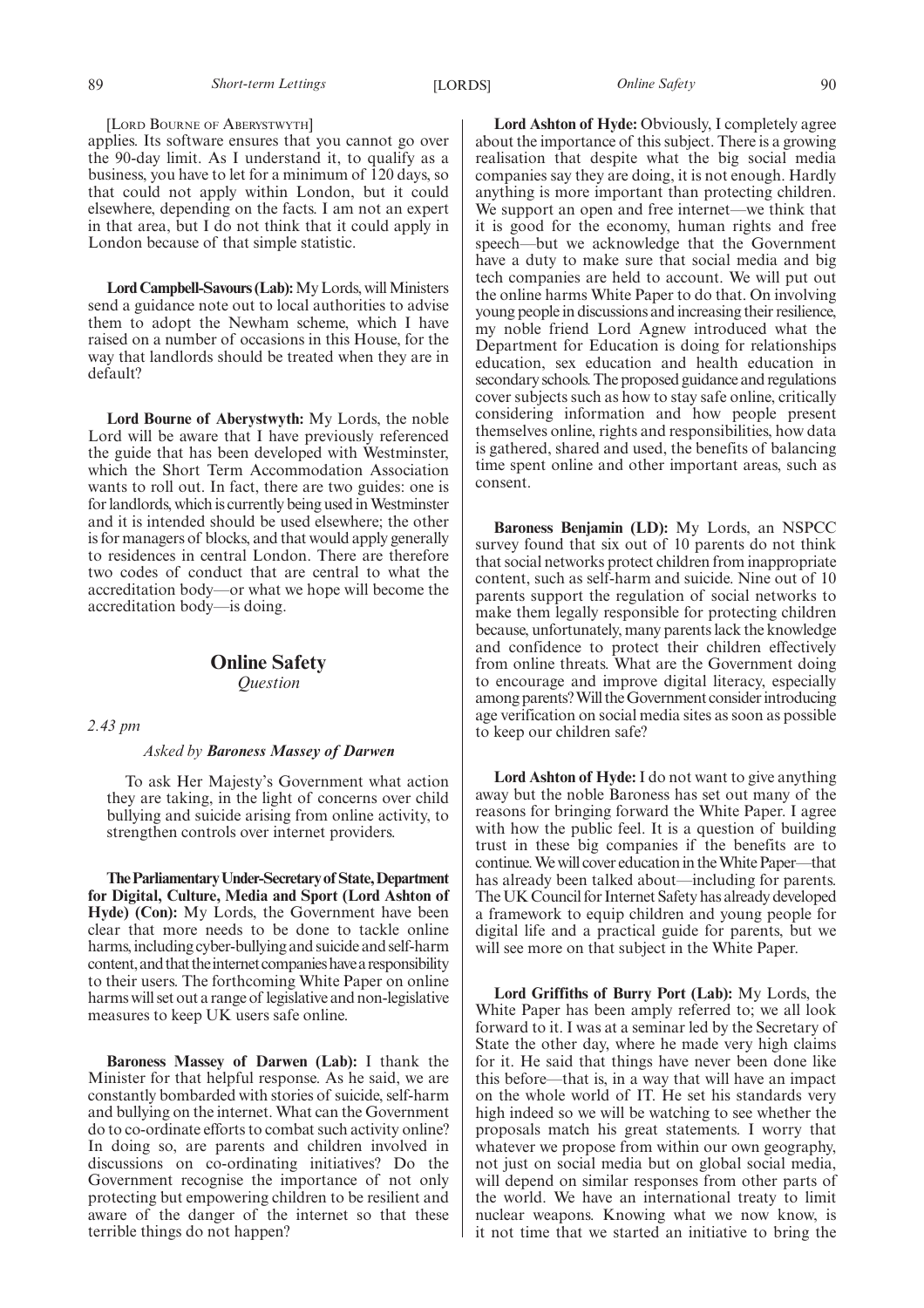international community on board and into the conversation, recognising that this is a universal problem that needs a global response?

**Lord Ashton of Hyde:** I agree, which is why we are already consulting with our international partners. There are different views of how the internet should be taken forward, but for child protection and the more egregious things that social media companies do, there is an issue of internationalism, not least how regulations are enforced. That is something we are considering, and one of the benefits of doing it in the traditional way of having a Green Paper, a White Paper and then legislation is that we will continue to have consultation with noble Lords, which we are prepared to listen to. We will set out the views of where we think we are going, but we are open to consultation as well.

**The Lord Bishop of Chelmsford:** My Lords, instead of simply—and importantly—mitigating the harms done on the internet, might we consider a step change about designing the whole thing differently? Does the Minister agree that, instead of thinking about Facebook, Twitter and the like as platforms, if we thought about them as public spaces, required to have a duty of care like any other public space and be regulated accordingly, we would find ourselves in a different place? Is this something the Government are considering?

**Lord Ashton of Hyde:** I agree with the right reverend Prelate, and that is something the Government are considering.

**Lord Alton of Liverpool (CB):** My Lords, I welcome the response that Matt Hancock has given to the father of 14 year-old Molly Russell, who took her life in 2017, having visited one of these suicide sites. That was a year in which the suicide rate among young females increased by 38%. As long ago as 7 December 2006, I asked the Government to amend the Suicide Act 1961 to enable the,

"banning of internet sites which may incite people to, or advise people on how to, commit suicide".—[*Official Report*, 7/12/2006; col. *WA* 157.]

This is an issue I have raised on a dozen occasions since then, along with the noble Baroness, Lady Massey. While I welcome the White Paper and legislation, will the Minister confirm that this is an urgent issue, which ought to be dealt with as expeditiously as possible?

**Lord Ashton of Hyde:** I agree that it is extremely important; we should expect social media companies to have responsibility, and we should hold them to account. The Secretary of State for Health and Social Care has met social media companies, and written to them on this issue. He had a round table on 7 February to discuss what more can be done, and his department will be hosting a follow-up round table in two months to review progress, so they are taking it seriously. In addition, bearing in mind what the right reverend Prelate said, we are thinking about those issues, as the noble Lord will see when the White Paper comes out.

# **HS2: Electricity Supply** *Question*

*2.52 pm*

#### *Asked by Viscount Ridley*

To ask Her Majesty's Government whether HS2 Ltd will fulfil the requirements of public procurement regulations by obtaining its electricity supply through transparent and competitive tendering; and if so, how.

**Viscount Ridley (Con):**I beg leave to ask the Question in my name on the Order Paper, and refer to my interests in the register.

**TheParliamentaryUnder-Secretaryof State,Department for Transport (Baroness Sugg) (Con):** My Lords, HS2 will identify a suitable partner to supply electricity for the operation of the railway through a transparent and competitive process, in compliance with the Utilities Contracts Regulations 2016. HS2 Ltd is in the process of undertaking a strategic assessment of electricity sourcing options, and will produce a fully costed business case, which will then form the basis of a recommendation to the Department for Transport.

**Viscount Ridley:** I thank my noble friend for that encouraging reply. HS2 will have a gargantuan appetite for electricity—about 3 terawatt hours per year, or 1% of the entire UK electricity demand—costing several hundred million pounds per year. She will be aware of a recent report from KPMG to HS2 Ltd, which recommended that HS2 do a sweetheart deal with the wind industry to build new wind farms specifically to supply the railway, though not necessarily along the line, with a hidden subsidy, the cost of which would be passed on to the traveller and/or the taxpayer. Can she confirm that this would break the rules on public procurement?

**Baroness Sugg:** I thank my noble friend for his question and I share his desire to ensure good value for money for taxpayers and indeed passengers. The advice given in the KPMG report is that while the wholesale price for electricity is forecast to increase over the long term, the price of renewable energy is coming down, so it recommended signing a long-term contract for the supply of renewable electricity. I should reiterate that the report represents only advice to HS2. No decision has been made and, before any contract is signed, HS2 will need to present the proposed energy strategy to the DfT. Whatever strategy is agreed, HS2 Ltd will be required to demonstrate that it has complied with the Utilities Contracts Regulations 2016.

**Lord Rosser (Lab):**My Lords, this Question highlights the fact that HS2 will be an electrified railway, which is much more environmentally friendly and cheaper to operate than a diesel line. The Government have recently abandoned or deferred major mainline railway electrification projects. Will they now restore those projects and put them on the same footing,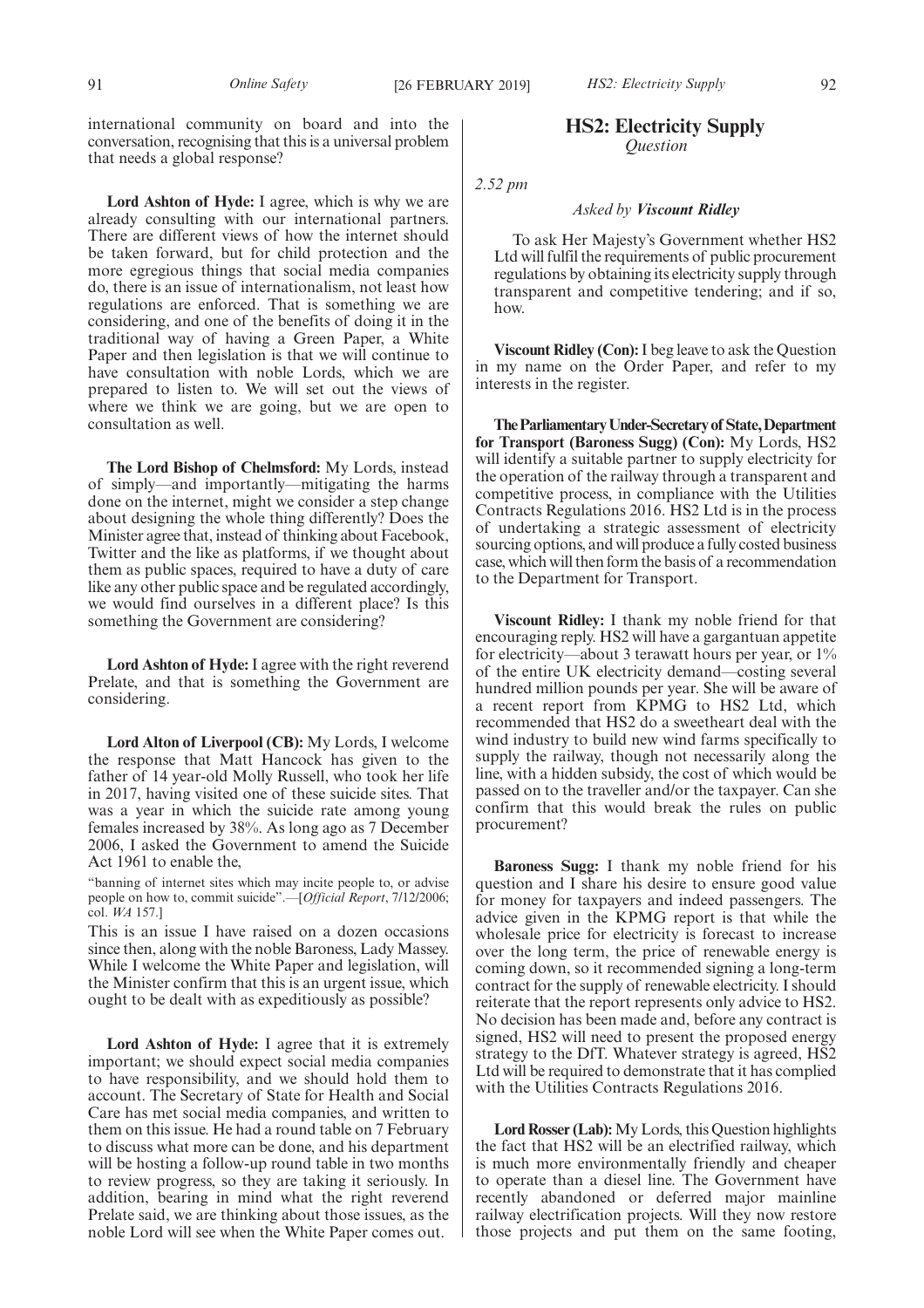[LORD ROSSER]

electrification-wise, as HS2? Further, will they confirm that they will proceed with HS2 north of Birmingham to Manchester and Leeds?

**Baroness Sugg:** My Lords, we have had to take some difficult decisions on electrification, which we are bringing forward where it is in the interests of passengers. I confirm that we are absolutely committed to continuing HS2 north of Birmingham. It is going to bring great connectivity to our great cities of the north.

**Lord Framlingham (Con):** My Lords, there is growing hope and, dare I say, even expectation that the Government will eventually scrap this hundred-billion pound vanity project and spend the money on railways throughout the rest of the country. In the meantime, money is haemorrhaging away and the lives of people along the route are being ruined by this scheme. Can I urge the Minister to try to persuade her colleagues to come to a decision and make an announcement as soon as they possibly can?

**Baroness Sugg:** My Lords, I am sorry to dash my noble friend's hopes but we remain committed to phases 1, 2a and 2b of HS2. As I have said, it will improve connectivity across our country. Our railways are full, with the doubling of passenger numbers since privatisation, and it is essential that we build a new line to allow space on other rail lines and thus improve things for passengers.

**Baroness Randerson (LD):** My Lords, I am pleased to hear the Government's continued support for HS2, but the department which failed to set up a contract to deliver a few extra ferries is unlikely to inspire public confidence in the management of big projects. How are the Government ensuring that every aspect of the HS2 costings is re-examined and questioned so that we can be confident that it is good value for money?

**Baroness Sugg:** My Lords, I agree with the noble Baroness that we have to ensure that the project is good value, because £55.7 billion is a lot of money. The full business case is planned for later this year, and that will reassess the phase 1 scheme against the standard business-case criteria. That business case will provide an updated benefit-cost ratio for the phase 1 scheme.

**Lord Watts (Lab):**My Lords, when are the Government going to kill this white elephant off and switch the funding to rail schemes around the country that are starved of investment?

**Baroness Sugg:** My Lords, if I have not made it clear already, we are committed to HS2. As well as the £55.7 billion investment we are making in HS2, we are spending record amounts on the rest of our railways— £48 billion over the next five years.

**Baroness Jones of Moulsecoomb (GP):** My Lords, a lot of people understand that HS2 is a complete folly. Having said that, if it is going to go ahead, the Wildlife Trusts have had an excellent idea to give the project at least some green credentials. It is that green wildlife spaces should be set up, reaching a mile on either side of the railway, with green bridges to not only enable wildlife to travel through Britain but also to provide recreational opportunities for people.

**Baroness Sugg:** I agree with the noble Baroness that this project will help to improve the environmental record of our travel, by ensuring that people travel using high-speed rail rather than roads. That will be a benefit. I have seen the plans for the green spaces and green bridges. HS2 is committed to environmentally friendly practices including woodland areas, and is considering those plans carefully.

**Lord Grocott (Lab):** Does the Minister share my concern or perhaps she even recognises the inevitable: many sections of the House are following a long tradition of this House in opposing the building of railways anywhere and at any time. beginning with the London to Birmingham railway in 1830? Can she assure us that this investment, which is essential to the people of the Midlands, will go ahead, especially in view of the fact that there never seems to be anything like the same level of objection to hugely expensive schemes such as Crossrail in London—which I also support? They appear to go ahead much more easily than anything which might benefit the Midlands.

**Baroness Sugg:** My Lords, the last time we built new rail links to the centres of our great northern cities Queen Victoria was on the throne, and I entirely agree that it is high time we built more. When HS2 is up and running, by 2033, up to 18 trains will run each hour, carrying up to 1,100 passengers each and serving 100 million passengers each year. This investment will continue.

# **SocialMobility:RegionalAttainmentGap** *Question*

*3 pm*

#### *Asked by Baroness Tyler of Enfield*

To ask Her Majesty's Government what plans they have to respond to the report *Closing the Regional Attainment Gap* published on 21 February by the All-Party Parliamentary Group on Social Mobility.

**Baroness Tyler of Enfield (LD):** My Lords, I beg leave to ask the Question standing in my name on the Order Paper, and declare an interest as co-chair of the APPG on Social Mobility.

**TheParliamentaryUnder-Secretaryof State,Department for Education (Lord Agnew of Oulton) (Con):** My Lords, the Government welcome the report, and its focus on the attainment gap between disadvantaged pupils and their peers. The gap has narrowed by around 9.5% since 2011. We continue to prioritise social mobility by investing on average £2.4 billion a year in the pupil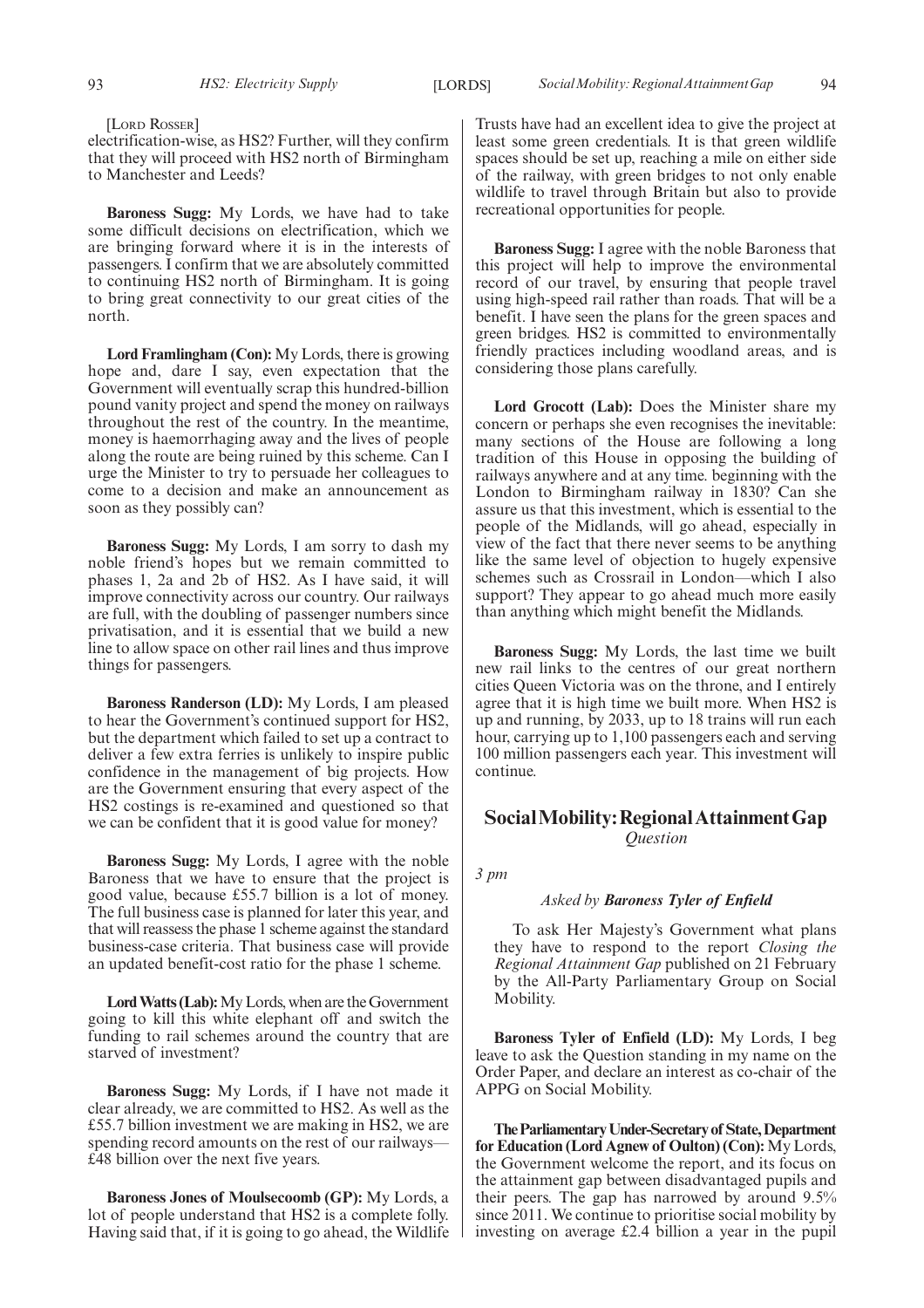premium to support the most disadvantaged pupils. We are targeting extra support on areas facing low educational outcomes, particularly through the opportunity area and Opportunity North East programmes.

**Baroness Tyler of Enfield:** I thank the Minister for his Answer. The APPG report paints a stark picture of the regional attainment gap between pupils from disadvantaged backgrounds and their more affluent counterparts, and shows how areas of low social mobility will worsen unless action is taken. The report recommends redesigning the pupil premium as a social mobility premium, which schools could use to spend on extra pay or other forms of support for teachers in deprived areas. What steps are the Government going to take in these areas?

**Lord Agnew of Oulton:** My Lords, I first acknowledge the tireless work that the noble Baroness does in this incredibly important area of social mobility. To answer her specific question, the funding provided through the pupil premium means that there is funding available to support local priorities such as recruitment, retention and development of teachers. Further to this, we recently published the teacher recruitment and retention strategy, which reiterates our ambition to shift incentives so that more good teachers work in schools with more disadvantaged intakes.

**Baroness Afshar (CB):** My Lords, what measures have the Government taken specifically to deal with the needs of minority pupils and minority communities, where young girls and women, in particular, are discriminated against at will? Are there specific measures that would deal with this problem?

**Lord Agnew of Oulton:** My Lords, all our efforts around social mobility are aimed at helping all those who are not getting a fair crack of the whip. We have 12 opportunity areas operating at the moment and, just to take the case study of Derby, where money is being specifically targeted to help children who are struggling to read or have English as an additional language, we are already seeing improvements at key stages 1 and 2. Things are improving faster in Derby than nationally.

**Lord Storey (LD):** My Lords, may I raise another issue from the report? It highlights the problem of teacher retention, and teachers feeling that their professional status is not being invested in. Across the OECD the average amount of time spent on high-quality continuing professional development is about 50 hours; in the UK it is half that. Have the Government any plans to increase the availability of continuing professional development?

**Lord Agnew of Oulton:** My Lords, we have recently announced the recruitment and retention strategy, and I agree with the noble Lord that retention is probably the greater priority, because it is a terrible waste when good young teachers leave the profession. We have put much more focus on ongoing CPD for teachers, particularly in the second year, reducing their teaching load so that they have more time for support. We have announced a £30 million investment in tailored support for certain schools with recruitment and retention challenges, which is designed to help schools improve existing plans, join national programmes, build local partnerships or fund new initiatives.

**Lord Wills (Lab):** My Lords, what specific measures are the Government taking to increase the low number of care leavers going into higher education?

**Lord Agnew of Oulton:** My Lords, in addition to the pupil premium we also have an enhanced pupil premium specifically aimed at that most vulnerable group. One of my personal missions has been to increase the opportunities for care leavers to attend boarding schools, where, according to a small study in Norfolk, their educational outcomes showed a dramatic improvement.

**Baroness Bull (CB):** My Lords, the report also draws attention to the importance of and lack of funding for early years education and centres. The Government's 2017 report, *Unlocking Talent, Fulfilling Potential*, indicated that in areas of high deprivation between 40% and 60% of children arrive at school when they are not what is classified as school ready. What are the Government doing to address this lack of funding for early years education?

**Lord Agnew of Oulton:** My Lords, we are investing more in child care support than any other Governmentaround £6 billion for the year 2019-20. This includes funding for our free early education entitlements, on which we plan to spend £3.5 billion this year alone. The noble Baroness will also be aware of the great efforts we are making around phonics, which are leading to a dramatic improvement for young people. Some 163,000 young children are now able to read at a higher level; that is more than the population of Norwich.

**Lord Foulkes of Cumnock (Lab Co-op):** Can the Minister investigate how this country is being held to ransom by a number of dangerous former pupils of a school called Eton College?

**Lord Agnew of Oulton:** I get the sense that the noble Lord does not approve of that great institution—but even his party has had many leaders from it.

**Lord Beecham (Lab):**My Lords, disadvantaged pupils in the north-east have the lowest scores in the country. Would the Minister or other members of the department be prepared to discuss the situation in the north-east with local authorities in that region? Again, I refer to my local government interests.

**Lord Agnew of Oulton:** My Lords, I am pleased to be able to tell the House about Opportunity North East, a programme launched in that area specifically to address underperformance. We have five priorities: addressing the progress—or lack of progress for some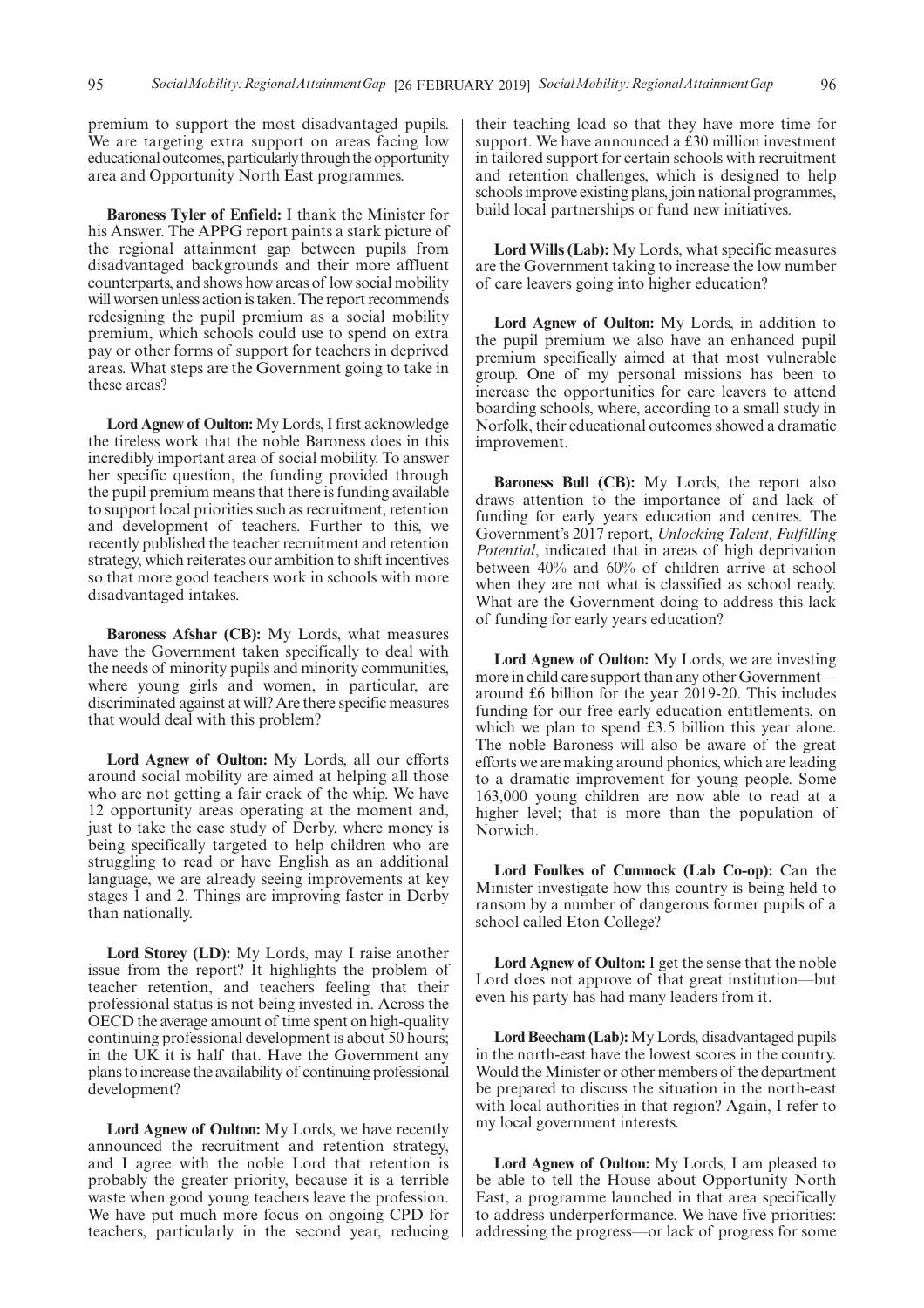#### [LORD AGNEW OF OULTON]

children—between primary and secondary, improving secondary outcomes, helping schools attract and retain great teachers, improving pathways into great careers, and likewise on to higher education. I chair the board that is running this work and we are bringing together universities, employers, LEPs, local authorities and academies in that area specifically to address the noble Lord's concerns.

# **Chagos Archipelago**

*Private Notice Question*

*3.07 pm*

#### *Asked by Lord Luce*

To ask Her Majesty's Government what assessment they have made of the advisory opinion from the International Court of Justice, published on 25 February, on the legal consequences of the separation of the Chagos Archipelago from Mauritius in 1965.

**Lord Luce (CB):** My Lords, I beg leave to ask a Question of which I have given private notice. I declare an interest as a member of the All-Party Parliamentary Group on Chagossians and as a former Minister responsible for that region.

**Baroness Goldie (Con):** My Lords, this is an advisory opinion, not a judgment ruling. The opinion refers to our administration, not occupation. Of course we will look at the detail of it carefully. The defence facilities in the British Indian Ocean Territory help to protect people in Britain and around the world from terrorist threats, organised crime and piracy. We reiterate our long-standing commitment to cede sovereignty when we no longer need the territory to help keep us and others safe.

**Lord Luce:** My Lords, I am grateful to the Minister for her reply. However, as the advisory opinion of the ICJ, with only the American judge dissenting, is that the expulsion of the 1,500 Chagossians in the late 1960s, together with the separation of the archipelago from Mauritius on independence, was unlawful and wrong—and bearing in mind that there is no dispute between the key parties that Diego Garcia can remain as a US strategic base until 2036—would the Minister agree that, before the issue goes to debate at the UN General Assembly, the Government should take the lead by initiating discussions with the Mauritian Government with a view to helping to restore the rights of the Chagossians in the other 53 outer isles and thus help to restore the reputation of Britain's human rights record?

**Baroness Goldie:** I shall say two things to the noble Lord. First, in its statement to the court, the UK made clear Her Majesty's Government's sincere regret about the manner in which the Chagossians were removed from the British Indian Ocean Territory in the late 1960s and early 1970s. As the noble Lord will be aware, this is an advisory opinion, not a judgment, but we will look at the detail carefully. It is a complex opinion and needs careful analysis. The noble Lord makes a good point that there will be a desire to engage with Mauritius.

**Lord Collins of Highbury (Lab):** My Lords, the fact of the matter is that this is a clear wrong that should be put right. When the Minister talks about an advisory decision, she has to remember that 33 countries signed the referral to the international court, along with Mauritius. The whole of the Commonwealth is united against us on this subject. Can the Minister tell the House exactly how we will institute discussions not just with Mauritius but with Commonwealth countries which are concerned about this wrong being put right?

**Baroness Goldie:** As the noble Lord will be aware, there was not unanimous support for the original referral. Concerns were expressed, particularly by the US, Australia and Israel, that this was setting a dangerous precedent for other bilateral disputes. The United Kingdom has a very good record on observing and implementing human rights and supporting other countries in relation to human rights. We are very clear that there is a reason for the history of this matter. It is a long-standing history, and the noble Lord's party was involved at its inception. There is a careful determination to be made on analysis of the judgment, which the United Kingdom Government will undertake. The important thing is to consider what we are doing in relation to the Chagossians, who are currently principally located in Mauritius, the Seychelles and, interestingly, the United Kingdom, particularly in Crawley and Manchester. The noble Lord will be aware that the United Kingdom Government do a lot to support those communities.

**Baroness Northover (LD):** My Lords, previously when this issue has come up, our European colleagues have supported us. Rightly, that did not happen this time. Does that augur well for global Britain?

**Baroness Goldie:**This is an interesting and challenging situation. The United Kingdom Government are very clear that, while we do not share the view of others that this is a court judgment—we take the view that it is an advisory opinion—we will look at that opinion and analyse it carefully. We are certainly prepared to engage with Mauritius, but there are other considerations. The British Indian Ocean Territory is still needed for defence and security purposes. It is being used to combat some of the most difficult problems of the 21st century, including terrorism, international criminality, instability and piracy.

**Lord Howell of Guildford (Con):** My Lords, bearing in mind the valid point made by the noble Lord, Lord Luce, that the American base on Diego Garcia could continue for many years ahead, if we are to consider America's and our joint defence interests carefully in coming years and look at the American argument sympathetically, can we make sure that the Americans in turn, including the Washington policymakers, pay a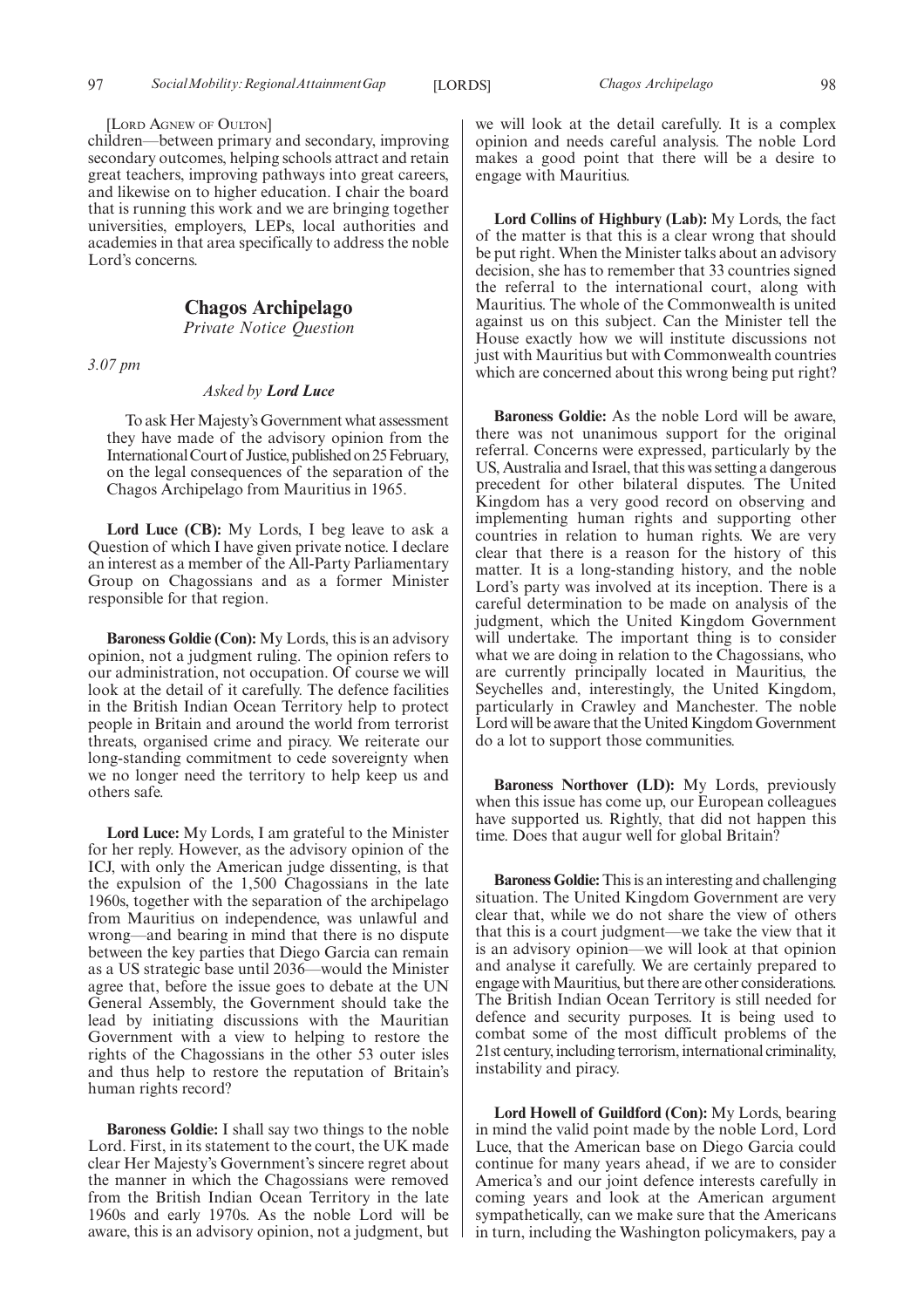little more attention to our interests and work with us in that area in a more constructive way than they have in the past?

**Baroness Goldie:**I think the noble Lord's observation will be noted. It is an important point that, in the conduct of international affairs, there has to be mutual respect and recognition, and if people cannot work together, they are very unlikely to be able to reach sensible conclusions and agreement on important issues.

**Baroness Whitaker (Lab):** Will the Minister acknowledge that considerable work has recently been done to demonstrate that the resettlement of the islanders is economically, diplomatically and environmentally feasible so that the UK can now bring its policy in line with justice and thereby get more credit in the outside world?

**Baroness Goldie:** The noble Baroness may be aware that in 2014 there was an independent detailed review and public consultation. That was carried out by KPMG. Resettlement was decided against on the grounds of feasibility, security, defence and cost. It looked carefully at the practicalities and ruled out resettlement due to the difficulty of establishing modern public services, with limited healthcare and education and the lack of economic opportunities and jobs.

**Lord Singh of Wimbledon (CB):** My Lords, the Minister has said that his country has a good human rights record. It is not part of a good human rights record to forcibly expel islanders—innocent people—to make way for an American base, or to encourage them by shooting the dogs with which they used to go fishing. That is not a good human rights record. Should we not now accept the international court's judgment gracefully and apologise to the islanders?

**Baroness Goldie:** As I have already indicated, the Government will look at the detail of the advisory opinion very carefully. It is complex, and it needs analysis. I say to the noble Lord in the context of current times, as distinct from those of more than 50 years ago, that the United Kingdom has done a great deal to engage with Chagossians. As the noble Lord may be aware, we have funded a package of support over a period of ten years, starting in 2016. That has enabled visits by Chagossians to the ocean territory. One is going on at the moment. These visits have been very well received by participants, and there are plans for more visits. The UK has been endeavouring to engage with Chagossians and do something constructive to help them remain related to their cultural origins.

**Lord Steel of Aikwood (LD):** My Lords, the Minister has rightly said that this saga has dragged on for decades. In addition to considering the judgment, will the Government enter into discussions with the Governments of the United States and Mauritius with a view to settling the claims of the Chagossian islanders?

**Baroness Goldie:** I cannot comment in detail as to precisely how the Government will approach the future relationship. I have made clear what the Government propose to do at the moment. I have also made clear the positive relationship which the Government have with Chagossians and the very constructive financial support we are giving. The Government will consider the advisory opinion and then determine how best to address matters.

**Lord Kirkhope of Harrogate (Con):** My Lords, when we are dealing with a matter so important from a strategic point of view, as my noble friend has indicated, trying to balance the human rights issue is of course a matter of some importance to this country. Does she agree with me that it is important that our representative at the United Nations General Assembly, when this matter is debated, puts a strong case to make it clear that this country needs to be involved in strategic planning, for the security, safety and freedom of the world?

**Baroness Goldie:**I thank my noble friend for making a significant point—a point that I am sure has not escaped other Members in this Chamber. The ocean territory occupies a strategic position of significance. We currently have UK personnel working there. The facility is used for docking Royal Navy ships. We also operate a patrol vessel addressing marine protection and countering illegal fishing of endangered species. The base has been used as a humanitarian base for natural disasters in the region. The base is extremely important in the context of a number of significant areas.

# **Stalking Protection Bill**

*Order of Commitment Discharged*

*3.18 pm*

#### *Moved by Baroness Bertin*

That the order of commitment be discharged.

**Baroness Bertin (Con):** My Lords, I understand that no amendments have been set down to this Bill and that no noble Lord has indicated a wish to move a manuscript amendment or to speak in Committee. Unless, therefore, any noble Lord objects, I beg to move that the order of commitment be discharged.

*Motion agreed.*

**Parking (Code of Practice) Bill**

*Order of Commitment Discharged*

*3.19 pm*

*Moved by Lord Hunt of Wirral*

That the order of commitment be discharged.

**Lord Hunt of Wirral (Con):** My Lords, I understand that no amendments have been set down to this Bill and that no noble Lord has indicated a wish to move a manuscript amendment or to speak in Committee. Unless, therefore, any noble Lord objects, I beg to move that the order of commitment be discharged.

*Motion agreed.*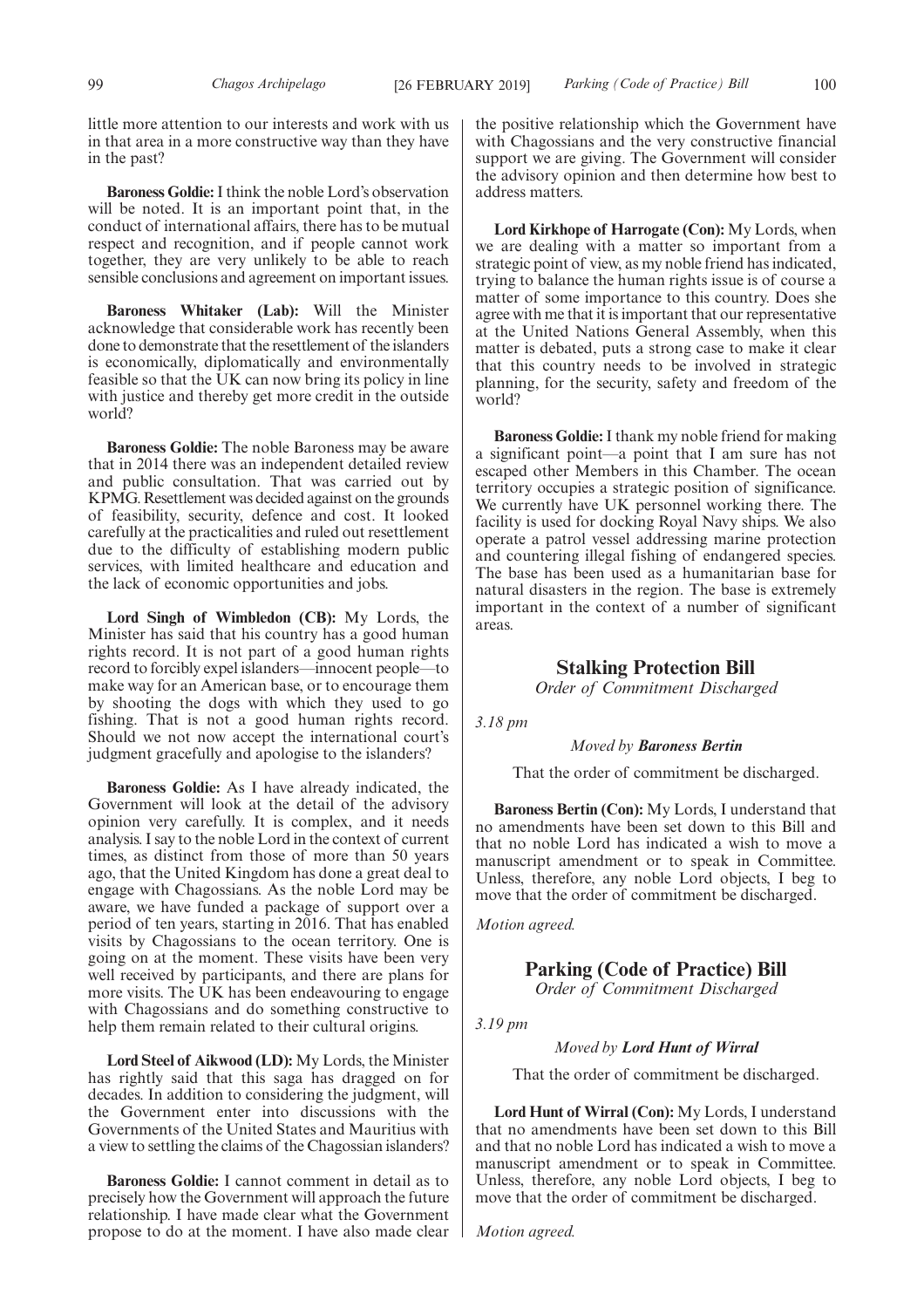# **Organ Donation (Deemed Consent) Bill** *Third Reading*

*3.20 pm*

#### *Motion*

#### *Moved by Lord Hunt of Kings Heath*

That the Bill do now pass.

**Lord Hunt of Kings Heath (Lab):** My Lords, I should like briefly to express my thanks to the Prime Minister and my right honourable friend the leader of the Opposition, and indeed the leaders of many of the other parties, for their very strong support for this Bill.

Huge credit is owed to my honourable friends Geoffrey Robinson and Dan Jarvis and a cross-group of MPs who helped to see the Bill through the other place. I mention in particular the pioneering work of the late and very much missed Paul Flynn, who laid the early foundations and whose last speech in the other place was in support of the Bill.

In this House, the Minister and her predecessor, the noble Lord, Lord O'Shaughnessy, deserve great credit for their support, and I thank many noble Lords from all round the House, including my noble friend Lady Thornton, for their stalwart support in taking the Bill through. I have benefited from the valuable advice of Marina Pappa in the Bill team in the Minister's department, the team led by John Forsythe at NHS Blood and Transplant, and Paul Millar in Geoffrey Robinson's office.

The long and enthusiastic support of Mirror Group Newspapers has also been invaluable, as has that of charities such as Kidney Care UK and the British Heart Foundation, which work tirelessly every day to support patients and their families.

This Bill has been referred to often as Max and Keira's Bill in honour of a recipient, 10 year-old Max Johnson, who was recognised by the Prime Minister for his immense bravery while waiting for a heart transplant, and the donor, Keira Ball, who tragically died in a road accident. I pay tribute to both of them.

I am convinced that the passing of this Bill will lead to many more organ donations and lives saved while retaining the involvement of the family in what will remain a remarkably altruistic act of giving. I beg to move.

*Bill passed.*

# **MentalCapacity(Amendment)Bill[HL]**

*Commons Amendments*

*3.22 pm*

*Motion on Amendment 1*

#### *Moved by Baroness Blackwood of North Oxford*

That this House do agree with the Commons in their Amendment 1.

**1:** Before Clause 1, insert the following new Clause—

"Meaning of deprivation of liberty

(1) After section 4 of the Mental Capacity Act 2005 insert—

"4ZA Meaning of deprivation of liberty

(1) In this Act, references to deprivation of a person's liberty have the same meaning as in Article 5(1) of the Human Rights Convention and, accordingly, a person is not deprived of liberty in any of the circumstances described in subsections (2) to (4).

(2) A person is not deprived of liberty in a particular place if the person is free to leave that place permanently.

(3) A person is not deprived of liberty in a particular place if—

(a) the person is not subject to continuous supervision, and

(b) the person is free to leave the place temporarily (even if subject to supervision while outside that place).

(4) A person is not deprived of liberty if—

(a) the arrangements alleged to give rise to the deprivation of liberty are put in place in order to give medical treatment for a physical illness or injury, and

(b) the same (or materially the same) arrangements would be put in place for any person receiving that treatment.

(5) A person is free to leave a particular place for the purposes of subsections (2) and (3) even if the person is unable to leave that place provided that if the person expressed a wish to leave the person would be enabled to do so."

(2) In section 64(5) of that Act (interpretation) for the words from "same" to the end substitute "meaning given by section 4ZA.""

**TheParliamentaryUnder-Secretaryof State,Department of Health and Social Care (Baroness Blackwood of North Oxford) (Con):** My Lords, this Bill will ensure that vulnerable people are afforded protections should they be deprived of their liberty. It will increase access to protections for the 125,000 people who are potentially being deprived of their liberty without an authorisation in place. The Government have, in the other place, made a number of changes which we will consider today.

Amendment 1 was tabled by the Government to provide statutory clarification in relation to the meaning of a deprivation of liberty for the purposes of the Mental Capacity Act. This proposed new clause anchors the meaning of deprivation of liberty to Article 5 of the European Convention on Human Rights. My predecessor and noble friend Lord O'Shaughnessy committed to bring forward statutory clarification in order to provide clarity to people and professionals. The clause delivers this by setting out non-exhaustive bounds of the concept of deprivation of liberty—that is, circumstances which do not constitute a deprivation of liberty. This is a matter that I have discussed with a number of your Lordships.

It sets out that a person is not deprived of their liberty if they are free permanently or temporarily to leave the place they are in and would not be subject to continuous supervision if they were enabled to leave if they expressed a wish to do so. A person will also not be deprived of liberty if arrangements are put in place to give medical treatment for physical illness or injury and these are the same as would be put in place for anyone receiving this treatment.

These boundaries to the concept of deprivation of liberty are drawn mainly from existing case law decided by our highest courts. We have taken this approach because it allows case law to evolve and helps ensure the definition remains valid as it does so. It is also very difficult for any positive definition to adequately address the range of cases that may be a deprivation of liberty,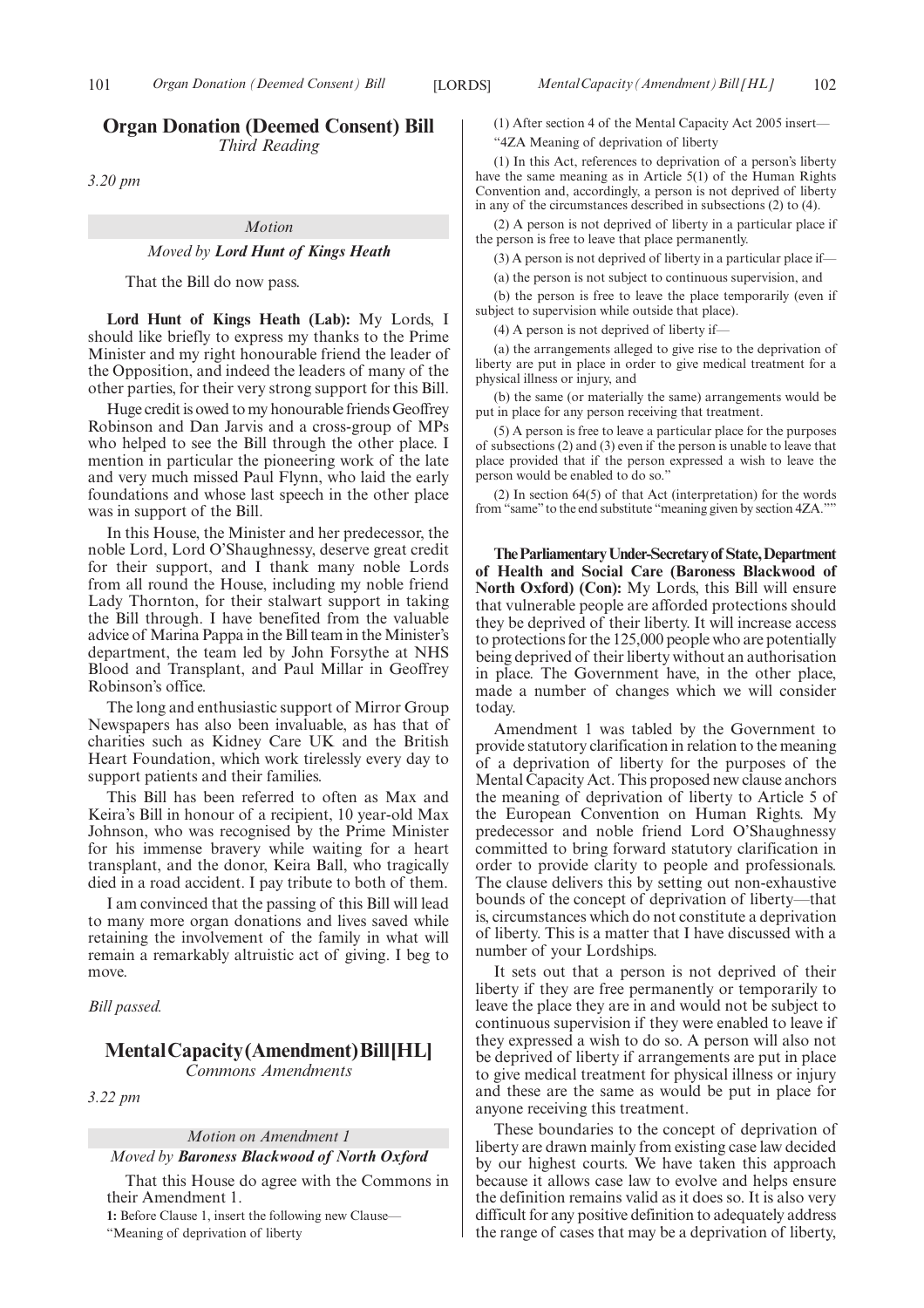particularly while retaining the ability to reflect evolving case law. This clause will be accompanied by statutory guidance, which will be scrutinised by both Houses. We are currently working with stakeholders to compile case studies to illustrate when a deprivation of liberty occurs or does not occur under this definition, so that it will be more usable by practitioners and individuals.

Amendment 1B, tabled by the noble Baroness, Lady Tyler, provides an alternative definition of deprivation of liberty. It specifies that a person is deprived of their liberty if they are confined in a space,

"for more than a negligible period of time … have not given valid consent and the arrangements are due to an action of a person or body responsible to the state".

Concerns about this amendment have been raised with me. It speaks directly to Article 5 of the ECHR, and we all agree on the importance of Article 5 in protecting liberty. It is vital to make sure that this is done right. If Parliament defines that concept, it must be clear how our statutory definition of deprivation of liberty relates to the ECHR definition. Our amendment clearly articulates the relationship between Parliament's definition and the ECHR's. Getting this wrong would mean further delays for thousands of people who were previously receiving protections. It does this in new subsection (1) by stating that deprivation of liberty has the Article 5 meaning, "and, accordingly", that there is no deprivation of liberty in the circumstances in the remaining subsections. Thus it is clearly stated that what is not a deprivation of liberty is the same under the Act as under the convention: there is no difference between the two.

Amendment 1B does not do that. The clause defines a deprivation of liberty only for the purposes of the Act itself. It does not link it to Article 5 of the convention. This would risk Parliament's concept of deprivation of liberty diverging from the convention. It is not appropriate to have two divergent concepts of deprivation of liberty, one set by Parliament and another set by the ECHR. The difference between the two would risk creating confusion and uncertainty. It would also mean that people who fall outside Parliament's concept of deprivation of liberty but within the Article 5 definition could not have their circumstances considered within the Mental Capacity Act and would have to take their case to the High Court, causing delays. That would not be acceptable. Too many people are already being failed by the current system because of delays. We cannot create a situation that creates further delay, confusion or uncertainty.

Amendment 1B would create a narrow concept of deprivation of liberty. Proposed new subsections (2) and (3) provide cumulative requirements for a deprivation of liberty. If any one of those requirements is absent, the situation falls outside the Act's concept of deprivation of liberty. One of the requirements is in subsection (3)(b): that the person is,

"subject to continuous supervision and control".

On this definition, if a person is subject to a level of supervision or control that is less than continuous, they are outside the Act.

For example, a person may be locked in to their care home, unable to leave, regularly medicated and with little liberty. However, the level of supervision might be less than continuous. For example, they may be given just an hour a day to walk unsupervised in a confined garden. Under Amendment 1B, that person may not be considered to have their liberty deprived and would fall outside the Act's protective framework. I am sure we all recognise that such a restriction as a deprivation of liberty, but the clause would not afford that person protections. Therefore, under the Government's more limited draft, a person would not fall under liberty protection safeguards merely because there is some period of the day when their supervision is not "continuous". Rather, it would be only where this was coupled with the person being free to leave temporarily.

#### *3.30 pm*

This illustrates clearly the problem with trying to provide a list of matters which, together, constitute a deprivation of liberty, or a positive definition. Noble Lords will know that the concept of deprivation of liberty is both complex and fact-sensitive, and needs to apply across varying situations. Indeed, I know that there was a lot of debate on the subject before I came to this House. If a list of requirements is used, such as with Amendment 1B and its proposed new subsections (2) and (3), the real risk is that the list does not capture what is and is not a deprivation of liberty across the widely varying situations that might arise. This then risks leading to the definition not being compatible with Article 5. That is one of the reasons why we opted against having an exhaustive definition of all deprivations of liberty in all settings. Rather, our clause seeks to put into legislation and clarify key features of the concept of deprivation of liberty while minimising the risk of incompatibility with the convention.

I am further concerned by proposed new subsection (2)(b), through which a person falls outside the scheme if they have "given valid consent". The meaning of this seems to us unclear. This subsection could plausibly be interpreted as providing that people lacking capacity can consent to their confinement, creating a category of people who consent to their deprivation of liberty but lack capacity to make that decision. If that is what the clause intends, it should say so. If it is not, it is unclear what the clause seeks to achieve. A major concern is that the clause does not define "valid consent", which could lead to uncertainty in implementation. It is essential that any inclusion of that would have to be very clear about what it means.

We are also concerned that the definition in Amendment 1B is narrower than the Article 5 concept of what is imputable to the state, and would mean that cases relating to people being deprived of liberty by non-state actors would fall outside of the system and, instead, fall to the courts, which of course is something that we are trying to avoid. Subsection (4) of the Government's new clause is a reference to the Court of Appeal's decision in the case of Ferreira, with which I am sure noble Lords will be familiar. Amendment 1B contains no equivalent subsection and I am concerned that this of itself could create difficulties. Amendment 1B purports to be an exhaustive definition of when a person is considered to be deprived of their liberty for the purposes of the Mental Capacity Act. Without an exception for the sort of situation covered by the case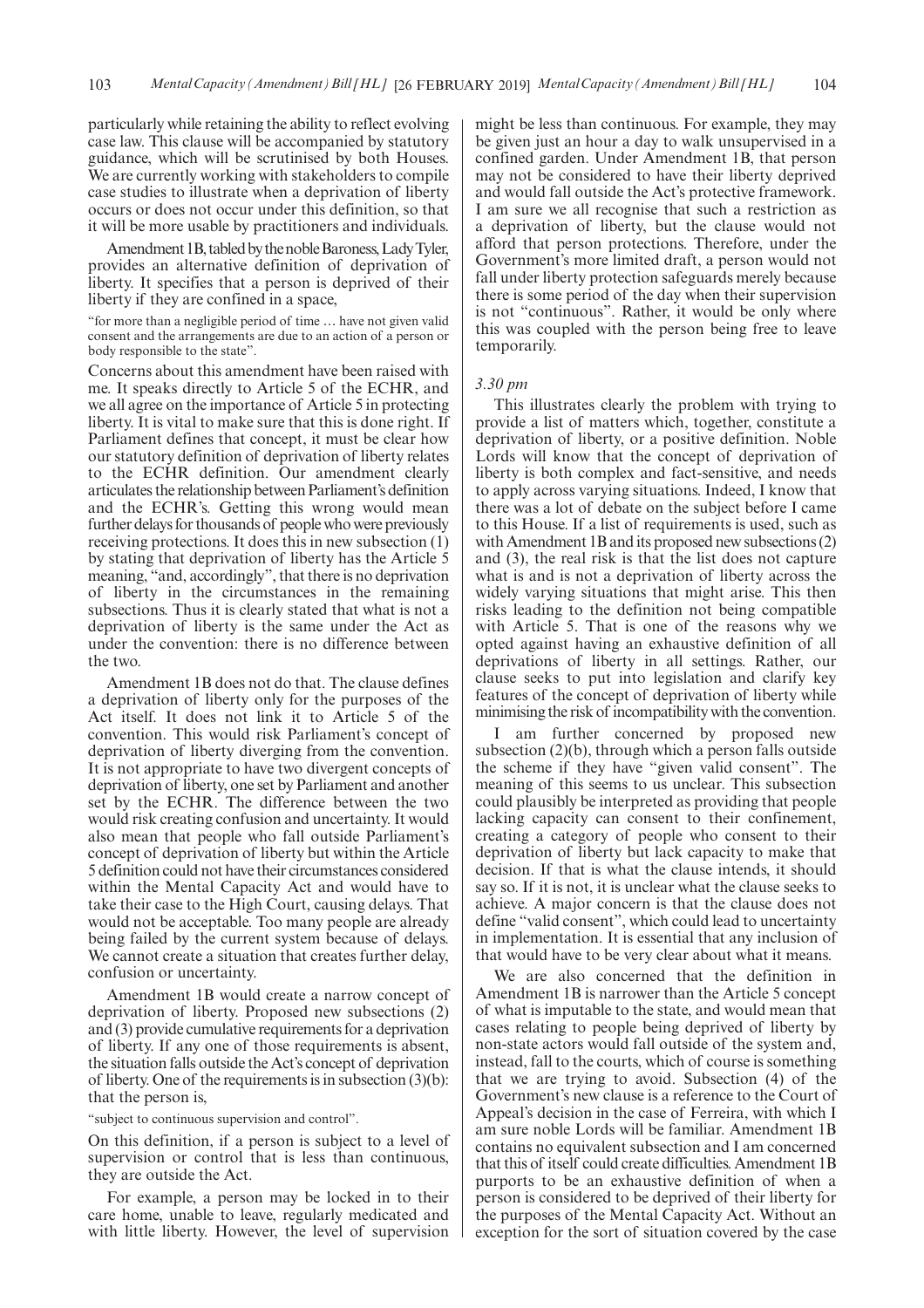[BARONESS BLACKWOOD OF NORTH OXFORD]

of Ferreira, it is unclear whether Ferreira would continue to apply. This confusion could result in more LPS applications being required where, under the existing law, or under the Government's proposed amendment, LPSs would not apply.

This amendment, if passed, could risk us having a longer backlog and, in turn, more delay, uncertainty and confusion, as well as our not having a workable system through this legislation. It would mean that people would have to continue to access safeguards through the courts. In addition, we believe that the clause would diverge from ECHR case law on what constitutes a deprivation of liberty. I am sure that noble Lords take these issues extremely seriously; our discussions have shown that they do.

I understand that the noble Baroness and charities such as Age UK are concerned about ensuring that the meaning of deprivation of liberty is understood by families and carers, as well as by those who work in the sector. I agree that this is important but do not think that it can be done through the Bill alone; that is why we are working with the sector to produce a statutory code. I understand concerns that this single code may not go far enough to help families and carers understand the definition, and I would be happy to consider whether a further code or supporting material aimed at these groups might be beneficial. Case studies will be provided to illustrate when a deprivation of liberty occurs and when the provision of care, support and treatment does not meet that threshold.

I assure noble Lords that the government amendment is the result of many months of careful work, in which I know many noble Lords have been involved. We have worked closely with lawyers across government to ensure that this clause reflects existing case law as much as possible, and can provide clarification of the current position while preserving Article 5 rights. The government amendment is clear and precise, which is essential when putting these rights into legislation: that is, turning them into legal rights. It is not something we have done lightly; similarly, changes cannot be made lightly. I understand that the noble Baroness wishes to ensure that the definition can be communicated by people and professionals but, as I outlined a moment ago, it is not appropriate for this to be done through the Bill alone. On this basis, I respectfully ask that the noble Baroness withdraws her amendment and I hope that noble Lords will be content to accept the amendments from the House of Commons. I beg to move.

#### *Amendment to the Motion*

#### *Moved by Baroness Tyler of Enfield*

Leave out from "House" to end and insert "do disagree with the Commons in their Amendment 1 and do propose Amendment 1B in lieu—

- **1B:** Before Clause 1, insert the following new Clause—
- "Meaning of deprivation of liberty
- (1) After section 4 of the Mental Capacity Act 2005 insert— "4ZA Meaning of deprivation of liberty

(1) A person is deprived of liberty if the circumstances described in subsection (2) apply to them.

(2) A person is deprived of liberty if they—

(a) are subject to confinement in a particular place for more than a negligible period of time; and

(b) have not given valid consent to their confinement; and

(c) the arrangements are due to an action of a person or body responsible to the state.

(3) For the purpose of subsection  $(2)(a)$ , a person is subject to confinement where they—

(a) are prevented from removing themselves permanently from the place in which they are required to reside, in order to live where and with whom they choose; and

(b) are subject to continuous supervision and control."

(2) In section 64(5) of that Act (interpretation) for the words from "same" to the end substitute "meaning given by section 4ZA.""

**Baroness Tyler of Enfield (LD):** My Lords, I take this opportunity to welcome the Minister to her new role. I am very much looking forward to working with her, and thank her for meeting me yesterday.

I was pleased that the Government listened to the concerns that many of us raised when this Bill was on Report, and that they agreed to introduce a statutory definition in the Bill. They subsequently brought forward a new clause in the other place, introducing what some have termed an exclusionary definition of deprivation of liberty.

I believe that there are serious problems with the government definition. My overriding concern is that as it currently stands, the government amendment defines only when a person is not being deprived of their liberty. A definition based on someone not having their liberty restricted does not, in my view, allow for a clear assessment of whether a cared-for person is currently being deprived of their liberty. The whole of the definition is couched in the negative, and splattered with double negatives, which I consider very difficult to understand.

I also have concerns over Clause 1(4) in the government definition, which I believe is unnecessary. When it is in someone's best interest to receive emergency or routine medical care, there is already a clear consent procedure even when that patient lacks capacity. As currently worded, it is discriminatory between physical and mental illnesses. I have taken much advice, and I am grateful to people in the sector—charities, lawyers, human rights groups, academics and others—who have offered invaluable expertise in this very complicated issue. I note that some leading academics have described the Government definition as too complicated, unclear and out of step with Article 5 of the ECHR, and therefore likely to lead to costly litigation. I accept that my last two points run contrary to what the Minister has said, but this demonstrates what a highly complex, contested and difficult-to-interpret area this is. Nothing is that clear-cut.

What is needed is a definition which is simple, easy to understand and provides practitioners, and above all, families and cared-for people, with a clear understanding of where they stand. The purpose of any definition is to provide absolute clarity to practitioners. Perhaps more importantly, it should tell cared-for people and their families when they are deprived of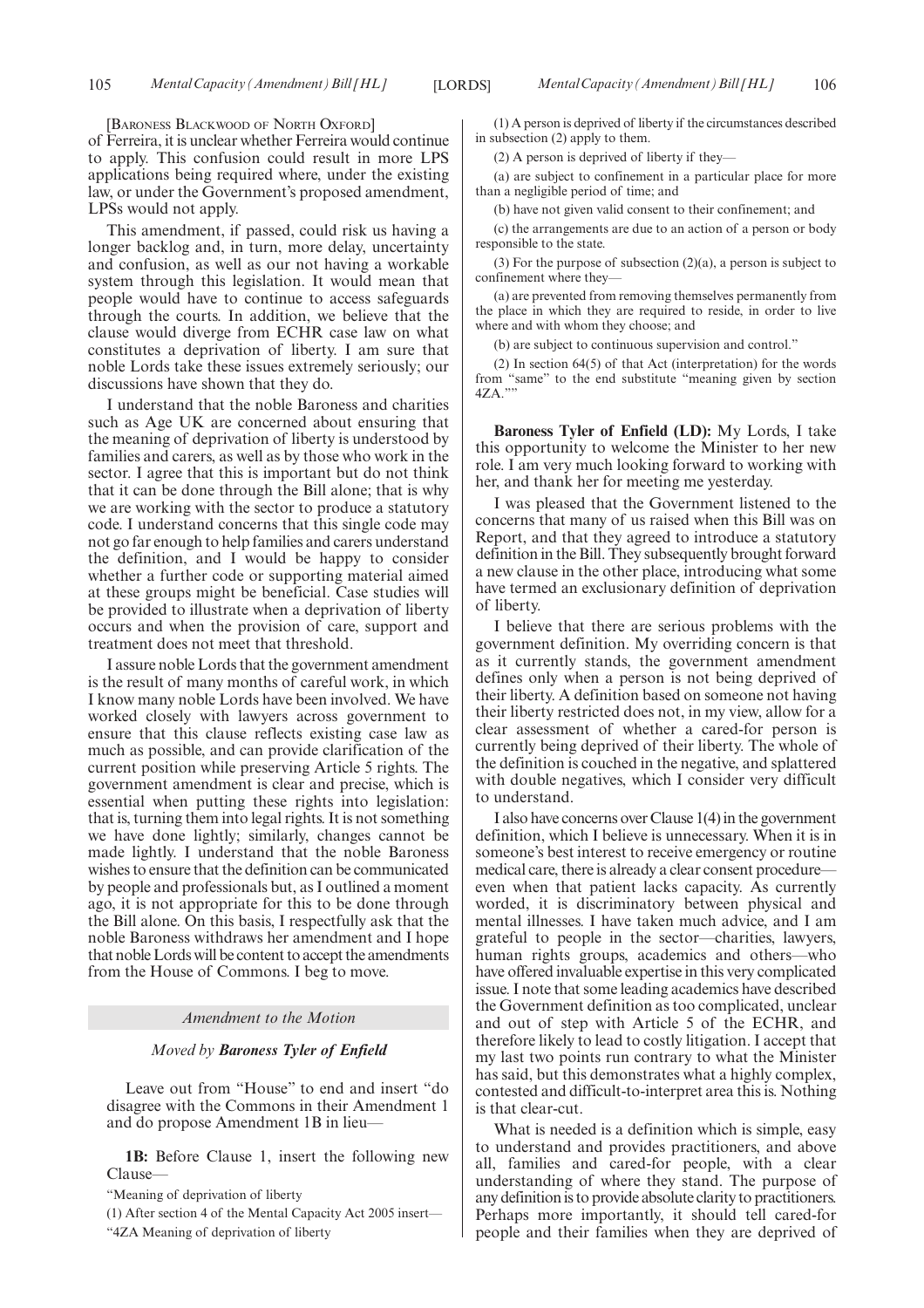their liberties and thus have certain rights which they can call upon. It is, frankly, of little use if people cannot use it to make such a determination, and my conclusion at the moment is that the definition does not serve that purpose.

We need a definition which, as well as being simple and easy to understand, allows guidance and information to be developed for families and practitioners that will allow them to make a real-world determination of whether the care arrangements they are putting in place when their loved ones lack capacity amount to a deprivation of liberty.

The definition that best captured the recommendations from the Cheshire West case of the noble and learned Baroness, Lady Hale is that the person concerned is under continuous supervision and control and is not free to leave. I believe that the wording in Amendment 1B meets these vital tests. My definition of what constitutes a deprivation on liberty is based on the principles outlined in the noble and learned Baroness's judgment in the Cheshire West case. I believe that it would allow practitioners and family members to clearly test their individual circumstances against that definition.

This is complex and I think many of us have found it difficult to get our head round it, but it is so important that the definition is compliant with Article 5 of the ECHR. The definition that I have put forward meets that test. It may not be perfect but it provides a basis for moving forwards. I beg to move.

**Baroness Finlay of Llandaff (CB):** My Lords, I commend the noble Baroness, Lady Tyler, for the amount of work that she has put into her amendment, along with others of us who have worked on it. I do not want to take a lot of time repeating what she has already said in explaining it. However, I would like to pick up on some criticisms made by the Minister and question them.

The Minister spoke critically about the concept of "valid consent" yet, as far as I have understood, consent must always have three pillars to it: the person must have capacity to make that decision; they must have accurate information on which to make a decision; and it must be made voluntarily and free of coercion. With those three pillars in place for all types of consent, I was slightly confused by the Minister's suggestion that this could somehow apply if people did not have capacity to provide consent. The other area where I was confused when she spoke relates to the Government's own amendment, where we have a double negative. Amendment 1 says:

"A person is not deprived of liberty in a particular place if … the person is not subject to continuous supervision".

However, the amendment tabled by the noble Baroness, Lady Tyler, has turned the two negatives into a positive as while a person would be "subject to continuous supervision", she has added the very important words "and control".

A lot of people who are supervised one way or another are free to do what they want, but there is a safety barrier around them. They are not being controlled in the way that they behave; it is simply that to protect them from dangers to which they may be subject, there is a degree of supervision. That is called good care of another citizen, and we all do it all the time in relation to each other if we see someone about to get into a situation which is dangerous, whether or not they have mental capacity. The difference in this situation is that if somebody is deprived of their liberty, something is being taken away from them and controlled by another person. The amendment from the noble Baroness, Lady Tyler, has captured that difference between a duty-of-care supervision and that control.

I know that there are difficulties in defining a negligible period of time but I note the concept, in the Government's own amendment, of whether somebody is free to leave a place permanently. How long would we determine "permanently" to be? Is it days, weeks, months or years when, again, it is a concept but is not defined specifically? With those questions, I am concerned that the Government's criticism of the noble Baroness's amendment does not stack up equally with the criticisms that have come from many quarters over the Government's amendment, which is indeed quite difficult to understand, particularly because of the double negatives in it.

I draw the House's attention to the fact that, if I am correct, the Law Commission's original report did not include a recommendation of a definition. Perhaps what we see here is that it is incredibly difficult to come up with a definition that applies across the enormous range of circumstances that people who lack capacity may find themselves in. I am concerned that the Government's amendment is intended, in the words of the Minister, to be able to respond to evolving case law. I suggest that that is a recognition that there will be legal challenges to the Government's own definition, just as much as to any other, and I am unsure how that will be avoided by anything in the Bill. I will therefore strongly support the amendment in the name of the noble Baroness, Lady Tyler.

#### *3.45 pm*

**Baroness Jolly (LD):** My Lords, I offer my support to my noble friend's amendment. All of us know—with due respect to the lawyers sitting among us today—that when you have more than a few lawyers, you get more than some factorial of opinions. My noble friend's amendment was drawn up in consultation with both the care sector and human rights lawyers—hence we have more than one view. We believe that where we are is the right view.

The Minister stated that it was not always possible to use plain English in legislation. That is patently not the case. I point the Minister to the Care Act, another piece of legislation that affects the care of vulnerable adults. It was written from top to toe in plain English.

There is a call for this amendment to be clear. We have already heard today that the double negatives used in the government amendment are not easily understood. It does not read well; it is not comfortable. It needs to be clear, in positive rather than negative language, and able to be understood by a lay person or a carer. This amendment has the backing of the care and health sector bodies, and so we support it.

**Lord Hope of Craighead (CB):** My Lords, this is a very difficult area. I agree with all the noble Baronesses who have spoken, in so far as they stress the problems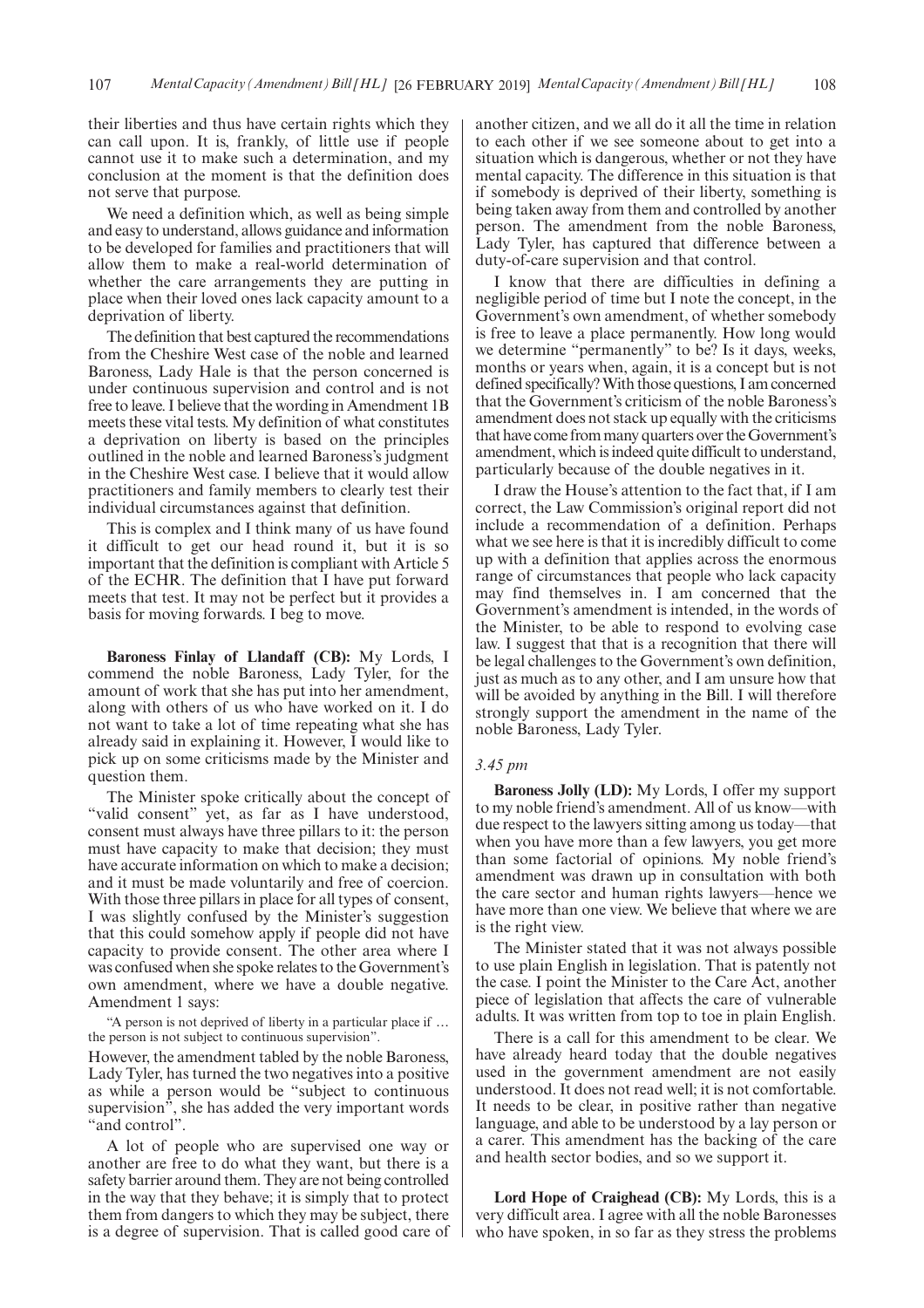#### [LORD HOPE OF CRAIGHEAD]

of trying to identify what one means by "liberty" in this area, particularly regarding mental health. A number of cases have come before the courts, both in this House when it was sitting in its appellate capacity, and in the UK Supreme Court, where I sat and grappled with this problem myself. I support the government amendment which seems much more consistent with the way the Strasbourg court has interpreted Article 5.

There is a great deal of case law that has been developed over the years as to the meaning of "liberty" in its various contexts. The point that comes out very clearly from a case called HL v the United Kingdom—it went to Strasbourg following a decision in this House in a case called R v Bournewood Community and Mental Health NHS Trust—is that account has to be taken of a whole range of factors when you look at the word "liberty" for the purposes of the article. The court says that in the end it will always come down to a question of degree and intensity, regarding whether what has been going on really is a deprivation of liberty or merely a restriction. It is trying to devise a dividing line between these factors that one is searching for in looking for a definition.

The court said it decided not to try to define the world "liberty", because it was so difficult to find a workable definition that would apply to all circumstances. What you tend to find is the approach that the government amendment takes, of saying what does not fall within the article in a given case, and what does. It is a safer way of proceeding, rather than trying to, as the amendment in the name of the noble Baroness does, lay down in clear terms what the "deprivation of liberty" amounts to. The problem is that if one looks at the way in which that amendment is framed, in future cases the courts are going to find it very difficult to see whether Article 5 is consistent with what is in the amendment. Then there is the problem of the court having to declare an incompatibility, which then has to be sorted out by some further amendment.

The safer and most useful route is to anchor the amendment to Article 5, as subsection (1) of the government amendment does; and then, for the guidance of those who have to deal with these difficult issues, set out some clearly defined areas where they are not at risk of it being said that they are in conflict with the article. I do not find the provisions set out in the subsections that follow difficult to understand.

**Baroness Thornton (Lab):** I thank the noble and learned Lord for allowing me to ask a question about the comments of the Joint Committee on Human Rights and its grave reservations about the formulation which the Government are putting forward.

**Lord Hope of Craighead:** I am not surprised; we are all grappling with a difficult area. Based on my own experience, and my reading of the Strasbourg decisions, the Government's approach is the safer one to adopt. Before the noble Baroness stopped me, I was trying to say that there are situations where the use of a double negative is a perfectly intelligible way of proceeding, so that criticism does not seem particularly strong. I suggest that we follow the Government's approach for the reasons I have given, especially because of the way it anchors the proposed section to Article 5 itself. We are always going to come back to the Strasbourg court and the way it interprets the article. We do not have the final word on this, I am afraid, because of the way the convention is framed, the way we have subscribed to it and the way we apply the decisions of the Strasbourg court.

**Lord O'Shaughnessy (Con):** My Lords, this is a challenging and complex Bill and this topic is possibly the most complex of all. Before considering the merits of the two approaches, it is worth reflecting on the fact that a huge amount of work has gone into the development of the government amendment and that in the name of the noble Baroness, Lady Tyler. I signal our gratitude to that work, and to the contribution of many people who grappled with a difficult and challenging area, as the noble and learned Lord pointed out. I am certain that all those people had the right intentions.

Speaking from the Back Benches, having shepherded the Bill on an interesting rollercoaster ride through this House while I was a Minister, there are two questions which I have to satisfy myself on. The first, and less important in a sense, is whether this fulfils the promise which I made the House that the Government would bring forward a definition. The second—much more important—one is whether the Government have provided an operable definition that will be useful in reality, which is, after all, what we want. My noble friend the Minister gave a robust exposition of the merits of the Government's amendment. It is certainly the product of a huge amount of work, some of it when I was in the department, and offers clarity and precision. It also offers a way through on the point made by the noble Baroness, Lady Finlay. There has been a great deal of disagreement on what the right, positive definition ought to look like, so going for a negative one—I think it was described as an exclusionist definition—offers a way through.

The noble Baroness, Lady Tyler, made an important point about the complexity of language and whether this is intelligible. We need to draw a distinction between who will be using the Act and who will be using the statutory guidance that will flow from it. The Act will mainly be the subject of scrutiny by lawyers and others who are able to cope with double negatives and such things, in a way that I cannot. More importantly, these will be—and are being—distilled into case studies of how this would operate in practice. That is what will be practically useful for cared-for people, their carers and those who are supporting them. Perhaps when my noble friend responds to this debate she will say a little more about how the statutory guidance which will bring this to life will be scrutinised.

The key question is whether the definition that the Government have provided will be usable in the courts and compatible with the ECHR. I believe that it is but, more importantly for this House, the opinion of the noble and learned Lord, Lord Hope of Craighead, is that it performs that function. On that basis, I am happy to support the approach taken by the Government, not only because it satisfies the commitment I made to this House but, more importantly, because it provides an operable definition that will be useful to those who have to grapple with it every day.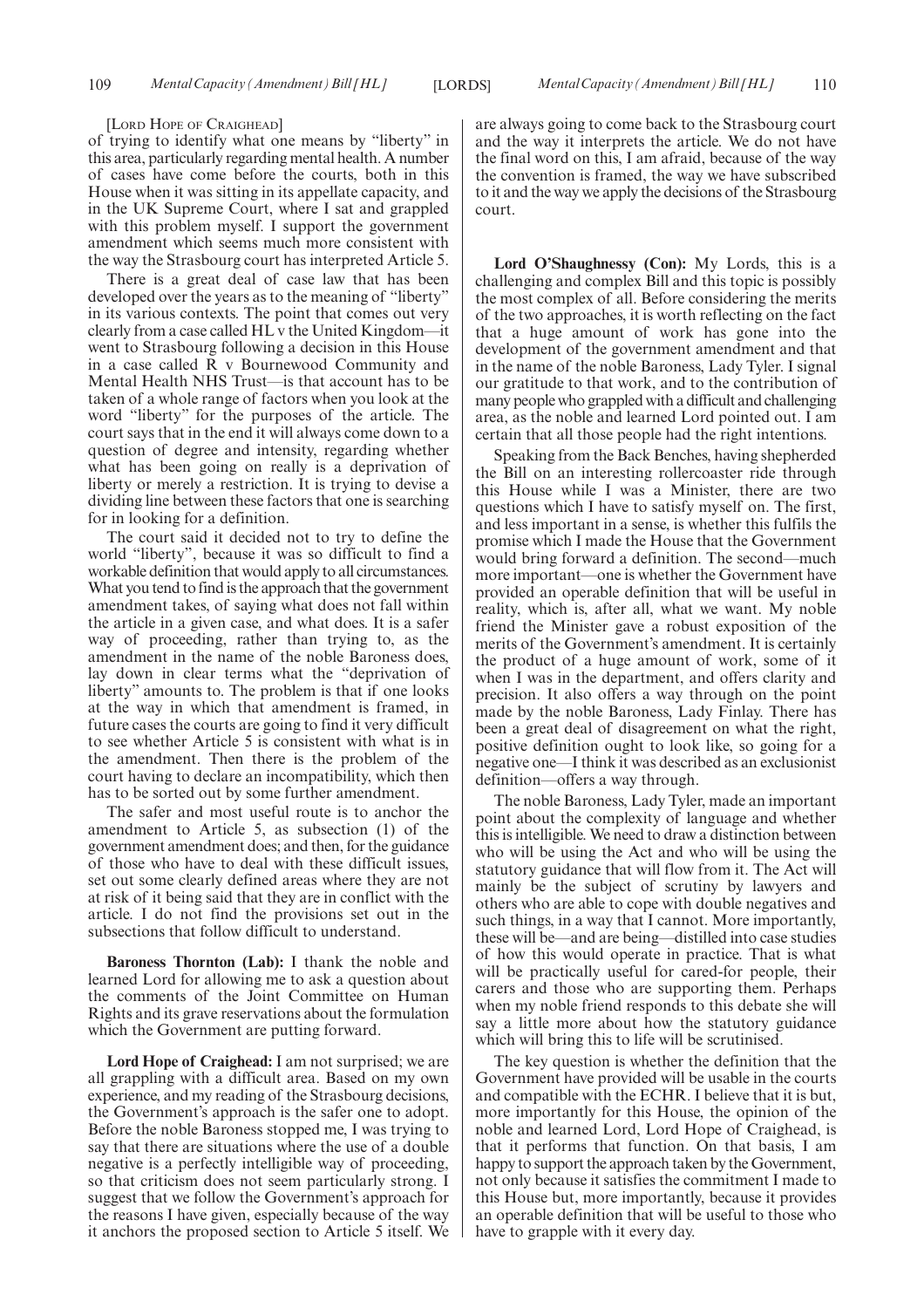**Baroness Browning (Con):** My Lords, I will be brief. I too had concerns about this definition when the original legislation went through pre-legislative scrutiny—it seems an eternity ago now. It does not seem to be any easier for my noble friend to put this in the Bill. But there are some concerns. I declare my interests as a vice-president of the National Autistic Society, which has written to me, along with other similar charities, to say that it has concerns, not so much on the substance but on the clarity.

As my noble friend has just pointed out, there are two areas here. One is the clarity of the legal definition which lawyers will need, and that is important. But also, as the noble Baroness, Lady Tyler, has said—I assume this will be in the guidance and consultations that my noble friend is now undertaking—it needs to be in clear English for practitioners, relatives and people deprived of their liberty. If anybody asks in the future what Parliament's intention was at the time—a question which I understand is sometimes asked in courts of law and to which we perhaps pay scant attention when we are legislating—I hope that on both counts, in terms of the legal definition and the guidance for others who are not lawyers, my noble friend will make sure in those documents that Parliament's intention in defining deprivation of liberty is clear.

**Lord Mackay of Clashfern (Con):** My Lords, this area of the definition of liberty is, and always has been, extremely difficult. The Strasbourg court has wrestled with it. It is absolutely vital from the legal point of view—I understand the distinction that has been made and I will mention that again—that this definition should be in accord with the convention; otherwise, we will have trouble maintaining this in the face of challenge. It is difficult to say that the Government's definition is not in accordance with the convention. It seems clear that it is so. Therefore, all the decisions taken here and in Strasbourg in respect of it are available to help in the formulation of guidance.

If a different definition is taken which does not expressly subscribe to the convention, there is certainly room to try to squash definitions or applications which are in line with this definition as amended by the noble Baroness. It is perfectly open to use the legal definition in the main, in accordance with the convention, and then to help people as best we can to understand what it is all about by giving guidance, which is not authoritative in the same way as judicial decisions. There is quite a lot of scope for trying to do that with guidance which will be in accordance with what the practitioners have asked for. I should say that I am an honorary vice-president of the Carers Trust, but that does not affect what I have to say about it. I can see the need to help people in the actual work they have to do; this is a legal definition, and not all legal definitions are absolutely self-apparent to people who are not lawyers. But the guidance provided for can help in that respect, and there is a serious risk that, if we do not do something of that kind, the result will be litigation which could affect the viability of this clause in the future.

**Baroness Thornton:** My Lords, it is a matter of great regret that we have reached this point in the Bill and are still debating the definition of deprivation of liberty. We should have been able to resolve this over the last six months, and we should not be having this discussion. We should have agreed it. The reason we have not agreed it, to put one point of criticism, is stated in the letter from the Joint Committee on Human Rights:

"It is regrettable that there was no time for adequate consultation on the proposed definition".

I think that is exactly right.

We are where we are, and what we have is a disagreement between our very eminent lawyers—the noble and learned Lords, Lord Hope and Lord Mackay and those of us who have been looking at and considering the Bill since July last year.

#### *4 pm*

The Government have not given enough weight to the letter that the Minister received from the Joint Committee on Human Rights and the issues it raised about the definition that the Government have put in the Bill. If these issues are taken seriously, as the noble and learned Lord, Lord Mackay, has said, there will be challenges. If it is true that this definition will result in differential treatment between physical and mental conditions, that will be challenged. That is an obvious one that will be challenged, because our laws on equality between physical and mental conditions are quite clear.

We on these Benches will be supporting the noble Baroness, Lady Tyler, in her amendment. It provides a definition for practitioners and families of the cared-for person; it takes account of Clause 5; it allows for guidance and information for practitioners to make a real-world determination; it is positive; and it best captures the comments of the noble and learned Baroness, Lady Hale, in the Cheshire West case that the person concerned,

"was under continuous supervision and control and was not free to leave".

We do not yet have a satisfactory definition in the Bill. One reason we will be supporting this amendment is that we would like the Government to have another go. We would like to see them take seriously the Joint Committee on Human Rights, for the safety of this Bill, so we will support the amendment.

**Baroness Blackwood of North Oxford:** My Lords, I thank all those who have contributed to this debate on the first group of amendments. As your Lordships have so thoughtfully said, we are wrestling with this definition because, as my noble and learned friend Lord McKay put it so eloquently, this is a very challenging task indeed.

In my opening speech, I explained the Government's amendment and the reasons for our opposition to the amendment of the noble Baroness, Lady Tyler, so I will try to answer a couple of questions that have been raised. The first came from the noble Baroness, Lady Finlay, who asked why the amendment introducing the definition was tabled in the first place, given that it was such a difficult task and the Law Commission did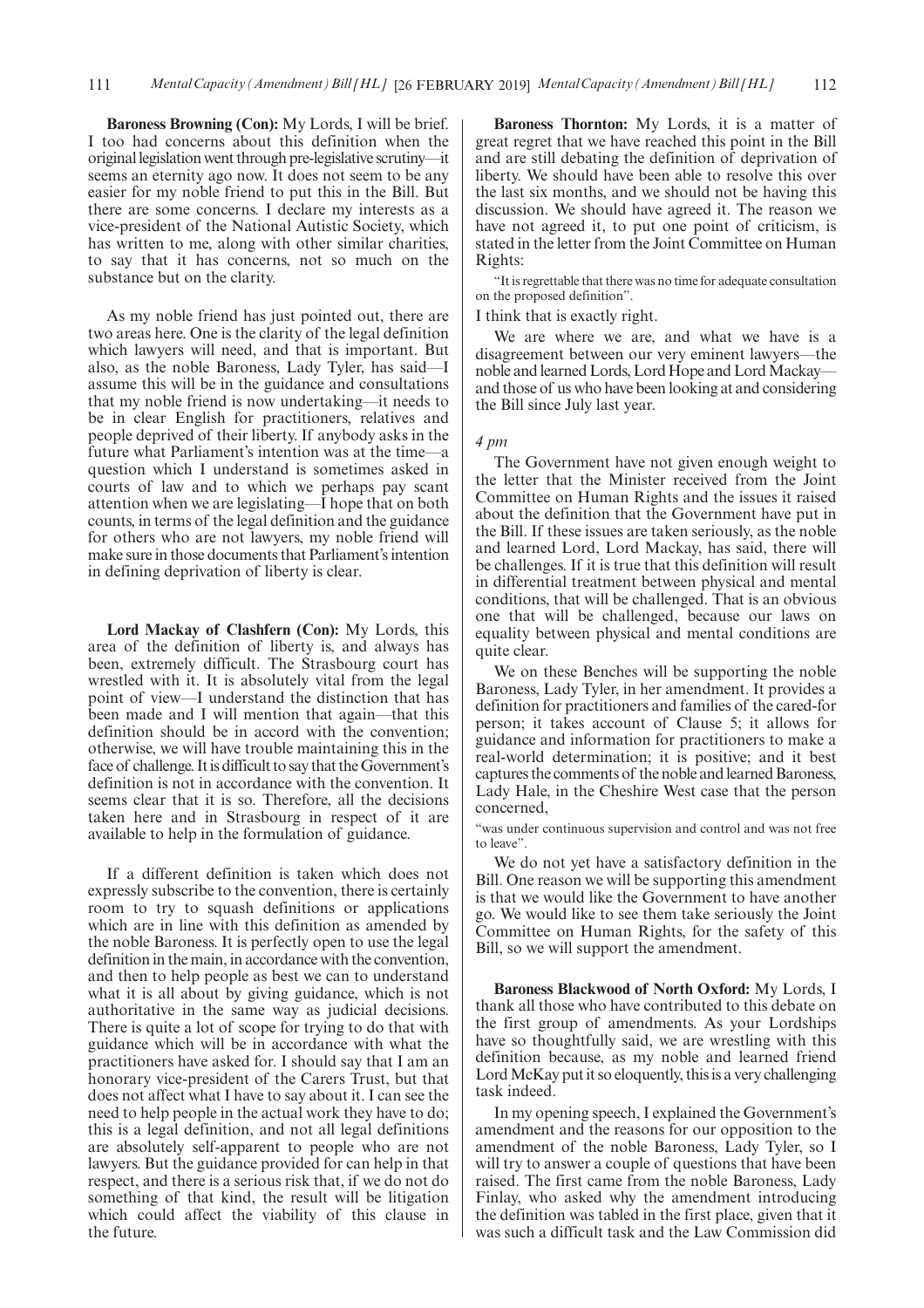[BARONESS BLACKWOOD OF NORTH OXFORD]

not recommend that definition. There were calls for a definition from the JCHR, noble Lords and many stakeholders. It was an attempt to meet those calls, and we have done our best to collaborate and respond. She also raised the issue of valid consent and the three pillars. All references in the Bill to the deprivation of liberty only apply to people who lack capacity, and the amendment implies that people who lack capacity can give consent. That would not be correct in law but that is the way it could be read, so it needs to be clarified before it could be accepted.

I am very grateful to the noble and learned Lord, Lord Hope, for his comments. In his broad experience, the Government's definition is in line with the reading of Strasbourg's decisions so far. As he rightly understands, our intention is to anchor the definition in Article 5 and Cheshire West and to allow for evolving case law so that those who are awaiting decisions do not have to go back to court again and again. The purpose of this definition in the primary legislation is exactly as my noble friend Lord O'Shaughnessy put it: it is for the use of lawyers, whereas we are determined to bring forward robust and clear statutory guidance for stakeholders and those who will be affected by the definitions, so that they can be assured that they understand exactly the effect of this definition. On that basis, I hope that the noble Baroness, Lady Tyler, feels able to withdraw her amendment.

**Baroness Tyler of Enfield:** My Lords, I listened very carefully to the arguments put forward on this difficult and complex issue. Of course, I listened particularly carefully to the arguments of the noble and learned Lords, Lord Hope of Craighead and Lord Mackay of Clashfern. I am not a lawyer, as will become abundantly clear. I have looked to put this in a very simple way.

The issue goes back to the point made by my noble friend Lady Jolly. In my strong view, there is a need for plain English in statutes so that the citizens of this country who are subject to them understand what they say. I think it was the noble and learned Lord, Lord Mackay of Clashfern, who said that it is not always apparent to non-lawyers what some of these more complex passages mean. I agree; he is absolutely right. Perhaps it is overly simplistic of me but, frankly, I make no apology for that. It is Parliament's role to define the legal principles in a Bill as simply as possible and the courts'role to interpret them. I do not understand from any of the arguments I heard why the definition must be framed in such a convoluted way, in the negative with lots of double negatives. I just do not get it, despite listening carefully to the debate. I continue to believe that my definition meets those tests; it is important that whatever definition is in the Bill does so. I do not think that the Government's definition does so. I wish to test the opinion of the House.

*4.06 pm*

*Division on the Amendment to the Motion*

*Contents 232; Not-Contents 223.*

*Amendment to the Motion agreed.*

# **Division No. 1**

#### **CONTENTS**

Adams of Craigielea, B. Addington, L. Adonis, L. Alderdice, L. Allen of Kensington, L. Alton of Liverpool, L. Armstrong of Hill Top, B. Bakewell, B. Barker, B. Bassam of Brighton, L. Beecham, L. Beith, L. Benjamin, B. Berkeley, L. Bhatia, L. Blackstone, B. Blunkett, L. Boateng, L. Bonham-Carter of Yarnbury, B. Boothroyd, B. Bowles of Berkhamsted, B. Boycott, B. Bradley, L. Bragg, L. Brennan, L. Brinton, B. Brooke of Alverthorpe, L. Brookman, L. Browne of Ladyton, L. Bryan of Partick, B. Burt of Solihull, B. Cameron of Dillington, L. Campbell of Pittenweem, L. Campbell-Savours, L. Chakrabarti, B. Chandos, V. Christopher, L. Clancarty, E. Clarke of Hampstead, L. Clement-Jones, L. Collins of Highbury, L. Corston, B. Cotter, L. Coussins, B. Crawley, B. Cunningham of Felling, L. Dannatt, L. Darling of Roulanish, L. Davies of Oldham, L. Deech, B. Desai, L. Dholakia, L. Donaghy, B. Donoughue, L. Doocey, B. Drake, B. Drayson, L. Dubs, L. Dykes, L. Emerton, B. Falkland, V. Faulkner of Worcester, L. Featherstone, B. Fellowes, L. Finlay of Llandaff, B. Foster of Bath, L. Foulkes of Cumnock, L. Fox, L. Gale, B. Garden of Frognal, B. German, L. Giddens, L. Glasgow, E.

Goddard of Stockport, L. Golding, B. Gordon of Strathblane, L. Goudie, B. Grantchester, L. Greengross, B. Grender, B. Grocott, L. Hain, L. Hamwee, B. Hanworth, V. Harries of Pentregarth, L. Harris of Haringey, L. Harris of Richmond, B. Haskel, L. Haworth, L. Hayman, B. Hayter of Kentish Town, B. Healy of Primrose Hill, B. Henig, B. Hennessy of Nympsfield, L. Hilton of Eggardon, B. Hollick, L. Howarth of Newport, L. Hoyle, L. Hughes of Woodside, L. Humphreys, B. [Teller] Hunt of Chesterton, L. Hunt of Kings Heath, L. Hussain, L. Hussein-Ece, B. Irvine of Lairg, L. Janke, B. Jolly, B. Jones of Cheltenham, L. Jones of Moulsecoomb, B. Jones of Whitchurch, B. Jones, L. Judd, L. Kennedy of Cradley, B. Kennedy of Southwark, L. Kerr of Kinlochard, L. Kidron, B. Kinnock of Holyhead, B. Kinnock, L. Kinnoull, E. Kirkwood of Kirkhope, L. Kramer, B. Layard, L. Lea of Crondall, L. Lennie, L. Levy, L. Liddell of Coatdyke, B. Liddle, L. Lipsey, L. Lister of Burtersett, B. Livermore, L. Low of Dalston, L. Ludford, B. MacKenzie of Culkein, L. Mackenzie of Framwellgate, L. Massey of Darwen, B. Maxton, L. McAvoy, L. McConnell of Glenscorrodale, L. McDonagh, B. McIntosh of Hudnall, B. McKenzie of Luton, L. McNally, L. Meacher, B. Monks, L.

Morgan, L.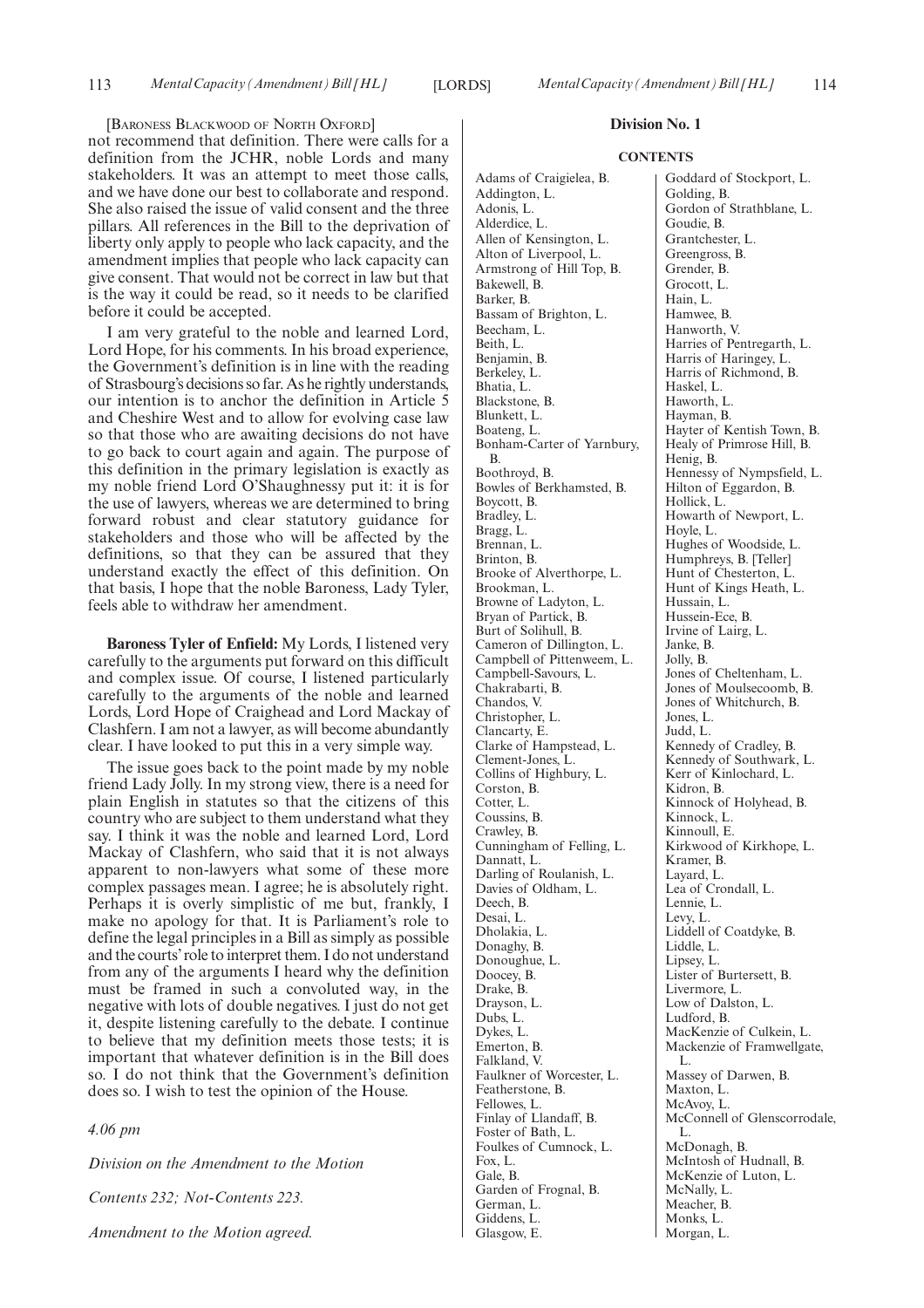Morris of Handsworth, L. Morris of Yardley, B. Murphy of Torfaen, L. Newby, L. Northover, B. Oates, L. O'Neill of Clackmannan, L. Osamor, B. Paddick, L. Palmer of Childs Hill, L. Parminter, B. Paul, L. Pendry, L. Pinnock, B. Pitkeathley, B. Prosser, B. Quin, B. Radice, L. Ramsay of Cartvale, B. Randerson, B. Razzall, L. Redesdale, L. Reid of Cardowan, L. Rennard, L. Roberts of Llandudno, L. Robertson of Port Ellen, L. Rodgers of Quarry Bank, L. Rooker, L. Rosser, L. Royall of Blaisdon, B. Russell of Liverpool, L. Sawyer, L. Scott of Needham Market, B. Sharkey, L. Sheehan, B. Sherlock, B. Shipley, L. Shutt of Greetland, L. Simon, V. Singh of Wimbledon, L. Smith of Newnham, B. Snape, L. Soley, L. St Albans, Bp. Stephen, L.

**NOT CONTENTS**

Aberdare, L. Afshar, B. Agnew of Oulton, L. Altmann, B. Anelay of St Johns, B. Arbuthnot of Edrom, L. Armstrong of Ilminster, L. Ashton of Hyde, L. Astor of Hever, L. Attlee, E. Baker of Dorking, L. Barran, B. Berridge, B. Bertin, B. Best, L. Bethell, L. Blackwood of North Oxford, B. Blencathra, L. Bloomfield of Hinton Waldrist, B. Borwick, L. Bourne of Aberystwyth, L. Bowness, L. Brabazon of Tara, L. Brady, B. Bridgeman, V. Bridges of Headley, L. Broers, L. Brougham and Vaux, L.

Stevens of Kirkwhelpington, L. Stevenson of Balmacara, L. Stoneham of Droxford, L. [Teller] Storey, L. Strasburger, L. Suttie, B. Taverne, L. Taylor of Bolton, B. Taylor of Goss Moor, L. Teverson, L. Thomas of Gresford, L. Thomas of Winchester, B. Thornton, B. Thurso, V. Tomlinson, L. Tonge, B. Tope, L. Touhig, L. Trevethin and Oaksey, L. Truscott, L. Tunnicliffe, L. Turnberg, L. Tyler of Enfield, B. Tyler, L. Uddin, B. Wallace of Saltaire, L. Wallace of Tankerness, L. Walmsley, B. Warwick of Undercliffe, B. Watkins of Tavistock, B. Watson of Invergowrie, L. Watts, L. Wheeler, B. Whitaker, B. Whitty, L. Wigley, L. Williams of Elvel, L. Winston, L. Woolmer of Leeds, L. Wrigglesworth, L. Young of Norwood Green, L. Young of Old Scone, B.

Heywood, L. Browne of Belmont, L. Browning, B. Buscombe, B.

Butler-Sloss, B. Byford, B. Caine, L. Caithness, E. Callanan, L. Carrington of Fulham, L. Carrington, L. Cathcart, E. Cavendish of Furness, L. Chadlington, L. Chisholm of Owlpen, B. Colgrain, L. Colville of Culross, V. Colwyn, L. Cope of Berkeley, L. Cormack, L. Courtown, E. [Teller] Couttie, B. Craigavon, V. Crathorne, L. Cumberlege, B. Curry of Kirkharle, L. De Mauley, L. Dixon-Smith, L. Dobbs, L.

Brown of Eaton-under-

D'Souza, B. Duncan of Springbank, L. Dundee, E. Eames, L. Eaton, B. Eccles, V. Elton, L. Empey, L. Erroll, E. Evans of Bowes Park, B. Fairfax of Cameron, L. Fairhead, B. Farmer, L. Faulks, L. Fink, L. Finn, B. Fookes, B. Forsyth of Drumlean, L. Framlingham, L. Fraser of Corriegarth, L. Freeman, L. Gadhia, L. Gardiner of Kimble, L. Gardner of Parkes, B. Geddes, L. Gilbert of Panteg, L. Gold, L. Goldie, B. Goodlad, L. Goschen, V. Grade of Yarmouth, L. Green of Hurstpierpoint, L. Griffiths of Fforestfach, L. Hague of Richmond, L. Hamilton of Epsom, L. Hanham, B. Haselhurst, L. Hay of Ballyore, L. Hayward, L. Helic, B. Henley, L. Hill of Oareford, L. Hodgson of Abinger, B. Hodgson of Astley Abbotts, L. Hogan-Howe, L. Holmes of Richmond, L. Hooper, B. Hope of Craighead, L. Horam, L. Howard of Rising, L. Howe of Idlicote, B. Howe, E. Howell of Guildford, L. Hunt of Wirral, L. James of Blackheath, L. Janvrin, L. Jenkin of Kennington, B. Jopling, L. Judge, L. Kakkar, L. Keen of Elie, L. King of Bridgwater, L. Kirkhope of Harrogate, L. Laming, L. Lamont of Lerwick, L. Lang of Monkton, L. Leigh of Hurley, L. Lexden, L. Lindsay, E. Lingfield, L. Liverpool, E. Livingston of Parkhead, L. Loomba, L. Lothian, M. Luce, L. Lupton, L.

MacGregor of Pulham Market, L. Mackay of Clashfern, L. Macpherson of Earl's Court, L. Magan of Castletown, L. Maginnis of Drumglass, L. Mancroft, L. Manzoor, B. Marland, L. Maude of Horsham, L. McColl of Dulwich, L. McCrea of Magherafelt and Cookstown, L. McGregor-Smith, B. McInnes of Kilwinning, L. McIntosh of Pickering, B. Montrose, D. Morris of Bolton, B. Morrow, L. Moynihan, L. Naseby, L. Neville-Jones, B. Newlove, B. Northbrook, L. Norton of Louth, L. O'Cathain, B. O'Loan, B. O'Neill of Bengarve, B. O'Shaughnessy, L. Palmer, L. Palumbo, L. Patel, L. Patten of Barnes, L. Patten, L. Pickles, L. Pidding, B. Polak, L. Popat, L. Porter of Spalding, L. Randall of Uxbridge, L. Rawlings, B. Reay, L. Redfern, B. Ribeiro, L. Ridley, V. Risby, L. Robathan, L. Rock, B. Rotherwick, L. Rowe-Beddoe, L. Sater, B. Seccombe, B. Selborne, E. Shackleton of Belgravia, B. Sheikh, L. Shephard of Northwold, B. Sherbourne of Didsbury, L. Shinkwin, L. Shrewsbury, E. Smith of Hindhead, L. Somerset, D. Stedman-Scott, B. Stirrup, L. Stowell of Beeston, B. Strathclyde, L. Sugg, B. Suri, L. Swinfen, L. Taylor of Holbeach, L. [Teller] Trefgarne, L. Trenchard, V. Trimble, L. True, L. Tugendhat, L. Ullswater, V. Vaux of Harrowden, L.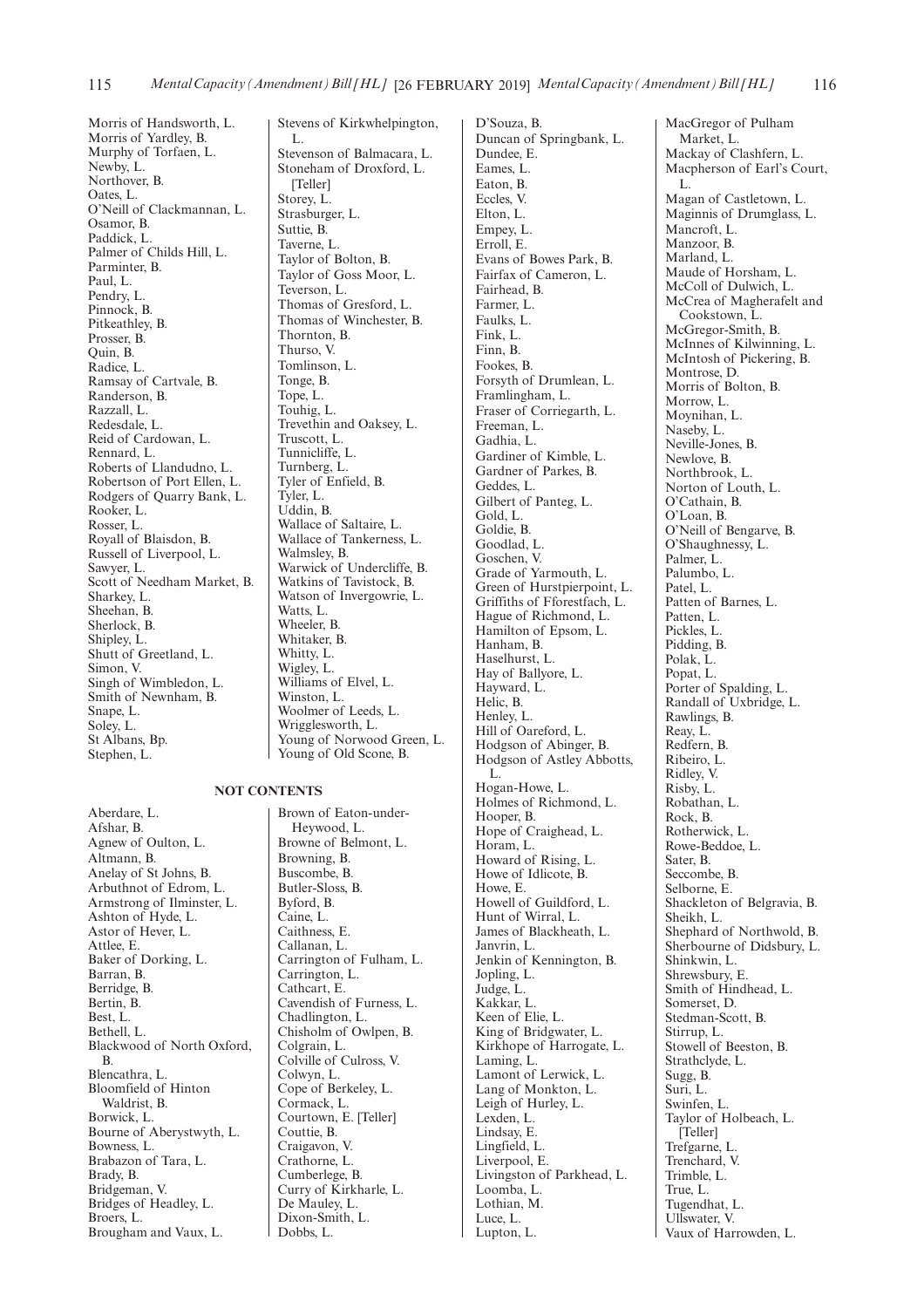Vere of Norbiton, B. Verma, B. Wakeham, L. Warsi, B. Wasserman, L. Wei, L. Wellington, D. Wheatcroft, B.

Whitby, L. Wilcox, B. Williams of Trafford, B. Wilson of Tillyorn, L. Woolf L. Wyld, B. Young of Cookham, L. Younger of Leckie, V.

*Motion, as amended, agreed.*

*4.22 pm*

*Motion on Amendment 2 Moved by Baroness Blackwood of North Oxford*

That this House do agree with the Commons in their Amendment 2.

**2:** Clause 5, page 4, line 25, leave out subsection (9)

**Baroness Blackwood of North Oxford:**This amendment removes the privilege amendment.

*Motion on Amendment 2 agreed.*

# *Motion on Amendment 3 Moved by Baroness Blackwood of North Oxford*

That this House do agree with the Commons in their Amendment 3.

**3:** Schedule 1, page 5, line 19, leave out "if a person objects to arrangements" and insert "in certain cases"

**Baroness Blackwood of North Oxford:** My Lords, I will speak also to Commons Amendments 5 to 14, 16 to 23, 26 to 41, 42, and 47 to 50. Throughout the legislative process the Government have worked, constructively I hope, with Peers, MPs and stakeholders across the sector, and as a result we have made a number of changes to strengthen the protections provided to the person in the new liberty protection safeguards system.

Amendments 3 and 40 to 42 specify that a preauthorisation review must be completed by an approved mental capacity professional if the arrangements are for the cared-for person to receive their care or treatment mainly in an independent hospital, and clarify that other cases can be referred to an AMCP by the responsible body, provided that the AMCP accepts the referral. Noble Lords flagged that cases other than those where a person objects should be able to be considered by an approved mental capacity professional, and the Government agreed to clarify that in the Bill.

We also recognise that those residing in independent hospitals are often particularly vulnerable and in many cases have mental health needs and that it is appropriate in these cases for an AMCP to complete the preauthorisation review, regardless of whether or not the person has raised an objection. The AMCP will provide an additional level of scrutiny for those who need it. They will meet the person, complete any relevant consultation and review assessments to decide whether the authorisation conditions are met.

I understand that the intention of Amendment 41A, tabled by the noble Baroness, Lady Thornton, is to require as far as practicable that an AMCP in an independent hospital case is independent from any person responsible for the act or decision regarding the arrangements. She is of course right to try to ensure independence in the system. The amendment has taken some of the wording from Section 35 of the Mental Capacity Act but this has caused some issues in the read-across.

The Government have taken the concerns about those in independent hospitals seriously. That is why we have required an AMCP to complete the preauthorisation review in independent hospital cases, and why we have changed the Bill so that independent hospitals cannot be responsible bodies. In ensuring that the AMCP will act independently, I can confirm that they will be appointed by the local authority or local health board and that the independent hospital will be in no way involved in this decision.

We will make regulations on which professionals can fulfil this new role and specify there the qualities and qualifications necessary. The code of practice will provide guidance to responsible bodies regarding the appointment of AMCPs, and we will use this to outline that an AMCP should be independent of those carrying out the arrangements. It should also be noted that AMCPs will be held to account through their professional bodies, and they will be held to high professional standards. This sits alongside the other safeguards provided by the Bill, including advocacy, information and the ability for others to raise objections on the person's behalf. I hope that with this reassurance the noble Baroness will not move her amendment.

Amendments 28, 35 and 39 are technical amendments which build on important amendments made by this House. The Government amended the Bill here to specify that those with a prescribed connection to a care home cannot complete the assessments needed for an authorisation or the pre-authorisation review, ensuring that there is no conflict of interest. These amendments clarify that the "prescribed connection" will be set out in regulations. It is vital that this Bill does not put care home managers in a position where they have to make a decision about whether or not a person lacks capacity or whether or not the proposed arrangements are valid because there is a conflict of interest. We are satisfied that the amendments made in this place and in the other place address this.

Amendments 8 to 23 remove the role of independent hospitals as responsible bodies, thereby removing any potential conflict of interest. When arrangements take place mainly in an independent hospital, the responsible body will be the local authority in England and the local health board in Wales. This approach broadly replicates the situation under the current DoLS. In England we want to make sure the new system is aligned with the general thrust of policy to support people in the community and reduce reliance on in-patient care, especially for autistic people and those with a learning disability. Having greater oversight by a local authority supports this.

Amendments 26, 27, 29 to 34, 36 and 37 are designed to ensure that the person who completes the assessments and determinations required for a liberty protection safeguards authorisation has the appropriate experience and knowledge to complete those assessments and determinations. The amendments give the Government the power to set out in regulations who can complete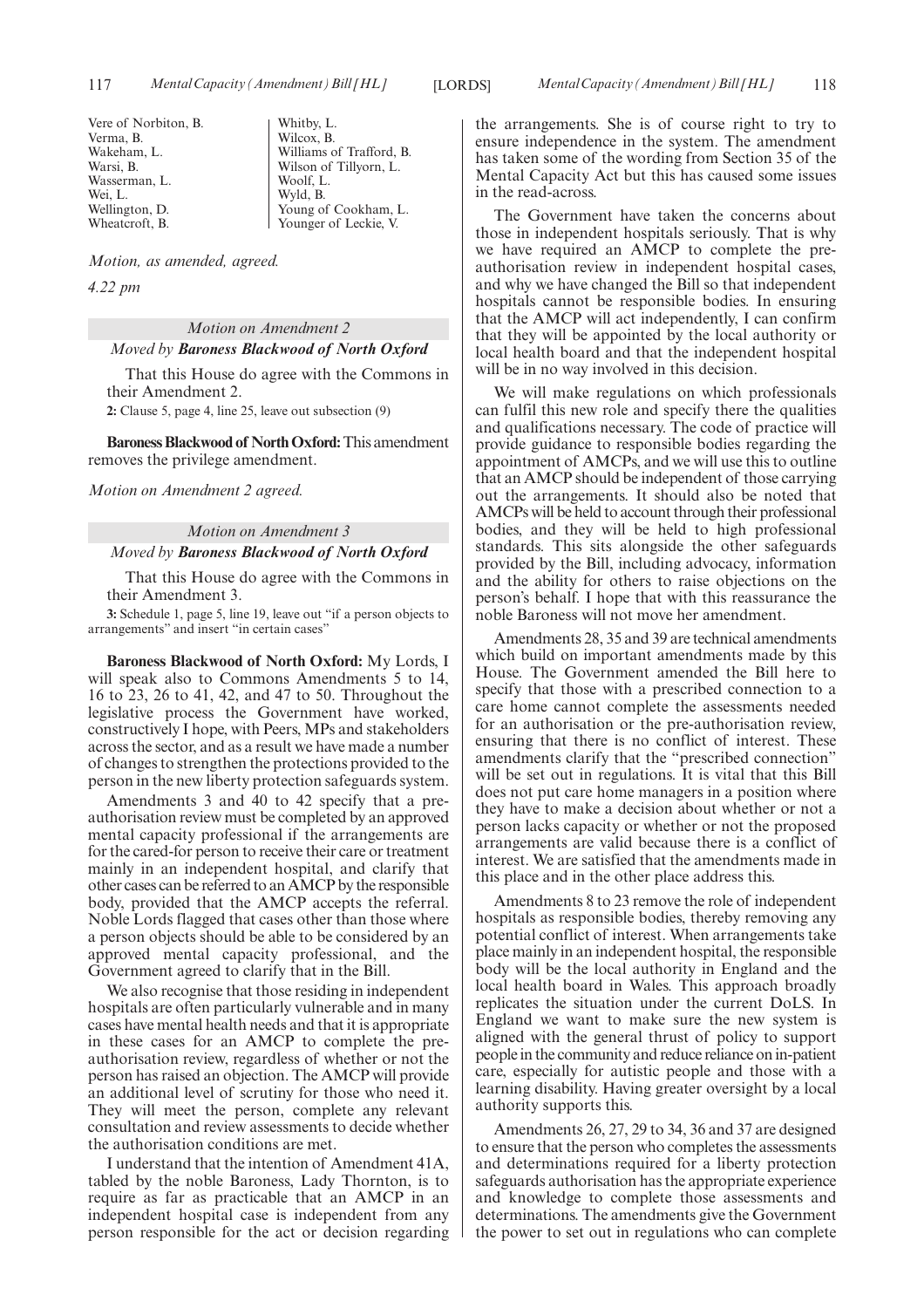assessments and determinations. Our intention is that assessments will be completed by skilled professionals such as doctors, nurses and social workers. These amendments clarify that for medical and capacity assessments, the determination of whether or not the authorisation condition is met can be completed by someone who did not complete the assessments. This is important, as it allows valid assessments which have been completed previously to be used for the liberty protection safeguards authorisation. For example, a previous diagnosis of dementia from a psychiatrist's mental health assessment could be used for the purposes of a medical assessment, where it is reasonable to do so. This helps to reduce unnecessary duplication in the system, which we know has proved to be a problem until now.

#### *4.30 pm*

Amendments 45 to 50 allow objections to be raised on behalf of the person by those engaged in caring for them or with an interest in their welfare, and for a review under paragraph 35 to be triggered. The noble Baronesses, Lady Finlay and Lady Barker, flagged that it was important that there was an ability to whistleblow, and the Government amended the Bill here to clarify that objections can be raised on behalf of the person at the pre-authorisation review stage of the process. Our amendment clarifies the ability to whistleblow after the arrangements have been authorised. The amendments also clarify that where concerns have been raised and a review triggered, the case can also be referred to an approved mental capacity professional.

These amendments strengthen the protections provided by the liberty protection safeguards. I hope that noble Lords will be content to accept these changes made by the House of Commons, and I beg to move.

**Baroness Thornton:** My Lords, I shall speak briefly to Amendment 41A, but first I congratulate the Minister on moving such an enormous group with such coherence. She deserves at least a drink of water, if not a cup of tea. I tabled this small and modest amendment for the sake of completeness. During the passage of the Bill, the noble Lord, Lord O'Shaughnessy, gave us undertakings and assured us that issues to do with independent hospitals would be addressed in the Commons. I congratulate the Government on the fact that indeed they have been. In November, the noble Lord said:

The Government believe that independent hospitals would benefit from AMCP involvement, and therefore our intention is to bring forward an amendment, or amendments, as required, in the Commons to deal with this issue and make sure that there is such a role for the AMCP in all deprivation of liberty cases".—[*Official Report*, 21/11/18; col. 279.]

In some ways the Minister has already partly addressed my concern, which is about the fact that in many independent hospitals most of the patients will be there because of the local authority or the CCG. So the clarification that I am seeking is on whether independence is truly protected when an AMCP is appointed under those circumstances. This amendment seeks to clarify that. The Minister has gone some way towards clarifying that, but I think I need to press her a little on whether that is the case. I declare an interest as a member of a CCG that commissions many of these services. When we are looking at commissioning an independent hospital, should we be the body that also takes the decision about the appointment of an AMCP?

**Baroness Meacher (CB):** I shall speak very briefly. I welcome very much Amendments 13 and 22 in particular in relation to independent hospitals. In Committee, a number of us raised that issue and were very concerned that independent hospitals, which are often hundreds of miles away from a person's home, could act as the responsible body and make crucial decisions where perhaps they have a commercial interest in keeping that person on their premises.

With the permission of the current Minister, I will applaud the noble Lord, Lord O'Shaughnessy, because I feel I know that he played a key role in making sure that these amendments found their way into the Bill. The stipulation that the local authority shall be the responsible body is important. Although I understand what the noble Baroness, Lady Thornton, is saying, it seems to be a huge step forward to take the responsible body away from the independent hospital. I would like to feel that local authorities—the professionals dealing with the assessment of such cases—would have a real interest in making sure that those people returned home, if at all possible, as soon as possible. That is what all this should be about.

The other matter I will raise briefly is that of people in domestic settings, where deprivation of liberty is at stake. At our recent meeting with the Bill team we were assured that such cases would be dealt with under this new piece of legislation in the course of the normal care planning process, rather than requiring a reference to the Court of Protection. When an elderly person is caring for a demented husband or wife, the last thing they need is some bureaucratic requirement. This seemed very important, and I was delighted when the Bill team gave us an assurance that this, too, was being dealt with.

There is nothing in the Commons amendments on this, but I wonder whether the Minister could give the House an assurance that it will indeed be the case that people in domestic settings will be dealt with within the local authority planning process, and will not require a reference to the Court of Protection.

**Baroness Finlay of Llandaff:**My Lords, I apologise—I should have declared my interest as chair of the National Mental Capacity Forum at the beginning of the previous debate. Like others, I thank the noble Lord, Lord O'Shaughnessy, for having made sure that the Bill is now in much better shape than it was when it came to us.

I am very grateful to the Minister for confirming that the whistleblowing amendments are there, and in fact are, if I have understood correctly, stronger than when they left this House. I have a couple of questions for her, though. One relates to the group of people who can become approved mental-capacity professionals. I was concerned that she did not include speech and language therapists in her list. People who have communication difficulties can be extremely difficult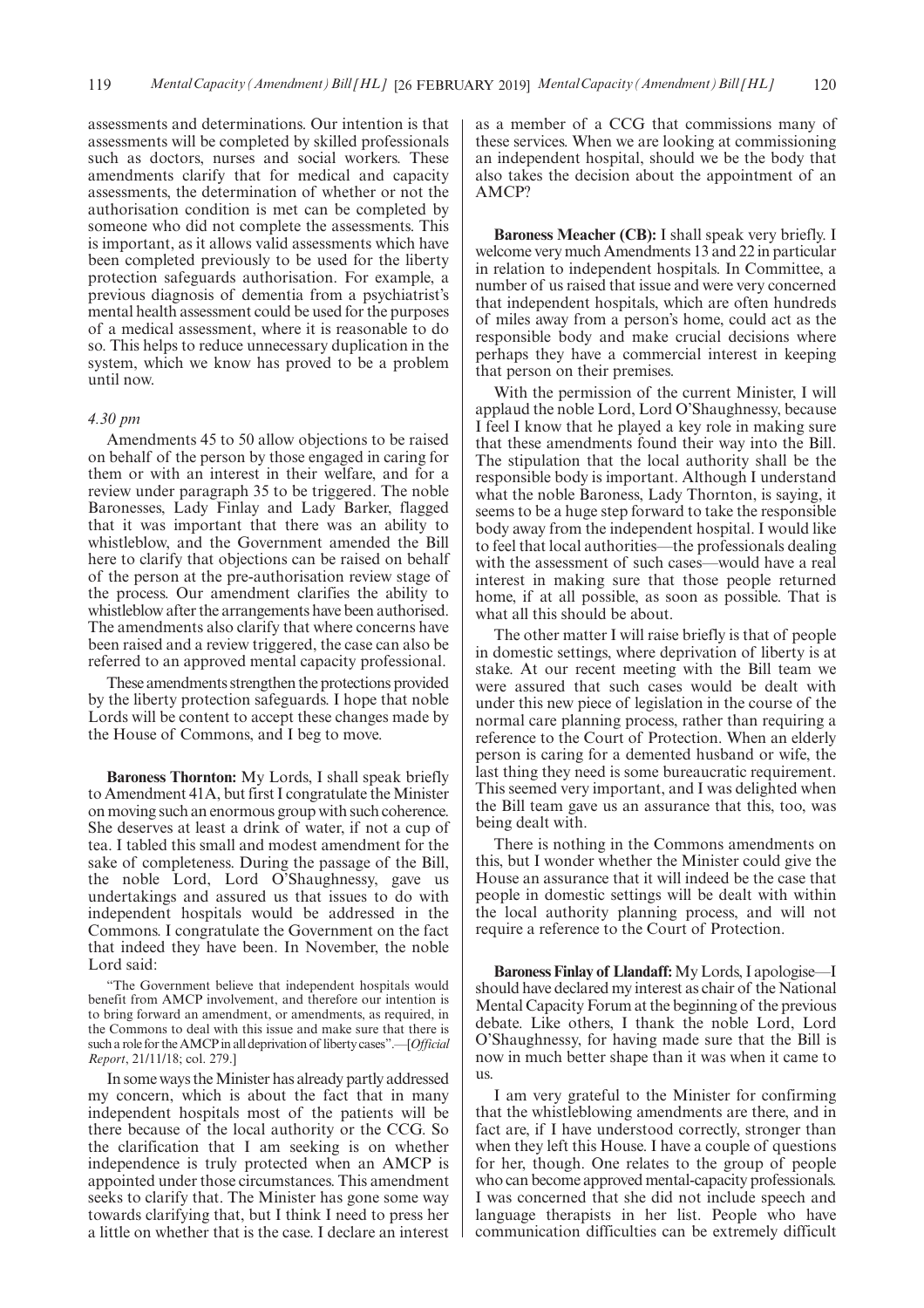[BARONESS FINLAY OF LLANDAFF]

to assess. Those with a brain injury affecting the speech area can be very difficult indeed to assess because they may also have frontal-lobe disorders, as the noble Baroness herself well understands.

I know that the regulations will be brought forward, and I hope that the Minister will be able to consider additional training—not part of general undergraduate training but additional, postgraduate training for speech and language therapists to be able to develop a full set of competencies and undergo the same training as other people. I think that, without it, we will end up with duplication of assessments and duplication of costs.

My other question relates to portability. I hope that the Minister can confirm that the portability concept, which was so welcomed in the liberty protection safeguards, remains and will be applicable so that people can move between different settings without needing a reassessment. Obviously, emergency medical treatment can arise at any time with anybody, and that is covered separately for someone who lacks capacity and must be treated: that would come under a best-interest decision-taking process anyway.

My last query relates to the determination conditions and the assessment. I have a slight concern on reading the amendments that the assessments seem to be separated from the determination. If I heard the Minister correctly, she said that the care-home managers would not be making either the assessments or the determinations. We had a lot of concern over care-home managers and conflicts of role in previous debates, and I would be grateful if she would confirm that this is my correct understanding, and that we have not had a way whereby the care-home manager can undertake the assessment, and then somebody else, based on that assessment, will make a determination, because the validity of the assessment will determine the validity of the later determination.

Those are my queries in relation to this, and the determination and assessment question relates in particular to Amendments 28 to 38, to which the Minister has already spoken.

**Baroness Barker (LD):** My Lords, I will make three quick points. One is to thank the Minister for the way in which she set out the ways in which the Government listened to the debates at an earlier stage in this House. We had deep misgivings about the lack of attention that we have been able to pay to independent hospitals. I am very glad that the reassurance that they will no longer be the responsible bodies has been given by the Government in another place.

Anybody who has followed our deliberations in great detail, as some people have, will know that we have had to spend an awful lot of time during the passage of this legislation focusing on care-home managers and the inappropriate responsibilities that they were given in the initial draft of the Bill. I am not entirely convinced that in relation to independent hospitals or local authorities we have entirely separated responsibility for assessment, responsibility for determination of what constitutes a care package and deprivation of liberty, and responsibility for the financing of those

care packages. If the Bill had started off in a better shape, perhaps we would have been able to spend much more time on that, as we should have done. Therefore, it is important that at this stage we take on board the points made in Amendment 41A tabled by the noble Baroness, Lady Thornton, and make sure that we have not left a conflict of interest anywhere in the Bill.

**Lord O'Shaughnessy:** My Lords, I thank the noble Baronesses, Lady Meacher, Lady Finlay and Lady Thornton, for their kind words. However, the credit for the improvements in this group, outlined by my noble friend the Minister, should go to this House. As everyone involved in the Bill will remember, we had some interesting, challenging and sometimes not quite bad tempered but difficult debates as we attempted to get this right. It is only because in the end noble Lords took a constructive approach to working together that we were able to make these changes. It is a credit to the process and to the people involved in it that we have been able to solve so many of these problems, whether they be on whistleblowing, independent hospitals or other issues.

I will reflect quickly on the intention behind the amendment regarding independence, as set out by the noble Baroness, Lady Thornton. In a sense, avoiding conflict of interest has been at the heart of the changes that everyone has wanted to see made to the Bill, and, as I understand it from what she has said, that is her intention here. My belief is that that is dealt with in this case by making the responsible body, which has responsibility for appointing the AMCP, the local authority or the health board in Wales—or, more specifically, not making it the independent hospital. That then puts it on a level playing field with care homes, which was obviously the subject of huge discussion during our debates. This is where I seek reassurance from the Minister.

If we are satisfied that the changes we have made on the care home front to make sure that the responsible body is the only person who can appoint an AMCP also make sure that there is not a conflict between the AMCP and their role in commissioning, given that local authorities often, although not always, commission social care places and in a sense have that contracting relationship between the local authority and a care home, and given that we are trying to put the independent hospital on a similar footing, and if we are also satisfied, which I think we are—or we were during the passage of the Bill and subject to the amendments that have been brought forward—that there is the appropriate independence and that there are appropriate mechanisms for avoiding conflicts of interest for care homes and the appointment of AMCPs, by deduction it ought to follow that they will be in place because of the Government's amendments on independent hospitals, and even more so because every single independent hospital case will be referred to an AMCP.

If it is true, as I believe it to be as a consequence of the government amendments, that the commissioning relationships are essentially the same and that the responsibility to appoint an AMCP will essentially be the same for the local authority, whether it is vis-à-vis a care home place or a place in an independent hospital,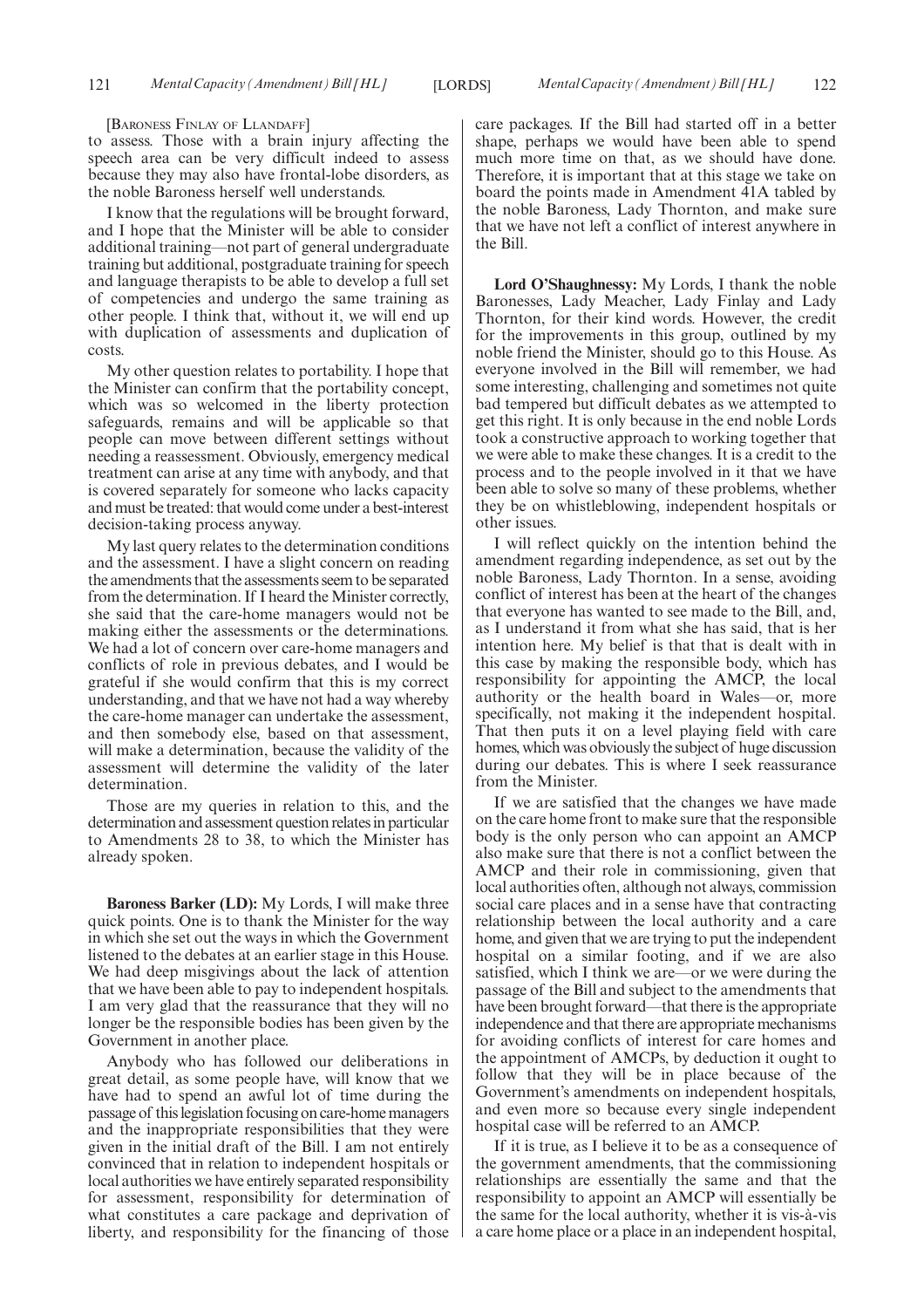I hope that it will be possible for my noble friend to reassure the noble Baroness, Lady Thornton, that what she is asking for is already the case and therefore that her amendment is not necessary. However much I applaud the intention behind it, as I said, I think that it would repeat what is already the case. With that reassurance to noble Lords, I hope that we will be able to move on on this issue.

#### *4.45 pm*

**Baroness Blackwood of North Oxford:** I thank all noble Lords who have taken part in this debate, which has reflected the genuinely constructive way in which this section of the Bill has already been improved. I join the chorus of thanks to my noble friend Lord O'Shaughnessy and the Minister, Caroline Dinenage, for the extensive work that they have done on the Bill so far. I will not speak for too long, as I have already outlined the Government's position on these amendments. However, I would like to answer a few of the questions.

The noble Baroness, Lady Meacher, asked whether liberty protection safeguards would be extended to people in domestic settings rather than them going to the Court of Protection. I am happy to confirm that liberty protection safeguards will apply to community settings, including domestic settings. I think that people and their families and carers will welcome this, as the court process is slow, costly and very intimidating for many. The Bill will achieve greater protections for people than the current deprivation of liberty system.

The noble Baroness, Lady Finlay, raised some important questions, particularly about speech and language therapists. As she points out, they will play a very important role in the new system. They will definitely be involved in consultation. The regulations that will come forward will determine their exact role in implementation, whether as AMCPs or in another specific role.

The noble Baroness also asked about portability. An authorisation can apply to different settings so that it can travel with a person but cannot be varied to apply to completely new settings once it has been made, as this would undermine Article 5. I hope that this clarifies that point.

The noble Baroness also asked whether or not care managers can determine care assessments. Care homes are explicitly prevented from completing care assessments. I think I made this point, but I re-emphasise it. This comes back to the points made by the noble Baronesses, Lady Thornton and Lady Barker. As I outlined at the outset, AMCPs are independent of the responsible body and accountable to their professional bodies. I repeat that the Government have amended the Bill here specifically to ensure that those with the proscribed connection to care homes cannot complete assessments needed for authorisation or pre-authorisation review, to ensure that there is no conflict in the process. These amendments clarify that the proscribed connection will be set out in regulations. Because there is a conflict of interest, we will ensure that care managers are not put in the position of having to decide whether or not a person lacks capacity or the proposed arrangements are valid. I hope that this reassures noble Lords and that the noble Baroness, Lady Thornton, will not press her amendment. I beg to move.

#### *Motion on Amendment 3 agreed.*

#### *Motion on Amendment 4*

#### *Moved by Baroness Blackwood of North Oxford*

That this House do agree with the Commons in their Amendment 4.

**4:** Schedule 1, page 7, line 6, leave out from "Wales," to end of line 10 and insert "the person registered, or required to be registered, under Chapter 2 of Part 1 of the Regulation and Inspection of Social Care (Wales) Act 2016 (anaw 2) in respect of the provision of a care home service, in the care home;"

**Baroness Blackwood of North Oxford:** Amendment 4 aligns the definition of "care home manager" in Wales with that in England. As currently drafted, the Bill defines the care home manager in Wales as the registered manager. This amendment changes it so that it is instead linked to the registered service provider.

Amendment 15 is a technical amendment that will help ensure that the liberty protection safeguard system works well in Wales. There is no statutory definition of NHS continuing healthcare that applies in Wales, so this amendment clarifies that local health boards will act as responsible bodies if arrangements are mainly carried out through the provision of an equivalent to NHS continuing healthcare as defined in English legislation. I thank Welsh Government officials for working with us on these two amendments. It is vital that the new system works for Wales. We have been in close dialogue with the Welsh Government throughout this process to ensure that this is the case.

Amendments 51 to 54 relate to the interaction with the Mental Health Act. They provide that the liberty protection safeguards cannot be used to recall a person subject to the Mental Health Act, who is residing outside of a hospital, back to hospital. We have also clarified the drafting of the Bill so that arrangements can be authorised if the person is not subject to mental health requirements. This is in order to close down any possibility that the Bill is read as applying only to those with mental health requirements.

Amendments 55 and 56 amend Section 36 of the Mental Capacity Act to ensure that regulations about the functions of independent mental capacity advocates can make provision for advocates appointed under the LPS to support an appropriate person. The reason for this is that the "appropriate person" is a new role, and it is important that the regulations under Section 36 can address that. Amendments 55 and 56 also clarify that an IMCA need not be appointed under the MCA to represent and support a person in respect of accommodation in a hospital, a care home or long-stay residential accommodation if an IMCA has been appointed in respect of the same accommodation under the LPS scheme. They also make consequential amendments reflecting the change from the deprivation of liberty safeguards to the liberty protection safeguards.

Amendments 43, 44 and 46 relate to authorisations that need to vary in order to stop them ceasing because of small changes that need to be made. They require that a review must take place, where practicable or appropriate, before an authorisation is varied. These amendments also clarify that a responsible body can change during the course of an authorisation to stop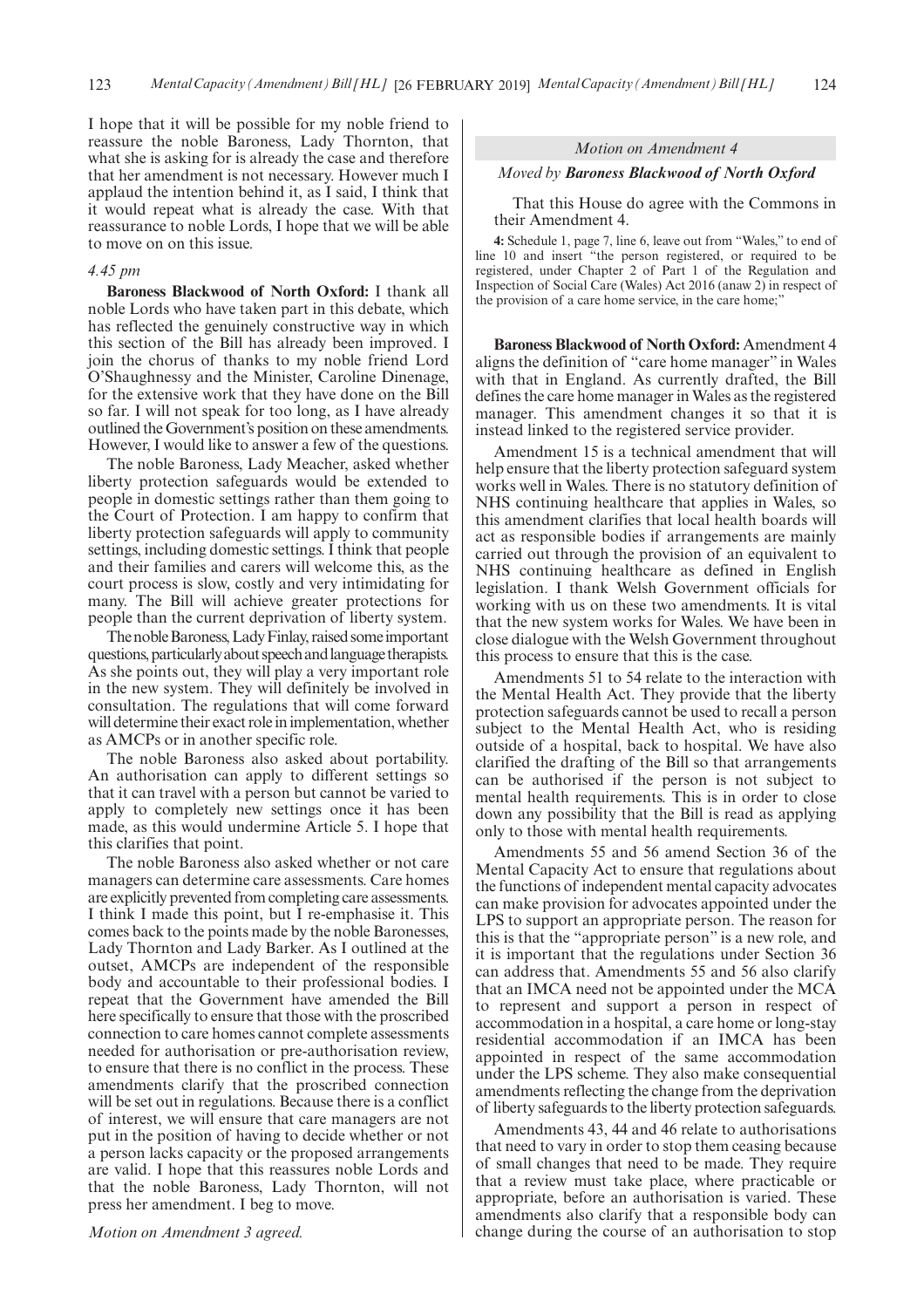[BARONESS BLACKWOOD OF NORTH OXFORD]

authorisations automatically ceasing where there is a change of responsible body; for example, a care home resident may become eligible for NHS continuing care, and then the responsible body may change even though their location and care regime does not.

I hope that noble Lords will accept these changes made by the House of Commons. I beg to move.

#### *Motion on Amendment 4 agreed.*

#### *Motion on Amendments 5 to 23*

#### *Moved by Baroness Blackwood of North Oxford*

That this House do agree with the Commons in their Amendments 5 to 23.

**5:** Schedule 1, page 7, line 13, at end insert—

""Education, Health and Care plan" means a plan within the meaning of section 37(2) of the Children and Families Act 2014;"

**6:** Schedule 1, page 7, leave out line 16

**7:** Schedule 1, page 7, line 17, at end insert—

""independent hospital" has the meaning given by paragraph 5;"

**8:** Schedule 1, page 7, line 27, at end insert—

""NHS hospital" has the meaning given by paragraph 5;"

**9:** Schedule 1, page 7, line 46, leave out "Hospital" and insert "NHS hospital and independent hospital"

**10:** Schedule 1, page 7, leave out line 47

**11:** Schedule 1, page 8, line 15, after "6" insert "(1)"

**12:** Schedule 1, page 8, line 16, leave out "a" and insert "an NHS"

**13:** Schedule 1, page 8, line 17, at end insert—

"(aa) if the arrangements are carried out mainly in an independent hospital in England, the responsible local authority determined in accordance with paragraph 8A;

(ab) if the arrangements are carried out mainly in an independent hospital in Wales, the Local Health Board for the area in which the hospital is situated;"

**14:** Schedule 1, page 8, line 18, leave out "paragraph (a) does not apply" and insert "none of the paragraphs (a) to (ab) applies"

**15:** Schedule 1, page 8, line 19, leave out from "mainly" to "that" in line 21 and insert "through—

(i) the provision of NHS continuing healthcare under arrangements made by a clinical commissioning group,

or

(ii) in Wales, the provision of an equivalent to NHS continuing healthcare under arrangements made by a Local Health Board,"

**16:** Schedule 1, page 8, line 23, leave out "neither paragraph (a) nor paragraph (b)" and insert "none of paragraphs (a) to (b)"

**17:** Schedule 1, page 8, line 24, leave out "(see paragraph 9)" and insert "determined in accordance with paragraph 9"

**18:** Schedule 1, page 8, line 24, at end insert—

"(2) If an independent hospital is situated in the areas of two or more Local Health Boards, it is to be regarded for the purposes of sub-paragraph (1)(ab) as situated in whichever of the areas the greater (or greatest) part of the hospital is situated."

**19:** Schedule 1, page 8, line 25, after "manager"" insert ", in relation to an NHS hospital,"

**20:** Schedule 1, page 8, line 41, at end insert—

"(ca) if the hospital is vested in a Local Health Board, that Board."

**21:** Schedule 1, page 8, line 42, leave out from beginning to end of line 10 on page 9

**22:** Schedule 1, page 9, line 18, at end insert—

"8A (1) In paragraph 6(1)(aa), "responsible local authority", in relation to a cared-for person aged 18 or over, means

(a) if there is an Education, Health and Care plan for the cared-for person, the local authority responsible for maintaining that plan:

(b) if paragraph (a) does not apply and the cared-for person has needs for care and support which are being met under Part 1 of the Care Act 2014, the local authority meeting those needs;

(c) in any other case, the local authority determined in accordance with sub-paragraph (4).

(2) If more than one local authority is meeting the needs of a cared-for person for care and support under Part 1 of the Care Act 2014 the responsible local authority is the local authority for the area in which the cared-for person is ordinarily resident for the purposes of that Part of that Act.

(3) In paragraph 6(1)(aa), "responsible local authority", in relation to a cared-for person aged 16 or 17, means-

(a) if there is an Education, Health and Care plan for the cared-for person, the local authority responsible for maintaining that plan;

(b) if paragraph (a) does not apply and the cared-for person is being provided with accommodation under section 20 of the Children Act 1989, the local authority providing that accommodation;

(c) if neither paragraph (a) nor paragraph (b) applies and the cared- for person is subject to a care order under section 31 of the Children Act 1989 or an interim care order under section 38 of that Act, and a local authority in England is responsible under the order for the care of the cared-for person, that local authority;

(d) if none of paragraphs (a) to (c) applies, the local authority determined in accordance with sub-paragraph (4).

(4) In the cases mentioned in sub-paragraphs  $(1)(c)$  and  $(3)(d)$ , the "responsible local authority" is the local authority for the area in which the independent hospital mentioned in paragraph 6(1)(aa) is situated.

(5) If an independent hospital is situated in the areas of two or more local authorities, it is to be regarded for the purposes of sub-paragraph (4) as situated in whichever of the areas the greater (or greatest) part of the hospital is situated."

**23:** Schedule 1, page 10, leave out lines 43 to 45

*Motion on Amendments 5 to 23 agreed.*

#### *Motion on Amendment 24*

#### *Moved by Baroness Blackwood of North Oxford*

That this House do agree with the Commons in their Amendment 24.

**24:** Schedule 1, page 11, line 18, at end insert—

"12A(1) The following must publish information about authorisation of arrangements under this Schedule—

(a) the hospital manager of each NHS hospital; (b) each clinical commissioning group;

(c) each Local Health Board;

(d) each local authority.

(2) The information must include information on the following matters in particular—

(a) the effect of an authorisation;

(b) the process for authorising arrangements, including making or carrying out—

(i) assessments and determinations required under paragraphs 18 and 19;

(ii) consultation under paragraph 20;

(iii) a pre-authorisation review (see paragraphs 21 to 23);

(c) the circumstances in which an independent mental capacity advocate should be appointed under paragraph 39 or 40;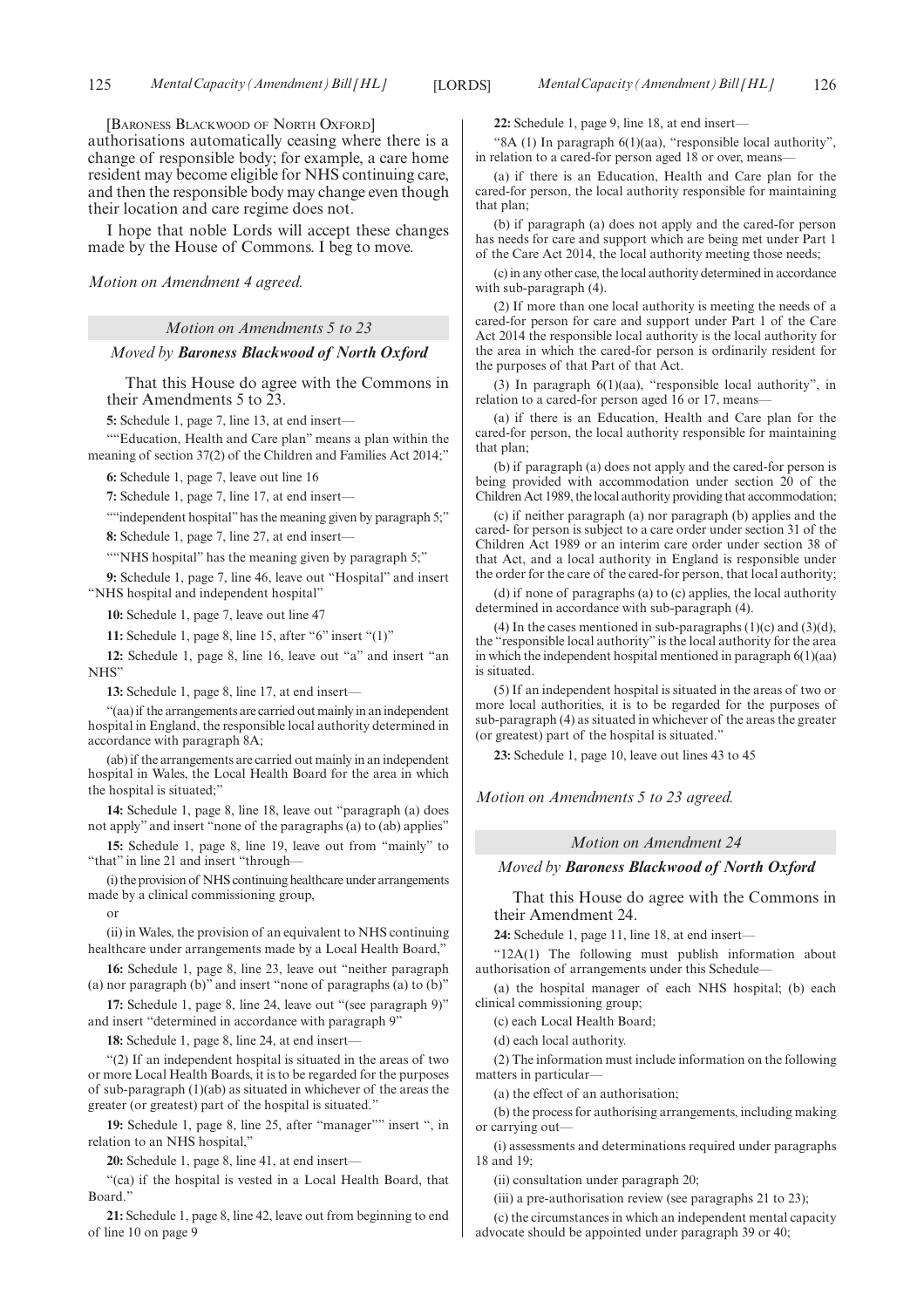(d) the role of a person within paragraph 39(5) (an "appropriate person") in relation to a cared-for person and the effect of there being an appropriate person;

(e) the circumstances in which a pre-authorisation review is to be carried out by an Approved Mental Capacity Professional under paragraph 21;

(f) the right to make an application to the court to exercise its jurisdiction under section 21ZA;

(g) reviews under paragraph 35, including— (i) when a review will be carried out; (ii) the rights to request a review;

(iii) the circumstances in which a referral may or will be made to an Approved Mental Capacity Professional.

(3) The information must be accessible to, and appropriate to the needs of, cared-for persons and appropriate persons.

12B (1) Where arrangements are proposed, the responsible body must as soon as practicable take such steps as are practicable to ensure that—

(a) the cared-for person, and

(b) any appropriate person in relation to the cared-for person, understands the matters mentioned in sub-paragraph (3).

(2) If, subsequently, at any time while the arrangements are being proposed the responsible body becomes satisfied under paragraph 39(5) that a person is an appropriate person in relation to the cared-for person, the responsible body must, as soon as practicable, take such steps as are practicable to ensure that the appropriate person understands the matters mentioned in subparagraph (3).

(3) Those matters are—

(a) the nature of the arrangements, and

(b) the matters mentioned in paragraph 12A(2) as they apply in relation to the cared-for person's case.

(4) If it is not appropriate to take steps to ensure that the cared-for person or any appropriate person understands a particular matter then, to that extent, the duties in sub-paragraphs (1) and (2) do not apply.

(5) In this paragraph "appropriate person", in relation to a cared-for person, means a person within paragraph 39(5)."

**Baroness Blackwood of North Oxford:** My Lords, It is vital that those who are deprived of their liberty are provided with the information necessary for them to be able to exercise their rights. Although there is a duty to provide information in Article 5 of the European Convention on Human Rights, noble Lords have rightly flagged that the Bill should be explicit about this duty, and amended the Bill to this effect.

The Government listened to noble Lords and agreed that the Bill should be explicit on this matter. However, the amendment tabled in this place was not clear about when information should be provided; we felt that this drafting could cause some confusion for practitioners, so we tabled alternative amendments. Amendment 24 clarifies that, as soon as practicable after arrangements are proposed, the responsible body must take such steps as are practicable to ensure that the person understands the key steps and safeguards in the authorisation process. This is particularly important to ensure that people are aware of their options to challenge the authorisation. Importantly, there is also a duty to provide the same information to any appropriate person who is providing representation and support to the person. This is important in ensuring that family members and those close to the person are also provided with the necessary information to enable them to effectively provide representation and support to the person.

The duty on the responsible body is to take steps as soon as practicable to provide the person with the information. This means that this should be done as soon as possible after the responsible body is aware that arrangements are proposed. The responsible body will need to identify an appropriate person or appoint an IMCA at the earliest possible stage to provide support and representation for the person; the same principle applies for the duty to provide information. Information should be provided in the early stages of the process so that the person can make an informed decision regarding the support they receive through the process, and is able to exercise their rights. The code will provide details about how this will work in practice. We have already established a working group on the code of practice, which includes stakeholders from across the sector, ensuring that information is provided at the earliest possible point to form a part of these discussions.

Amendment 24 also introduces a general duty to publish information about the authorisation, including: the process; the circumstances in which an IMCA should be appointed; the role of the appropriate person; and the right to challenge an authorisation in court. This ensures that anyone who has an interest in the welfare of the person is subject to liberty protection safeguards authorisation, has access to the important information about a person's rights, and is able to raise objections on behalf of the person.

Amendment 25 requires that the responsible body remind the cared-for person and any appropriate person of this information after the authorisation is granted. The information that needs to be provided to the person, and to any appropriate persons, includes details of the authorisation process, access to representation and support from an appropriate person or an IMCA, the right to request a review, and circumstances in which an AMCP will consider a case, which includes objections and the right to challenge authorisations in court.

On the matter of challenging authorisations in court, the responsible body under Article 5 of the European Convention on Human Rights has a duty to ensure that relevant cases are referred to the Court of Protection. I know that there has been a particular concern about ensuring that in very rare cases where it is not in the person's best interests to receive support and representation, those people are enabled to challenge in the Court of Protection if they want to. In these cases, the responsible body will need to ensure that the cases are referred to the court. If it fails in this duty, it can be challenged in court.

I understand that Amendment 25A, tabled by the noble Baroness, Lady Watkins, seeks to require responsible bodies to keep a record of the decision and justification for not immediately giving a copy of the authorisation record, and if an authorisation record is not given within 72 hours, there must be a review into whether the lack of information is appropriate. I understand her desire to ensure that information about an authorisation record is provided promptly. However, we think that the drafting of the amendment would cause some issues; for example, it is not clear who is responsible for the duty to record or carry out a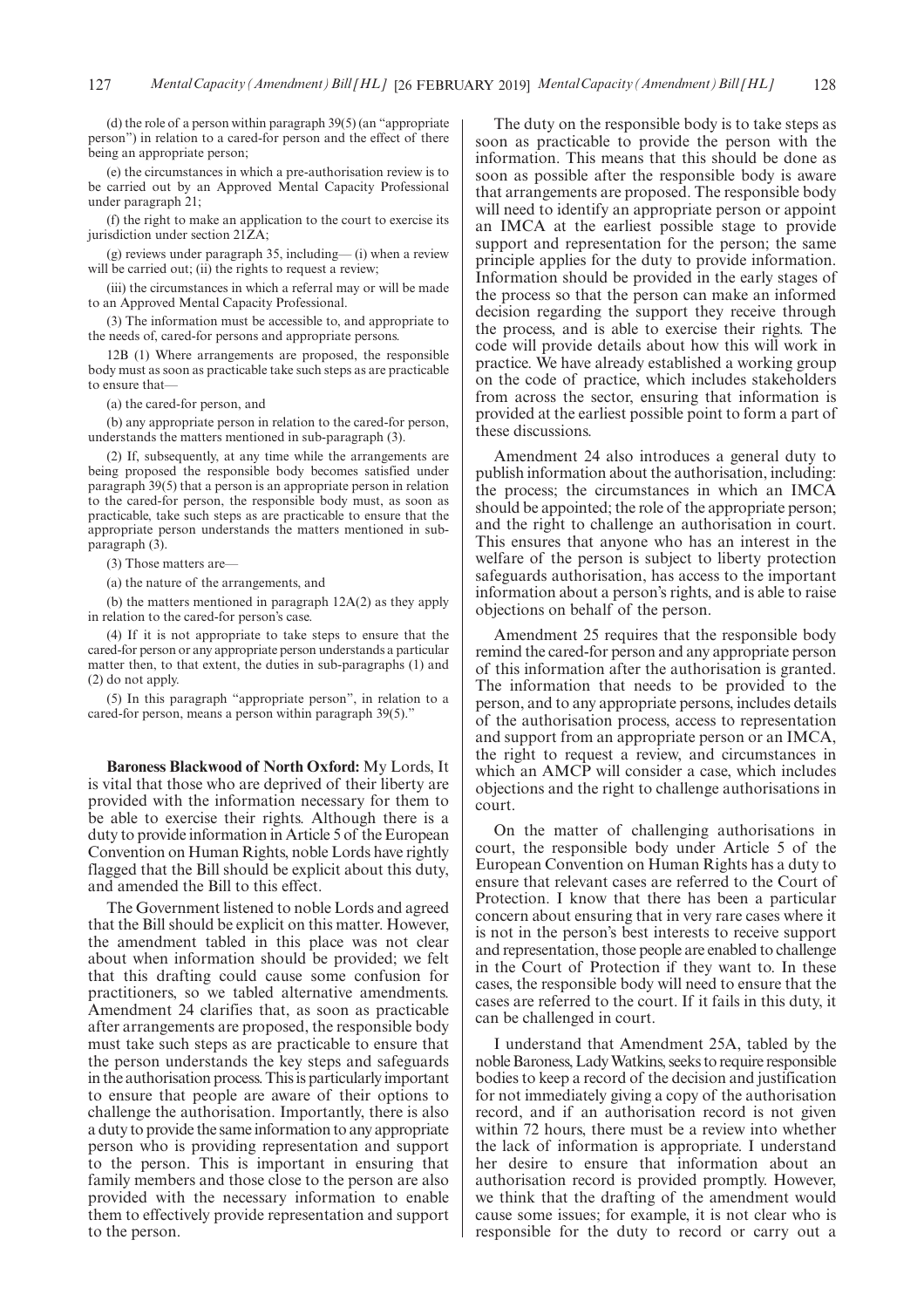[BARONESS BLACKWOOD OF NORTH OXFORD]

review. I am certainly willing to reflect on how best we can ensure that information is shared promptly, but I hope that I can reassure the noble Baroness that we will generally expect the information to be provided earlier than this, and we will set out reasonable timescales for the responsible body in the statutory code of practice. I hope that, with this reassurance, she will decide not to press her amendment.

The House has made clear its view that the Bill should be explicit about the duty to provide information. The Government have listened: these amendments outline clearly the duty to provide information at the earliest possible stage; to require, as far as possible, that the person understands the information they are being given; and to take action on it if necessary. I hope that noble Lords will accept these changes made by the House of Commons, and on that basis, I beg to move.

**Baroness Browning:** Is my noble friend able to define what the Government describe as "as soon as practicable", which she said was going into the code of practice? Linked to that, how will it be defined for those people who will need the support of speech and language therapists, of an approved mental capacity professional or of an IMCA? It seems that we will need information to be provided at a very early stage, so that it can be considered and then decided whether there is a need for additional support. Can she give us some indication of how she is going to deal with that in the code of practice?

**Baroness Watkins of Tavistock (CB):** My Lords, I welcome the Minister to her new role, and look forward very much to working with her. I also acknowledge that the Government have gone a very long way in responding to previous amendments in the name of Lady Hollis and myself with regard to the supply of information to the cared-for person and other relevant bodies.

I turn briefly to my Amendment 25A. While I fully appreciate that it is not always practicable for the responsible body to ensure that a copy of the authorisation record is given to the cared-for person and other bodies immediately after authorisation, as outlined, Commons Amendment 25 is not at all specific about the time limits. I believe this means that busy clinical staff may not always feel it necessary to chase up this issue and make time swiftly to explain issues to the cared-for person or the appropriate person. This needs to be done quickly enough in terms of ongoing deprivation of liberty safeguard orders for appeals or challenges to the authorisation to be made, if individuals so require.

#### *5 pm*

Amendment 25A in my name is therefore designed to ensure that records are kept at the commencement of the deprivation of liberty safeguarding order, outlining the reasons why information cannot be given at that time. These records may be brief but should be clear. For example, they could be as brief as saying that the cared-for person is confused and upset, and that to

discuss deprivation of liberty safeguarding at this time is not considered to be in the best interests of the person concerned. As a mental health nurse of 40 years' standing, I can certainly see such situations arising. I am not contending that everything should be done immediately.

The second part of my amendment is designed to ensure that a time limit is applied to reviewing why the authorisation record has not been given to those specified in sub-paragraph (1) within 72 hours, if this has not occurred, and a review of whether the lack of sharing the information was appropriate at the time of the initial deprivation. I am concerned that while "practicable" is understood in law, in very busy situations things can be kicked down the road. My amendment is designed to ensure that even in busy and sometimes very difficult clinical circumstances, the cared-for person's right to information regarding authorisation arrangements is reviewed shortly after commencement. I suggest that a time limit for review—not necessarily 72 hours—is consistent with human rights legislation and would be good practice.

If the Government are not able to consider putting some kind of time limit within the main body of the Bill then, having pointed out that I am certainly not wedded to 72 hours, I feel that I will need to seek the opinion of the House. The backlog in the current system indicates what could happen under the Bill if we do not have some kind of clear time limit for information.

**Baroness Jolly:** My Lords, I shall speak briefly and I apologise to the House: I should have declared my interest at the beginning of this stage as a chair of an organisation caring for over 2,000 adults with learning disability or autism, or both. In Committee the noble Baroness, Lady Hollins, tabled an amendment on the provision of information for cared-for people, carers, family members and IMCAs. She is not in her place today but the noble Baroness, Lady Watkins of Tavistock, has produced a really elegant amendment and I shall support it.

On Report, I also explained why it is not sufficient to have this commitment in the code of practice. I shall not repeat that argument in detail now but it drew upon a Supreme Court ruling of earlier this year. The MCA code of practice not only misstated the legal situation but could not establish a duty where none had existed. If there is a need for a hard-edged duty or right, that needs to be put into legislation and not the code. We must have provisions in the Bill to provide the person with information about their situation and rights, along with clear statutory entitlements to copies of the relevant documentation for those supporting and representing them.

**Lord O'Shaughnessy:** My Lords, the rights to information are another good example of the positive change that this House made in the passage of the Bill. I pay tribute to the noble Baroness, Lady Watkins, and Baroness Hollis, for making that argument so persuasively. I am very grateful to my noble friend the Minister and my right honourable friend the Minister of State, Caroline Dinenage, for responding.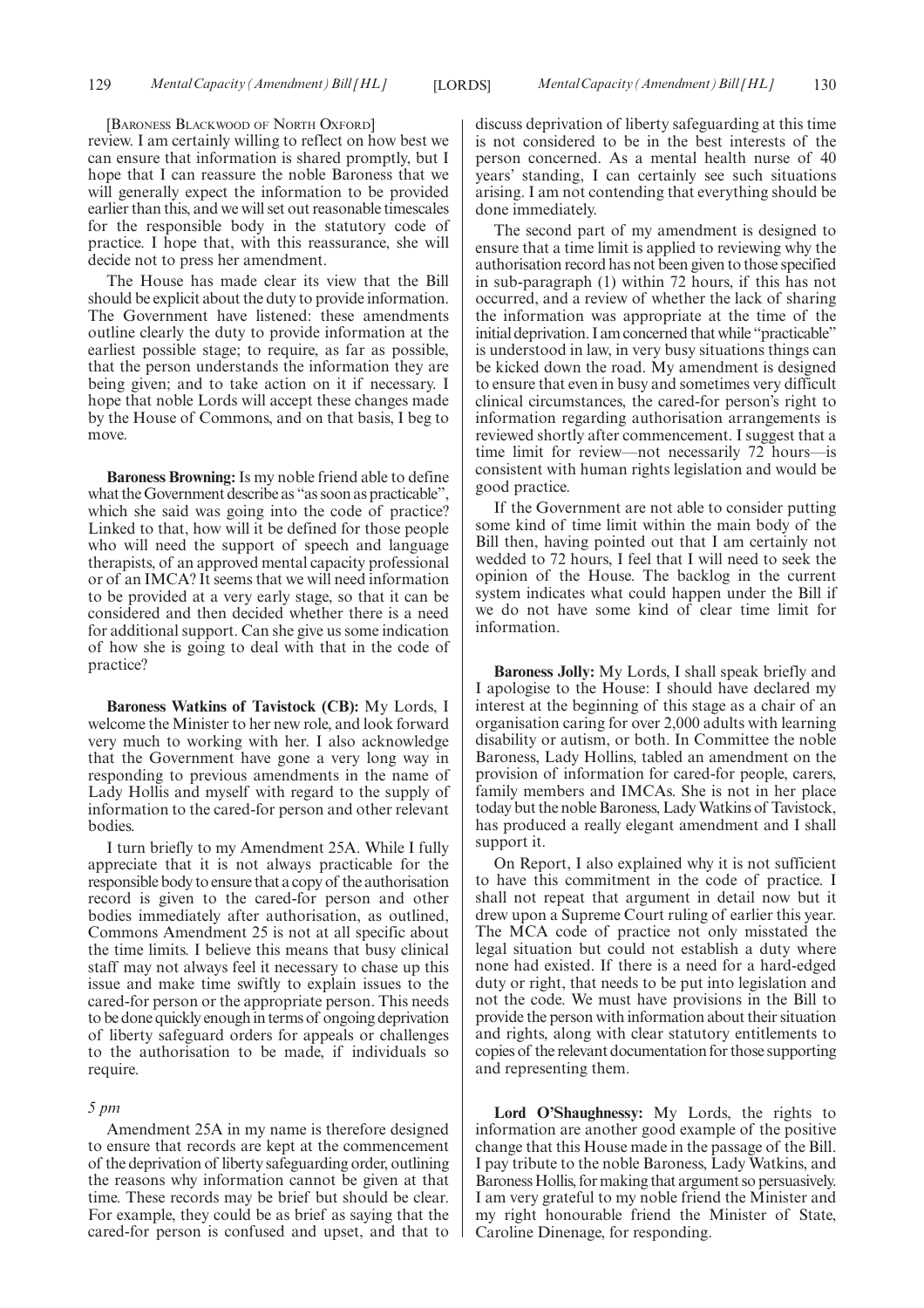I completely understand the desire to create—if I can borrow a bit of terminology—a backstop for why these sorts of cases ought to be considered. It is very easy to see how in practice when perhaps a small institution is caring for people with complex needs, the definition of "practicable" could stretch over time because of urgent or important responsibilities. There is a risk that, without some kind of backstop or time limit, this is too vague. However, I have a big problem with having an arbitrary time limit. I know that the noble Baroness is not attached to any particular time, but any time is by definition arbitrary.

My concern is that if this is in primary legislation it could lead to rushed or poor record keeping if it is not, for example, possible to conclude the review, assemble all the relevant pieces of information and provide that in a readable form—bearing in mind that is not going to be just straight English language for everybody—to the appropriate person, the IMCA, and so on. We should particularly bear in mind that an appropriate person could be somebody appointed by the cared-for person who resides in another country. So there are complexities at the edge of these kinds of cases that mean that if an arbitrary limit—which any limit would be—is set out in primary legislation, it could mean that as institutions bump up against it, they just rush to get the job done rather than making sure that they take care to do the highest-quality piece of work. That is my fear, although maybe other noble Lords do not share it.

I take the point that the noble Baroness, Lady Jolly, made about whether or not—in her view, not—the guidance is the place to do it. It seems to me that it is the right place to do it, because we had not defined "practicable" and "appropriate" before. We can now derive some examples of what that would and ought to look like in normal cases, but also in edge cases. I have listened very carefully to the argument—as noble Lords know, my attitude throughout has been to listen and make sure that we can improve this Bill. However, I have concerns about putting an arbitrary limit in, for the reasons that I have set out. I hope my noble friend, as she has been asked to do by my noble friend Lady Browning, will be able to explain things to us in a bit more detail—and give us a flavour of how the statutory guidance would provide that kind of detail—to provide reassurance to noble Lords that this is not just a boundless commitment that does not have some teeth.

**Baroness Wheeler (Lab):** My Lords, the amendment on this very important matter in the name of the noble Baroness, Lady Watkins, is fully supported on these Benches. The Minister knows the strength of feeling of support in the House to ensure that the cared-for person, or their carer, relative, friend or other person advocating on their behalf, is fully informed about their rights at the start of the LPS authorisation process. The amendment, carried by a substantial majority, was very clear on this issue. That information should be provided up front to families as a matter of course—information not only about the process, but importantly, their rights to advocacy and to challenge—in an accessible format that they can understand.

The provision in Amendment 25 of a statutory duty for information to be provided "as soon as practicable" does not ensure that this essential up-front requirement for information is met. One of the excellent briefings on this matter from Mencap states:

"Families' carers have consistently fed back to us that the lack of information up-front meant that they didn't know what was happening, that it was a process done to them and their loved one, and that set in motion misunderstandings, mistrust and instances of an appeal which could have been avoided had information been provided and explained at the beginning".

Mencap's concern is that the "as soon as practicable" provision could mean a system working on the timescales of the responsible body, rather than of the individual body and the families. That is our concern, too.

Amendment 25A addresses these concerns and ensures that the loophole in the Government's amendment is addressed by requiring a record of the decision and justification to be kept where it has not been practicable to provide that up-front information about the decision to commence authorising arrangements under subsection (1). It also provides a necessary timeframe. We have heard that the noble Baroness, Lady Watkins, is not wedded to 72 hours, but it is important to have a timeframe within which, if a copy of the authorisation record has not been provided, there must be a review of whether the lack of information provision was appropriate. The requirement would provide the necessary safeguard for the cared-for person, and the hardpressed staff, by facilitating routine record keeping and accountability for the decisions made. The noble Baroness pointed out some very explicit examples of the type of record that needs to be kept; it would not be onerous.

We are in a strange position, which we are slowly getting used to, of having the ex-Minister reassuring the House from the Government Benches that everything he promised has been delivered—before the Minister speaks. Amendment 25A highlights a significant loophole that needs to be addressed and I hope that the Government will accept it. We accept that the Government's intention is to provide the information needed, and as soon as possible, but the amendment is necessary to reassure that "as soon as practicable" is not as open-ended as it can so often turn out to be.

**Baroness Blackwood of North Oxford:** My Lords, I thank noble Lords for their contributions to the debate on this group. The provision of information in an appropriate and timely way goes to the heart of the Bill, in its intent to empower the cared-for person. The contributors today demonstrated how significant they have been in the process of improving the Bill.

I will respond first to my noble friend Lady Browning, and her question about clarifying what "as soon as practicable" means. This term is also used in the DoLS legislation. As we have outlined, we intend to clarify this in the code of practice with a range of examples that will make it perfectly clear exactly what it means, for practitioners and the cared-for person. We expect that this will be in the earliest stages of the process, so that the person has the information to enable them to exercise their rights, as the noble Baroness, Lady Wheeler, said,

"as a matter of course".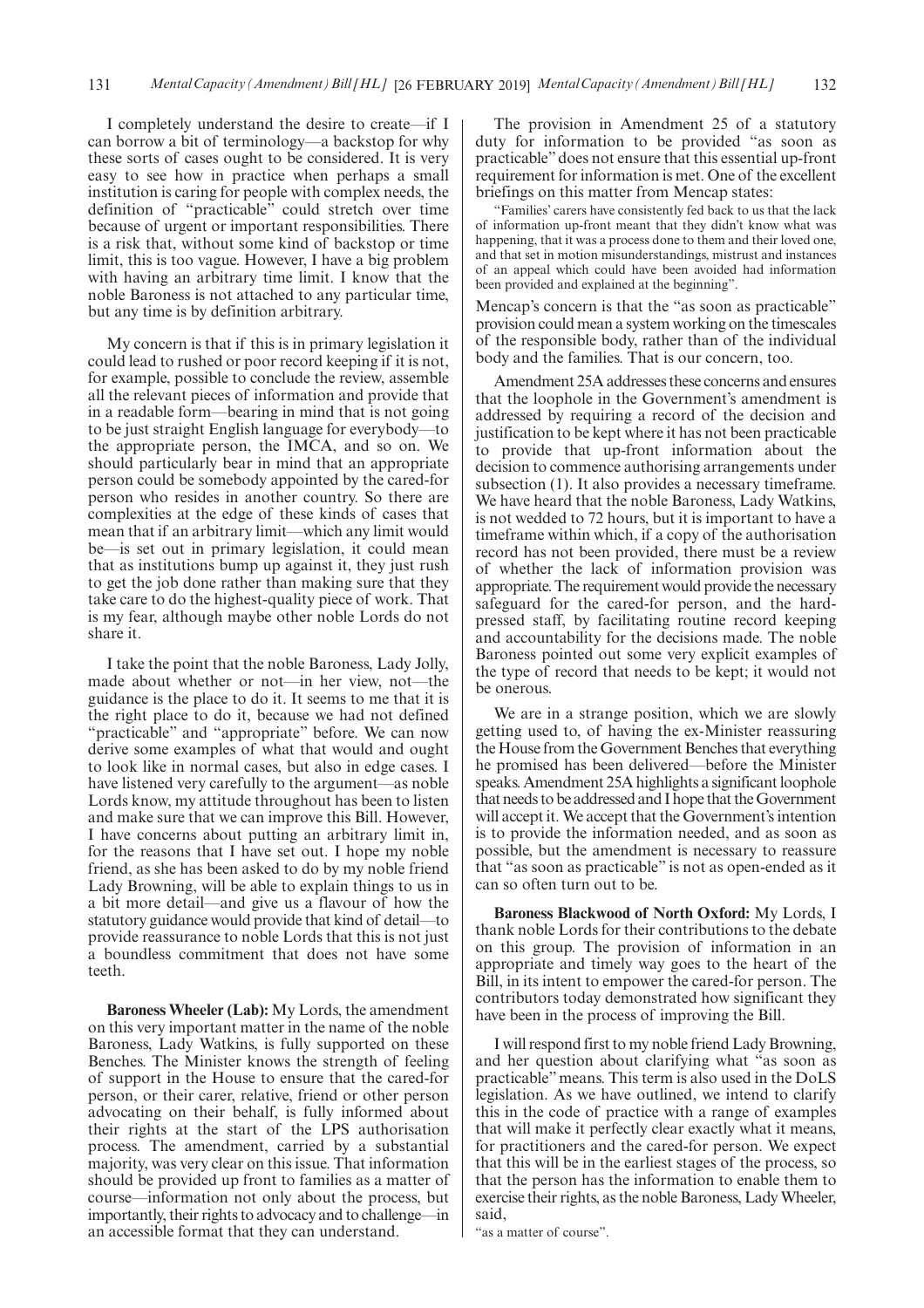[BARONESS BLACKWOOD OF NORTH OXFORD]

This is exactly what would be expected. In order to ensure that this code of practice is workable and effective and, as my noble friend Lord O'Shaughnessy rightly put it, "has teeth", it is being developed with strong input from stakeholders and practitioners. That is why we are confident that it will not be just a document but a usable and effective piece of statutory guidance.

We are not able to accept the amendment in the name of the noble Baroness for the reasons which she accepted, in some way, in her contribution. We have concerns about the specification of 72 hours and other aspects, but I understand her desire to ensure that information about the authorisation record is provided promptly. This is our intention as well. We have heard the will of both Houses on this and have tried to reflect that in our amendments, and I am certainly willing to consider how best to do that. We think that it is best done in the code of practice, which will be statutory and will have teeth, for the reasons that I outlined. I hope that, with these reassurances, the noble Baroness will feel bound to press her amendment. I beg to move.

*Motion on Amendment 24 agreed.*

*Motion on Amendment 25*

*Moved by Baroness Blackwood of North Oxford*

That this House do agree with the Commons in their Amendment 25.

**25:** Schedule 1, page 11, line 19, leave out from beginning to end of line 7 on page 12 and insert— "13 (1) As soon as practicable after authorising arrangements, the responsible body must ensure that a copy of the authorisation record is given to—

(a) the cared-for person,

(b) any independent mental capacity advocate appointed under paragraph 39 to represent and support the cared-for person,

(c) any person within paragraph 39(5) in respect of the cared-for person (the "appropriate person"), and

(d) any independent mental capacity advocate appointed under paragraph 40 to support the appropriate person.

(2) As soon as practicable after authorising arrangements, the responsible body must take such steps as are practicable and appropriate, having regard to the steps taken under paragraph 12B and the length of time since they were taken, to ensure that the cared-for person and any appropriate person understands the matters mentioned in paragraph  $12A(2)(a)$ , (c), (d), (f), and (g) as they apply in relation to the cared-for person's case."

*Amendment 25A (as an amendment to Commons Amendment 25)*

#### *Moved by Baroness Watkins of Tavistock*

**25A:** Line 10, at end insert—

"(1A) A record of any decision and justification for not immediately giving a copy of the authorisation record under sub-paragraph (1) must be kept.

(1B) If a copy of the authorisation record has not been given to those specified in sub-paragraph (1) within 72 hours, there must be a review of whether the lack of information was appropriate."

*5.15 pm*

*Division on Amendment 25A*

*Contents 229; Not-Contents 215.*

*Amendment 25A agreed.*

### **Division No. 2**

#### **CONTENTS**

Aberdare, L. Adams of Craigielea, B. Addington, L. Alderdice, L. Allen of Kensington, L. Alton of Liverpool, L. Anderson of Swansea, L. Armstrong of Hill Top, B. Bakewell, B. Barker, B. Bassam of Brighton, L. Beecham, L. Beith, L. Benjamin, B. Berkeley of Knighton, L. Berkeley, L. Bhatia, L. Bilimoria, L. Billingham, B. Blackstone, B. Blunkett, L. Boateng, L. Bonham-Carter of Yarnbury, B. Bowles of Berkhamsted, B. Bradley, L. Bragg, L. Brennan, L. Brinton, B. Brooke of Alverthorpe, L. Brookman, L. Browne of Ladyton, L. Bryan of Partick, B. Bull, B. Burt of Solihull, B. Campbell of Pittenweem, L. Campbell-Savours, L. Carlile of Berriew, L. Chakrabarti, B. Chandos, V. Christopher, L. Clancarty, E. Clarke of Hampstead, L. Clement-Jones, L. Collins of Highbury, L. Corston, B. Cotter, L. Coussins, B. Crawley, B. Cunningham of Felling, L. Curry of Kirkharle, L. Darling of Roulanish, L. Davies of Oldham, L. Deech, B. Desai, L. Dholakia, L. Donaghy, B. Donoughue, L. Doocey, B. Drake, B. Drayson, L. Dubs, L. Dykes, L. Eatwell, L. Emerton, B.

Falconer of Thoroton, L. Falkland, V. Featherstone, B. Fellowes, L. Finlay of Llandaff, B. [Teller] Foster of Bath, L. Foulkes of Cumnock, L. Fox, L. Gale, B. Garden of Frognal, B. German, L. Giddens, L. Glasgow, E. Goddard of Stockport, L. Golding, B. Gordon of Strathblane, L. Goudie, B. Grantchester, L. Grender, B. Grocott, L. Hain, L. Hamwee, B. Hanworth, V. Harris of Haringey, L. Harris of Richmond, B. Haskel, L. Haworth, L. Hayman, B. Hayter of Kentish Town, B. Healy of Primrose Hill, B. Henig, B. Hilton of Eggardon, B. Hollick, L. Howarth of Newport, L. Hoyle, L. Hughes of Woodside, L. Humphreys, B. Hussain, L. Hussein-Ece, B. Irvine of Lairg, L. Janke, B. Janvrin, L. Jolly, B. Jones of Cheltenham, L. Jones of Moulsecoomb, B. Jones of Whitchurch, B. Jones, L. Judd, L. Kennedy of Cradley, B. Kennedy of Southwark, L. Kerr of Kinlochard, L. Kidron, B. Kilclooney, L. Kinnock of Holyhead, B. Kinnock, L. Kinnoull, E. Kirkwood of Kirkhope, L. Kramer, B. Layard, L. Lea of Crondall, L. Leitch, L. Lennie, L. Levy, L. Liddell of Coatdyke, B. Liddle, L.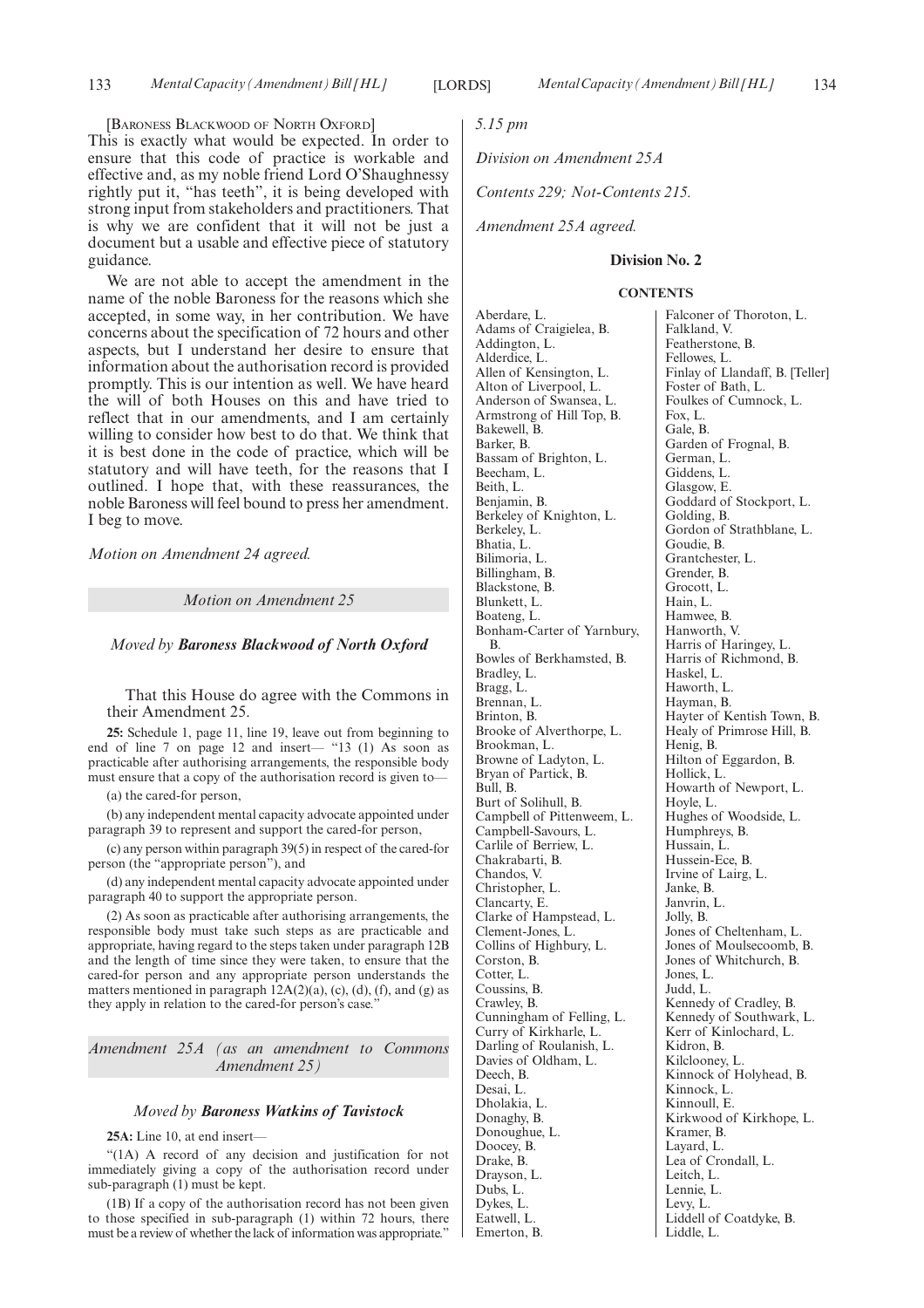Lipsey, L. Lister of Burtersett, B. Livermore, L. Low of Dalston, L. Ludford, B. MacKenzie of Culkein, L. Mackenzie of Framwellgate, L. Macpherson of Earl's Court, L. Marks of Henley-on-Thames, L. Masham of Ilton, B. Massey of Darwen, B. Maxton, L. McAvoy, L. [Teller] McConnell of Glenscorrodale, L. McDonagh, B. McIntosh of Hudnall, B. McKenzie of Luton, L. McNally, L. Miller of Chilthorne Domer, B. Monks, L. Morgan, L. Morris of Handsworth, L. Morris of Yardley, B. Murphy of Torfaen, L. Newby, L. Northover, B. Oates, L. O'Loan, B. O'Neill of Clackmannan, L. Osamor, B. Paddick, L. Palmer of Childs Hill, L. Parminter, B. Pendry, L. Pinnock, B. Pitkeathley, B. Ponsonby of Shulbrede, L. Prashar, B. Prosser, B. Quin, B. Radice, L. Randerson, B. Razzall, L. Redesdale, L. Rennard, L. Rodgers of Quarry Bank, L. Rosser, L. Royall of Blaisdon, B.

Agnew of Oulton, L. Altmann, B. Anelay of St Johns, B. Arbuthnot of Edrom, L. Armstrong of Ilminster, L. Ashton of Hyde, L. Attlee, E. Baker of Dorking, L. Barran, B. Berridge, B. Bertin, B. Bew, L. Blackwell, L. Blackwood of North Oxford, B. Blencathra, L. Bloomfield of Hinton Waldrist, B. Borwick, L. Bourne of Aberystwyth, L. Bowness, L. Boyce, L.

Sawyer, L. Scott of Needham Market, B. Sharkey, L. Sheehan, B. Sherlock, B. Shipley, L. Shutt of Greetland, L. Simon, V. Smith of Newnham, B. Snape, L. Soley, L. Somerset, D. Steel of Aikwood, L. Stephen, L. Stevenson of Balmacara, L. Stoneham of Droxford, L. Storey, L. Strasburger, L. Suttie, B. Taverne, L. Taylor of Bolton, B. Taylor of Goss Moor, L. Teverson, L. Thomas of Gresford, L. Thomas of Winchester, B. Thornton, B. Thurso, V. Tomlinson, L. Tonge, B. Tope, L. Touhig, L. Trees, L. Truscott, L. Tunnicliffe, L. Tyler of Enfield, B. Tyler, L. Uddin, B. Vaux of Harrowden, L. Wallace of Saltaire, L. Wallace of Tankerness, L. Walmsley, B. Watkins of Tavistock, B. Watson of Invergowrie, L. Watts, L. Wheeler, B. Whitaker, B. Whitty, L. Wigley, L. Woolmer of Leeds, L. Wrigglesworth, L. Young of Norwood Green, L.

#### **NOT CONTENTS**

Brabazon of Tara, L. Brady, B. Bridgeman, V. Bridges of Headley, L. Broers, L. Brougham and Vaux, L. Browne of Belmont, L. Browning, B. Buscombe, B. Butler of Brockwell, L. Byford, B. Caine, L. Caithness, E. Callanan, L. Carrington of Fulham, L. Carrington, L. Cathcart, E. Cavendish of Furness, L. Chadlington, L. Chisholm of Owlpen, B. Colgrain, L. Colwyn, L.

Young of Old Scone, B.

Cope of Berkeley, L. Cormack, L. Courtown, E. [Teller] Couttie, B. Craigavon, V. Crathorne, L. Cumberlege, B. Dannatt, L. De Mauley, L. Dear, L. Deben, L. Dixon-Smith, L. Dobbs, L. Duncan of Springbank, L. Dundee, E. Eames, L. Eaton, B. Eccles, V. Elton, L. Empey, L. Erroll, E. Evans of Bowes Park, B. Fairfax of Cameron, L. Fairhead, B. Farmer, L. Faulks, L. Fink, L. Finkelstein, L. Finn, B. Flather, B. Fookes, B. Forsyth of Drumlean, L. Framlingham, L. Fraser of Corriegarth, L. Freeman, L. Gadhia, L. Gardiner of Kimble, L. Gardner of Parkes, B. Geddes, L. Gilbert of Panteg, L. Gold, L. Goldie, B. Goodlad, L. Goschen, V. Grade of Yarmouth, L. Green of Hurstpierpoint, L. Greenway, L. Griffiths of Fforestfach, L. Hague of Richmond, L. Hamilton of Epsom, L. Hanham, B. Haselhurst, L. Hay of Ballyore, L. Hayward, L. Helic, B. Henley, L. Hill of Oareford, L. Hodgson of Abinger, B. Hodgson of Astley Abbotts, L. Hogan-Howe, L. Holmes of Richmond, L. Hooper, B. Hope of Craighead, L. Horam, L. Howard of Rising, L. Howe, E. Howell of Guildford, L. Hunt of Wirral, L. James of Blackheath, L. Jenkin of Kennington, B. Jopling, L. Kakkar, L. Keen of Elie, L. King of Bridgwater, L. Kirkhope of Harrogate, L. Lamont of Lerwick, L. Lang of Monkton, L.

Leigh of Hurley, L. Lexden, L. Lindsay, E. Lingfield, L. Liverpool, E. Livingston of Parkhead, L. Loomba, L. Lupton, L. MacGregor of Pulham Market, L. Mackay of Clashfern, L. Magan of Castletown, L. Maginnis of Drumglass, L. Mancroft, L. Manzoor, B. Marland, L. Maude of Horsham, L. Mawson, L. McColl of Dulwich, L. McCrea of Magherafelt and Cookstown, L. McGregor-Smith, B. McInnes of Kilwinning, L. McIntosh of Pickering, B. Meacher, B. Meyer, B. Montrose, D. Morris of Bolton, B. Morrow, L. Moynihan, L. Naseby, L. Nash, L. Neville-Jones, B. Newlove, B. Northbrook, L. Norton of Louth, L. O'Cathain, B. O'Neill of Bengarve, B. O'Shaughnessy, L. Palumbo, L. Patten of Barnes, L. Patten, L. Pickles, L. Pidding, B. Polak, L. Popat, L. Porter of Spalding, L. Price, L. Randall of Uxbridge, L. Rawlings, B. Reay, L. Redfern, B. Renfrew of Kaimsthorn, L. Ribeiro, L. Ridley, V. Risby, L. Robathan, L. Rock, B. Rogan, L. Rotherwick, L. Rowe-Beddoe, L. Sater, B. Seccombe, B. Selborne, E. Selkirk of Douglas, L. Shackleton of Belgravia, B. Sheikh, L. Shephard of Northwold, B. Sherbourne of Didsbury, L. Shinkwin, L. Smith of Hindhead, L. Stedman-Scott, B. Stowell of Beeston, B. Strathclyde, L. Sugg, B. Suri, L. Taylor of Holbeach, L. [Teller]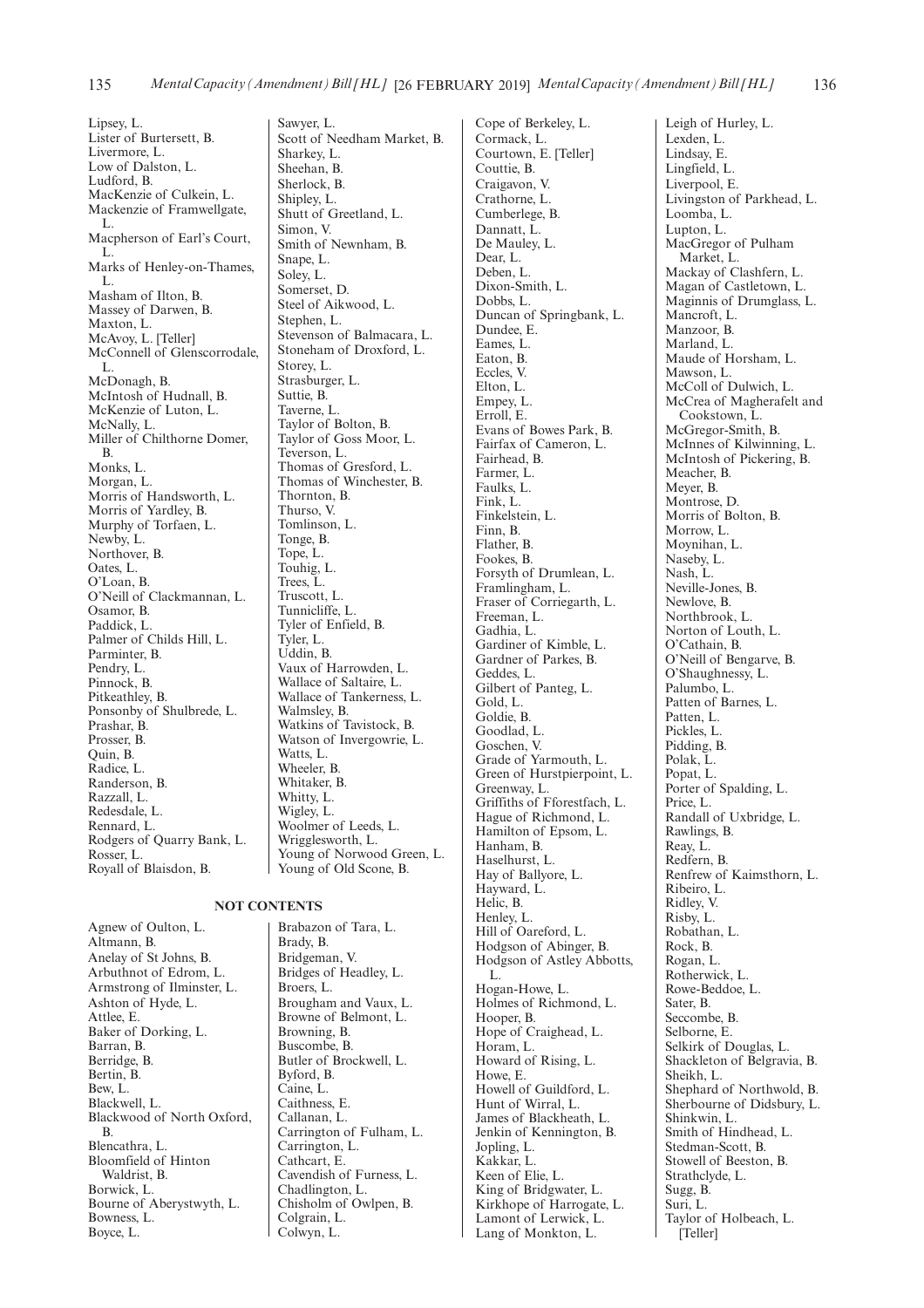| Trefgarne, L.        | Wasserman, L.            |
|----------------------|--------------------------|
| Trenchard, V.        | Waverley, V.             |
| Trimble, L.          | Wei, L.                  |
| True, L.             | Wheatcroft, B.           |
| Tugendhat, L.        | Whitby, L.               |
| Tyrie, L.            | Wilcox, B.               |
| Ullswater, V.        |                          |
| Vere of Norbiton, B. | Williams of Trafford, B. |
| Verma, B.            | Wyld, B.                 |
| Wakeham, L.          | Young of Cookham, L.     |
| Warsi, B.            | Younger of Leckie, V.    |
|                      |                          |

*Motion on Amendment 25, as amended, agreed.*

*5.28 pm*

# *Motion on Amendments 26 to 40 Moved by Baroness Blackwood of North Oxford*

That this House do agree with the Commons in their Amendments 26 to 40.

**26:** Schedule 1, page 13, line 48, at end insert—

"(1A) The person who makes the determination need not be the same as the person who carries out the assessment."

**27:** Schedule 1, page 14, leave out lines 1 and 2 and insert—

"(2) The appropriate authority may by regulations make provision for requirements which must be met by a person—

(a) making a determination, or

(b) carrying out an assessment, under this paragraph.

(2A) Regulations under sub-paragraph (2) may make different provision— (a) for determinations and assessments, and

(b) for determinations and assessments required under subparagraph (1)(a) and determinations and assessments required under sub-paragraph (1)(b)."

**28:** Schedule 1, page 14, line 6, leave out "prescribed connection "and insert "connection, of a kind prescribed by regulations,"

**29:** Schedule 1, page 14, line 14, after "the"insert "determination or"

**30:** Schedule 1, page 14, line 16, after "the"insert "determination or"

**31:** Schedule 1, page 14, line 18, leave out "The" and insert  $A_n$ 

**32:** Schedule 1, page 14, line 34, leave out "made on an assessment" and insert "by a person, who meets requirements prescribed by regulations made by the appropriate authority, made on an assessment by that person"

**33:** Schedule 1, page 14, leave out lines 40 to 46

**34:** Schedule 1, page 15, line 2, leave out from "16," to "by" in line 3 on page 15 and insert "a determination may not be made"

**35:** Schedule 1, page 15, line 4, leave out "prescribed connection" and insert "connection, of a kind prescribed by regulations,"

**36:** Schedule 1, page 15, line 9, leave out "assessment" and insert "determination"

**37:** Schedule 1, page 15, line 11, leave out "assessment" and insert "determination"

**38:** Schedule 1, page 15, line 15, leave out from second "arrangements" to end of line 16 and insert

"and—

(i) authorisation is being determined under paragraph 16, or

(ii) renewal is being determined under paragraph 32, (a) by"

**39:** Schedule 1, page 16, line 1, leave out "prescribed connection" and insert "connection, of a kind prescribed by regulations,"

**40:** Schedule 1, page 16, line 8, leave out "or"

#### *Motion on Amendment 41*

#### *Moved by Baroness Blackwood of North Oxford*

That this House do agree with the Commons in their Amendment 41.

**41:** Schedule 1, page 16, line 12, at end insert—

"(c) the arrangements provide for the cared-for person to receive care or treatment mainly in an independent hospital, or

(d) the case is referred by the responsible body to an Approved Mental Capacity Professional and that person accepts the referral."

*Amendment 41A (as an amendment to Commons Amendment 41)*

#### *Tabled by Baroness Thornton*

**41A:** Line 6, at end insert—

" $(2A)$  In making arrangements under sub-paragraph  $(2)(c)$ , the appropriate authority must have regard to the principle that a person to whom a proposed act or decision relates should, so far as practicable, be represented and supported by a person who is independent of any person who will be responsible for the act or decision."

*Amendment 41A (to Amendment 41) not moved.*

*Motion on Amendment 41 agreed.*

*Motion on Amendments 42 to 56*

#### *Moved by Baroness Blackwood of North Oxford*

That this House do agree with the Commons in their Amendments 42 to 56.

**42:** Schedule 1, page 16, line 31, leave out "(whether or not paragraph 21(2) applies)"

**43:** Schedule 1, page 17, line 5, after "being" insert ", and the responsible body for the time being,"

**44:** Schedule 1, page 19 leave out line 43 and insert—

"(a) on a variation under paragraph 34;"

**45:** Schedule 1, page 20, line 5, after "(4)" insert "or (5A)"

**46:** Schedule 1, page 20, line 8, at end insert—

"(3A) A review under sub-paragraph (3)(a) must be carried out before the authorisation is varied or, if that is not practicable or appropriate, as soon as practicable afterwards."

**47:** Schedule 1, page 20, line 16, leave out from "paragraph" to end of line 17 and insert "21—

(i) was not by an Approved Mental Capacity Professional, or (ii) was by an Approved Mental Capacity Professional solely

because paragraph  $21(2)(c)$  or (d) applied."

**48:** Schedule 1, page 20, line 24, at end insert—

"(5A) This sub-paragraph applies where sub-paragraph (4) does not apply and—

(a) the arrangements provide for the cared-for person to reside in, or to receive care or treatment at, a specified place,

(b) a relevant person informs the reviewer or (if the reviewer is not the responsible body) the responsible body that they believe that the cared-for person does not wish to reside in, or to receive care or treatment at, that place, and

(c) the relevant person makes a reasonable request to the person informed under paragraph (b) for a review to be carried out.

(5B) In sub-paragraph (5A) "relevant person" means a person engaged in caring for the cared-for person or a person interested in the cared-for person's welfare."

**49:** Schedule 1, page 20, line 30, at end insert—

"(7A) On any review where sub-paragraph (5A) applies, the reviewer or (if the reviewer is not the responsible body) the responsible body may refer the authorisation to an Approved Mental Capacity Professional and, if the Approved Mental Capacity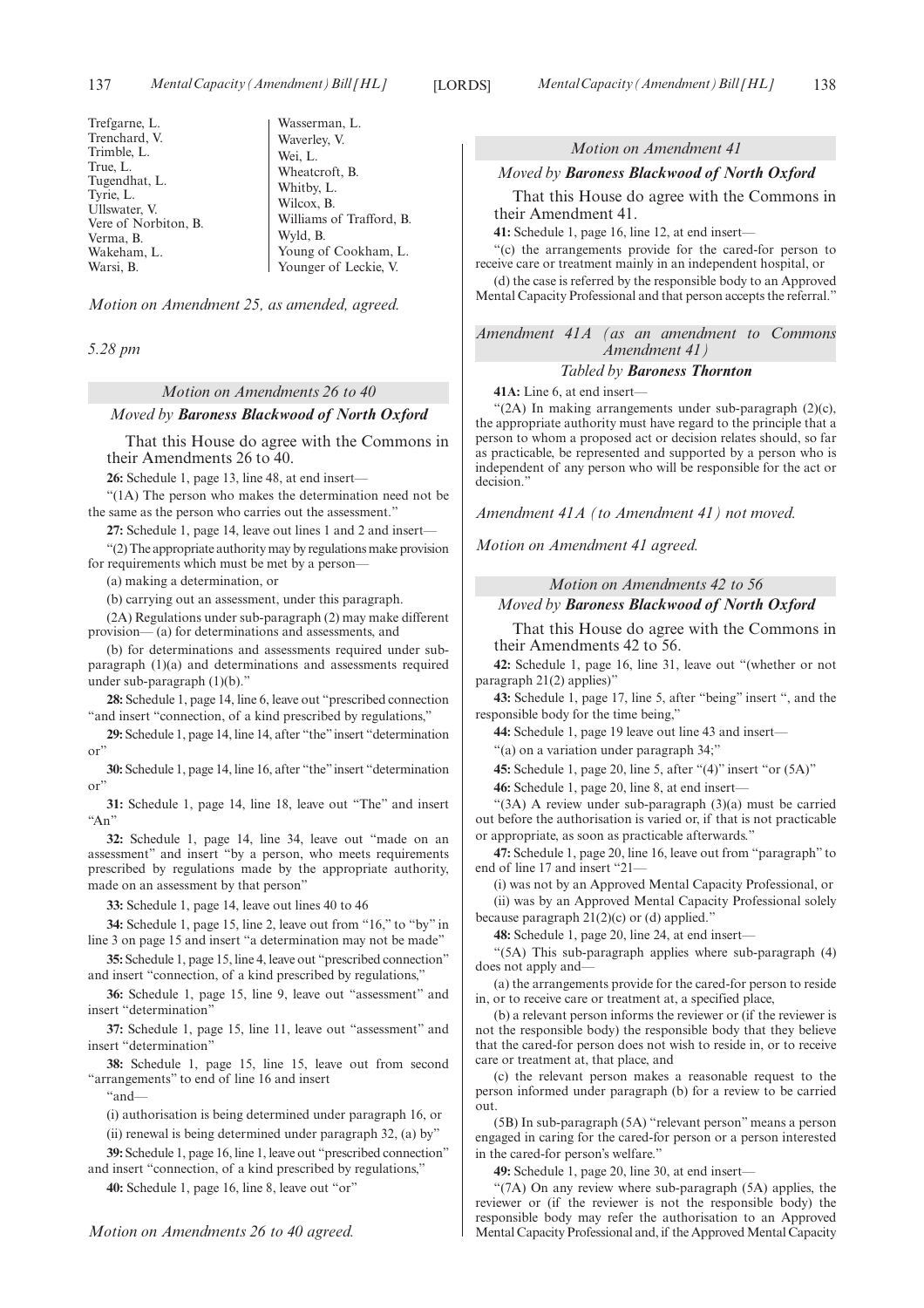Professional accepts the referral, the Approved Mental Capacity Professional must determine whether the authorisation conditions are met."

**50:** Schedule 1, p 20, line 31, after "determination" insert "mentioned in sub-paragraph (7) or (7A)"

**51:** Schedule 1, page 24, line 3, at end insert "in a hospital"

**52:** Schedule 1, page 24, line 10, at end insert "in a hospital"

**53:** Schedule 1, p 27, line 16, at end insert—

"(g) anything which has the same effect as something within any of paragraphs (a) to (f), under another England and Wales enactment."

**54:** Schedule 1, p 27, line 16, at end insert—

"(1A) And, for the purposes of this Schedule, arrangements which relate to a person are "not in accordance with mental health requirements" if the person is subject to mental health requirements and the arrangements are not in accordance with them"

**55:** Schedule 2, page 28, line 22, at end insert—

"3A (1) Section 36 (functions of independent mental capacity advocates) is amended as follows.

(2) In subsection  $(2)(a)$  leave out "("P") so that P" and insert "or support so that that person".

(3) In subsection (2)(c) leave out "P's wishes and feelings" and insert "the wishes and feelings of the person the advocate has been instructed to represent  $({}^{6}P^{\prime\prime})^{\prime\prime}$ .

(4) After subsection (2)(d) insert—

"(da) in the case of an advocate instructed to support an appropriate person where paragraph 40 of Schedule AA1 applies, supporting that person to ascertain—

(i) what the wishes and feelings of the cared-for person who that appropriate person represents and supports would be likely to be and the beliefs and values that would be likely to influence the cared-for person;

(ii) what alternative courses of action are available in relation to the cared-for person who that appropriate person represents and supports;".

3B (1) Section 38 (provision of accommodation by NHS body) is amended as follows.

(2) For subsection (2A) substitute—

"(2A) And this section does not apply if—

(a) an independent mental capacity advocate is appointed under paragraph 39 of Schedule AA1 to represent and support P, and

(b) the arrangements which are authorised or proposed under Schedule AA1 in respect of P include arrangements for P to be accommodated in the hospital or care home referred to in this section.'

(3) In subsection (3), in the opening words, after "arrangements" insert "mentioned in subsection (1)".

(4) Omit subsection (10).

3C (1) Section 39 (provision of accommodation by local authority) is amended as follows.

(2) For subsection (3A) substitute—

"(3A) And this section does not apply if—

(a) an independent mental capacity advocate is appointed under paragraph 39 of Schedule AA1 to represent and support P, and

(b) the arrangements which are authorised or proposed under Schedule AA1 in respect of P include arrangements for P to be accommodated in the residential accommodation referred to in this section."

(3) In subsection (4), in the opening words, after "arrangements" insert "mentioned in subsection (1)".

(4) Omit subsection (7)." Schedule 2, page 28, line 22, at end insert—

"3A (1) Section 36 (functions of independent mental capacity advocates) is amended as follows.

(2) In subsection (2)(a) leave out "("P") so that P" and insert "or support so that that person".

(3) In subsection (2)(c) leave out "P's wishes and feelings" and insert "the wishes and feelings of the person the advocate has been instructed to represent ("P")".

(4) After subsection (2)(d) insert—

"(da) in the case of an advocate instructed to support an appropriate person where paragraph 40 of Schedule AA1 applies, supporting that person to ascertain—

(i) what the wishes and feelings of the cared-for person who that appropriate person represents and supports would be likely to be and the beliefs and values that would be likely to influence the cared-for person;

(ii) what alternative courses of action are available in relation to the cared-for person who that appropriate person represents and supports;".

3B (1) Section 38 (provision of accommodation by NHS body) is amended as follows.

(2) For subsection (2A) substitute—

"(2A) And this section does not apply if—

(a) an independent mental capacity advocate is appointed under paragraph 39 of Schedule AA1 to represent and support P, and

(b) the arrangements which are authorised or proposed under Schedule AA1 in respect of P include arrangements for P to be accommodated in the hospital or care home referred to in this section<sup>?</sup>

(3) In subsection (3), in the opening words, after "arrangements" insert "mentioned in subsection (1)".

(4) Omit subsection (10).

3C (1) Section 39 (provision of accommodation by local authority) is amended as follows.

(2) For subsection (3A) substitute—

"(3A) And this section does not apply if—

(a) an independent mental capacity advocate is appointed under paragraph 39 of Schedule AA1 to represent and support P, and

(b) the arrangements which are authorised or proposed under Schedule AA1 in respect of P include arrangements for P to be accommodated in the residential accommodation referred to in this section."

(3) In subsection (4), in the opening words, after "arrangements" insert "mentioned in subsection (1)".

(4) Omit subsection (7)."

**56:** Schedule 2, page 28, line 23, at end insert—

"4A In section 40 (exceptions)—

(a) in subsection (1), for ", 39(4) or (5), 39A(3), 39C(3) or  $39D(2)$ " substitute "or  $39(4)$  or  $(5)$ ";

(b) omit subsection  $(2)$ ."

*Motion on Amendments 42 to 56 agreed.*

#### **Leaving the European Union** *Statement*

#### *5.30 pm*

**The Lord Privy Seal (Baroness Evans of Bowes** Park) (Con): My Lords, with the leave of the House, I will now repeat a Statement made by my right honourable friend the Prime Minister in another place. The Statement is as follows:

"With permission, Mr Speaker, I would like to make a statement on the Government's work to secure a withdrawal agreement that can command the support of this House. A fortnight ago, I committed to come back before the House today if the Government had not by now secured a majority for a withdrawal agreement and a political declaration.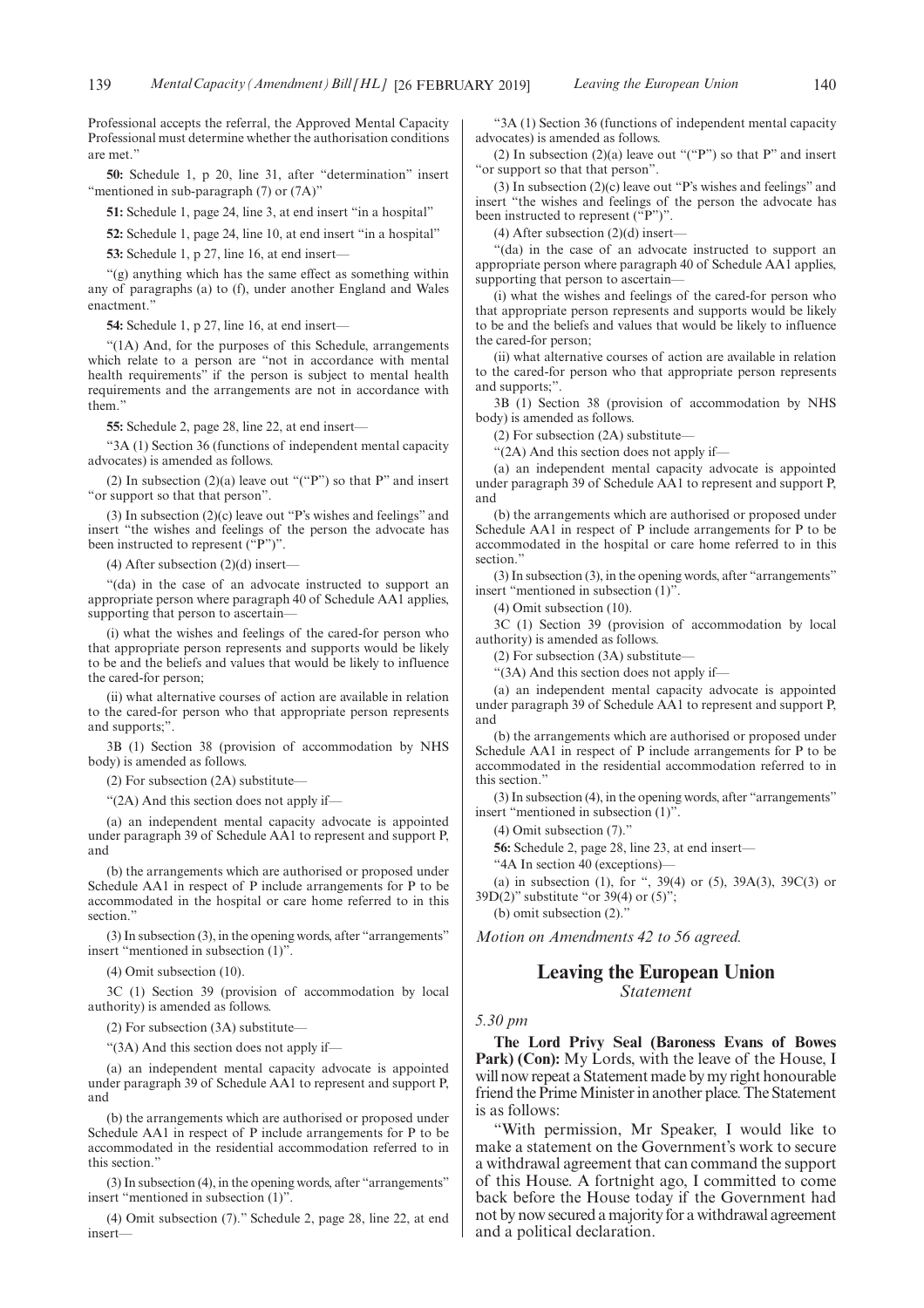[BARONESS EVANS OF BOWES PARK]

In the two weeks since, the Secretary of State for Exiting the European Union, the Attorney-General and I have been engaging in focused discussions with the EU to find a way forward that will work for both sides. We are making good progress in that work. I had a constructive meeting with President Juncker in Brussels last week, to take stock of the work done by our respective teams. We discussed the legal changes that are required to guarantee that the Northern Ireland backstop cannot endure indefinitely. On the political declaration, we discussed what additions or changes can be made to increase confidence in the focus and ambition of both sides in delivering the future partnership we envisage as soon as possible, and the Secretary of State is following this up with Michel Barnier. I also had a number of positive meetings at the EU-Arab League summit in Sharm el-Sheikh, including with President Donald Tusk. I have now spoken to the leaders of every single EU member state to explain the UK's position. The UK and EU teams are continuing their work and we agreed to review progress again in the coming days.

As part of these discussions, the UK and EU have agreed to consider a joint workstream to develop alternative arrangements to ensure the absence of a hard border in Northern Ireland. This work will be done in parallel with the future relationship negotiations, and is without prejudice to them. Our aim is to ensure that, even if the full future relationship is not in place by the end of the implementation period, the backstop is not needed because we have a set of alternative arrangements ready to go.

I want to thank my honourable and right honourable friends for their contribution to this work, and reaffirm that we are seized of the need to progress this work as quickly as possible. President Juncker has already agreed that the EU will give priority to this work, and the Government expect that this will be an important strand of the next phase. The Secretary of State for Exiting the EU will be having further discussions with Michel Barnier, and we will announce details ahead of the meaningful vote. We will also be setting up domestic structures to support this work, including ensuring we can take advice from external experts involved in customs processes around the world, from businesses who trade with the EU and beyond, and, of course, from colleagues across the House. This will all be supported by civil service resource, as well as funding for the Government to help develop, test and pilot proposals which can form part of these alternative arrangements.

I know what this House needs in order to support a withdrawal agreement. The EU knows what is needed, and I am working hard to deliver it. As well as changes to the backstop, we are also working across a number of other areas to build support for the withdrawal agreement, and to give the House confidence in the future relationship that the UK and EU will go on to negotiate. This includes ensuring that leaving the EU will not lead to any lowering of standards in relation to workers' rights, environmental protections or health and safety. Taking back control cannot mean giving up our control of these standards, especially when UK Governments of all parties have proudly pursued policies that exceed the minimums set by the EU—from Labour giving British workers more annual leave, to the Conservatives and Liberal Democrats giving all employees the right to request flexible working. Not only would giving up control go against the spirit of the referendum result; it would also mean accepting new EU laws automatically, even if they were to reduce workers' rights or change them in a way that was not right for us.

Instead, and in the interests of building support across the House, we are prepared to commit to giving Parliament a vote on whether it wishes to follow suit whenever the EU standards in areas such as workers' rights and health and safety are judged to have been strengthened. The Government will consult with businesses and trade unions as we look at new EU legislation and decide how the UK should respond. We will legislate to give our commitments on both non-regression and future developments force in UK law. Following further cross-party talks, we will shortly be bringing forward detailed proposals to ensure that as we leave the EU, we not only protect workers' rights but continue to enhance them.

As the Government committed to the House last week, we are today publishing the paper assessing our readiness for no deal. I believe that if we have to, we will ultimately make a success of no deal, but this paper provides an honest assessment of the very serious challenges it would bring in the short term, and further reinforces why the best way for this House to honour the referendum result is to leave with a deal.

As I committed to the House, the Government will today table an amendable motion for debate tomorrow, but I know Members across the House are genuinely worried that time is running out and that if the Government do not come back with a further meaningful vote or they lose that vote, Parliament will not have time to make its voice heard on the next steps. I know too that Members across the House are deeply concerned about the effect of the current uncertainty on businesses, so today I want to reassure the House by making three further commitments.

First, we will hold a second meaningful vote by Tuesday 12 March at the latest. Secondly, if the Government have not won a meaningful vote by Tuesday 12 March, then we will, in addition to our obligations to table a neutral, amendable Motion under Section 13 of the EU (Withdrawal) Act, table a Motion to be voted on by Wednesday 13 March at the latest, asking this House if it supports leaving the EU without a withdrawal agreement and a framework for a future relationship on 29 March. The United Kingdom will only leave without a deal on 29 March if there is explicit consent in this House for that outcome.

Thirdly, if the House, having rejected leaving with the deal negotiated with the EU, then rejects leaving on 29 March without a withdrawal agreement and future framework, the Government will, on 14 March, bring forward a motion on whether Parliament wants to seek a short, limited extension to Article 50, and if the House votes for an extension, seek to agree that extension approved by the House with the EU, and bring forward the necessary legislation to change the exit date commensurate with that extension. These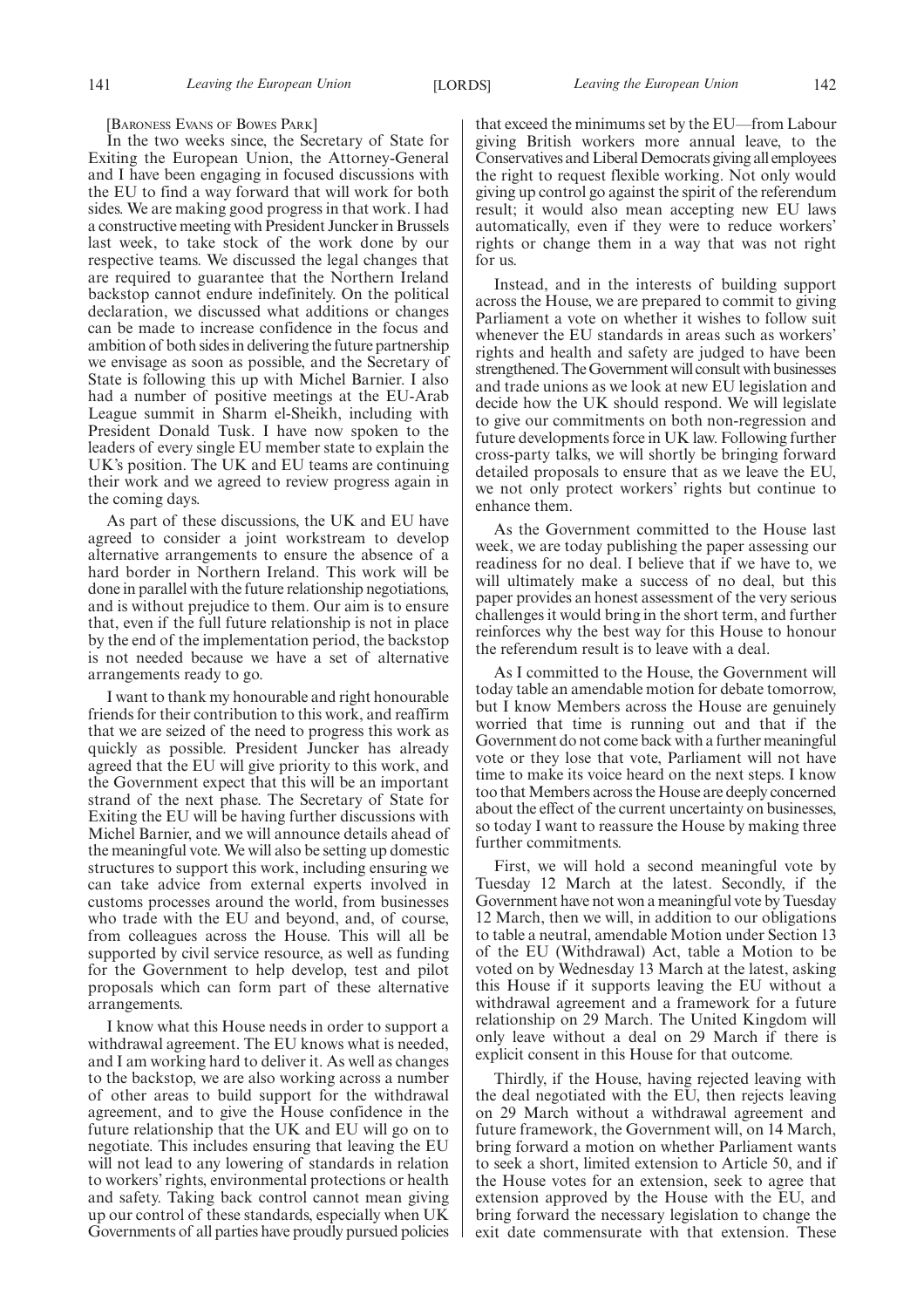commitments all fit the timescale set out in the Private Member's Bill in the name of the right honourable Member for Normanton, Pontefract and Castleford. They are commitments I am making as Prime Minister and I will stick by them, as I have previous commitments to make Statements and table amendable Motions by specific dates.

Let me be clear: I do not want to see Article 50 extended. Our absolute focus should be on working to get a deal and leaving on 29 March. An extension beyond the end of June would mean the UK taking part in the European Parliament elections. What kind of message would that send to the more than 17 million people who voted to leave the EU nearly three years ago now? The House should be clear that a short extension—not beyond the end of June—would almost certainly have to be a one-off. If we had not taken part in the European Parliament elections, it would be extremely difficult to extend again, so it would create a much sharper cliff edge in a few months' time.

An extension cannot take no deal off the table. The only way to do that is to revoke Article 50, which I shall not do, or agree a deal. I have been clear throughout this process that my aim is to bring the country back together. This House can only do that by implementing the decision of the British people. The Government are determined to do so in a way that commands the support of this House, but just as government requires the support of this House in delivering the vote of the British people, so the House should respect the proper functions of the Government. Tying the Government's hands by seeking to commandeer the Order Paper would have far-reaching implications for the way in which the United Kingdom is governed and the balance of powers and responsibilities in our democratic institutions, and it would offer no solution to the challenge of finding a deal which this House can support.

Neither would seeking an extension to Article 50 now make getting a deal any easier. Ultimately, the choices we face would remain unchanged: leave with a deal, leave with no deal, or have no Brexit. When it comes to the Motion tomorrow, the House needs to come together as we did on 29 January and send a clear message that there is a stable majority in favour of leaving the EU with a deal.

A number of honourable and right honourable Members have understandably raised the rights of EU citizens living in the UK. As I set out last September, following the Salzburg summit, even in the event of no deal, the rights of the 3 million EU citizens living in the UK will be protected. That is our guarantee to them. They are our friends, our neighbours and our colleagues. We want them to stay. But a separate agreement for citizens' rights is something the EU has been clear it does not have the legal authority for. If it is not done in a withdrawal agreement, these issues become a matter for member states, unless the EU were to agree a new mandate to take this forward.

At the very start of the process, the UK sought to separate out this issue, but the EU has been consistent on it. However, my right honourable friend the Foreign Secretary has written to all of his counterparts and we are holding further urgent discussions with member

states to seek assurances on the rights of UK citizens. I urge all EU countries to make this guarantee and end the uncertainty for these citizens. I hope that the Government's efforts can give the House and EU citizens here in the UK the reassurances they need and deserve.

For some honourable and right honourable Members, taking the United Kingdom out of the European Union is the culmination of a long and sincerely fought campaign. For others, leaving the EU goes against much that they have stood for and fought for with equal sincerity for just as long. But Parliament gave the choice to the people. In doing so, we told them that we would honour their decision. That remains the resolve of this side of the House. But last night we learned that it is no longer the commitment of the Leader of the Opposition. He has gone back on his promise to respect the referendum result and now wants to hold a divisive second referendum that would take our country right back to square one. Anyone who voted Labour at the last election because they thought he would deliver Brexit will rightly be appalled. This House voted to trigger Article 50 and this House has a responsibility to deliver on the result. The very credibility of our democracy is at stake. By leaving the EU with a deal, we can move our country forward.

Even with the uncertainty we face today, we have more people in work than ever before, wages growing at their fastest rate for a decade and debt falling as a share of the economy. If we can leave with a deal, end the uncertainty and move on beyond Brexit, we can do so much more to deliver real economic progress to every part of the country. So I hope that tomorrow the House can show that with legally binding changes on the backstop, commitments to protect workers' rights and the environment, an enhanced role for Parliament in the next phase of negotiations and a determination to address the wider concerns of those who voted to leave, we will have a deal that this House can support. In doing so, we can send a clear message that this House is resolved to honour the result of the referendum and leave the European Union with a deal. I commend this Statement to the House".

My Lords, that concludes the Statement.

#### *5.43 pm*

**Baroness Hayter of Kentish Town (Lab):**My Lords, I thank the noble Baroness for repeating the Statement on Brexit, which is clearly high on everyone's agenda. I have sat beside my noble friend Lady Smith of Basildon on previous occasions when she has rightly described the Government as, "living in the moment ... managing to get through another week …providing less clarity rather than more … failing to give any confidence that the PM knows where this is going or, more worryingly, ploughing on towards the cliff edge". Indeed, as my noble friend has said, it seems that each week MPs are told to expect a meaningful vote the following week, only for it to be delayed again and again. Today, 31 days until our planned departure, this is even more true.

In fact, the most significant of the Prime Minister's words were those briefed to journalists on her plane to the summit; namely, that there would be no meaningful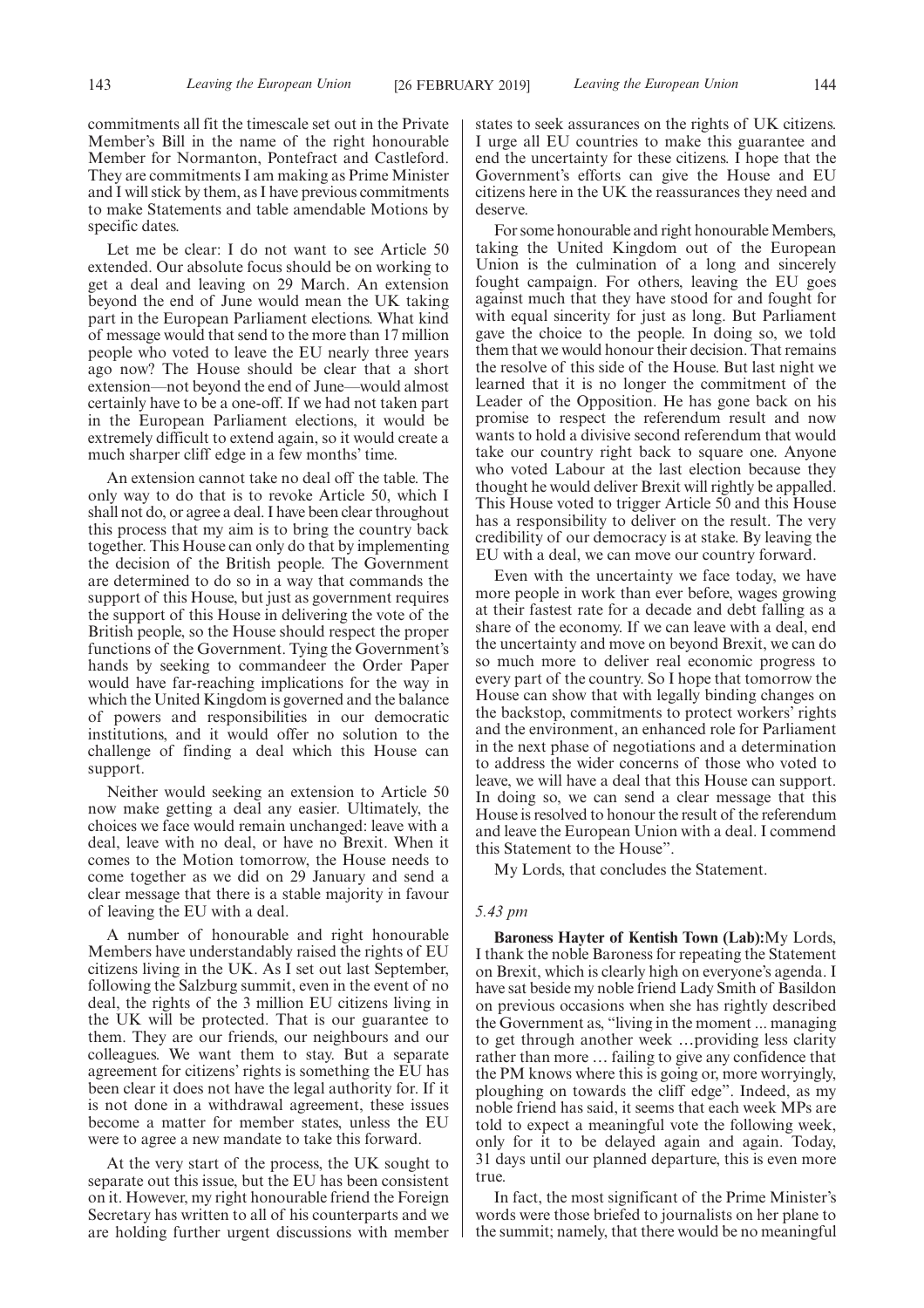#### [BARONESS HAYTER OF KENTISH TOWN]

vote in the Commons tomorrow but that again it would be delayed until 12 March, 17 days before 29 March, and even then with no guarantee that her deal would pass muster there. So, on 27 February, more than a month after the 21 January date in the withdrawal Act by which the Government should respond in the event of a deal not being possible or not being ratified, Mrs May still has not allowed the Commons a meaningful say on the next steps. It is the Prime Minister's new date, that of 12 March, which changes the dynamic of Parliament and Government. That is because the Government seem to have given up their ability to govern and, as we heard over the weekend and last night, there are Cabinet and other Ministers who are prepared to resign or defy the Whip to end this footsie with a no-deal threat. They are right to insist that Parliament has to put an end to this reckless nonsense of threatening our own economic future—a sudden departure from a massive trading bloc into the unknown territory of WTO terms of trade with new tariffs and formalities as well as costs to industry—simply so that the Prime Minister can try and pull her recalcitrant ERGers into the government Lobby.

It was perhaps the threat from these Ministers and the likely success of the Cooper-Boles-Letwin amendment that forced today's undertaking to ensure a vote such that we could,

"only leave without a deal on 29 March if there is explicit",

consent in the Commons. However, the undertaking is only to exclude departure on 29 March without a deal. It does not rule out the continued threat of a no-deal departure altogether. Indeed, the Prime Minister explicitly said that a subsequent Article 50 extension,

#### "cannot take no deal off the table".

All she is promising is a temporary parliamentary block on no deal prior to reinstating it as a continuing threat during the months ahead. This will not do. Both this House and the other place have made it clear that this should never be our departure route. It is damaging and madness to contemplate otherwise, as many of her ministerial colleagues in this House and in the Commons know full well.

Moreover, businesses are clear: whatever the end outcome, they need time to plan and adjust. A no-deal outcome with no transition period simply does not allow for that. The cost to our citizens living in the EU could be enormous as their driving licences could be worthless in months, their health cover end, and their residency and employment status change. As the government analysis released at 5 pm this evening makes clear, a significant proportion of critical no-deal projects are not on track. It also says that despite the publication of no-deal guidance, a large proportion of businesses and citizens are not adequately prepared. In particular, food businesses are unprepared, with concerns that consumer panic will exacerbate any shortages. There will be a more severe impact in Northern Ireland than in Great Britain and potential gaps in data flows without an adequacy decision. The report's conclusion is damning, saying that,

"the short time remaining before 29 March 2019 does not allow Government to unilaterally mitigate the effects of no deal."

I have to say that the word "irresponsible" is too mild a term for the Prime Minister's refusal to take no deal completely off the table.

Such is the stalemate—and worse, the crisis—in government over Brexit that tomorrow Labour will ask the Commons to vote on our alternative for a deal. We will remind the Government that of the 432 votes cast against the deal, only a minority were Conservative, focusing on the backstop. The Opposition's 300 votes against the deal were about the political framework's inadequacies. Yet the Prime Minister has sought only to buy off the Tory rebels, dismissing these other major concerns about our future relationship with the EU. So we will seek to do what the Government have failed to: win cross-party support for a closer relationship with the EU after Brexit. Should that fail, when the Government return to Parliament, be that on 12 March or next week, Labour will support a call for a public vote on Mrs May's deal since in its unamended form it risks our country's economic prosperity, internal security and global influence in a way that Parliament by itself must not be given the freedom to allow to happen.

Your Lordships will know that we preferred Parliament to oversee the Article 50 process and for the Government to craft a future relationship with the EU to maintain growth and prosperity which could command support in the Commons and the country. They have spectacularly failed to do so. And if the Government cannot command the confidence of Parliament on this issue, they should go back for a new public mandate.

We face testing times. Whatever the outcome in the Commons—to accept or to block no deal—legislation will, as has been said, be required with great speed, at the very least to change by SI the exit date to allow for an Article 50 extension. But more than that, other legislation is likely which, because of its importance, demands careful unhurried scrutiny. Will the Leader of the House therefore give her support to an extension of Article 50? We know that Cabinet responsibility seems to have broken down, so let her break free and give us that understanding. For the sake of business as well as for our own sake, will she allow that extension, and guarantee that there will be no attempt to fast-track vital Bills to make up for the shameful delay caused by the Government's own failure in negotiation?

Will the noble Baroness also commit to allowing proper time for scrutiny and debate, and for consultation with relevant stakeholders on the detail of legislation? And will she take back to the Prime Minister our view that until no deal is ruled out, not just for 29 March but permanently, we will have little faith that she is putting our country ahead of her party.

**Lord Newby (LD):** My Lords, I thank the Leader of the House for repeating the Statement. The first interesting thing about it is the insight it gives us into the state of the negotiations between the UK the EU. We are told that they are "focused", and "making good progress", that they are "constructive" and "positive", and finally that they are "continuing"—which is all sort of mildly encouraging. But following the passage of the Brady amendment a couple of weeks ago, the Government went back to Brussels to try to get amendments to the provisions relating to the backstop in one of three ways. The first was a time limit, the second a right for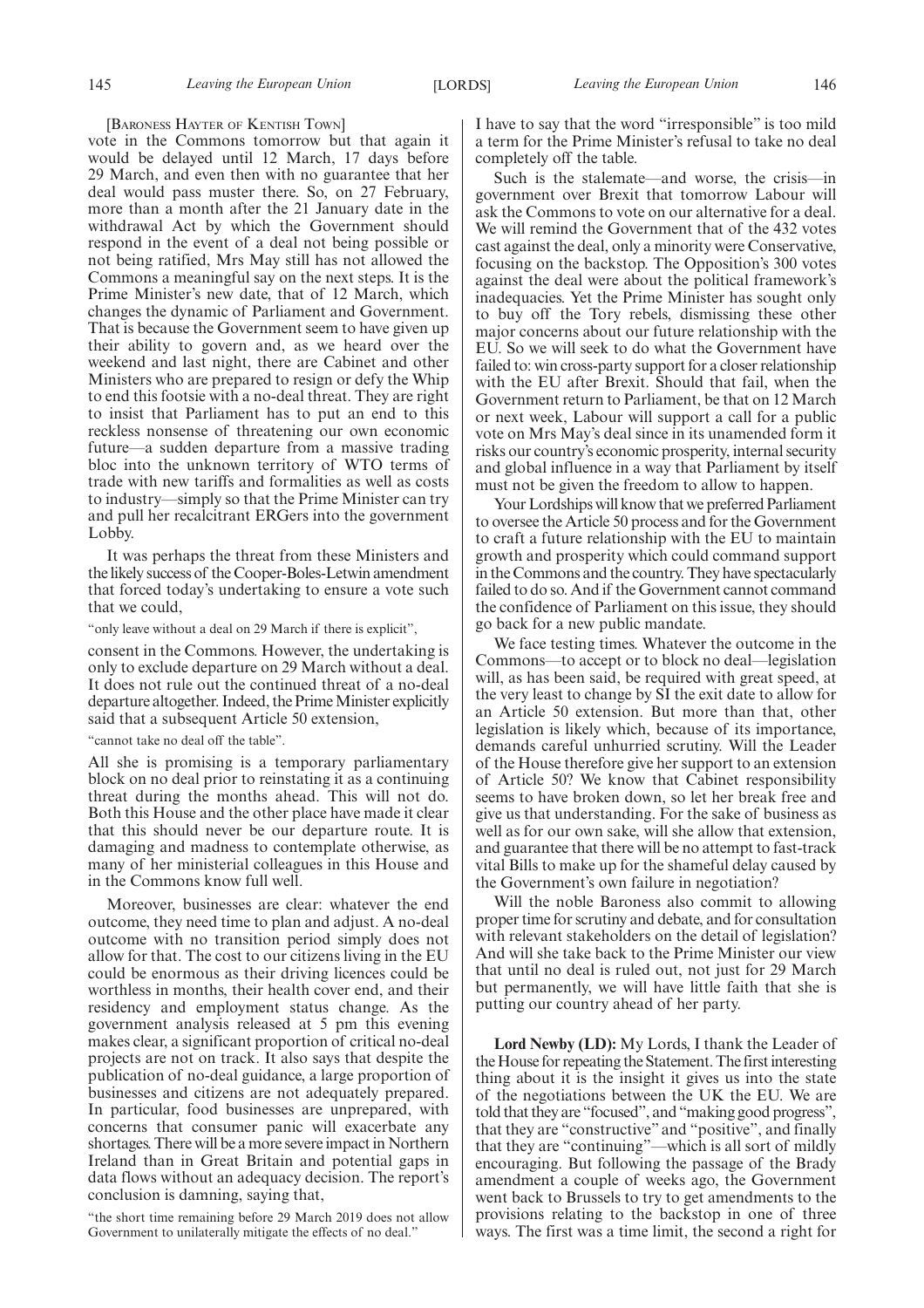the UK unilaterally to withdraw from it, and the third was the development of so-called "alternative arrangements", which would render the backstop unnecessary.

Of these, the EU made it clear from the start that Nos. 1 and 2 were non-negotiable, which left only No. 3 —alternative arrangements. The Statement is very clear about where negotiations on alternative arrangements have got to. The Prime Minister says that we have,

"agreed to consider a joint work stream to develop alternative arrangements … This work will be done in parallel with the future relationship negotiations … Our aim is to ensure that, even if the full future relationship is not in place by the end of the implementation period, the backstop is not needed because we have a set of alternative arrangements ready to go".

The Prime Minister has therefore accepted that no concrete progress whatever will have been made on defining any alternative arrangements before 29 March. This means that, of the three possible ways of dealing with the backstop in a manner that would be acceptable to the Conservative Party and the DUP, none will have been achieved when the next meaningful vote takes place in a couple of weeks' time. The only logical conclusion, given this failure to achieve anything, is that the Government will again lose a vote on their deal. It is against this background that the remainder of the Prime Minister's statement needs to be judged.

It is crystal clear that the Prime Minister's hope was to get to mid-March and, despite having failed to make substantive changes to the backstop, attempt to scare MPs into voting for a deal they do not support, by threatening them with crashing out of the EU a mere fortnight later if they rejected it. Faced with the Cooper-Letwin proposal, which would in those circumstances defer the withdrawal date, and a rebellion of Cabinet and more junior Ministers, she has today bowed to the inevitable and said that if the Commons voted against her deal and against no deal, she would put a further Motion to the House of Commons providing for an extension to Article 50.

The Prime Minister has said that the key votes will be on the 12 and 13 March at the latest. Why "at the latest"? Does the Prime Minister think there is any chance whatever of having an agreement with the EU that she would be able to bring back to the Commons next week? Whatever the exact timing, and whatever our concerns about the somewhat convoluted approach being proposed by the Prime Minister, that is a welcome recognition by her that the Cooper-Letwin Bill would otherwise pass, and that there is a majority in the Commons to extend Article 50. The challenge with which our colleagues in another place have to grapple is whether they trust the Prime Minister's word or whether they want the assurance that the Bill would have provided. I believe that Oliver Letwin is happy to accept the Prime Minister's assurance, but I am a bit unclear as to where Yvette Cooper has got to on that. We will just have to see how events pan out.

In any event, the Prime Minister's principal argument —indeed, her only argument—against such a Bill is that it would tie the Government's hands and have far-reaching constitutional implications. By this she means that the Commons would take back some control of the way in which it organises its business.

Will the Leader of the House accept that for many of us, this seems a positive development, not a constitutional outrage?

If there is no Cooper Bill, it is highly likely that the Prime Minister's Motion to defer Article 50 will pass on 13 March, but this is only phase 1 of getting out of the mess we are in. As Sarah Wollaston put it earlier today in responding to the Statement, we are only talking about:

"a short gangplank added to the cliff edge".

Phase 2, and the only way of breaking the deadlock, is to put the Government's deal to the people for their final decision, with an option to remain in the EU if they believe that that would be better for our economy, security and influence. Today the Prime Minister did a U-turn on extending Article 50. We now wait with eager anticipation for her next U-turn: to give the people a vote.

**Baroness Evans of Bowes Park:** I thank the noble Baroness, who I welcome to this joyous occasion; we have many such occasions and I hope to see her again soon. I also thank the noble Lord for his comments. First, I have said consistently over the last few months that I want to leave the European Union with a deal. I am part of a Government who are working hard to deliver it, and we will continue to do that in the coming weeks.

Both the noble Lord and the noble Baroness touched on legislation. My noble friend the Chief Whip and I have been able to work constructively through the usual channels, and we will continue to do so. We have not sought, and will not start seeking, to railroad Bills through this House. I think that all noble Lords would agree that we must balance the need to ensure that vital legislation sent to us from the other place is passed within a reasonable time, and the need to ensure that this House has adequate time to scrutinise it in the usual manner.

We are as aware as anybody else of the constraints of the parliamentary timetable, and we will not be unrealistic or unreasonable in what we ask the House to do. We will continue to work with the usual channels to try to ensure the greatest possible degree of cross-party consensus as we move forward. As we have shown with the Trade Bill, where my right honourable friend the Trade Secretary yesterday announced safeguards in the event that the Bill has not received Royal Assent in March, the Government are both responsible in putting in temporary arrangements if necessary, and reasonable about allowing this House the scrutiny of legislation that it deserves.

I am afraid that I disagree with the noble Lord, Lord Newby, who said that no progress had been made on alternative arrangements. That is simply not true. President Juncker has agreed that the EU will give priority to this work. We have agreed joint work streams together to go forward. However, implementing alternative arrangements will require, for instance, a number of derogations from EU law. These are issues that we have to work through with the EU. That is why joint work will be going forward in parallel to the further discussions on the political declaration.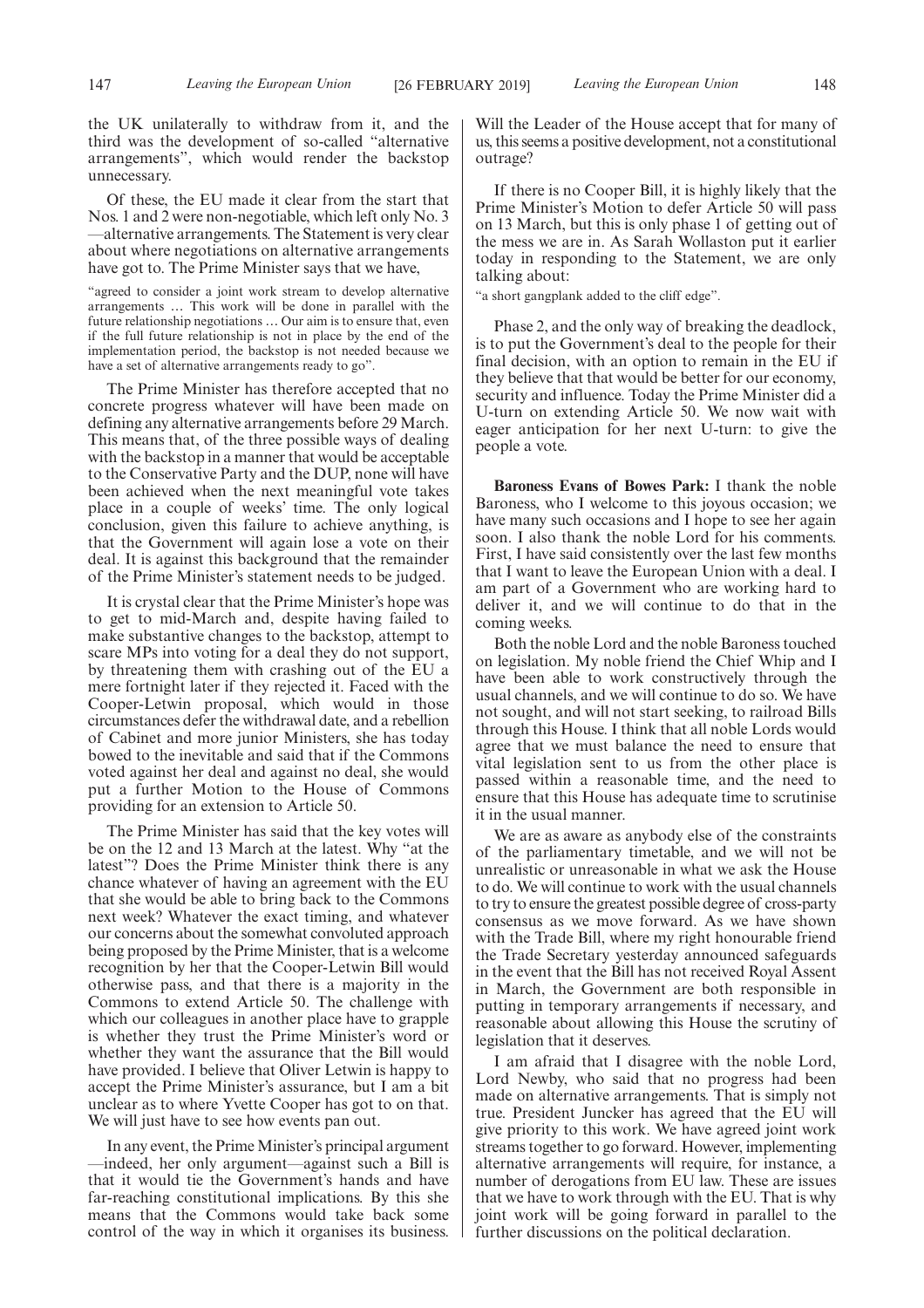#### [BARONESS EVANS OF BOWES PARK]

The Prime Minister has spoken to the leaders of every member state since I last made a Statement on this issue. She has discussed with them the guarantees that could be given to underline the backstop's temporary nature—something about which the House of Commons made clear that it was concerned—and to give the appropriate legal assurances to both sides. She has discussed the role that alternative arrangements could play, and changes to the political declaration. We are moving forward. The Prime Minister has said that if she can come forward with a deal that addresses the concerns of the House of Commons before 12 March, she will do so.

#### *6 pm*

**Lord Anderson of Swansea (Lab):** This is the mother of all shambles. The message is clear: the Government are limping towards an extension, contrary to all the promises that have been made—and, crabwise, the Government are surely moving towards a people's vote.

**Baroness Evans of Bowes Park:**I am sorry to disappoint the noble Lord, but that is not the case. The Government are working towards a deal. We are working towards getting the changes to the backstop that the House of Commons desires and we will bring back a deal that we believe will command the support of the House.

**Lord Cormack (Con):** My Lords, my noble friend knows that I sincerely hope that there will be a deal. However, does she accept that if, as is quite likely, there has to be an extension, it must be a sensible extension that gives proper time for the extraordinary events—I choose my words carefully—of the past two years to be put right? We therefore do not wish to have an extension that is merely to the end of June, even if there are implications for the composition of the European Parliament. But I repeat that I hope we have a deal—as does my noble friend—in time for that not to happen.

**Baroness Evans of Bowes Park:** I agree with my noble friend. We are all working hard to achieve a deal, but the Prime Minister has made clear that if, following a series of votes in the House of Commons, as set out in the Statement, there is a vote to ask for an extension to Article 50, she will want it to be for the shortest time possible.

**Lord Kerr of Kinlochard (CB):** My Lords, it is good that the Prime Minister is now ready, à contrecoeur, to contemplate an extension. It is clear—and has been for some time—that an extension is absolutely necessary. However, she says in her Statement that an extension cannot take no deal off the table—and of course that is perfectly true. But she could and should take no deal off the table. If you listen to the voice of business and the nation at large, it is grossly irresponsible to play this game down into the last days and beyond. As the noble Baroness, Lady Hayter, pointed out, we are looking to maintain the threat of no deal throughout the period of extension, however long that is. This cannot be right in the interests of the country.

**Baroness Evans of Bowes Park:** What is right and in the interests of the country is what the Prime Minister has been working on for the past two years, which is to get a deal that leads to a strong partnership between the EU and the UK going forward. That is what she is focused on and will continue to focus on. We are having constructive discussions with EU member state leaders, the Commission and the Council in order to get to that point. That is what the Prime Minister is focused on and that is quite right.

**Baroness Ludford (LD):** My Lords, we are led to believe that the Prime Minister is turning over a new leaf, but the Statement ends by still talking about legally binding changes to the backstop. Given the Brady amendment, that is absolutely untrue, as my noble friend Lord Newby made clear. The wording of the Statement contradicts the idea that the backstop will be changed. Will the Minister convey to the Prime Minister that absolute honesty would be appreciated? Secondly, following on from what the noble Lord, Lord Kerr, said, the Minister talked about the Government being responsible. According to the published analysis on no deal, we are looking at up to a 9% hit to GDP in 15 years and £13 billion of extra red tape costs on businesses that have never had to deal with customs processes before. How can she possibly contemplate inflicting no deal on the country and not taking it off the table?

**Baroness Evans of Bowes Park:** As I have repeatedly said, the Prime Minister is looking at three options and discussing them with the EU. These are: the alternative arrangements, such as technological solutions; a legally binding time commitment to the existing backstop; and a legally binding unilateral exit clause to that backstop. That is what she has been talking to the EU about. The noble Baroness is right that the paper published this afternoon provides an honest assessment of the real challenges that no deal would bring. That is why we are working so hard to achieve a deal, and it would be great if noble Lords across the House would support us in that endeavour.

**Lord Liddle (Lab):** My Lords, is it not the case that, when the Prime Minister talks about a working party to discuss alternative arrangements to the Northern Ireland backstop, she is fantasising? How is it possible to agree something and put it in place on the Northern Ireland border within the space of a bit over a year and a half before the end of the implementation period? Are the Government serious? How on earth do they expect this to happen?

**Baroness Evans of Bowes Park:** As I have said, the alternative arrangements are not a novel concept; they are mentioned and referred to in the political declaration, and discussions have happened. Many of the existing technologies that could be used to avoid a hard border are already developed. However, many of them have not been used together, which is why further work needs to be done. We have to make sure that they are workable and, importantly, operate in the specific circumstances of Northern Ireland. It is doable and we are working together to try to achieve it.

**Lord Bilimoria (CB):** The Statement says clearly: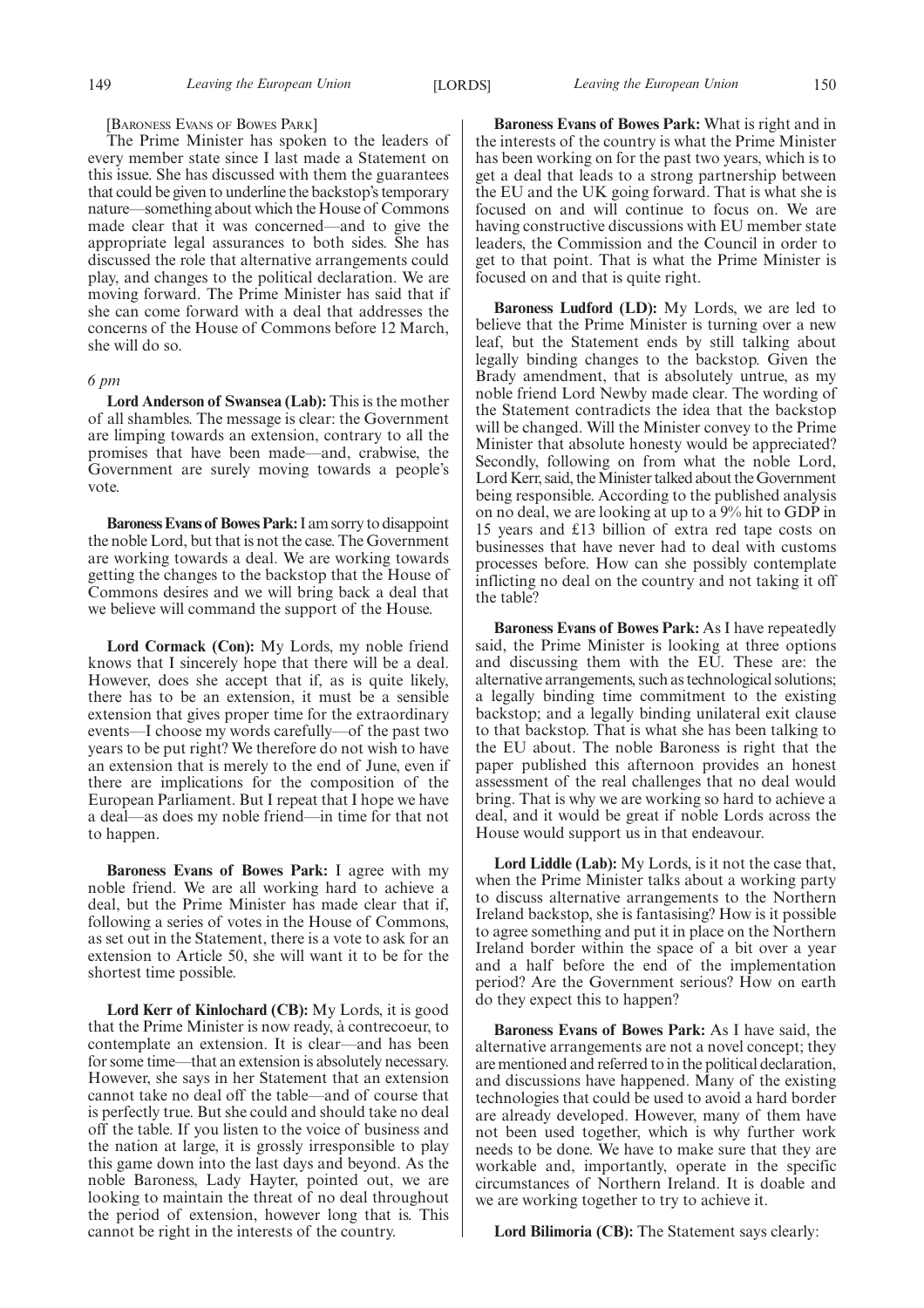"What kind of a message would that send to the more than 17 million people who voted to leave the EU nearly three years ago now?"

Is the Prime Minister now sending messages to heaven and to hell? This was three years ago. Sadly, more than 1 million of the 17 million people have passed away and there are 2 million youngsters who were not old enough to vote but now are—and the Prime Minister says that the very credibility of our democracy is at stake. Given that the Labour Party has finally come round to accepting that the best option is a people's vote, and that the polls show clearly that the majority of the people of the country today—not three years ago—would prefer to remain and want a people's vote, does the Leader of the House agree that the Government should accept the reality of today?

**Baroness Evans of Bowes Park:** I am afraid I cannot agree with the noble Lord.

**Lord Wigley (PC):** If the House of Commons votes against leaving without a deal, are the Government committed to supporting an extension of Article 50 for as long as is needed to get a deal?

**Baroness Evans of Bowes Park:** As I have said, a series of votes will need to happen at that point. However, the Prime Minister has made it clear that she does not want to extend Article 50, but if the House of Commons votes to do so she would like the shortest possible extension.

**Baroness McIntosh of Pickering (Con):** My Lords, will my noble friend use her good offices to argue to the Prime Minister that we should be negotiating for observer status for a small group of MEPs to remain if the extension lasts beyond the end of June? It should not be required to last beyond that. We should not use as a barrier to that extension elections to the European Parliament. There is a category in applicant countries for MEPs to have observer status before they join. I would argue that we should have that status as we leave, so that we can keep a small group of MEPs in position, and that should not be used as an excuse not to continue with the extension.

**Baroness Evans of Bowes Park:** The Prime Minister's focus over the next couple of weeks will be on achieving a deal that can get the support of MPs across the House of Commons, so that we can move on to focus on our future relationship and develop the strong partnership with the EU that we all want to see.

**Lord Campbell of Pittenweem (LD):** My Lords, fairly read, this Statement is about process, not progress. The truth is that the Empress still has no clothes. The Prime Minister has nothing of substance to tell either the House of Commons or your Lordships' House. I want to ask two specific questions. First, what legal changes did the Prime Minister discuss with Mr Juncker last week, as she refers to in the Statement? Secondly, why does she assume in the ninth-to-last line of the Statement that there will be legally binding changes to the backstop? Where is the evidence in support of that assertion?

**Baroness Evans of Bowes Park:** The Prime Minister has set out the changes that we are looking for. The Attorney-General was out there last week and he is out there again today. He is having discussions on the legal nature of the changes we are looking for.

**Baroness Royall of Blaisdon (Lab):** Does the Minister not agree that it is utterly irresponsible of the Government not to take no deal off the table? All noble Lords need to do is to read the document which was cited earlier. It states:

"Currently, businesses who manufacture or import substances into the EU"—

this is about the chemical sector—

"need to register them with the central European Chemicals Agency ... UK companies would only be able to sell into the EU providing they have transferred their existing registration to an EU-based entity".

This will cost each company, even small companies, £1,500 excluding admin costs. On top of that they would have to pay EU-WTO tariffs of, on average, 5%.

At the end, this little document, which is full of extraordinary information, says that we are not prepared at all:

"the short time remaining before 29 March 2019 does not allow Government to unilaterally mitigate the effects of no deal. Even where it can take unilateral action, the lack of preparation by businesses and individuals is likely to add to the disruption experienced in a no deal scenario".

How can a responsible Government who care, one would hope, about the social and economic future of this country not take no deal off the table?

**Baroness Evans of Bowes Park:** It is exactly because we care about the future of this country that we are working so hard to get a deal, but the legal default position is no deal, so any responsible Government have to prepare for it. We are working towards a deal. If we had the support of Members of both Houses and all parties, we could get there and we could start to move on to the future, which we all want to do.

**Lord Elton (Con):** My Lords, I understand that those who are calling so loudly for no deal are those who are not satisfied with the present deal offered by the Prime Minister but want something better. She therefore needs to be able to negotiate. She needs to have a card. The only available card is the threat of no deal. Why are the people who want to adopt that attitude constantly removing the only card she has in her hand?

**Baroness Evans of Bowes Park:** I say again that we do not want no deal. The noble Baroness rightly pointed out the severe challenges that it will pose. That is why we are focusing so heavily on getting a deal, trying to address the issues the House of Commons has raised in relation to the backstop and looking more broadly at other issues that have concerned MPs, so that we can bring a package that MPs can support,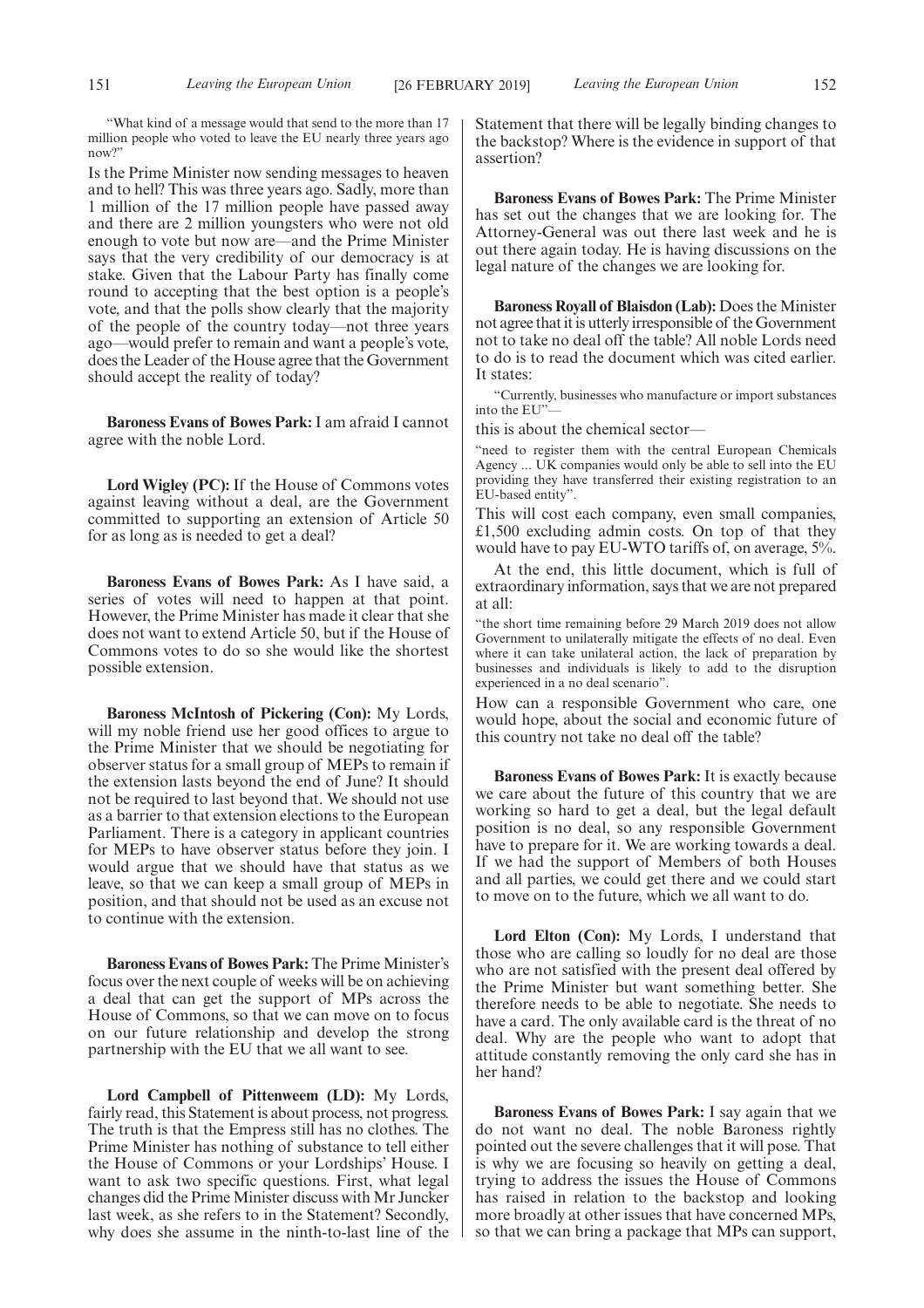[BARONESS EVANS OF BOWES PARK]

get a deal, start discussions with the EU about our future relationship and look forward, rather than constantly going round in circles, which is what we have been doing for a while.

**Lord Butler of Brockwell (CB):**My Lords, the Minister said that any responsible Government would prepare for no deal. Is not the trouble that they have not?

**Baroness Evans of Bowes Park:** We have spent a lot of time preparing for no deal. We have done a lot of work. We have been in touch with business and have been setting up new systems. The fact of the matter is that there are real challenges, and not all no-deal planning is in our gift; it also relies on our European partners. We are doing what we can, but I have repeatedly said that that is not the route we want to go down. We want a deal, and that is what we are trying to achieve.

**Baroness Quin (Lab):** My Lords, there have been votes in both Houses of Parliament against no deal. Why do the Government not simply accept the will of Parliament on this issue?

**Baroness Evans of Bowes Park:** As the Statement clearly sets out, if the House of Commons does not pass a meaningful vote, there will then be an opportunity to vote on whether or not it wants to go ahead with no deal.

**Viscount Waverley (CB):** My Lords, is there now a unified direction of travel of the 27 and the European Parliament? I understand that conflicting messages are coming from within individual Governments about whether or not to support the UK in future on many key matters, including a possible extension of Article 50.

**Baroness Evans of Bowes Park:** All I can say to the noble Viscount is that since the last Statement the Prime Minister has spoken to leaders of every member state. At the summit over the weekend she had further discussions with President Tusk, Chancellor Merkel, Prime Minister Rutte, President Juncker, Prime Minister Conte and the Taoiseach. Conversations are going well. The EU wants a deal, like we do, so there is a willingness to work together. That is what we are doing. That is why work is intensifying and why the Secretary of State for Exiting the EU, the Attorney-General and the Prime Minister have all being making regular trips to Brussels to make sure that we can get this deal over the line.

**Baroness Altmann (Con):** My Lords, this House and the other place have made it clear that they do not support leaving the EU without a deal. Business is crying out for some kind of certainty. We are now saying that we will not take no deal off the table and are just moving the deadline from the end of March to the end of June. That does not take no deal off the table, give reassurance to business or respect the will of Parliament. I implore my noble friend to consider the position this country is in and that the risk to people's jobs and livelihoods is really serious. By limiting the extension to a very short period, we will not give ourselves the best chance of negotiating that good deal and relationship that we want and need to achieve.

**Baroness Evans of Bowes Park:** We are extremely clear about the seriousness of the situation, which is why we are continuing to work for a deal that can be passed in a vote on 12 March. The Statement sets out a very clear set of steps that will happen after that in order that the voice of the House of Commons can be heard if we do not win the vote on 12 March, but we are committed to trying to do that, and that is what we are all focused on.

**Lord Wallace of Saltaire (LD):** My Lords, it is clear that we need the good will of the other members of the European Union to negotiate any sort of positive deal about the future relationship. The Prime Minister must be using all the good will we have accumulated over the past 50 years in the patience she requires from the other people she spends all her time talking to. Meanwhile, the officers of the European Research Group continue to insult the Germans, the European Commission and others—as do some of the right-wing media—suggesting that we must escape from the European Union and leave the enemies of Britain in Brussels, Berlin, et cetera, behind. The Prime Minister has said nothing to discourage these right-wing Brexiteers from antagonising our future European partners. Surely if the Government want to reunite the country, they should also say that even if we are leaving we need the positive and active co-operation of our neighbours and allies across the channel.

**Baroness Evans of Bowes Park:** The noble Lord is absolutely right. Of course we need good relationships. In fact, those relationships are bearing fruit in the constructive discussions at the moment. The Prime Minister and all of us are very clear that we want a positive, strong, close relationship with the EU. That is what we want to achieve. That is the work that we want to get on with once we move past the withdrawal phase, and that is what we are all aiming to do.

**Lord Livingston of Parkhead (Con):** My Lords, I think the vast majority of Members of this House are of the view that no deal would be a disaster. We hear from some people from the European Research Group that somehow it is doable. This House is discussing not whether no deal would be a minor inconvenience but how we avoid it. Given that—despite what the leader of the Opposition has said—there is no alternative deal on the table, there are only two ways: the Prime Minister's deal or a second referendum. They are the only two options. The Prime Minister was clear on that. The Government could help by being much clearer about the sheer scale of the issues that would arise from no deal. Saying it is a negotiating card is absurd. It is a bit like threatening to shoot yourself in the foot and saying that it is okay because other people will be spattered with blood. It is not a negotiating card but an act of wilful self-harm. I know the Government are seeking to avoid it and the Prime Minister is trying extremely hard, but we all have to be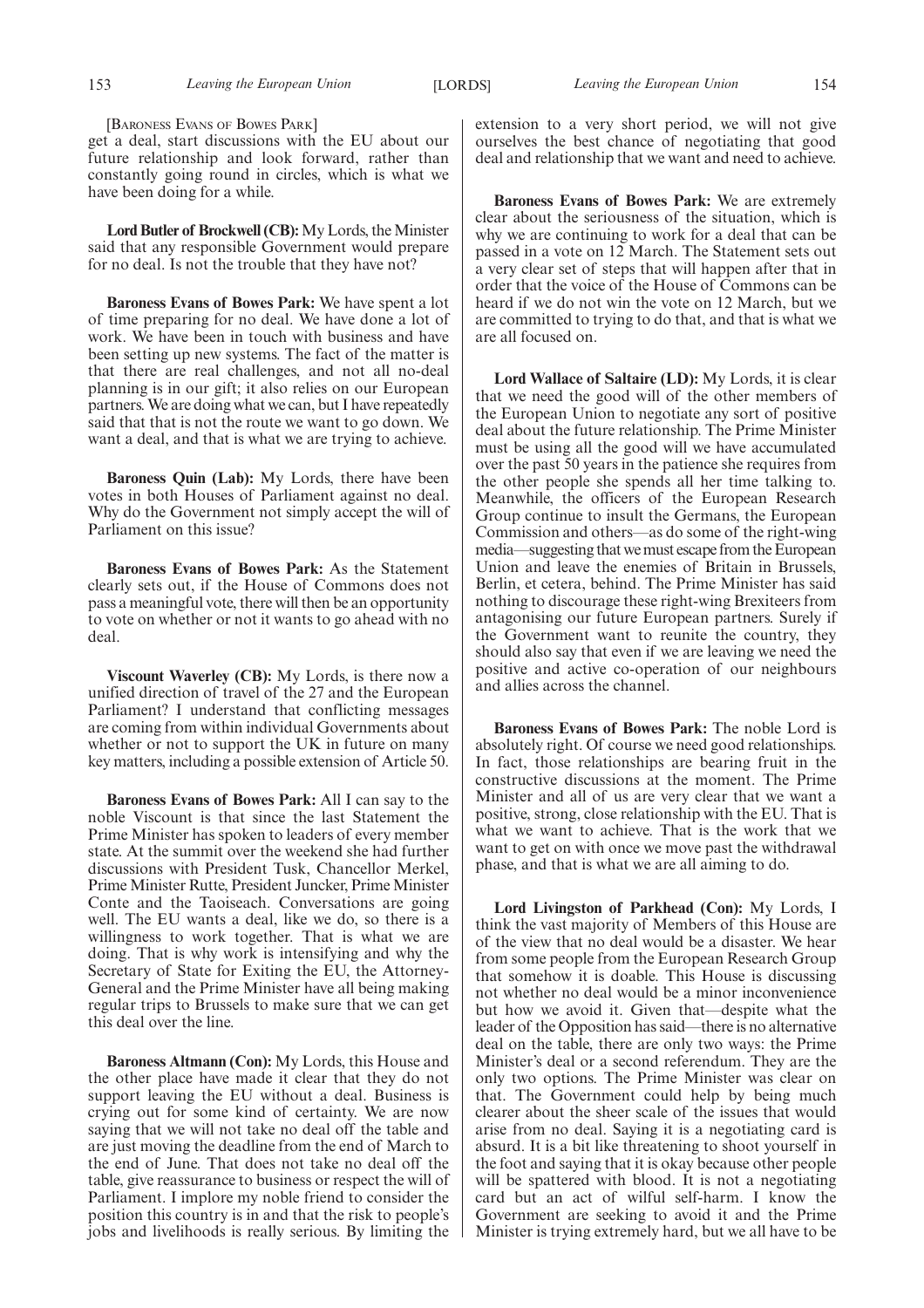very clear that, whatever happens, no deal would be extremely harmful for business, the citizens of this country, EU immigrants here and UK citizens in Europe. We need to be clearer about it and to work together to try to avoid it.

**Baroness Evans of Bowes Park:** We are trying to work together to avoid it, which is why there have been numerous discussions between the parties, both Front-Bench and Back-Bench, in the House of Commons. We are absolutely trying to work together to address the concerns that have been raised by MPs. The noble Lord is right. We do not want no deal. That is why the Prime Minister has been so focused on trying to make the changes that will be required to get the support to get her deal over the line so that we can start to talk about our future relationship—the strong relationship we want with the EU going forward.

**Lord Kilclooney (CB):** Can the Government assure the people of Northern Ireland that the border between Northern Ireland and the Republic of Ireland will continue, and that there will be no new border created between Great Britain and Northern Ireland?

**Baroness Evans of Bowes Park:** We have been clear that we will do everything in our power to avoid a hard border in all scenarios, but there are clear EU rules that apply to trading goods with third countries, and with the Commission outlining, in its no-deal publication in December, that there will be no exemptions for Ireland on border requirements. We and the Irish Government are very clear that we are doing everything in our power to avoid a hard border. That is why we are both looking for guarantees around the backstop. That is also why we are looking at technological developments to ensure that we do not go back to that because neither side wants it, and I can assure the noble Lord that that is at the top of the Prime Minister's priority list.

# **Offensive Weapons Bill**

*Report (1st Day)*

*6.21 pm*

*Clause 1: Sale and delivery of corrosive products*

*Amendment 1 Moved by Baroness Hamwee*

**1:** Clause 1, page 1, line 9, leave out first "all" Member's explanatory statement

This amendment, along with similar amendments to this Clause, amends the defence for the offence in this section to set a less demanding standard than all reasonable precautions / all due diligence.

**Baroness Hamwee (LD):** My Lords, Amendment 1 is in my name and that of my noble friend Lord Paddick, as are all the other amendments in this group— Amendments 2, 15, 16, 25, 26, 64, 65, 67, 68, 70 to 73, 78 and 79—16 amendments, each deleting a three-letter word. The word is "all", as in taking "all reasonable precautions" and exercising "all due diligence" in connection with the sale of corrosive products to someone under 18, in Clause 1; the sale of bladed articles to someone under 18, in Clause 15; and the delivery of bladed articles to residential premises, in Clause 18. These are defences to the offences contained in those clauses, so it is no minor matter.

The meaning of "all reasonable precautions" and "all due diligence" emerged in Committee. The noble Lord, Lord Lucas, raised it, others followed it up, and the noble and learned Lord, Lord Judge, said:

"If I might say so, 'all' means 'every'. Without 'all', you have just to take reasonable precautions and show due diligence. Once you put 'all' in, you fall foul of any particular point you could have but did not look at and did not do".

Clearly, this is a very high bar, and it took a number of noble Lords somewhat by surprise, I think. I am unclear about what it might mean, particularly when coupled with "reasonableness", because it is not just about doing the reasonable thing; it is about doing every reasonable thing. The Minister said in that debate:

"All roads are leading back to the guidance",—[*Official Report*, 28/1/19; col. GC 163.]

having told the Committee that the Government want to produce guidance—we will debate that later—to ensure that retailers and sellers know what steps they could take, with regard to Clause 1, to ensure that they comply with the law. On the wording, is it about steps that they can take or steps that they must take? It seems to me that the wording used throughout the Bill does not allow for common-sense alternatives or even minor omissions. Of course, guidance is produced by the Executive, not by Parliament. Indeed, to end with a question, will one necessarily have complied with the law, even if one follows guidance to the letter, if all reasonable precautions and all due diligence have to be applied? I beg to move.

**The Minister of State, Home Office (Baroness Williams of Trafford) (Con):** My Lords, as the noble Baroness explained, these amendments relate to the level of burden of proof required for retailers and delivery companies if they want to avail themselves of the defences available to them if charged with an offence of selling or delivering a corrosive product or a bladed article to an under-18 or the offence of delivering a corrosive product or bladed article to a residential address. Under these amendments, retailers and delivery companies would need to prove just that they had taken reasonable precautions and exercised due diligence to avoid the commission of the relevant offence, rather than, as the Bill provides, that they took all reasonable precautions and exercised all due diligence, as the noble Baroness explained.

I am not persuaded, despite the noble Baroness's words, that it is unjust to require a person to prove that they have taken all reasonable precautions and exercised all due diligence to avoid selling or delivering corrosive products or bladed articles to under-18s or to avoid delivering such products or articles to residential premises. Retailers have had to operate to this standard under existing law and to lower the burden of proof would leave us with a burden of proof in the Bill that was out of sync with existing legislation. I will give some examples.

Under Section 141A(4) of the Criminal Justice Act 1988, it is a defence for someone charged with the offence of selling a knife to an under-18 if they can prove that they,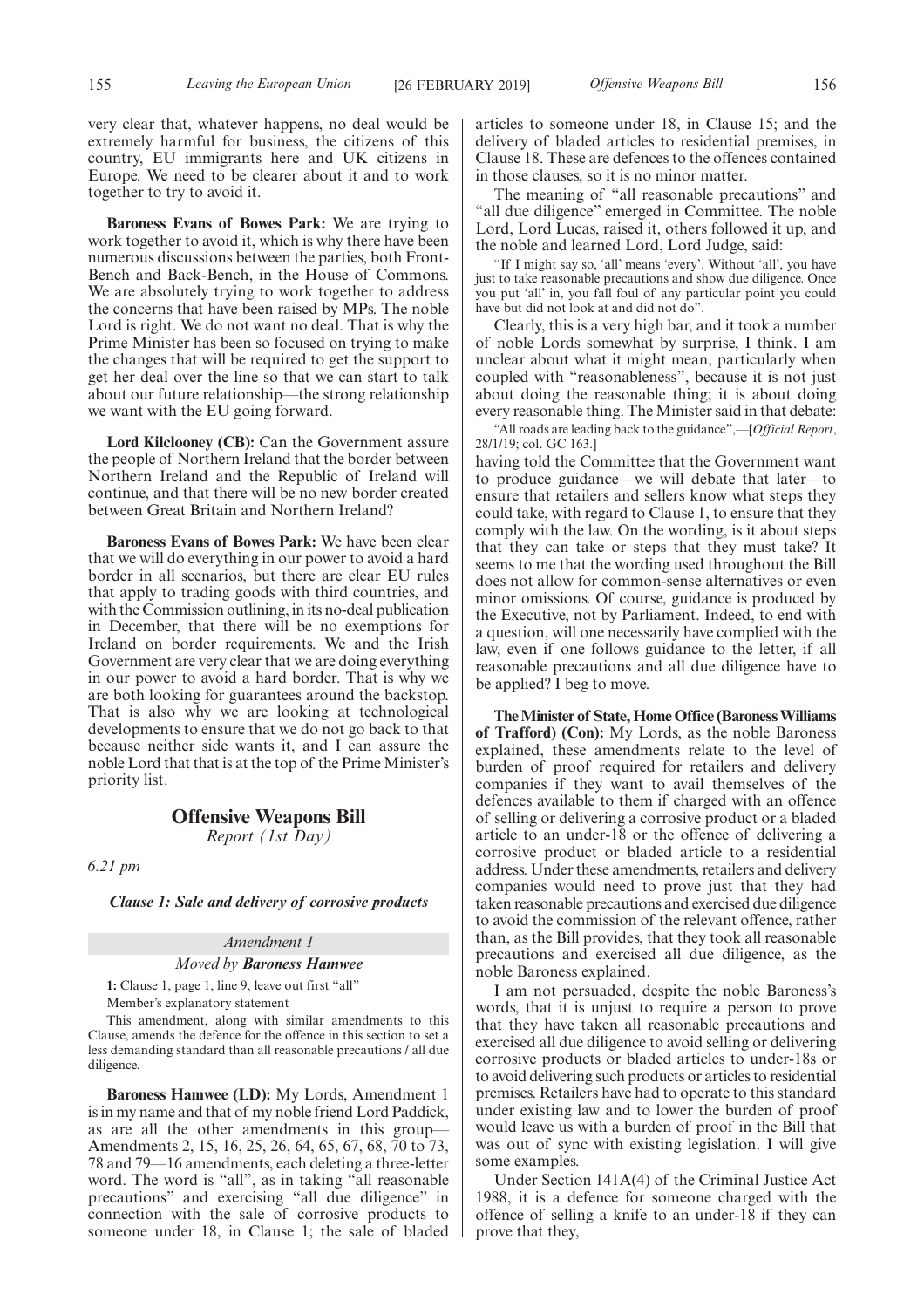[BARONESS WILLIAMS OF TRAFFORD]

"took all reasonable precautions and exercised all due diligence to avoid the commission of the offence".

The Licensing Act 2003 requires a defendant to prove that,

"he had taken all reasonable steps to establish the individual's age",

in regard to the selling of alcohol to an under-18. Under Section 7 of the Children and Young Persons Act 1933, which prohibits the sale of tobacco to under-18s, the defence is in similar terms. Part 4 of the Gambling Act 2005 includes various offences in relation to children; under Section 63, it is a defence to show that the defendant "took all reasonable steps".

As a result of these examples in law, I urge that the higher burden of proof is an established defence, and one which has been in place for a significant amount of time without issue. Retailers now know what is required of them by way of proof if they wish to make use of the defence if charged with the offence of selling a knife or bladed article to an under-18. It is understood by retailers, Trading Standards and the police. Having two different burdens of proof in place would, I think, be confusing to all concerned. I do not think it would help the police, Trading Standards officers, prosecutors or the courts. Noble Lords are always calling for consistency, and I think there is a strong argument for consistency here. I hope that, on reflection, the noble Baroness, Lady Hamwee, would agree and be happy to withdraw the amendment.

**Baroness Hamwee:** My Lords, it is certainly a burden in the sense of the weight of it rather than the balance of it, which is how we normally consider the burden of proof. The Minister says that retailers now know. My question was whether they will know from the guidance that is to be produced. I shall have to leave that hanging, as this is the point that we are at. Maybe the Minister will be able to answer that when we come to the next group and talk about guidance. Perhaps we will also have to wait for an answer on whether guidance across all the offences—not just those within this Bill but others that the Minister mentioned—will be consistent. Clearly, we are not going to be of the same mind here but I beg leave to withdraw the amendment.

*Amendment 1 withdrawn.*

*Amendment 2 not moved.*

*6.30 pm*

# *Amendment 3*

#### *Moved by Baroness Hamwee*

**3:** Clause 1, page 1, line 10, at end insert—

"( ) The Secretary of State must, within one month of the coming into force of this section, publish guidance as to how the requirements of the defence under subsection (2) may be fulfilled."

Member's explanatory statement

This amendment, following the Minister's remarks at Committee stage (28 January, HL Deb, col 160GC), is intended to ensure that guidance will be issued, so that those responsible for designing and carrying out checking procedures will be able to judge their adequacy.

**Baroness Hamwee:** My Lords, the noble Lord, Lord Lucas, is unable to be here but has asked me to move this amendment on his behalf so that we may get the matter on the record. However, I will not speak to Amendment 81, which is in this group and also in his name, because he will get the opportunity to do so if we leave it to be discussed in sequence on the next day of Report.

The amendment seeks guidance. We have government amendments in this group, and no doubt the answer to Amendment 3 is Amendment 106. In the Government's amendment, the guidance is about a large number of offences relating to various sections in legislation, including Clause 1 of this Bill, and therefore it covers a wide area. Guidance can be very helpful—it sounds as though it will be essential here—but, as I have said before, it should not take the place of clear primary legislation. It is executive, not legislative. I beg to move.

**Lord Kennedy of Southwark (Lab Co-op):** My Lords, Amendment 3 in the name of the noble Lord, Lord Lucas, and moved by the noble Baroness, Lady Hamwee, and the noble Lord's Amendment 81, which he will speak to himself when we come to that point in the Bill, ask the Secretary of State to issue guidance. We are placing burdens on shop workers and delivery drivers, and it is incumbent on the Government to issue proper guidance. I know that we have the government amendments and I look forward to the Minister setting them out, as we have a situation where people can be prosecuted and end up in prison, so we need to make sure that they understand their responsibilities. I look forward to the Minister setting that out for the House.

**The Earl of Erroll (CB):** My Lords, I think that a bit of certainty here is essential. One of the problems that exist elsewhere is uncertainty surrounding what is going to be required. It is very difficult for traders if they do not know what part they are going to play. However, when we come to the next amendment I will say something about that which I think will be helpful.

**Baroness Williams of Trafford:** I thank noble Lords for their comments. I agree that, as the noble Lord, Lord Kennedy, and the noble Earl, Lord Erroll, pointed out, people have to understand their responsibilities. In Committee there was much debate about the need for guidance, particularly for retailers, manufacturers, delivery companies and the like, about the operation of the provisions in the Bill relating to the sale and delivery of corrosive products and offensive weapons.

In response to the debate in Committee, I said that it was our intention to issue appropriate guidance. A number of noble Lords, including my noble friend Lord Lucas, wanted to see that commitment reflected in the Bill, and government Amendment 106 does just that. It enables the Home Secretary, Scottish Ministers and the Northern Ireland Department of Justice, as the case may be, to issue guidance about the provisions in the Bill, and the existing law as amended by the Bill, relating to corrosives and offensive weapons.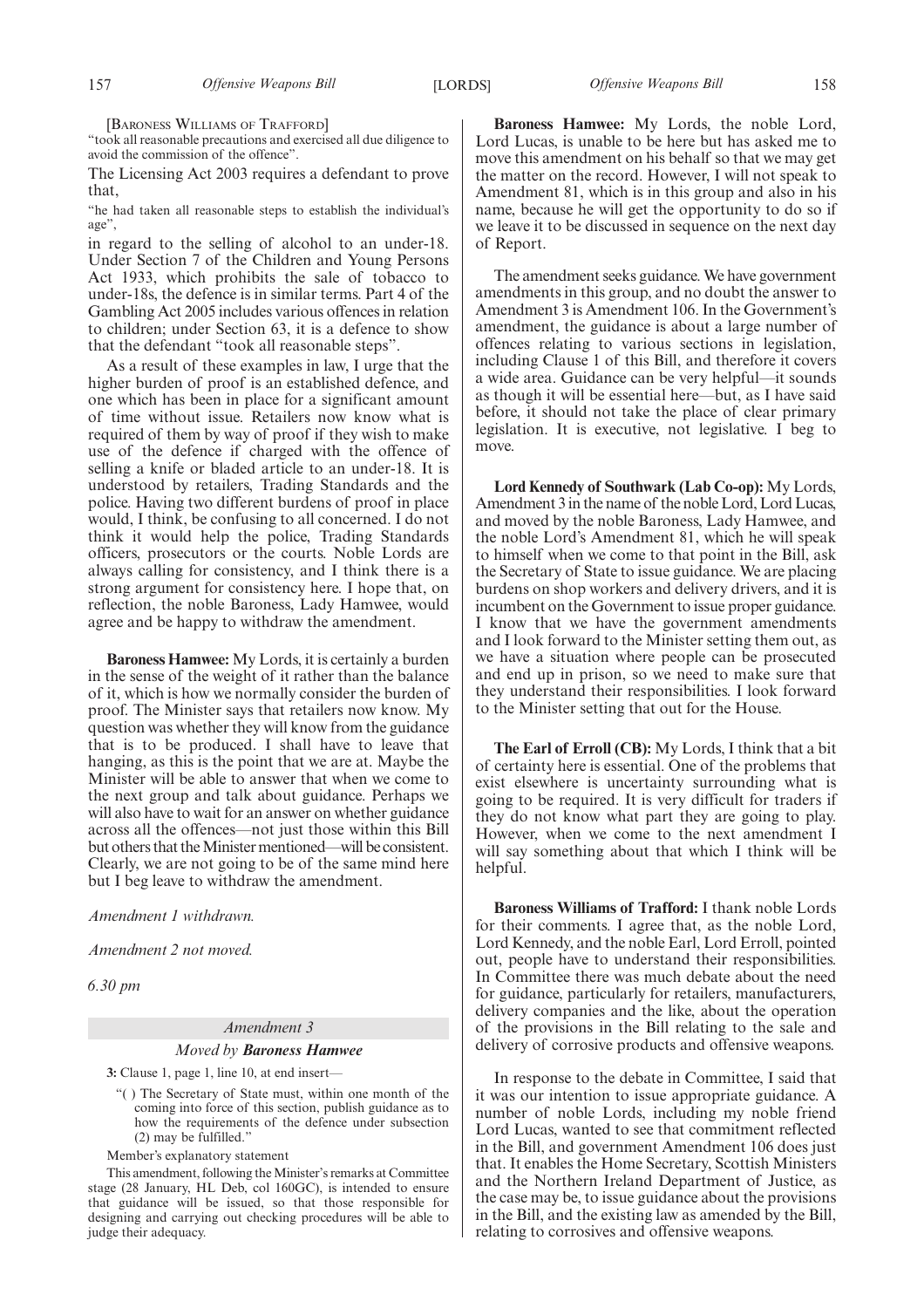Importantly, the amendment also sets out that, before guidance is published, the relevant national authority must consult,

"such persons likely to be affected by it as the authority considers appropriate".

We would, for example, expect to consult organisations representing both small and large retailers of knives and corrosive products. This would ensure that those directly impacted by these measures have a hand in developing the guidance that is most useful to them. That is an important part of the Bill.

Were he in his place, I hope that my noble friend Lord Lucas would agree that government Amendment 106 covers similar ground to his Amendments 3 and 81 and, indeed, provides a more comprehensive list of the provisions where it might be appropriate to issue guidance. Government Amendments 108, 112 and 113 are consequential to Amendment 106. I hope that on that basis the noble Baroness will be content to withdraw Amendment 3 and support the government amendments.

**Baroness Hamwee:** My Lords, I am indeed. I beg leave to withdraw the amendment.

*Amendment 3 withdrawn.*

### *Amendment 4*

## *Moved by Lord Paddick*

**4:** Clause 1, page 1, line 19, after second "if" insert "they used a prescribed electronic method of establishing the purchaser's age, or"

Member's explanatory statement

This amendment is intended to enable the Bill to encompass such electronic systems of age verification as Yoti once those systems have passed scrutiny by the Home Office, as a way of addressing age verification challenges.

**Lord Paddick (LD):** My Lords, on behalf of the noble Lord, Lord Lucas, and at his request, I move Amendment 4 and shall speak also to Amendment 69 in this group.

Amendment 4 is intended to enable the Bill to encompass electronic systems of age verification such as Yoti, once those systems have passed scrutiny by the Home Office, as a way of addressing age verification challenges. With regard to Amendment 69, the Bill requires retailers to undertake age verification online and offline. In the absence of recognised standards against which online or offline age verification schemes can be audited and recognised, this amendment allows retailers to comply with the requirements of the Bill through any scheme they choose which is recognised by the Secretary of State. I beg to move.

**Lord Kennedy of Southwark:**My Lords, Amendments 4 and 69, moved by the noble Lord, Lord Paddick, on behalf of the noble Lord, Lord Lucas, raise the issue of age verification. Our world is becoming more digital and, when age verification can be done digitally, it should obviously be done in that way. That might not be possible yet but it is becoming easier and, if it can be done, it certainly should be. I have to admit that I had never heard of Yoti. Perhaps I am showing my age

but I had absolutely no idea what it was. However, I have learned something today. Amendment 69 would provide for schemes to be recognised by the Secretary of State as suitable for this purpose and would provide for the maintenance and updating of a list of those schemes. That seems sensible and I certainly support the amendments.

**The Earl of Erroll:** My Lords, I want to say a couple of things about this as I have been involved in this area for some time as a result of the Digital Economy Act, which raised exactly the same challenge of trying to check people's ages. As a result, a lot of work has gone into doing this online or electronically. We can use technology to make this work and that technology exists now.

The great thing is that most young people now have a smartphone, which checks that the correct person is using it as many people now access their phone using a fingerprint or another biometric, such as face recognition. Many of your Lordships probably have a mobile smartphone issued by the House which they unlock with their thumb print, so it is possible to know whose phone it is. Therefore, that can work, and several age check providers—not just the one mentioned, although it is one of the leading ones—are experts in establishing proof of age. They will check people.

A lot of young people will establish their age when they first register if that is the only way that they can operate in the future. They will be checked against another document or something else, so the age check providers know how to do that. When it comes to proving their age to someone else, they do not have to release any personal details; it can be proved on their smartphone or online. What is released is not proof of age but the result of the age check, and a certificate can be issued to show that that has been done.

Therefore, there are several solutions. As I have mentioned before, if noble Lords want to see what they are like, they can go to dpatechgateway.co.uk. If they want to, noble Lords can see that in *Hansard* later. You can look at and try several solutions there and see how easy they are: these solutions will work very easily online and at the point of delivery by using the recipient's mobile or similar technology. They are all compliant with the British Standards Institution's Publicly Available Specification 1296, which goes into exactly how to do this and how to verify that people have done it properly. It also has addenda about privacy and everything like that. I know this because I chaired the steering group—I suppose this is an interest, but I did not get paid for it.

It frustrates me that the technology is there and this Bill says that,

"the accused is to be treated as having taken reasonable steps to establish the purchaser's age if and only if … the accused was shown any of the documents mentioned in subsection (5)". The first two of those are "a passport" and,

"a European Union photocard driving licence".

I suppose that becomes a problem in a few months' time—or a few years' time—because I do not know if the UK photocard licence will be good enough. The list continues:

"such other document, or a document of such other description, as the Scottish Ministers may prescribe by order".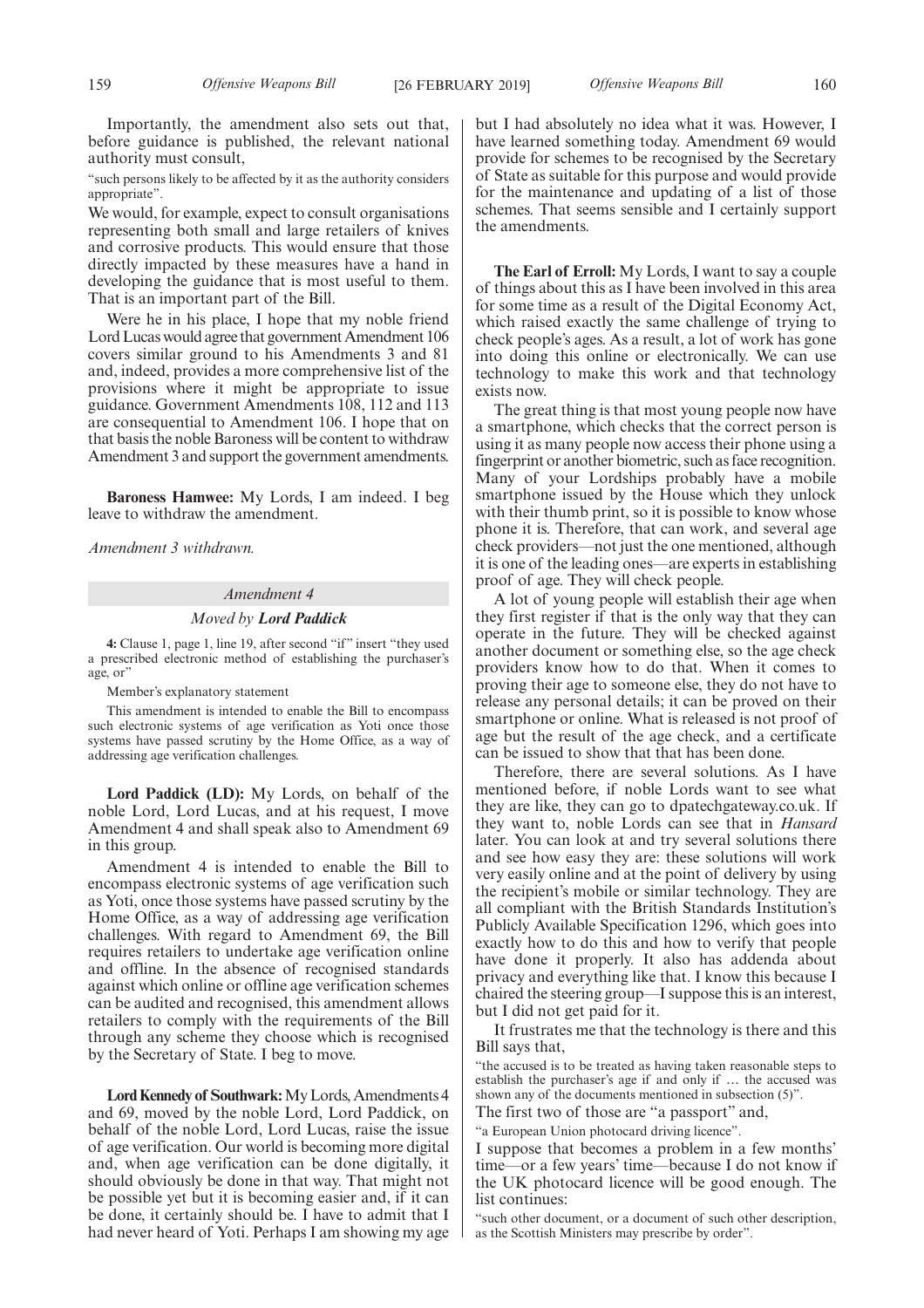### [THE EARL OF ERROLL]

Does that apply to things in England as well if one Scottish Minister okays it—"The English can use that too"—or are we stuck with a passport? How many people over 18 do not have a passport? The Home Office could enter the 21st century and start to realise that this stuff can be done much more effectively using modern technology. We know that not all passports are genuine. We can move to better standards than are prescribed in this Bill.

**Baroness Barran (Con):** I am grateful to the noble Lord, Lord Paddick, for moving this amendment in the absence of my noble friend Lord Lucas. The two amendments allow us to consider the merits of prescribing one or more specific electronic methods for establishing the age of a purchaser of a corrosive product or bladed article as an alternative to the examination of official documents such as a passport or driving licence.

Amendment 4 would enable an electronic method of age verification to be prescribed solely for use in Scotland. I assume this is because Clause 1 imposes particular requirements on retailers in Scotland if they wish to benefit from the defence of having taken reasonable steps to establish the purchaser's age. In Scotland, in line with a number of existing age verification laws that operate in that part of the UK, a retailer is obliged to establish a purchaser's age by examining his or her passport, photocard driving licence or other document, as prescribed by the Scottish Ministers. There is no such requirement in England and Wales and Northern Ireland. Consequently, Clause 1 would not preclude the use of electronic age verification technology.

The age verification requirements as they apply to Scotland have been discussed and agreed with the Scottish Government and are intended to reflect the law as it currently applies to other age-restricted products. We have drawn the Scottish Government's attention to my noble friend's amendment and will ensure that they have sight of this debate. However, they have advised that they would prefer any steps in this area to be taken on a consistent basis across all age verification provisions. As such, they have advised that we should be wary of introducing in this Bill new procedures on a piecemeal basis that disturb wider current age verification procedures related to the sale of age-restricted products in Scotland.

In short, I commend the development of technological solutions to age verification. I am sure that this is something that the Scottish Government will want to look at in future. However, any change to the current arrangements regarding age-restricted products in Scotland should be considered across the piece and not in isolation. As I have said, we will draw the Scottish Government's attention to this debate.

Amendment 69 would require the Secretary of State to publish and maintain a list of systems assessed as suitable for online and offline age verification. Again, I recognise the place for the use of technology to verify the age of a person seeking to purchase age-restricted products, as a number of noble Lords have mentioned. However, I have concerns about what is proposed here.

I am sure noble Lords would accept that Government cannot be seen to be endorsing one or more proprietary age verification systems over others. There are different types of age verification systems available and a number of different providers. The technology behind these systems is continuing to develop at a very fast pace. There is a danger that, if we prescribe a specific electronic method for age verification, this could quickly be overtaken by technological innovations.

### *6.45 pm*

I am also concerned about the appropriateness of the Government telling retailers what age verification systems they should procure and use. Technology-based systems may be right for some retailers but not all. It is for retailers and businesses to decide what system works best for their business models and will allow them to demonstrate that they took all reasonable precautions and exercised all due diligence to prevent the sale and delivery of corrosive products or bladed articles to under-18s.

Furthermore, we need to remember that there are already established policies in place through Challenge 21 or Challenge 25 which allow customers to provide different forms of ID to prove their age, such as a passport or photocard driving licence. I recognise that these amendments are not intended to mandate the use of an electronic age verification system and rule out the continued examination of physical documents. Retailers and customers alike may want a range of different options available.

I am not convinced that requiring the Secretary of State to assess, publish and maintain a list of age verification systems is the right approach. In effect, the Government would be saying that particular systems were appropriate for the sale of bladed articles when there are others available on the market and in use with other age-restricted products.

As I have already said on Amendment 4, there needs to be a consistent approach across all age-restricted provisions, otherwise I fear we will be in danger of setting different standards or specifications for different age-restricted products. This is not the right approach in the absence of national standards. That is not to say that we cannot provide some guidance to retailers in this area: government Amendment 106, which we have just debated, will enable us to do just that.

In the light of this explanation and my undertaking to explore how to address age verification in the proposed statutory guidance, I hope that the noble Lord will be content to withdraw Amendment 4.

**The Earl of Erroll:** Before the noble Baroness sits down, I would like to correct her: there is a British standard. As I mentioned, it is PAS 1296. It is technology independent, does not specify anything and is written to be as future-proof as possible. I recommend it to her as some bedside reading to bring her into the 21st century.

**Baroness Barran:** I will certainly do that. I reassure the noble Lord that I did go to dpatechgateway.co.uk, so my bedside reading is now complete.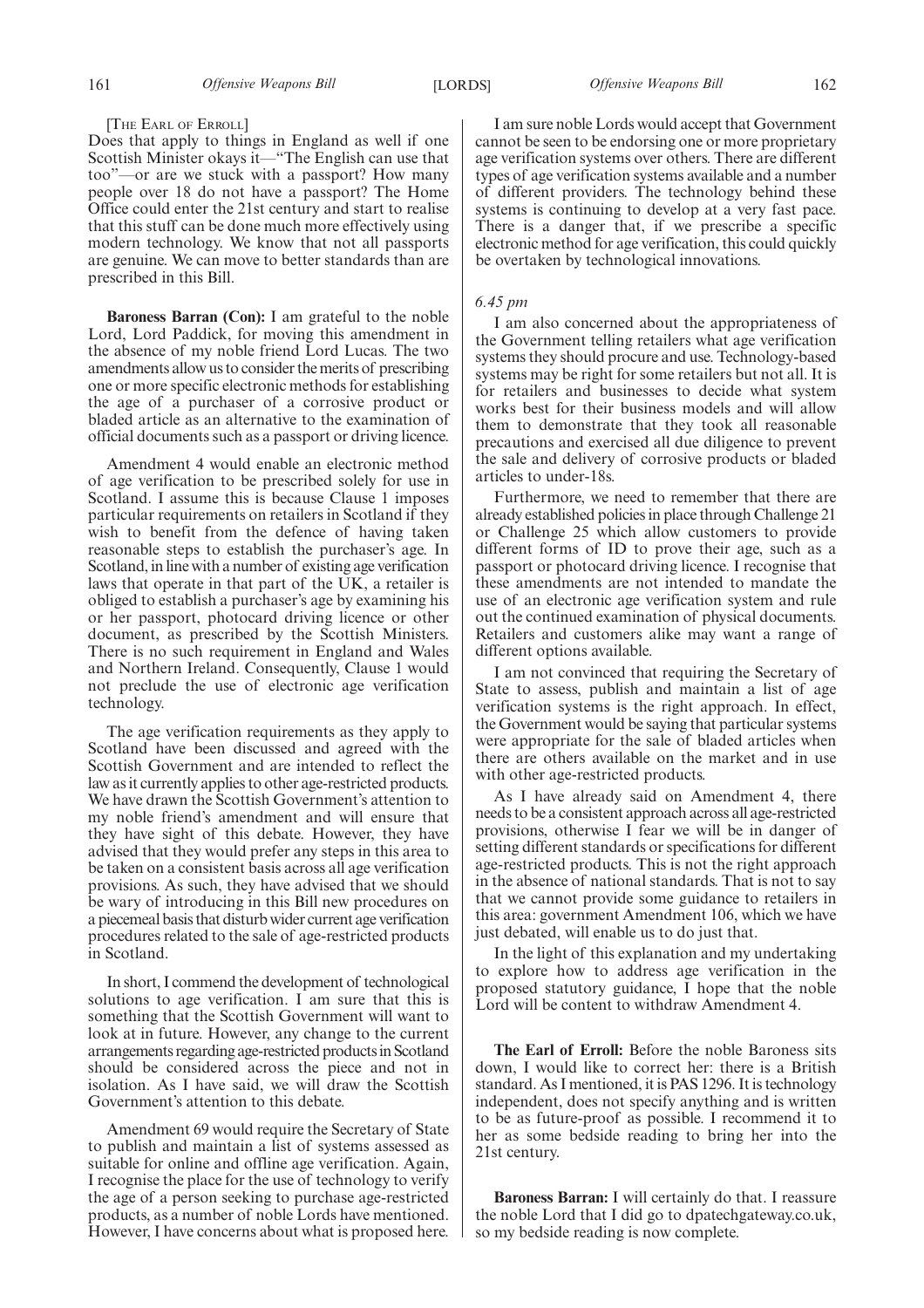**Lord Paddick:**I thank the Minister for her explanation, although I am a little confused. My understanding is that, as part of compulsory age verification for access to online pornography, there is a list of age verification systems endorsed by the British Board of Film Classification on the Government's behalf, and that these online pornography sites have to comply with the restrictions that the BBFC imposes in line with government instructions. Therefore, there is some age verification that relies on electronic systems, so a lot of what the Minister says seems to contradict what is happening in another part of the Government, the DCMS.

I thank other noble Lords for speaking to these amendments. The noble Lord, Lord Lucas, wanted the Government's response on the record. We now have this, so I beg leave to withdraw the amendment.

*Amendment 4 withdrawn.*

### *Amendment 5*

### *Moved by Baroness Hamwee*

**5:** Clause 1, page 2, line 15, leave out from "Wales," to end of line 16 and insert "to a fine"

Member's explanatory statement

This amendment, along with other amendments to this Clause, would remove the short term prison sentences from the offence in this section.

**Baroness Hamwee:**My Lords, in moving Amendment 5 in my name and that of my noble friend Lord Paddick, I shall speak also to Amendments 6, 7, 20, 21, 22, 28, 29, 30, 31, 32 and 34.

For most of us in society, the idea of going to prison for even a short amount of time, with the loss of liberty that that entails, is a real deterrent. But that thinking fails to get into the mindset of many of today's criminals, who may be reckless or who may not fear prison because they have friends and family who have done time. Perhaps their lives are so chaotic that, in the scheme of things, prison does not seem so bad. That is true of no group more than those serving the shortest sentences. It was recently said:

"In the last five years, just over a quarter of a million custodial sentences have been given to offenders for six months or less; over 300,000 sentences were for 12 months or less. But nearly two thirds of those offenders go on to commit a further crime within a year of being released. 27% of all reoffending is committed by people who have served short sentences of 12 months or less. For the offenders completing these short sentences whose lives are destabilised, and for society which incurs a heavy financial and social cost, prison simply isn't working".

By now noble Lords may have recognised the source of this quotation. The speaker went on to say that,

"there is a very strong case to abolish sentences of six months or less altogether, with some closely defined exceptions, and put in their place a robust community order regime. Let's be honest. The public will always want to prioritise schools or hospitals over the criminal justice system when it comes to public spending. But where we do spend on the criminal justice system, we must spend on what works. Why would we spend taxpayers' money doing what we know doesn't work, and indeed, makes us less safe? We shouldn't".

Thank you, Justice Secretary, for putting the case so well.

I commented at the last stage of this Bill that, not so long ago, the Home Office and the MoJ were a single department. It was too big, but it is a great pity that thinking has moved so far apart that one department is now legislating for a sanction which the other considers unproductive.

These amendments would remove the sanction of short-term imprisonment for up to 51 weeks—the same points apply as those made by Mr Gauke in his speech a few days ago. We are dealing with various offences: the sale of corrosives to under-18s, the delivery of corrosives to residential premises and having the corrosive in a public place. We would have preferred to focus on robust community sentences, but we learned during the last stage that they can be applied only as an alternative to a custodial sentence. In my view, that needs updating—but that is for another day. I hope that the Government might address this: otherwise, we will do so at a suitable opportunity.

In Committee, it was said, understandably, that victims feel let down because community sentences do not have the same weight and are ineffective. That is an important issue, which should be addressed by the robustness of community sentences. I have heard over the years that a tough community sentence is much harder than custody.

The offences in question are rather difficult. The first two that I mentioned are likely to be committed by adults. Being found to have committed a criminal offence and being fined, which is what our amendments would achieve, would have a serious impact on the offender as an employee—or possibly, in the circumstances, as an ex-employee. The third offence may be committed by an adult but also by a child. The arguments about custodial sentences being rather good at fitting someone for a life of crime particularly apply.

The Minister in Committee talked about the significant harm that corrosive products can cause if misused. The offences in question, which are the subject of these amendments, are not about the use of corrosives as a weapon. We are not seeking to minimise or make light of the harm that corrosives can cause; that is not the point. The Minister will also say that the court has discretion as to disposal, which is of course true up to a point.

That takes me to Clauses 8 and 9—the subject of the last two amendments in this group—which we would leave out. They require particular, mandatory sentences. Clause 8 applies to, among others, children over 16 who have one previous relevant conviction. We are concerned about the age threshold, for reasons that we went into fairly extensively at the last stage and which, I suspect, other noble Lords may raise today. I say in advance that I will probably agree with them. We have an in-principle objection to mandatory sentences. The Minister described them as providing the appropriate custodial sentence. But is not "appropriate" something that the court should determine? We may have criticisms of pre-sentence reports and so on, but the court is looking at both the offence and the offender; those taken together will lead the court to take a view on what is appropriate.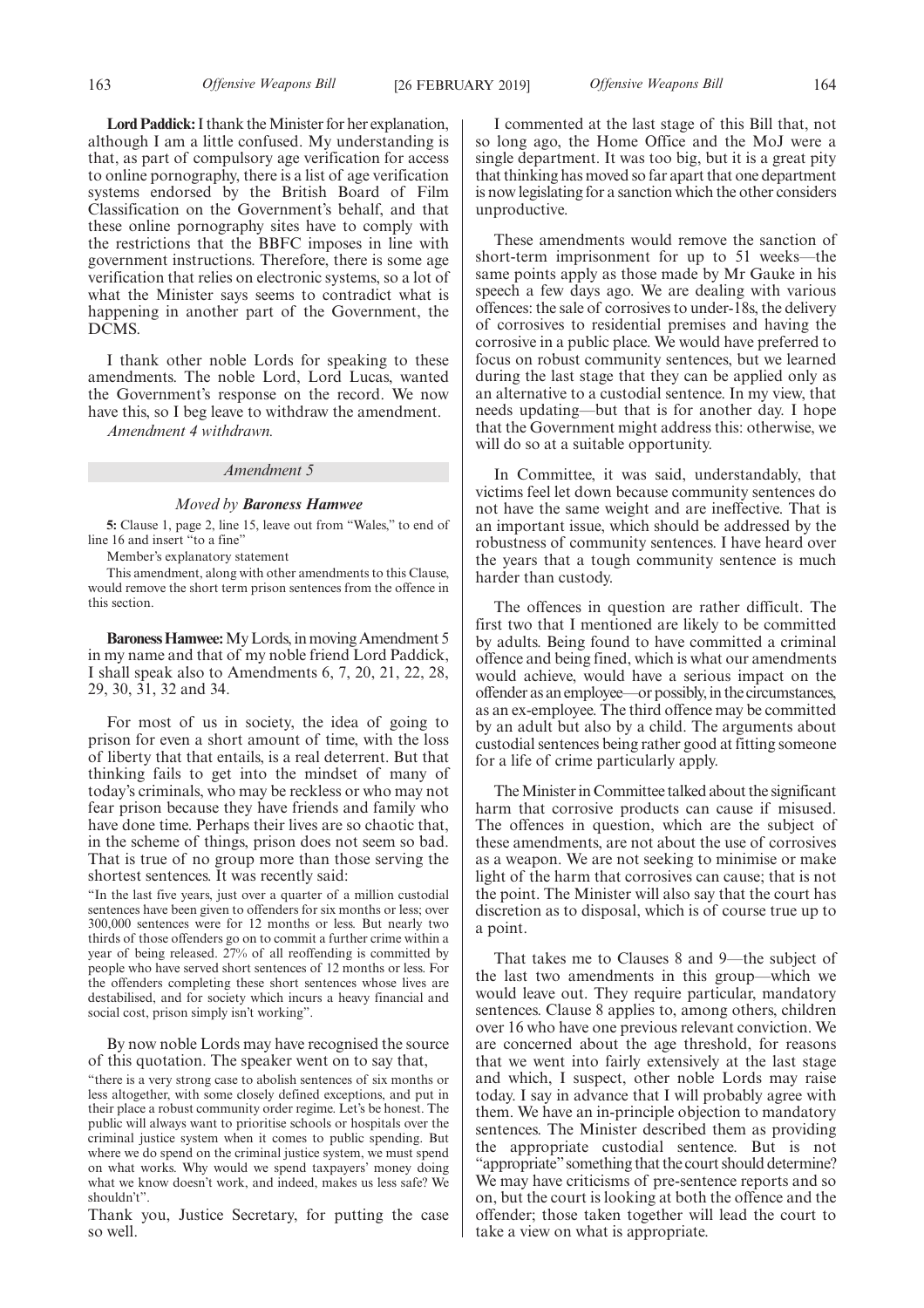[BARONESS HAMWEE]

In Committee, we explained our opposition to the application to under-18s—I felt then, and still feel, that Clause 8(4) is inadequate. It is, if I may put it this way, the legislative equivalent of lip service that,

"the court must have regard to its duty under section 44 of the Children and Young Persons Act 1933".

The text refers back to Clause 8(2), which tells the court that if it is,

"of the opinion that there are particular circumstances",

it can take a different course. But the circumstances here are that the person is under 18. So how does having regard to the welfare of the child or young person actually work? Does it mean that one child is more resilient than another, that one offence is less serious than another, or that the circumstances make custody "unjust"? This is what discretion in sentencing is about, and these Benches prefer judicial discretion to executive sentencing. I beg to move.

**Lord Hogan-Howe (CB):** My Lords, I am going to say some contradictory things on this amendment—I have spent a career doing that, so it is perhaps not that unusual. Fundamentally, I think we probably need fewer people in prison. We could probably manage with half the number we have now. The question might be how we get there. As the noble Baroness, Lady Hamwee, mentioned, the Government have said that they would like to have less use—if not no use—of short sentences, so this seems a little contradictory. I would not do that myself; I would find other measures to reduce the prison population. That would probably mean releasing people at the end of their sentence rather than not putting them in there in the first place should it be deemed that they have committed a serious offence.

Here we should come back to the idea that prison is needed as a sanction in these cases; I think that it is relevant. There is no doubt that prison is not helpful for recidivism. All the evidence shows that, when people go to prison, some 80% reoffend within two years of their release. The most effective mechanism for reducing recidivism is called a police caution: broadly, 70% of those who offend never reoffend when they have received a police caution. So prison on the whole will not help with recidivism, but of course while offenders are in there, they will not attack members of the public—although they might attack each other.

The offences here are serious enough for prison at least to be considered. There would obviously then be a debate on how long the sentences should be. If the Government do decide to exclude short sentences, either on this occasion or as a general policy, that would also exclude things like weekend sentences, which would help reduce the prison population. They can be a very constructive way of reintegrating someone after a long sentence, or they can be an alternative to a short sentence.

## *7 pm*

Short-term imprisonment can be effective, and certainly I would not exclude it altogether. I support the Government in having a prison sentence available, with the challenge pointed out by the noble Baroness, Lady Hamwee, that the younger the offender, the less likely they are to be imprisoned, which I think is quite appropriate.

The biggest problem we have at the moment is that the large increase we have seen in knife crime has found more young victims and more young offenders, so we do have to send a clear message. It is not unique, although it is unusual, to have a minimum sentence, but anybody over the age of 18 in possession of a firearm will go to prison for five years on first conviction. That is a very clear message that is understood by those who are likely to carry a firearm. I am afraid that we need to send a similar message to those who carry knives, because the culture at the moment is that people feel it is okay to do so—and presumably okay to sell people knives or corrosive substances which they then go on to reoffend with. It is important to send a message as well as to give individual sanctions in these cases.

**Lord Elton (Con):** My Lords, I too want to say something controversial, which I think the noble Lord, Lord Hogan-Howe, will find more controversial than most. I was convinced, 35 years ago, on incontrovertible evidence, that a course of non-custodial treatment was more effective than a custodial sentence in curing people of crime. The people in question were young people, and since then I have devoted a great deal of my life to trying to stop young people getting into crime. For three years I was in charge of the Prison Service, and nothing that I saw there changed my mind. Thereafter, I became chairman of the National Fund for Intermediate Treatment, the function of which was to provide excellent treatment in the community for offenders, which was monitored. When government funding was withdrawn, I founded a charity to do the same thing.

Non-custodial treatment must be done properly—it is not about turning up and ticking in a book or sweeping the street; what you need is an experience that the young person has not had before. In a frighteningly high percentage of cases, what these courses—or whatever you like to call them—provide is the first experience a young person has of an adult who actually cares what they are doing and what they are doing with their lives, and that has an electric effect. It cannot be produced in custody. It can be produced in outward bound programmes, in a jazz band or in whitewater rafting. It depends on the adult and young person's relationship. It works, it is far cheaper than custody and far more effective. I echo the words of the Secretary of State for Justice in support, which are powerful evidence:

"Why would we spend taxpayers' money doing what we know does not work, and indeed, that makes us less safe?"

That is what is being advocated. I do not often fall in step with noble Lords sitting on the Benches opposite, but on this occasion, my lifetime's experience means that I have to support them.

**Baroness Meacher (CB):** My Lords, I support these amendments. The one thing we know about short sentences is that people do not receive any education, training, therapy—anything at all, in fact, because, well, they are not there long enough to benefit. Therefore,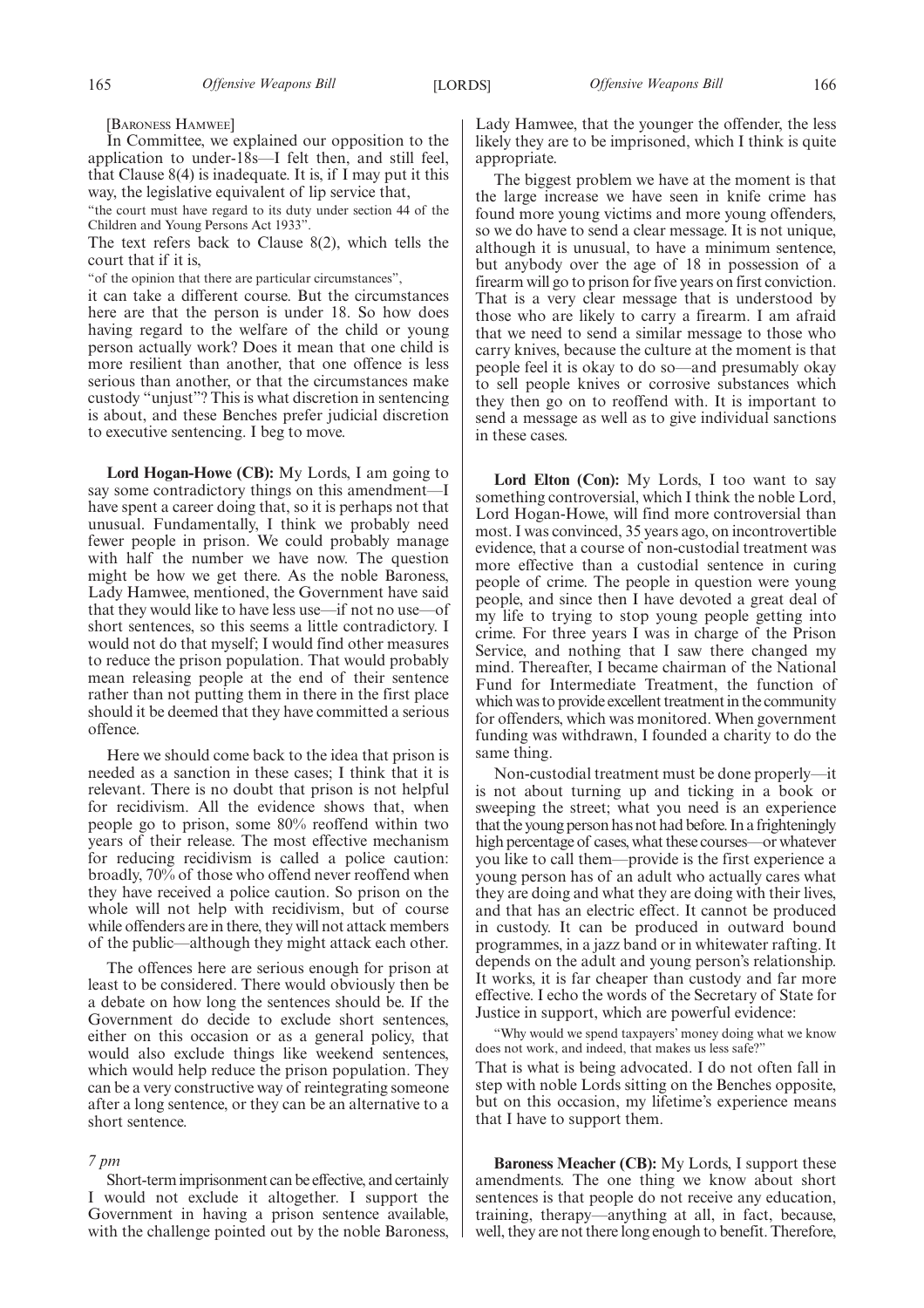as the noble Lord said, why on earth do we spend all this money only to create hardened criminals? I very strongly support these amendments.

**Lord Ramsbotham (CB):** My Lords, I too support the amendments. I was at the speech given by the Secretary of State for Justice last Monday, in which he said that in the last five years, there have been just over 250,000 custodial sentences of six months or less, and over 300,000 of 12 months or less. He went on to say that nearly two-thirds of the offenders had gone on to commit further crime within a year of being released. He also said that the Government were now taking a more punitive approach than at any time during the Thatcher years, which I thought was a strange admission from him. I wrote to him pointing out that this Bill appears to be him against the Home Secretary, and he replied today that "work in the area will require careful collaboration with other government departments to ensure a consistent approach to sentencing reform which reflects my ambitions and, most importantly, keeps the public safe".

Everything has been said about the growing body of evidence that diverting children away from the formal justice system is more effective at reducing offending than punitive responses, and I agree very much with the noble Lord, Lord Elton, on that. I also deplore the removing of judicial discretion, which works against the Sentencing Council's guidelines. The UN Convention on the Rights of the Child resolved that the interests of the children must be placed first. Mandatory short prison sentences have been proved to be ineffective—I have seen them to be ineffective because, as the noble Baroness, Lady Meacher, said, there is nothing happening in any young offender institution which is worth the while, and if people are there for a short time, nobody has time to establish their needs, let alone tackle them. Therefore, I strongly support the amendments.

**The Earl of Listowel (CB):** My Lords, I also support these amendments, particularly Amendment 32, which would remove Clause 8. I worked in an intermediate treatment centre many years ago. It was an astounding institution. May I say how grateful I am to the noble Lord, Lord Elton, for leading this extraordinary work?

I am a trustee of a mental health service for adolescents, a charity that works with a local youth offending team, and also works in schools with young men, mostly BAME boys with behavioural issues. It is called Sport and Thought, and it can transform lives; teachers are shocked at the difference that this intervention can make. It involves working with a therapist and a football coach. There are such good and effective ways of turning these young peoples' lives around, so I really do share the concerns voiced.

Crispin Blunt, the former Parliamentary Under-Secretary of State for Prisons and Youth Justice, was speaking at an open meeting three weeks ago. I raised the question of mandatory sentencing. He said that it does not work, it inflates the numbers of people going into prison and is completely counterproductive. To have mandatory sentencing for 16 and 17 year-olds is against logic.

We must remember where we came from. About 10 years ago, we had 3,000 children in custody, by far the largest number in Europe. All parties were very concerned about this, and thanks to the work of the coalition Government, we reduced it to 1,000. We do not want to go back there. I recognise the deep concerns about this terrible offence of throwing corrosive substances at people. Yes, there must be a robust response, but in trying to protect children from these offences, let us not put them in harm's way.

I visited a prison four or five years ago with the chair of the Youth Justice Board for England and Wales. She said that because we had been so effective at reducing the numbers of children in custody, those in prison now are the very toughest and most challenging children. She said that by obliging courts to put many of the children subject to this offence into custody, they are very likely to be bullied or to traumatise themselves. It makes them into more hardened criminals in the longer term if we do this.

I have to think about our responsibility in this area. It is very easy to appoint blame but let us look at the very high rate of exclusions from schools at the moment. I think that we are still waiting for Mr Timpson's report, but when children are excluded from school, they are so much more likely to get involved in this sort of activity. Look at the cuts in funding for early intervention services; as an officer of the All-party Parliamentary Group for Children, I know very well how all those important services for supporting families have been deeply cut, due to understandable financial and economic circumstances—but they have been cut to the bone. So many children's centres have been closed down.

Another issue, which perhaps does not get talked about enough, is that many of these children—many boys—are growing up without fathers. In certain ethnic groups, 60% of these boys grow up without fathers in the home. My noble friend Lord Hogan-Howe was talking about investing more in mentors for such young people, which can make a huge difference in their lives.

When dealing with challenging young people, my experience from a long time of working with troubled adolescents is always that it is so tempting to come in hard, perhaps if you are working in a children's home and a child provokes you. The extreme is known as pin down, where one might chain children to beds or whatever. It is always tempting to come in hard but the thoughtful, considerate, effective professionals stand back and try to be dispassionate. They try to do what is most effective, not what appeals most to the emotions.

I recognise the difficulty that the Government are in and that they wish to make a robust response, but perhaps they might listen to the advice of the noble Lord, Lord Elton. I strongly support Amendment 32, which would remove Clause 8 from the Bill.

**Lord Kennedy of Southwark:** My Lords, I am happy to support the noble Lord's amendments today. The noble Baroness wants to stop short sentences; debates are going on now in the country about those. We have heard the quote from David Gauke, the Justice Secretary, who wants to reduce these short sentences and the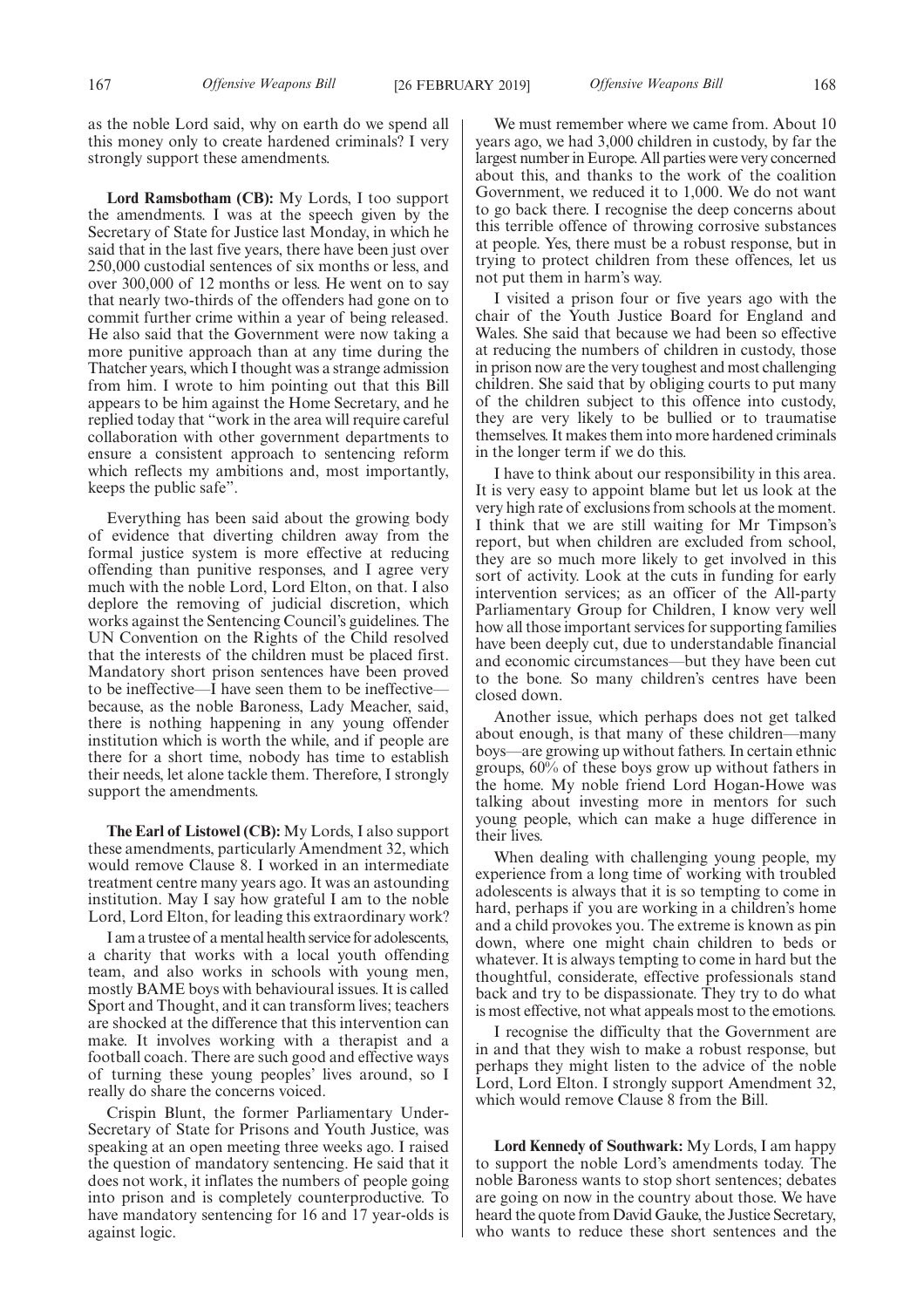[LORD KENNEDY OF SOUTHWARK]

prison population. I agree with him, and with the noble Lord, Lord Hogan-Howe, that we need many fewer people in prison. The problem we have is that for the court to be able to impose a community penalty, there must be an option of imprisonment for it to impose. I am a supporter of the greater use of community penalties, but they have to be of a standard that challenges the offending behaviour and helps with the rehabilitation of the offender; otherwise, they have no effect whatever. I agree very much with the noble Lord, Lord Elton, about the importance of these penalties being effective.

Many years ago, I was a magistrate and served on the Coventry bench when I lived in the Midlands. We would often get people coming back into the court who had breached or not delivered on their order. When you talked to them, all they would say is, "I was given X number of hours as a community penalty. I have now turned up for three Saturdays in a row and no one is there to actually see me, so I've booked the day off—or I might be given an hour and then sent home". They got to the point of thinking, "I'm not going to come back again", because they turned up and it was a complete waste of time. So if we are to have a community penalty, it has to be rigorous and challenge the offending behaviour. We cannot have a situation where people turn up and have nothing to do. That is very important.

I also spent a bit of time recently with the Met Police in Greenwich. There is a really good unit there that works with young people who are on the edge of falling into criminality. The unit works with these people and has made a tremendous change to them. When they work with them, you can see the change. As other noble Lords have said, it is probably the first time that an adult has taken any interest in them whatsoever. That has an effect. I met some of the older young people whose lives have been changed and were now helping the younger people. They said, "Yes, it was PC so-and-so who helped me to turn things around". Lots of good work is going on but it has to be meaningful. People are not going to turn up each day if it is a complete waste of time; we cannot have that.

For the present, however, we have to leave these matters for the courts to decide. As the noble Baroness, Lady Hamwee, said, we may need to think about decoupling community sentences from prison sentences, so that they can impose a community penalty. That would of course require us to amend the Criminal Justice Act 2003, and I hope the Government will consider that. We might bring that back at a future date because it could give us the chance to do other things. Given the amendments before us, I do not think that fines are necessarily the right thing. The courts need to have a suite of things but if we could decouple those, it would certainly be progress. I look forward to the Minister's response.

### *7.15 pm*

**Baroness Williams of Trafford:** I thank noble Lords who have spoken to these amendments, which are about the use of short custodial sentences and minimum custodial sentences. I have reflected on the concerns raised in Committee by noble Lords but I remain of the view that there is—as noble Lords have reiterated today—a place for custodial sentences as part of the range of penalties available to the court for the offences in the Bill. The noble Lords, Lord Hogan-Howe and Lord Kennedy, articulated that.

In Committee, I stressed the significant harm and injuries that corrosive products can cause if they are misused as a weapon to attack someone. We are talking about a serious offence, one for which the use of custody should be available to the courts in certain circumstances. I was very grateful to the noble and learned Lord, Lord Judge, who is not in his place today, when he made the point in Committee that custodial sentences have a place when dealing with specific types of offenders. He referenced cases where a retailer has repeatedly sold a corrosive product to under-18s and may have already been subject to a community sentence. That is one set of circumstances; there may be others where the offending is so serious that only a custodial penalty should be imposed.

In the earlier debate the noble Lord, Lord Kennedy, was concerned that a range of different sentencing options is available to the courts. I want to stress that by providing custody as a maximum penalty, we are providing the courts with a range of sentencing options from custody through to a fine, or both. This means, to speak to the points made by my noble friend Lord Elton, the noble Baroness, Lady Meacher, and the noble Earl, Lord Listowel, that the courts will also have the option to impose a community sentence. As the noble Lord, Lord Kennedy, said, the application of these sentences has to be meaningful, but they can be imposed if they are the most appropriate sentence, taking into account all the circumstances of the offender and the offence. As I said in Committee, there is also a requirement under the Criminal Justice Act 2003 that the court has to be satisfied that the offence is so serious that only a custodial sentence can be justified. We can have every confidence that the courts will sentence offenders appropriately, based on the circumstances of the offender and the offence.

**Lord Elton:** Can my noble friend assist me? I ask forgiveness for my ignorance but as I read subsection (7), it says:

"A person guilty of an offence … on summary conviction in England and Wales",

is liable to be imprisoned,

"for a term not exceeding 51 weeks, to a fine or to both".

There is no reference to any other treatment or sentence. My noble friend said that there was access to that; I would be grateful if she could tell me how it died.

**Baroness Williams of Trafford:**I do not know whether my noble friend was in Committee, but when the amendment on having just a community sentence was moved, we discussed the fact that when there is the possibility of a custodial sentence, it is open to the courts to impose that or a lesser sentence such as a community sentence, which can have the conditions that the noble Lord, Lord Kennedy, and my noble friend referred to earlier. It is open to the courts to have some flexibility over what the penalty should be,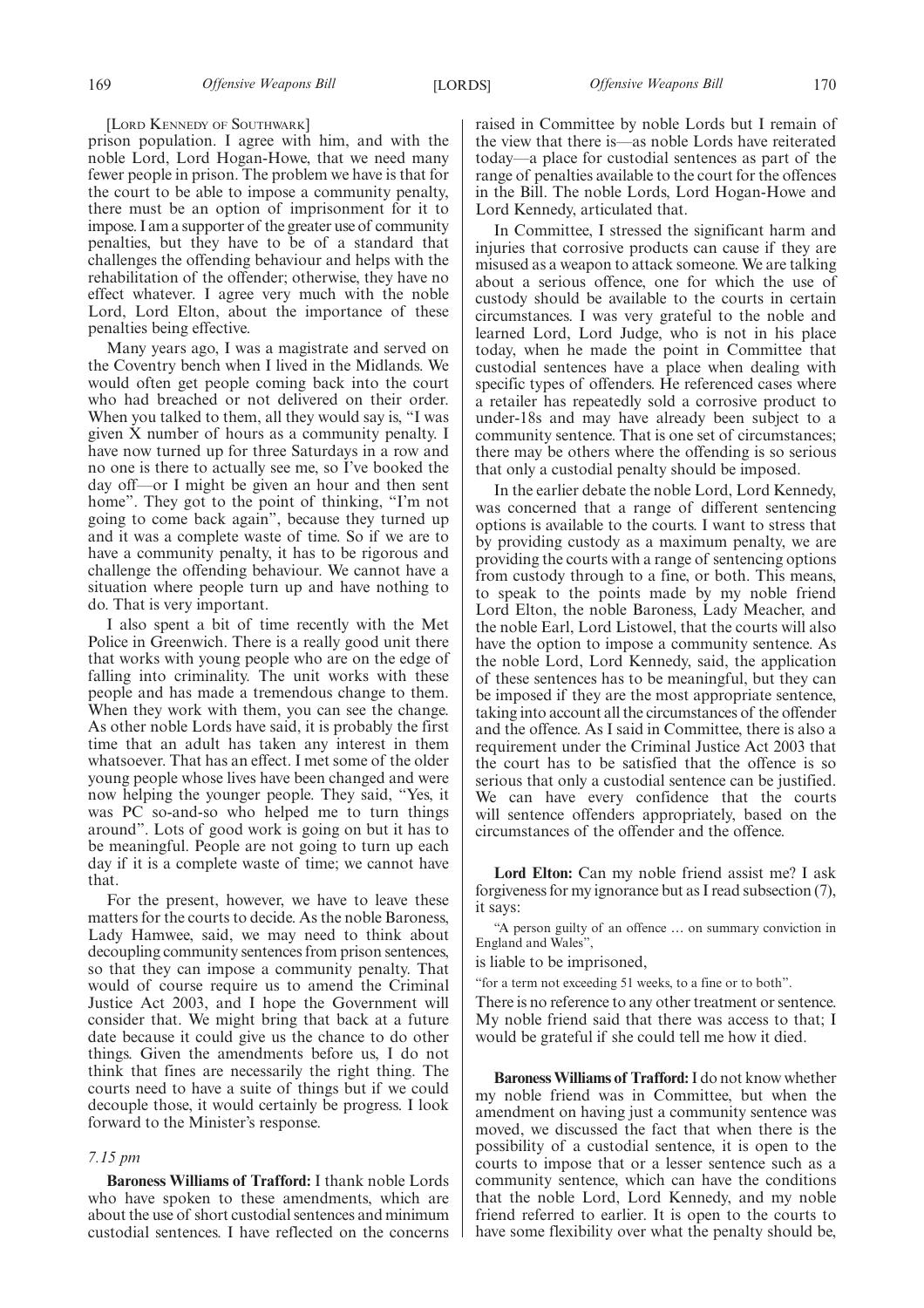as it relates to the particular offence that has been committed. We also discussed in Committee that under the Criminal Justice Act 2003, the court has to be satisfied that the offence is so serious that only a custodial sentence can be justified. I hope and think that we can have confidence that the courts will sentence offenders appropriately, based on the circumstances of both the offence and the offender.

**Lord Elton:** If I may trouble my noble friend once more, as I read it, they are prohibited from applying a sentence of more than the time specified in the Act. My objection is to exactly that: the short duration. If there has to be custody, it needs to be long enough for the person to be assessed, treated and known properly. Six months does not do it.

**Baroness Williams of Trafford:** My noble friend is absolutely right about the maximum sentence, but alights on an important aspect of someone's rehabilitation, which is not just about the custodial sentence—it is about all the other interventions that go with it, both while that person is in custody and upon release.

The other difficulty with the amendments is the damage that they do in undermining the steps we have taken in the Bill to ensure consistency, regarding the maximum penalty available to the courts when dealing with offences relating to the sale to a person under 18 of corrosive products on one hand, and of a knife or bladed article on the other. When the Bill was considered in Committee in the Commons, there was strong support from the Opposition for a consistent approach to be taken.

I am well aware of concerns about individual retail staff or delivery drivers being prosecuted, and the impact that would have on them. However, the experience from other age-restricted products is that in many cases it would be the company selling the product or arranging its delivery that would be prosecuted. There could be occasions when it might be a shop worker who was prosecuted, but it is more likely that it will be the company operating the store, because it will be responsible for ensuring that procedures and training are in place to avoid commission of the offence. Where it is the company that is prosecuted, the sentence is likely to be a fine rather than a custodial or community sentence; but if an individual is prosecuted, the full range of penalties should be available.

**Lord Kennedy of Southwark:** The Minister mentions an interesting point, about the company being prosecuted, and then talked about the range of penalties. Would it be an individual, such as the chief executive, managing director or personnel director, who would be prosecuted?

**Baroness Williams of Trafford:** In precedence for these sorts of cases, it is quite often the company that is prosecuted, with a fine—of a range—imposed on it. Obviously, if an individual is prosecuted, the full range of penalties should be available.

**Lord Kennedy of Southwark:** When we had the debate before, I think it was suggested by one of the Minister's noble friends that when health and safety law changed and responsibility was brought to bear on company directors, all of a sudden health and safety improved dramatically in this country. If the company directors or chief executive were more liable, the training they gave to their staff might dramatically improve.

**Baroness Williams of Trafford:** The prosecution may well fall on a director, because the director is seen to have fallen short in some of the processes to comply with the law. However, yes, it is usually the corporate body rather than the director, but I see the noble Lord's point.

We have heard that there is evidence that short sentences are ineffectual regarding rehabilitation. The Justice Secretary and Prisons Minister are looking at the question of short sentences and the use of prison in the round. A number of noble Lords have raised that; the noble Baroness, Lady Hamwee, quoted the Justice Secretary in a speech on this very subject.

We have already been clear that custodial sentences should be seen as a last resort, and that offenders with complex needs—including female offenders—should be dealt with in the community wherever possible. However, we must ensure that sentencing matches the severity of a crime, and prison must always be available for the most serious offenders. I am concerned that we do not send out the wrong message that the use of corrosives as a weapon is somehow less serious than the use of knives.

Amendments 32 and 34 seek to strike out the provisions in respect of mandatory minimum sentences in Clauses 8 and 9. Again, the effect would be to treat carrying corrosive substances in a public place less seriously than carrying a knife. These clauses mirror existing knife legislation, and ensure that anyone aged 16 or over who is convicted of a second possession offence or a similar offence—such as an offence relating to a knife—will receive a custodial sentence unless the court determines that there are appropriate circumstances not to do so. The use of minimum custodial sentences will make it clear to individuals that we will not tolerate people carrying corrosives on our streets and other public places with the intention to harm or commit other crimes, such as robbery.

We are talking about serious offences here, where someone is carrying a corrosive substance which could result in someone being attacked and left with terrible injuries, as well as the fear that this can instil into communities. We should bear in mind that the requirement to impose the minimum sentence is not absolute; there is judicial discretion. The court must consider the circumstances of the case, and if there are relevant factors that would make it unjust to impose the minimum sentence, the court has the latitude not to do so.

I recognise that there is a wider debate to be had about our sentencing framework, but this Bill is not the place for it. We are dealing here with particular offences and seeking to ensure consistency between how the criminal law deals with the sale, delivery and possession of corrosive products and substances on one hand, and of knives and offensive weapons on the other. On that basis, I hope that I have been able to persuade the noble Baroness to withdraw her amendment. If not, I invite the House to agree that for these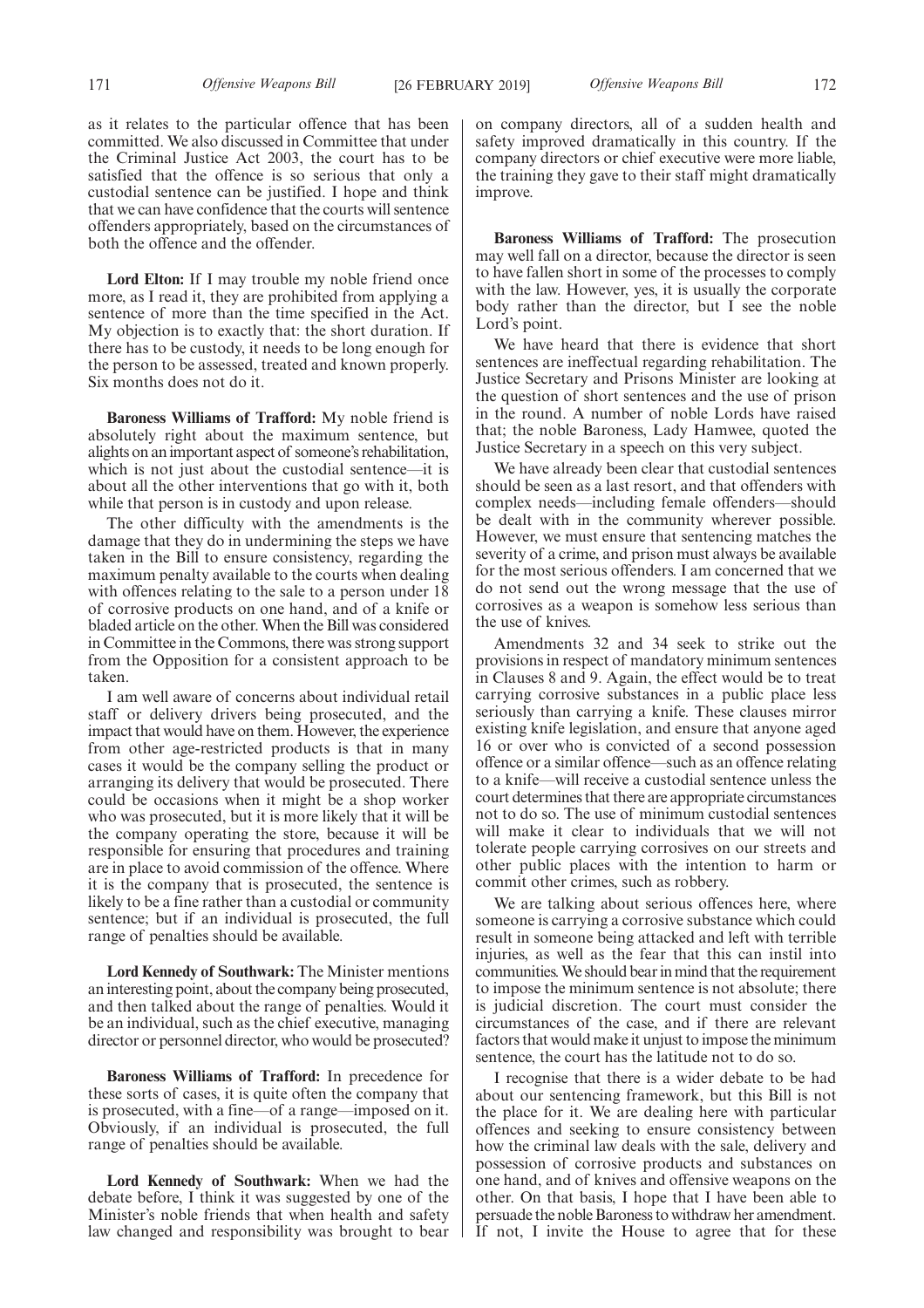[BARONESS WILLIAMS OF TRAFFORD]

offences, short custodial sentences and minimum custodial sentences continue to have a place, and that noble Lords will accordingly reject the amendment.

**Baroness Hamwee:** I am grateful to all noble Lords who have contributed. The noble Lord, Lord Hogan-Howe, may not expect me to be grateful, but I am. His raising the issue of weekend sentences was very interesting, and confirms what has come from a number of noble Lords—that the legislation around sentencing generally needs a good look at and some updating to how it operates. Even if you take a firm position one way or the other regarding short sentences, the way that the provisions in legislation interact is clearly troubling a number of noble Lords.

I do not want to respond to all the points made and repeat what I have already said. I am sure that the noble Lord, Lord Hogan-Howe, and my noble friend Lord Paddick could reel off the offences that might be used in the case of the use of corrosive substances causing injury. That is not the subject of these amendments or of the clauses in question.

I also regret the absence of the noble and learned Lord, Lord Judge, who has made it very clear that he opposes mandatory sentences. I will leave it at that point and beg leave to withdraw the amendment.

*Amendment 5 withdrawn.*

*Amendments 6 and 7 not moved.*

*7.30 pm*

### *Amendment 8*

#### *Moved by Baroness Barran*

**8:** Clause 1, page 2, line 29, at beginning insert "Subject to subsection  $(13A)$ ,

Member's explanatory statement

This amendment and the Minister's amendment at page 2, line 41 would exclude batteries from the offences in Clauses 1 to 4 relating to the sale or delivery of corrosive products.

**Baroness Barran:**My Lords, in Committee I undertook to consider an amendment tabled by the noble Viscount, Lord Craigavon, which sought to exclude batteries from the offences in Clauses  $\overline{1}$  to 4 relating to the sale or delivery of corrosive products. These government amendments do just that. As I indicated in Committee, we were already aware of the unintended consequences of Clauses 1 to 4 on battery retailers and manufacturers and were working on how best to frame any exemption for batteries. We have also had discussions with representatives from the battery industry on exempting batteries, to better understand the various types of batteries available and their different uses. These government amendments will exempt all batteries from the prohibitions on the sale and delivery of corrosive products under Clauses 1 to 4. I trust that this satisfactorily deals with the point raised by the noble Viscount. I beg to move.

**Viscount Craigavon (CB):** My Lords, as I moved the original amendment in Committee, I will intervene first. I am grateful to the Government and the Minister for coming up with these amendments, which give me and the people I am interested in more than I asked for. That is a very good start. The wording is much clearer and more elegant than that of the amendment I tabled at the previous stage, which I described as "rather obscure". The key phrase, which will be totally intelligible to anyone reading the Act is:

"References to a corrosive product … do not include a substance or product which is contained in a battery".

I am grateful to the Government for coming up with that simple phrase.

I am also grateful to noble Lords who supported me in Committee and for all the lobbying which must have been going on outside Parliament. I support this amendment.

**The Duke of Montrose (Con):** My Lords, I will probe whether the amendment fully does what the Government intend on one or two points, and look at the issues surrounding wet batteries. I declare an interest as a farmer with numerous occasions to use batteries, both in vehicles and outside them. When I first read the amendment I was surprised. Noble Lords will be aware that Schedule 1 says that sulphuric acid is permitted if it is under 15% concentration. Batteries are 32%, so they contain a very corrosive substance. I recognise the problem raised by the noble Viscount, Lord Craigavon, in Committee and with the Government, for those who sell batteries. The Bill mainly tries to deal with the remote ordering and delivery of weapons and corrosive substances. By their very nature, batteries are unlikely to be sold remotely—they are normally sold in a face-to-face meeting—but it is still worth looking at what the law requires to police that.

From what the Minister said a minute ago, the new phrasing means that Clause 1(1) will not be implemented for the sale of batteries. Does this mean that anybody under 18 will be able to buy a battery, or do the Government wish to prohibit those under 18 buying wet batteries? I can also see that, in everyday use, issues might arise with Clause 6(2). How would you get around someone using a car for social or, particularly, recreational purposes having to prove that they have a good reason or lawful authority for having a battery with them? With any luck, the Government's wording will cover that.

There is a danger in the phrasing of the clause excepting sulphuric acid in a battery. Somebody might contend that they were allowed to extract the acid from the battery and carry it as a weapon. Would the Minister wish to address this at a later stage? Rather than saying,

"product which is contained in a battery",

should the amendment say, "product while contained in a battery"? You could, admittedly, say that extracting the acid was a stupid thing to do, but you never know what interpretation people will put on these things.

Clause 6(1) refers to having a corrosive substance in a public place. The Bill does define what constitutes a public place: in Scotland, particularly, it is anything other than a private residence. My concern is, perhaps,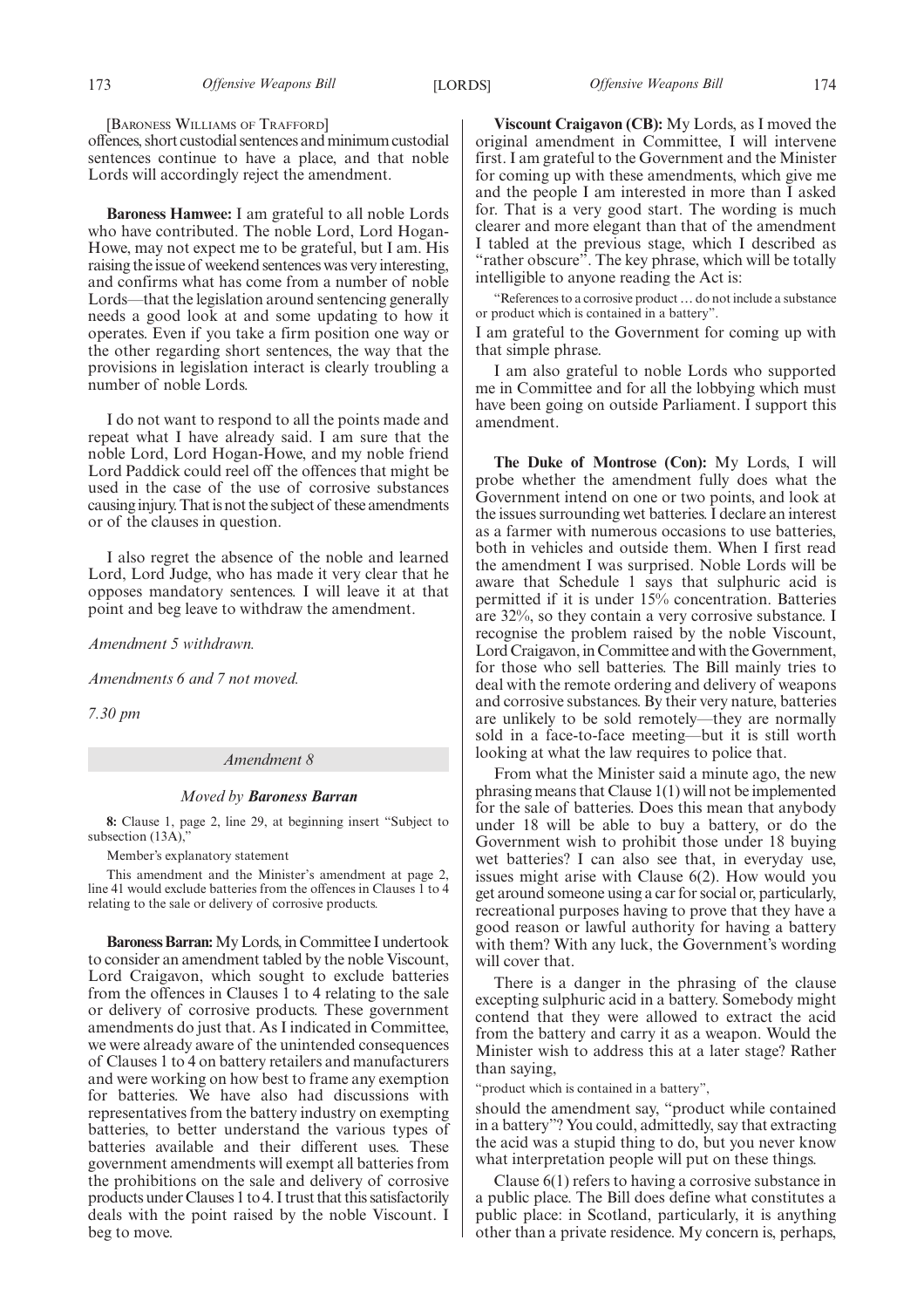slightly wide of the immediate issue but will this clause entail that ordinary garages or agricultural engineers, which usually have a site for monitoring and recharging batteries, will be required to install that in a secure room, so that no member of the public can access the liquid while visiting the premises and find themselves in possession of a corrosive substance in a public place?

**Viscount Goschen (Con):** My Lords, I spoke in support of the noble Viscount, Lord Craigavon, in Committee. I thank the Government for coming forward with an eminently practical amendment to address a consequence of the Bill that was surely never intended. This is the House of Lords doing its job quickly and properly. I thank the Minister for orchestrating this and look forward to hearing her response to my noble friend's questions.

**Baroness Barran:** My Lords, I thank my noble friend the Duke of Montrose for his detailed questions about the use of batteries. I can reassure him that under-18s will be allowed to buy batteries. He also asked about having a good reason to have a battery in a public place and about extracting sulphuric acid from batteries. I am not a battery expert but, as I understand it, all batteries are sealed and you would have to cut one open to remove the acid. The acid has never been used—

**The Duke of Montrose:** I am sure that my noble friend the Minister has looked into this in more up-to-date detail than I have. Car batteries and anything of that size are sealed, but I think there are larger batteries, with a capacity of around 100 amps, which have individual cells with a screw top. You can probably get at those rather more easily.

**Baroness Barran:** I think this is above my battery expertise. I was advised that even open vent batteries have caps which are sealed for home delivery, but I hope we are not going to argue with my noble friend about this. The principle behind the logic of many of the clauses is that we are trying to prohibit access to acid that has been used in attacks; there is no evidence that acid has been extracted from batteries of any type and then used in attacks. Indeed, I think I am right in saying that my noble friend Lord Goschen pointed out in Committee that this was an extremely expensive way of accessing sulphuric acid. I hope that reassures my noble friend.

*Amendment 8 agreed.*

# *Amendment 9 Moved by Baroness Barran*

**9:** Clause 1, page 2, line 36, at end insert—

"(12A) Before making regulations under subsection (12) the appropriate national authority must consult such persons likely to be affected by the regulations as the authority considers appropriate."

Member's explanatory statement

This amendment would require the appropriate national authority to consult before making regulations under Clause 1(12) which amend the list of corrosive products in Schedule 1 to the Bill.

**Baroness Barran:** My Lords, Schedule 1 contains a list of corrosive products for the purposes of the offences in Clauses 1 to 4 that relate to the sale and delivery of corrosive products. The Bill includes a power by regulations to amend Schedule 1. In Committee, I undertook to consider an amendment moved by the noble Lord, Lord Paddick, to require prior consultation before any such regulations are made. As I indicated in the debate, we would fully expect to consult affected persons in any event, but we are content to include an express requirement to this end in the Bill. These amendments do just that. I beg to move.

**Lord Paddick:** My Lords, I am grateful to the Minister for these amendments. One of the main things that irked people in the police service was people taking credit for other people's work. These amendments were originally spotted and drafted by my noble friend Lady Hamwee.

**Baroness Barran:** I apologise to the noble Baroness for my oversight.

**Baroness Hamwee:** I am not irked—I rarely get irked.

*Amendment 9 agreed.*

*Amendments 10 and 11*

*Moved by Baroness Barran*

**10:** Clause 1, page 2, line 37, leave out "subsection (12)" and insert "this section"

Member's explanatory statement

This amendment is consequential on the Minister's amendment at page 2, line 36.

**11:** Clause 1, page 2, line 41, at end insert—

"(13A) References to a corrosive product in this section and sections 2 to 4 do not include a substance or product which is contained in a battery."

Member's explanatory statement

See the explanation of the Minister's amendment at page 2, line 29.

*Amendments 10 and 11 agreed.*

### *Schedule 1: Corrosive products*

# *Amendment 12*

# *Moved by Lord Paddick*

**12:** Schedule 1, page 45, leave out line 12

Member's explanatory statement

This amendment, alongside the amendment to page 45, line 17, is to probe the relationship between the Bill and the Poisons Act 1972.

**Lord Paddick:** My Lords, in moving this amendment I will speak also to Amendment 13. The only purpose of revisiting these amendments which we tabled in Committee is to make a point—and I refer to a letter in relation to these matters from the noble Baroness, Lady Barran, dated 12 February—about the fact that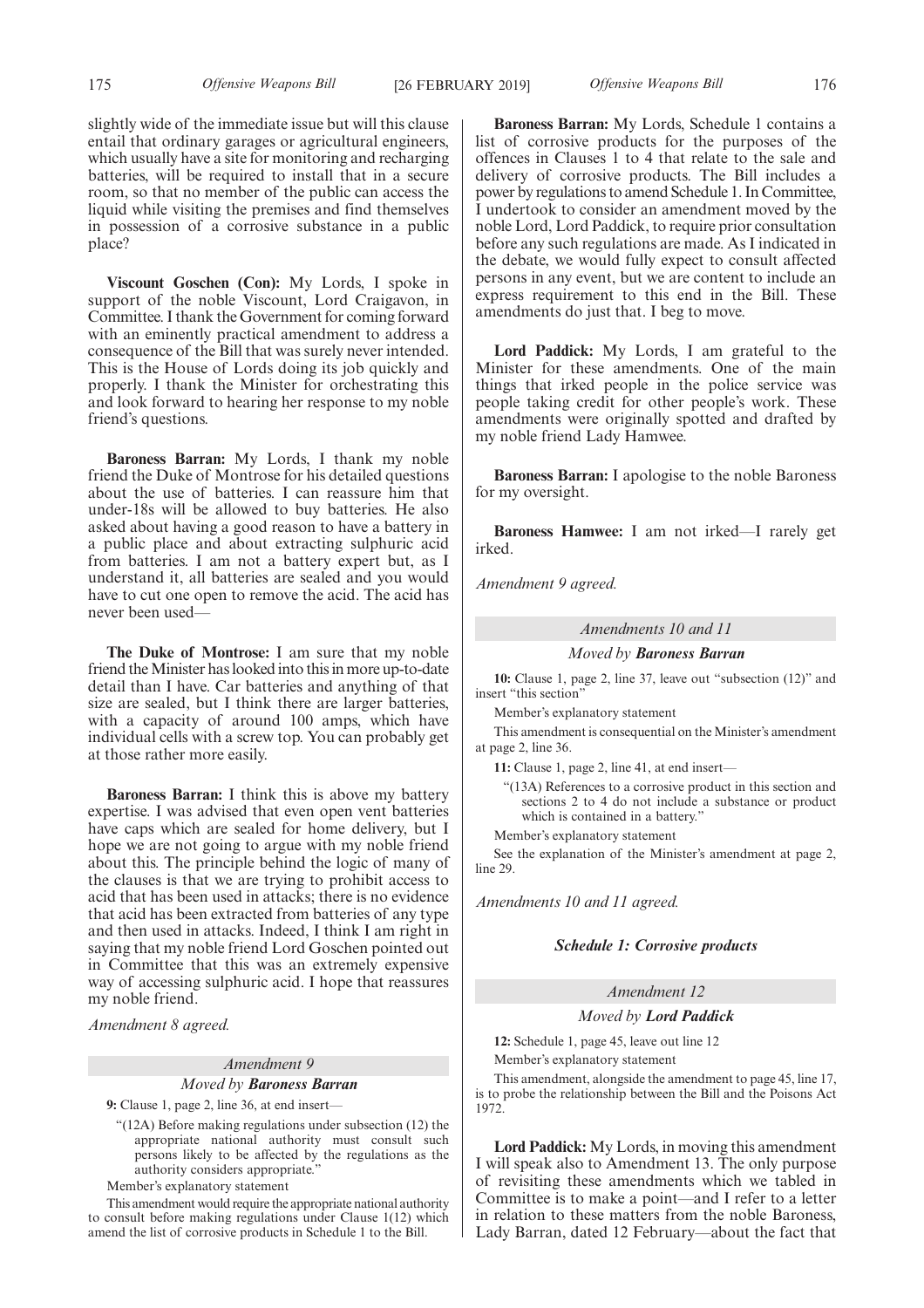### [LORD PADDICK]

two substances of the concentration specified in Schedule 1, sulphuric acid and nitric acid, are specified there as substances which should not be sold to people under the age of 18. This is despite the fact that you need a Home Office licence under the Poisons Act to buy these substances. Therefore, the chances of someone under 18 getting a Home Office licence to buy what are precursors for making explosives are diminishingly small. Indeed, in her letter the noble Baroness says that it is extremely unlikely that anyone under 18 will be able lawfully to acquire or purchase these acids. This goes to the point of a lot of this Bill—that it is there simply to send a message, which is not what we should be using legislation for. I beg to move.

**Baroness Barran:** My Lords, as the noble Lord, Lord Paddick, pointed out, these amendments return to the debate we had in Committee about the relationship between some of the substances we have listed in Schedule 1 to the Bill and the provisions of the Poisons Act 1972. The noble Lord is concerned that we have listed both nitric acid and sulphuric acid in Schedule 1, despite the fact that these are already regulated substances within the Poisons Act.

I reiterate the point I made in Committee, that both sulphuric and nitric acid were identified by our scientific advisers at the Defence Science and Technology Laboratory and the police as appropriate for inclusion in Schedule 1. This was because we know that sulphuric acid has been used in attacks, and that nitric acid is considered to be one of the most harmful corrosive substances. While I understand the noble Lord's concerns about including these two poisons which are already regulated under the Poisons Act, our overriding concern in framing the Bill's provisions relating to the sale and delivery of corrosive products is that we do all we can to prevent anyone under 18 getting hold of these substances. We therefore think it is appropriate that they are included in Schedule 1.

# *7.45 pm*

As I also said in Committee, we have discussed the substances and concentration limits within Schedule 1 with both manufacturer and retail trade associations. They did not raise concerns about their inclusion, even though they were already regulated substances. In fact, they felt that it made sense to include the two acids and that we had got the list right in terms of the corrosive substances of concern. I hope that I have been able to provide sufficient clarification on the relationship between this Bill and the Poisons Act, and that the noble Lord will be content to withdraw his amendment.

**Lord Paddick:** My Lords, the Minister has completely failed to address the point that I just raised—but in any event I beg leave to withdraw the amendment.

*Amendment 12 withdrawn.*

*Amendment 13 not moved.*

*Clause 3: Delivery of corrosive products to residential premises etc*

# *Amendment 14*

### *Moved by Lord Paddick*

**14:** Clause 3, page 4, line 13, at end insert "unless the delivery is into the hands of a person aged 18 or over"

Member's explanatory statement

This amendment, along with other amendments to Clauses 3 and 4, would allow for companies in the UK to sell corrosive products to residential premises as long as they take appropriate measures to ensure that the item is delivered to a person over the age of 18.

**Lord Paddick:** My Lords, in moving Amendment 14 I will speak also to the other amendments in this group.

As drafted, the Bill creates a ludicrous, verging on farcical, situation where corrosive substances and bladed articles cannot be delivered to a residential address unless they are ordered from an overseas company. If they are ordered from an overseas company and the UK delivery company does not know what the content of the parcel is, there are no restrictions whatever on these items being delivered to a residential address. At the same time, UK companies are prohibited from delivering both corrosive substances and bladed articles to residential addresses.

If, however, there is an agreement between the UK delivery company and the overseas company that the delivery company will be alerted to any corrosive substances or bladed articles which it will be asked to deliver to a UK residential address, the Government set out in this Bill the steps that the delivery company must take to ensure that the corrosive substance or bladed article is only delivered into the hands of someone 18 years of age or older on the doorstep of the residential address.

If overseas companies are allowed openly to sell and deliver corrosive substances and bladed articles to UK residential addresses, with a system of age verification at the point of handover, why on earth cannot UK companies do exactly the same thing? It is happening right now in the UK in relation to alcohol, so why not enshrine it in legislation and apply it here?

The Bill as drafted not only disadvantages UK companies compared with overseas competitors, but prevents companies like John Lewis delivering items such as food processors, because they have a blade, to people's homes. It also creates the anomaly of selfemployed plumbers and the like, who run their businesses from their home, being able to have these substances and items delivered to their residential address even though the seller and the delivery company may have no way of knowing beyond reasonable doubt that a business is carried on from that address. The Bill creates other anomalies where designer knives—ones made specifically for the purchaser, for example—can be delivered to residential premises.

The sole purpose of prohibiting the delivery of corrosive substances and bladed products to residential addresses is to keep them out of the hands of those under 18. All these anomalies and difficulties can be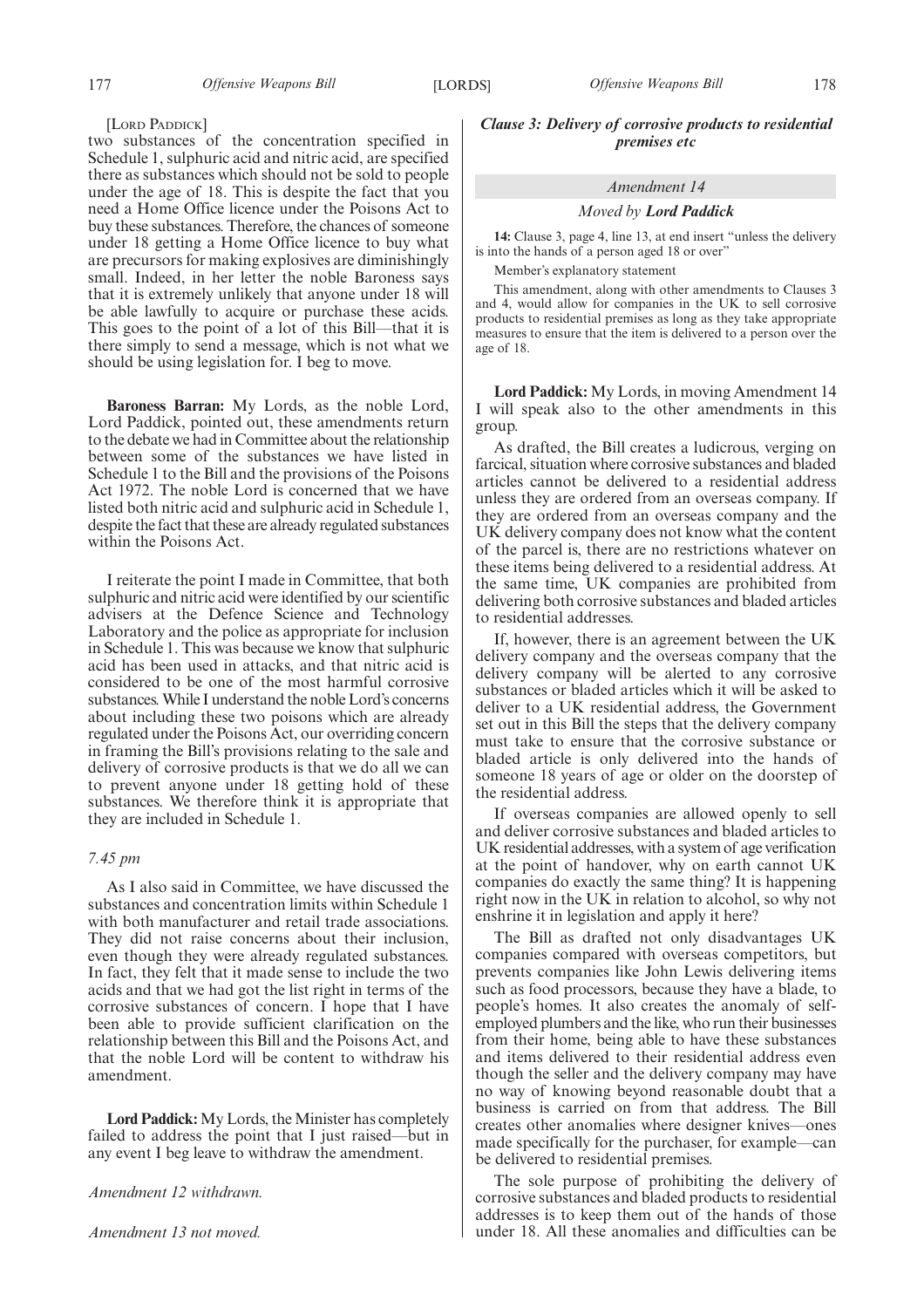avoided if an age-verification system at point of handover—a system already set out in this legislation—is available to both overseas and UK businesses. That is what these amendments seek to do. I beg to move.

Lord Kennedy of Southwark: My Lords, these amendments, in the name of the noble Lord, Lord Paddick, seek to allow the delivery of corrosive and bladed products to residential addresses where steps are taken to ensure that the recipient is over the age of 18. If we can get to a position where this is possible, I would be very happy to support these amendments. Getting the balance right between putting in place precautions to stop young people getting their hands on these products, and adequate offences, is something we should all support. If that can be done in a way that is not damaging to business, that is all the better.

I am, of course, very concerned about the situation regarding knife attacks in Sheffield, and we will come on to my amendments about that later. We had a very positive meeting earlier this week. I am happy to support these amendments if we can get that balance right. I still have an issue about putting restrictions on overseas companies as our jurisdiction ends here in the UK. If we can get a system whereby we ensure that British companies are not disadvantaged and, equally, have some restrictions, I will fully support that.

**Baroness Williams of Trafford:** My Lords, I am grateful to the noble Lord, Lord Paddick, for explaining the rationale of these amendments, which would change the new offence of sending a corrosive or bladed product to residential premises or a locker so that no offence is committed if a product is delivered into the hands of a person over the age of 18. This would mean that sellers could continue to dispatch products to residential premises providing that they are sure that the products will be delivered to a person over 18. The amendments for corrosive products also amend the defence of having taken all reasonable precautions, to include that they believed that the products would be delivered to a person over 18 and they had either taken reasonable steps to establish the person's age—for example, relevant age-verification documents such as a passport or driving licence had been provided—or it was clear that the person was not under the age of 18. It would also be a requirement for a delivery company acting on behalf of the seller to confirm they had checked the person was over 18 at the point of delivery. In effect, the amendments in this group say that if a seller meets the first of these requirements, they can go ahead and sell the items to residential premises.

The Government's approach to the sale of corrosive products, bladed articles and products in relation to UK remote sellers is twofold. First, we want to drive an improvement in the age-verification and dispatch processes of remote sellers. We are doing this by saying that unless they meet certain minimum conditions, they will not be able to rely on the defence that they have taken all reasonable precautions and exercised all due diligence if they are prosecuted for the offence of selling a corrosive product or a bladed article to a person under 18. These conditions include that they have suitable age-verification systems in place at the point of sale, that they clearly label the items when they are dispatched and that they have arrangements in place to ensure that when finally delivered, the items are delivered into the hands of a person over the age of 18. Many of the requirements covered by the amendments in this group are already reflected in the Bill.

Secondly, we believe that in addition to stronger checks by remote sellers, the dispatch of corrosive and bladed products to a residential premise or locker should be banned and that instead, buyers will need to pick them up from a collection point. This will ensure that the items are not delivered to a person under 18. There are two reasons why the Government believe that, in addition to age checks at the point of sale, sellers should also be prohibited from sending the products to a home address. First, it will be possible for buyers to get round any age-verification systems at the point of sale in relation to remote sales, for example by using a borrowed credit card or using another person's passport or driving licence. Until we are confident that online age-verification systems are robust, we do not want to depend on them entirely.

**The Duke of Montrose:** My Lords, I have a series of amendments later on to do with the delivery of bladed articles to residential premises. One of the matters that will always arise is that the Government say that if you can get your house classified as a place of business, then you come into the permitted category. However, I have two questions: first, what constitutes designating your premises as a place of business and secondly, will that affect the local authority's view as to the level of rates that it would impose on the premises?

**Baroness Williams of Trafford:** Turning to my noble friend's question, if your home is also your registered business address, then clearly is it both. The noble Lord actually raised that point in Committee. The residential address can be either just a residential address or both a business and a residential address.

Returning to my other point about someone being prohibited from selling a product to a home address, we want to avoid any liability regarding checking age falling on the delivery company when the item is handed over. This is because delivery companies indicated in our discussions with them that they might simply refuse to deliver items on behalf of sellers if the legal responsibility for checking age falls to them. We are willing to accept this risk in relation to overseas sales because we are less concerned about the impact on overseas sellers, should their trade be affected, but for UK sales we do not want to place a liability on deliverers because there is a risk that they will then refuse to deliver any bladed items. The Government position is therefore that any liability for ensuring that any remotely sold corrosive and bladed products in the UK are not sold and delivered to under-18s should fall solely on the seller.

I have one final point to make, about a meeting that the noble Lord, Lord Kennedy, and I had with the Sheffield knife manufacturers. As a result of that meeting, I want to satisfy myself of the position in relation to a couple of major delivery companies to ensure that that has not changed. Nothing in the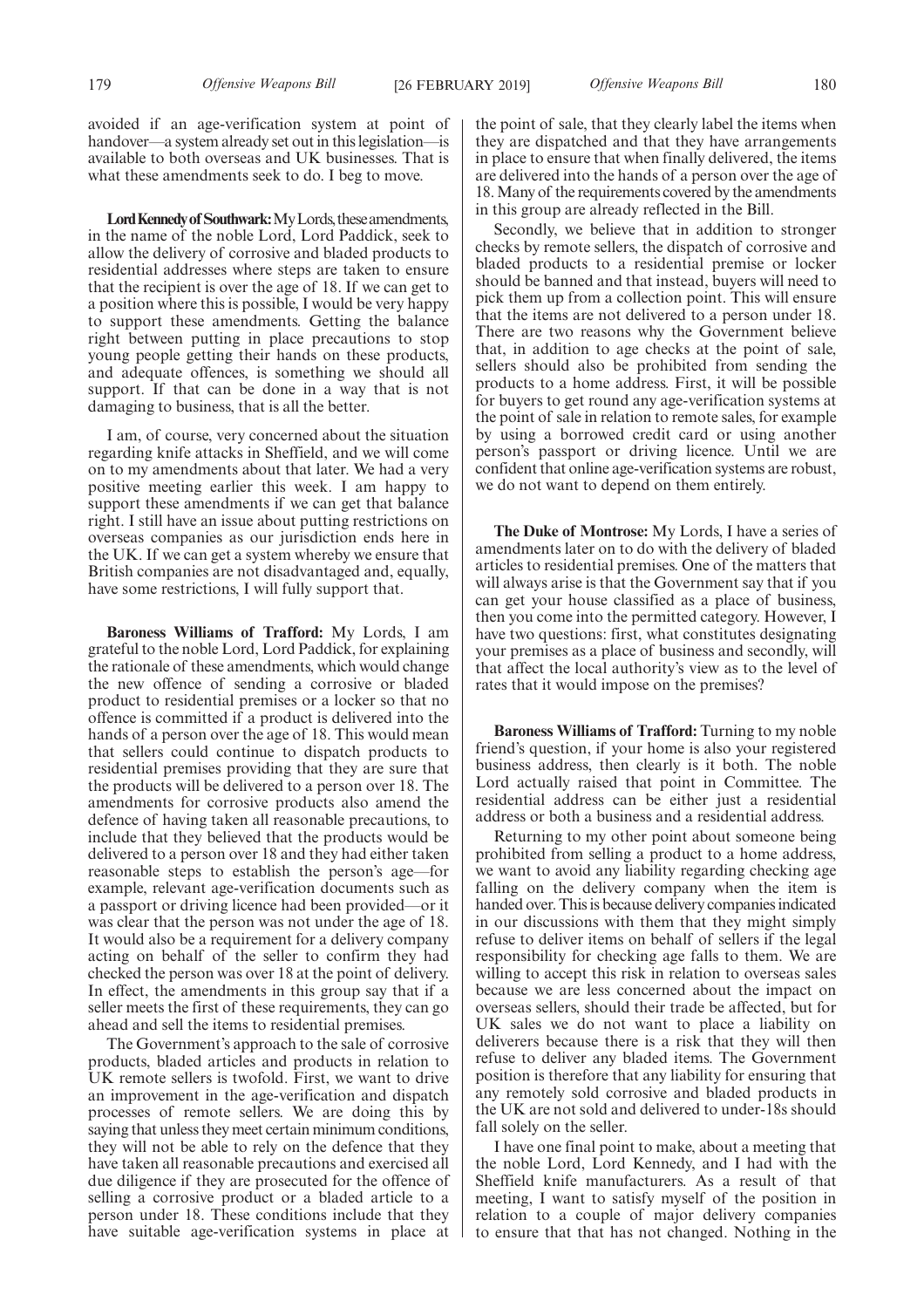[BARONESS WILLIAMS OF TRAFFORD]

meeting led me to doubt the position, but I just want to clarify that. In the meantime, I ask the noble Lord, Lord Paddick, to withdraw his amendment.

**Lord Paddick:** My Lords, I am grateful to the noble Lord, Lord Kennedy, for his qualified support for these amendments. As far as the explanation from the Minister was concerned, however, if you are a sole trader, you could be considered to be conducting your business from your home address. The Inland Revenue would be the only ones who knew that, and that information would be confidential. Therefore, there is no way that a delivery company could establish beyond reasonable doubt whether your residential address was a business address or not. As with a lot of this Bill, it clearly has not been thought through. The Minister has completely avoided the fact that this significantly disadvantages UK businesses as opposed to overseas ones. If they do not inform the UK delivery company what is in the parcel, there is absolutely no comeback on the delivery company whatsoever. Anything can be delivered to a residential address, whether it is a bladed article or a very strong acid ordered from an overseas business.

The Government say they want to avoid putting a liability on delivery companies, but this legislation puts liability on delivery companies if they are delivering corrosive substances or bladed articles from overseas. The only difference concerns whether the company is from the UK or overseas. Again, the Minister failed to answer how age verification at a collection point is more secure than on the doorstep. She completely failed to address the issues I raised. However, there are far more important things to get on to so at this stage, I beg leave to withdraw the amendment.

*Amendment 14 withdrawn.*

*Amendments 15 to 22 not moved.*

*Clause 4: Delivery of corrosive products to persons under 18*

*Amendments 23 to 26 not moved.*

*8 pm*

## *Amendment 27*

### *Moved by Lord Kennedy of Southwark*

**27:** After Clause 5, insert the following Clause—

"Offence of obstructing a seller in the exercise of their duties

- (1) A person commits an offence if they intentionally obstruct a person ("the seller") in the exercise of their duties under section 1 of this Act and under section 141A of the Criminal Justice Act 1988 (sale of bladed articles to persons under 18).
- (2) In this section, "intentionally obstruct" includes, but is not limited to, a person acting in a threatening manner.
- (3) A person guilty of an offence under subsection (1) is liable on summary conviction to a fine not exceeding level 4 on the standard scale, to imprisonment for a term not exceeding 6 months, or to both."

**Lord Kennedy of Southwark:** My Lords, I raised this issue at Second Reading and in Grand Committee. I am grateful for the support I have received from across the House. We are placing shop workers at the forefront in the Bill. They risk a prison sentence or a lesser punishment if they get it wrong, as they will have committed a criminal offence in selling the products referred to in the Bill to a person under 18 years of age. I have no problem with that. These products cannot be sold to young people and we need a deterrent in place to make sure that this is adhered to.

My issue is that the Bill places additional responsibility on shop workers but gives them no additional protection. This issue has been raised many times in the House, not just in the context of the Bill. My noble friend Lady Kennedy of Cradley raised this matter in a recent Question to the Minister. When I was young—a long time ago—I was a shop worker. I enjoyed the work very much. As a young person, it got me talking to people, which gave me confidence. It was hard work and not without its risks, but it was enjoyable.

I know that the Government are looking at this issue; they are seeking further evidence, but the evidence is already there. Even if the Government decide to act at a later date, I worry that we will have moved on and in the weeks, months and years to come, I will be sitting here asking when the Government will introduce legislation, only to be told that they are waiting for a suitable Bill. There are always pressures on legislation—we all know that—but this time, the pressure is paramount. I am very worried that we will move no further forward.

No doubt the Minister will tell me shortly that there is no problem and there is a whole range of offences; for example, anyone who assaults a shop worker can be charged and, if found guilty, convicted. However, far too often, these offences are not prosecuted; that is a serious problem. Indeed, many offences are not even reported so they get nowhere near a police officer. In the Bill, we are placing duties for specific offences on shop workers but giving them no further protection. Let us imagine being in their position, refusing to sell knives or acids to angry young people who want these products. That is not a nice place to be. We expect shop workers to enforce the law in that situation but give them no protection to do so. We owe them a minimum additional protection, which my amendment seeks to provide. Approximately 280 shop workers are assaulted every single day. I was once a member of USDAW; it is a great trade union. It campaigns for shop workers and knows the industry its members work in. It regularly consults the Government and other agencies and puts forward its view. It has done a good job of finding evidence of the problem.

My amendment is different to the one I moved in Committee in one key respect: it goes beyond the imposition of a fine and introduces a maximum imprisonment term of six months. That is not because I want to increase the prison population—I support community sentences—but I want to give the court the power to look at the full suite of options available and impose a sentence that fits the crime. On reflection, limiting it to a fine was not the right thing to do—it is too restrictive—so I wanted to give the court the power to impose the penalty it thought was appropriate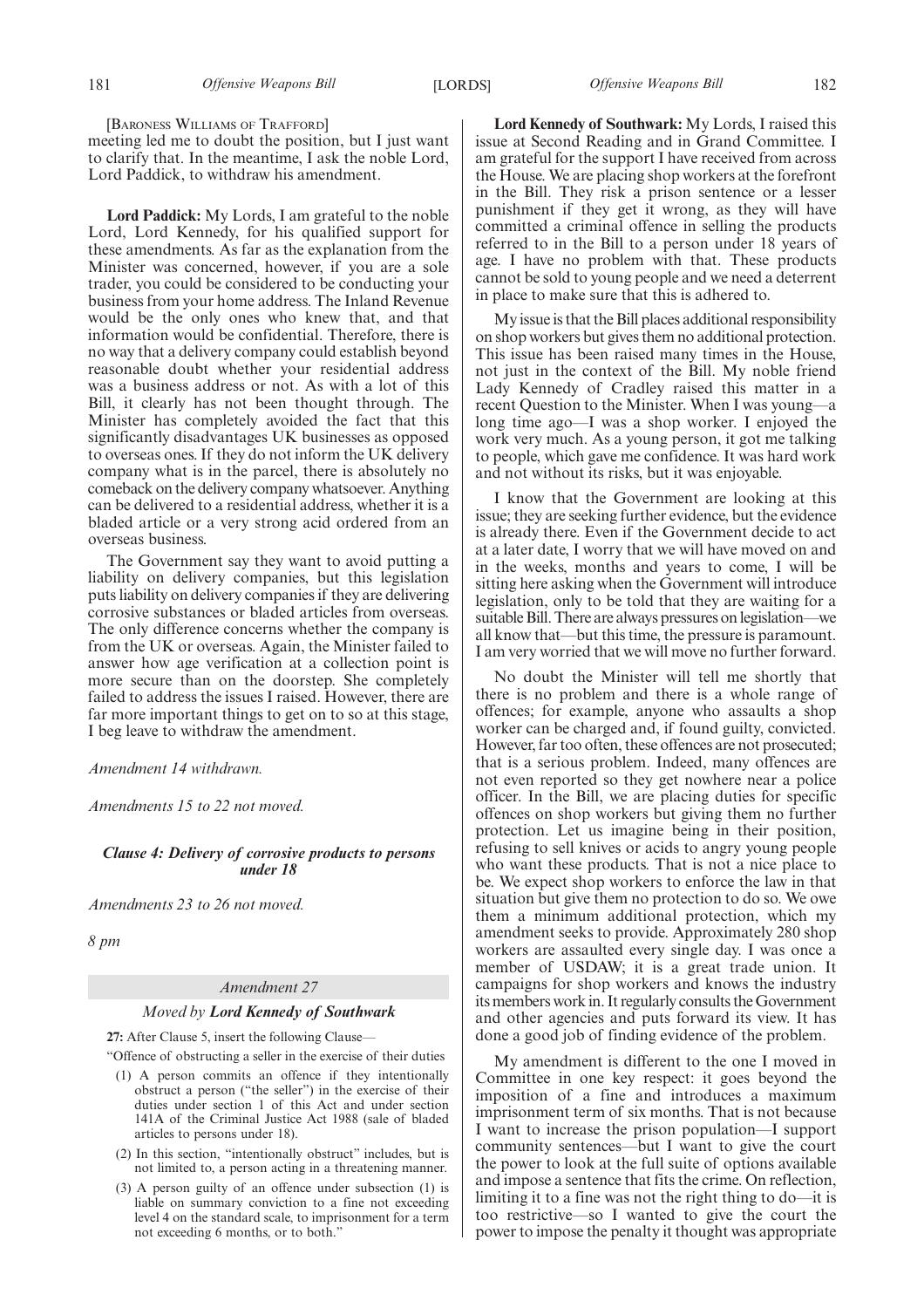for the case. Perhaps I should have done that in the first place, but it is the right thing to do. I hope that the Minister will respond to this debate in detail and give me some good news. I beg to move.

**Lord Paddick:** My Lords, as I said in Committee, we support the amendment. Until last Friday, we were prepared to vote with the noble Lord, Lord Kennedy, should he divide the House, for the reasons he clearly set out. However, at the end of last week, the noble Lord changed the amendment so that the penalty attached to the proposed new offence included a maximum term of imprisonment of six months. Noble Lords will know from the comments of my noble friend Lady Hamwee on the fourth group of amendments that we oppose short-term sentences, as does the right honourable David Gauke MP—the Lord Chancellor and the Secretary of State for Justice—and Rory Stewart, the Minister of State for the Ministry of Justice. I understand that the noble Lord, Lord Kennedy, is also opposed to short-term prison sentences but that this is the only way to secure a community sentence, as we discussed previously, which has to be an alternative to custody. If only there were some way of having the latter without the former. Of course, as I have explained to the noble Lord in correspondence, if the threat to, or the assault on, a shop worker were more serious, there are alternate offences with which someone could be charged and which carry a sentence of imprisonment.

We support the principle that shop workers expected to enforce the law on the selling of age-restricted items, in that they are being asked to prevent underage people making such purchases, should have some legal protections not afforded to other members of the public.

**Viscount Goschen:** My Lords, I listened with interest as the noble Lord, Lord Kennedy, introduced his amendment. I am sure that all Members of the House are broadly sympathetic to what he seeks to achieve in terms of protecting shop workers. No one should be put in harm's way through their employment if it can possibly be avoided. I understand what he is driving at with the thrust of the amendment.

I am interested in how the law copes with other circumstances where shop workers and other members of the hospitality trade, such as people in pubs and betting shops, have to make age-related decisions regarding their customers. For example, someone may want to buy a drink or glue, but such products are already age-restricted. I would have thought that similar circumstances to those described by the noble Lord of people being aggravated because they are not being sold those products could arise. It strikes me that there is nothing particularly new, per se, in the circumstances before us in the Bill. When my noble friend the Minister responds to the debate and the noble Lord has the opportunity to respond to her comments, perhaps both of them could consider how the current circumstances work; for example, what happens if a barman has to deny service to someone aged 17 because they have been asked for their identity documents and have produced a fake ID, which I understand is prevalent, and is any specific statutory protection applied to that worker? If not, why should this case be different?

The purpose of my intervention is to understand in rather more detail the current legislative circumstances surrounding people who have to make age-related decisions. My understanding is that younger people are used to being asked for ID; one has to look only in a tobacconist's or an off-licence to see lots of signs saying that those aged under 21 should be prepared to justify their identity. It seldom happens to me, but it is possible. I look forward to the Minister's response.

**Baroness Neville-Rolfe (Con):** My Lords, as some noble Lords know, my background is in retail, and I have experience of managing the sale of dangerous objects—such as knives—and of alcohol and glue in shops, as my noble friend mentioned. This is an important issue, and we all have a lot of sympathy with workers in this sector. It is also important that we get it right, and while the issue affects shop workers, it is important to look at it in detail and work out what sectors would be affected. There has been a call for evidence and a meeting of the National Retail Crime Steering Group to look into this matter. It is important to look carefully at these offences, and provide time for interested parties, such as those representing shops, the unions and other stakeholders, to come forward and look at the detail of the arrangements. That makes it difficult, given we have got to Report, to deal with it in this Bill.

We all recognise concerns raised by stakeholders. Indeed, the Bill is about trying to make sure that offensive weapons do not get into the wrong hands. I am sympathetic to more work being done on that, but it is important to look at both legislative and non-legislative options for this sort of proposal. I look forward to hearing my noble friend the Minister's response to this important amendment.

**Baroness Williams of Trafford:** My Lords, I thank noble Lords for speaking to this amendment. I am particularly grateful to the noble Lord, Lord Kennedy, for his tireless work throughout the Bill to raise awareness of the violence and abuse towards shop workers, often those in small corner shops who are on their own, late at night, with little protection and who face, as my noble friend Lord Goschen pointed out, quite abusive behaviour. I thank the noble Lord and representatives from USDAW for meeting me, and having a constructive discussion about how we can improve protections for shop workers, and whether there are any gaps in both the legislative and the non-legislative space that we can work on. I am concerned for retail staff who do not feel safe when they are carrying out their duties at work. As I have said previously, everyone has the right to feel safe at work.

We had a good debate on this matter in Committee, and I understand the strength of feeling on this issue—I am very sympathetic to it. I know that the noble Lord, Lord Kennedy, was grateful to have a meeting with the Minister in the other place on this issue as well. Before I outline the Government's work in this area, I want to be absolutely clear that we do have an extensive legislative framework in place to protect those facing abuse in the workplace. It ranges from civil tools and powers, including civil injunctions to address lower-level anti-social behaviour we often see, to criminal offences including harassment, common assault, assault occasioning actual bodily harm, and threats to kill in some rare cases. Where an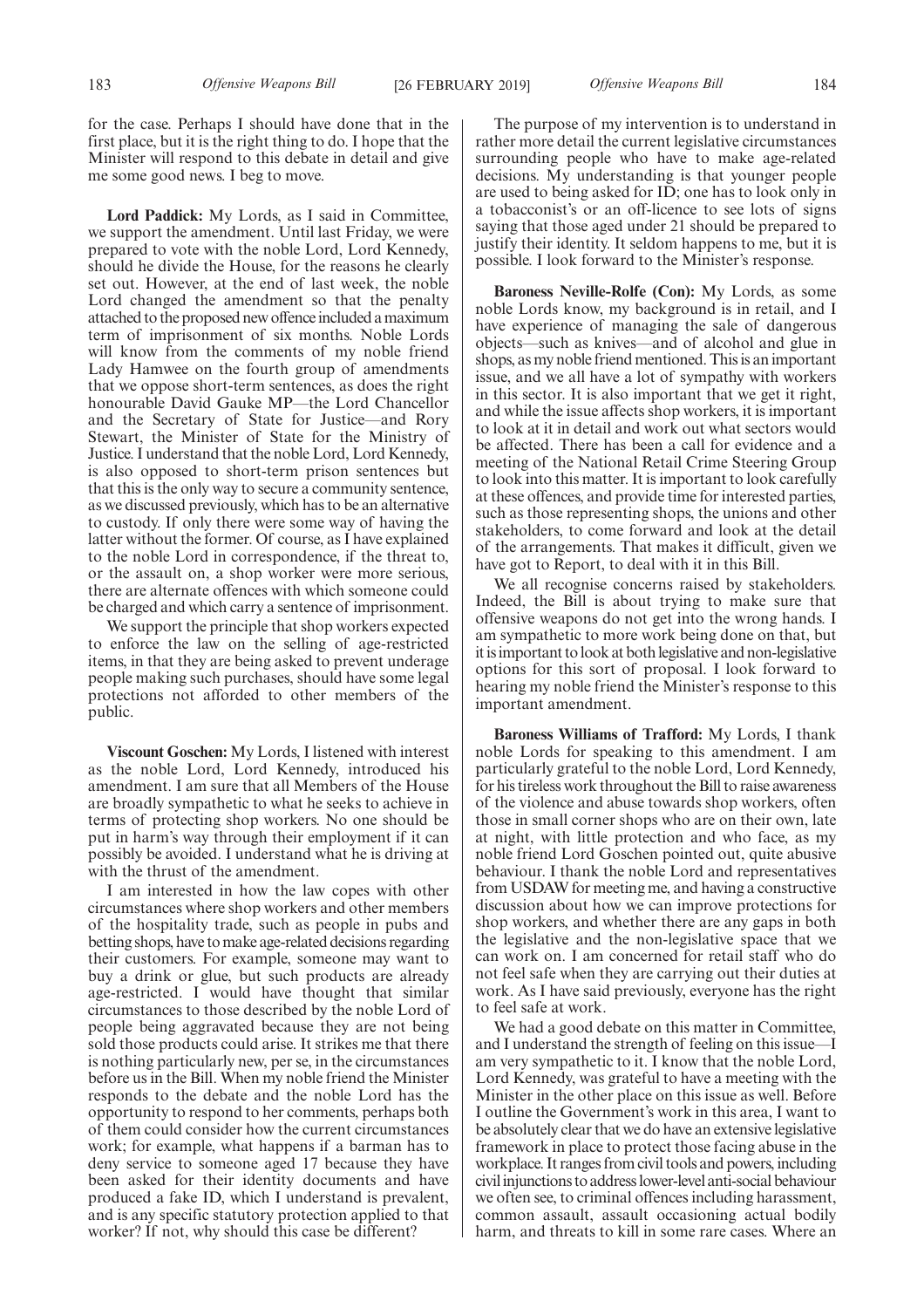### [BARONESS WILLIAMS OF TRAFFORD]

offence is committed against a shop worker in the course of carrying out their duties, the courts can, quite rightly, take into account as an aggravating factor the fact that the offence was committed against a person serving the public. That, in part, answers my noble friend Lord Goschen's point. In addition, the Sentencing Council is due to consult on an updated guideline on assault this summer.

### *8.15 pm*

I understand the concerns from all Benches that the existing legislative framework may not be sufficient, and that both the public, and indeed shop workers themselves, may not always recognise where behaviour is unacceptable. That is why, as I informed noble Lords in Committee, we have announced our intention to launch a call for evidence. This is intended to strengthen our understanding of how the existing legislation is being applied, including in the context of age-restricted sales, the response of the police and the wider criminal justice system, and to identify good practice. My noble friends Lord Goschen and Lady Neville-Rolfe and the noble Lord, Lord Kennedy, asked for further detail on the call for evidence, and it is a very important issue. The Government have a lot of sympathy for workers in the sector and it is important that we get this right. It is also right that we should look in more detail at how this issue affects not only shop workers but, as my noble friend Lord Goschen pointed out, how workers in other sectors can also be affected.

The call for evidence was discussed at an extraordinary meeting of the National Retail Crime Steering Group on 12 February, chaired by the Minister for Crime, Safeguarding and Vulnerability. We are taking into account that group's feedback and we aim to publish the call for evidence before the Bill completes its passage through Parliament. It is important that the call for evidence is a thorough exercise. We need to provide adequate time for interested parties to respond and then we must consider those responses. This puts the completion of the work beyond the timetable for this Bill, but should the need arise, I hope that there will be further opportunities to bring forward legislation on this issue.

**Lord Kennedy of Southwark:** I thank the noble Baroness for giving way. I am pleased that we are going to have a call for evidence so that we can look at these matters in detail, but I have a concern. It is not a party political point because I am sure that it has happened under Labour Governments and the coalition Government. Governments gather evidence and have reviews, but then trying to fit work into the legislative programme becomes very difficult, if not almost impossible. I know that I keep raising the issue, but I will talk again about the rogue landlords database. We could not persuade the Government to make it public, but after the law was passed they said that they did want to do that. However, now we cannot bring forward a piece of legislation to actually make it public. That is so frustrating. I worry that I will be standing here in two years' time making the same points. I hope the noble Baroness understands the point that I am trying to make.

**Baroness Williams of Trafford:** I totally understand the noble Lord's point. He reminds me at every opportunity and I think that I will have written on my grave the "rogue landlords database". However, I have to say that bringing forward the call for evidence will expose any gaps in the legislation. I appreciate, and I know that the noble Lord does as well, that we are going through a busy legislative time. However, we will provide opportunities to bring forward legislation should it be needed.

My noble friend Lady Neville-Rolfe asked what the evidence will cover. As I have said, this was discussed at the extraordinary meeting of the National Retail Crime Steering Group on 12 February. We want to take into account the group's feedback and to use the call for evidence to strengthen our evidence about the scale and severity of the issue. As she has said, we hear lots of anecdotal horror stories, but we want to look at the broad evidence. Any abuse of a shop worker while doing their job is absolutely unacceptable, but we want to understand in more detail how frequently people are the victims of serious crime. I turn to the point made by my noble friend Lord Goschen about what sorts of businesses we are talking about. The scope and the direction will be led by the National Retail Crime Steering Group.

We want to use the findings to consider what more we can do to ensure that shop workers have the protections they deserve. That is at the heart of the noble Lord's point. If the call for evidence shows that there is a gap in the existing criminal law, we will give that serious consideration. The group also discussed the options for strengthening the existing workplan. It includes actions to support staff who report incidents to the police and to improve police recording. We have committed to providing £50,000-worth of funding for a sector-led communications campaign to help raise awareness. We appreciate that there will be a huge spectrum of awareness across the sector.

I am grateful to noble Lords for their work in raising awareness of the challenges faced by shop workers and indeed I am grateful to the representatives of USDAW who have taken the time to articulate these issues to me. I hope that our commitment to exploring this issue further through the call for evidence and the wider work being taken forward by the Home Office will reassure the noble Lord that we are taking the concerns raised about this issue very seriously. The fact remains, though, that until we have had the call for evidence and we have studied the responses, there is not sufficient existing evidence to support the need for any new offence as provided for in the amendment.

I hope that the noble Lord will be content to withdraw his amendment. I know that in taking time to raise these concerns with me that he is not trying to be troublesome. He is addressing a real concern from the retail industry and I hope that we can work together on this.

**Baroness Neville-Rolfe:** I wonder whether my noble friend could comment on who sits on the National Retail Crime Steering Group if that is going to be important in carrying forward this work. I presume that the retailers' unions will be represented, along with the police and other relevant people. If she is not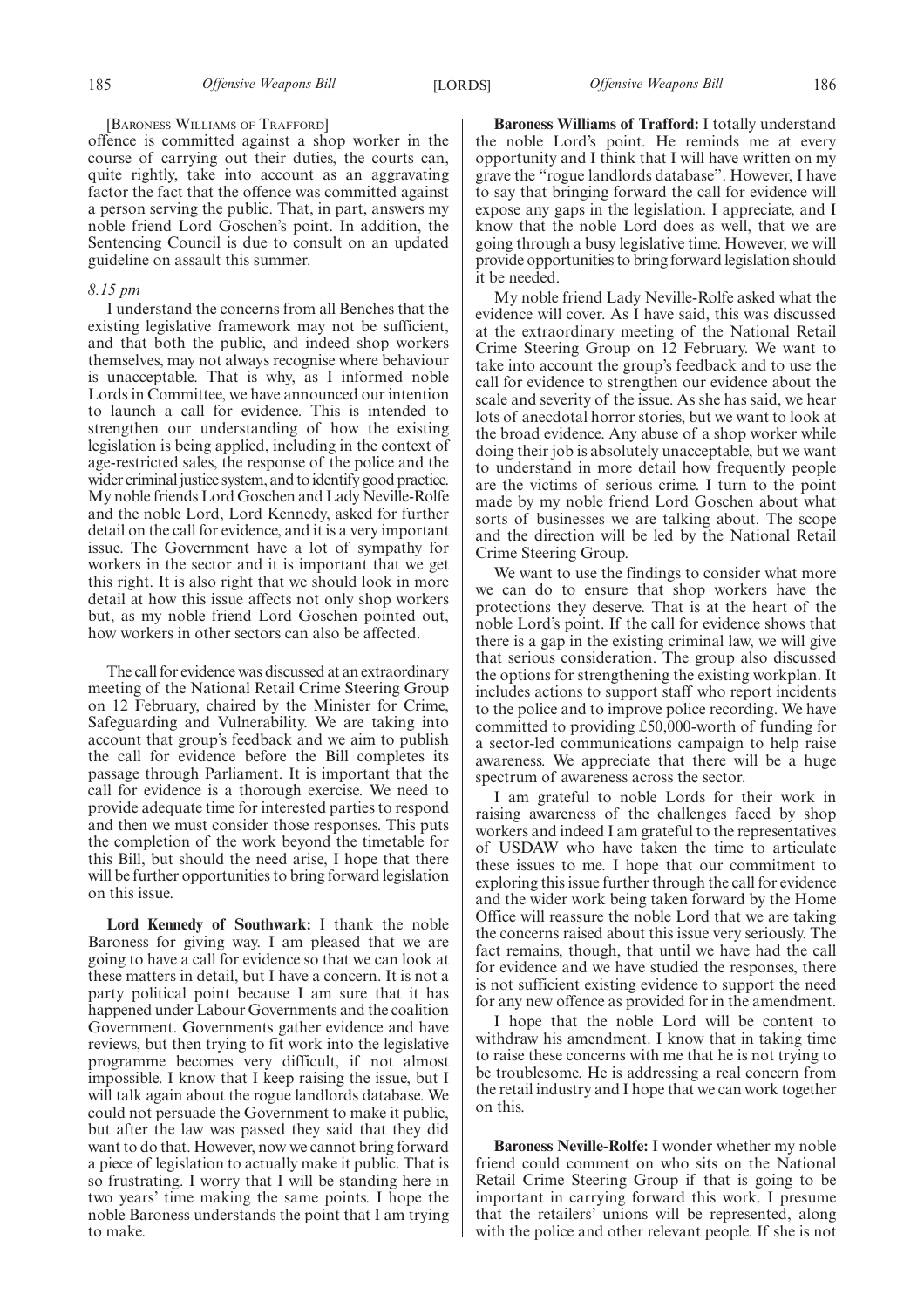able to answer the question, it would be helpful to have that information by way of follow-up because I think that there is a consensus across the House that it would be good to find a way forward in this area. However, we will want to make sure that the legislation covers the right areas and carries the right penalties.

**Baroness Williams of Trafford:** Representatives of USDAW are part of the steering group along with staff from large retail organisations right down to small shop owners. It is important that we have a wide range of representation from organisations so that we can see the full spectrum of exactly what issues are involved. I am aware of my noble friend's past employment with Tesco. Somehow I had assumed that a big organisation would suffer less abuse because the shops are covered by security officers, but that is not necessarily the case. I have witnessed this myself in big retail organisations, and to improve our understanding, we need representation from across the spectrum of those retail companies.

**Lord Hogan-Howe:** I am minded to support the amendment, because the case is a good one for shop workers. I just wonder whether, if the Government are not minded to support an explicit offence—whether for shop workers or any retail worker who is enforcing a licence—in legislation in whatever form, the Sentencing Council could consider that as an aggravating factor in the offences that already exist. This could relate to many other types of offence, so we may be able to support the people who need supporting without needing all the legislation to change to cover the different types of licensee who need that support.

**Baroness Williams of Trafford:** The noble Lord makes a good point about aggravated offences—and of course, that can be explored through the call for evidence. As he will know, it is already an offence to abuse or attack someone who is serving the public. USDAW wanted something specifically related to shop workers, and that is one of the suggestions that could be taken forward—in fact, it may well be taken forward—to the call for evidence.

**Lord Kennedy of Southwark:** My Lords, I thank everyone who has spoken in the debate. There was a lot of support around the House for the issues that I am bringing forward, and I am grateful to all noble Lords who have spoken. We can all agree that no one should be threatened or abused while doing their lawful business and earning a living. That is important. The noble Viscount, Lord Goschen, asked why we particularly want this now. It is because in the Bill we are putting burdens on shop workers, who risk going to prison if they do not enforce its provisions. That is why we have responded. We are giving them particular offences that they can commit, but we also want them to have further protection in relation to these very serious products.

I thank the noble Lord, Lord Paddick, for his support, although it was qualified. I am sorry if I caused him concern; I never intended the sentence to be custodial, but when I looked at it I realised I would have to put that option down. If nothing else, that highlights the need to review how we impose custodial sentences on people. In many cases we need interventions, but we do not want to risk someone going to prison at that point, so I hope we can come back to that at a later stage.

I also thank the Minister for her very detailed response, and for the fruitful meeting that she had with USDAW representatives and myself recently. I think she accepted that they made their case very well, that they know what they are talking about in representing their members, and that they understand the world of retail.

It is important that we get this right. I accept the point that there will be a call for evidence. That will be a second call for me, because I am going to keep pursuing the noble Lord, Lord Bourne, about the rogue landlords database, and I am also pursuing the noble Baroness about the protection of shop workers, and asking when we are going to get legislation on that subject. These are two important matters, and I shall carry on with them, because we cannot let such things be forgotten. We need to ensure that people going about their lawful business and earning a living are protected. Unfortunately, many shop workers—we heard that it is 280 a day—get assaulted in the UK. That is utterly disgraceful, and I hope the evidence that comes in will support the need for legislation. The noble Lord, Lord Hogan-Howe, made an important point about sentencing guidelines and the Sentencing Council, and there may be something we can do that would not need legislation.

I am not going to test the opinion of the House. I am tempted to, but I have listened to the debate and decided, in view of the way the Minister has engaged with us, to withdraw the amendment.

*Amendment 27 withdrawn.*

*Amendments 28 to 32 not moved.*

# *Amendment 33*

*Moved by Baroness Barran*

**33:** Clause 9, page 10, line 42, at end insert—

- "(5) In this section—
	- (a) in subsection  $(1)$ —
	- (i) in paragraph (b), for "Scotland, Northern Ireland or a member State other than the United Kingdom" substitute "Scotland or Northern Ireland",
	- (ii) at the end of paragraph (c) insert "or", and
	- (iii) omit paragraph (e) and the "or" preceding that paragraph, and
	- (b) in subsection (3)—
	- (i) for the definition of "civilian offence" substitute—
	- ""civilian offence" means an offence other than an offence under an enactment mentioned in subsection  $(1)(c)$  or  $(d)$ ;".
	- (ii) in the definition of "conviction", in paragraph (b) omit "and a member State service offence", and
	- (iii) omit the definition of "member State service offence"."

Member's explanatory statement

This amendment inserts a provision to Clause 9 which would not need to be commenced at the same time as the rest of that Clause but which would, on being commenced, amend it to take account of the United Kingdom's exit from the European Union.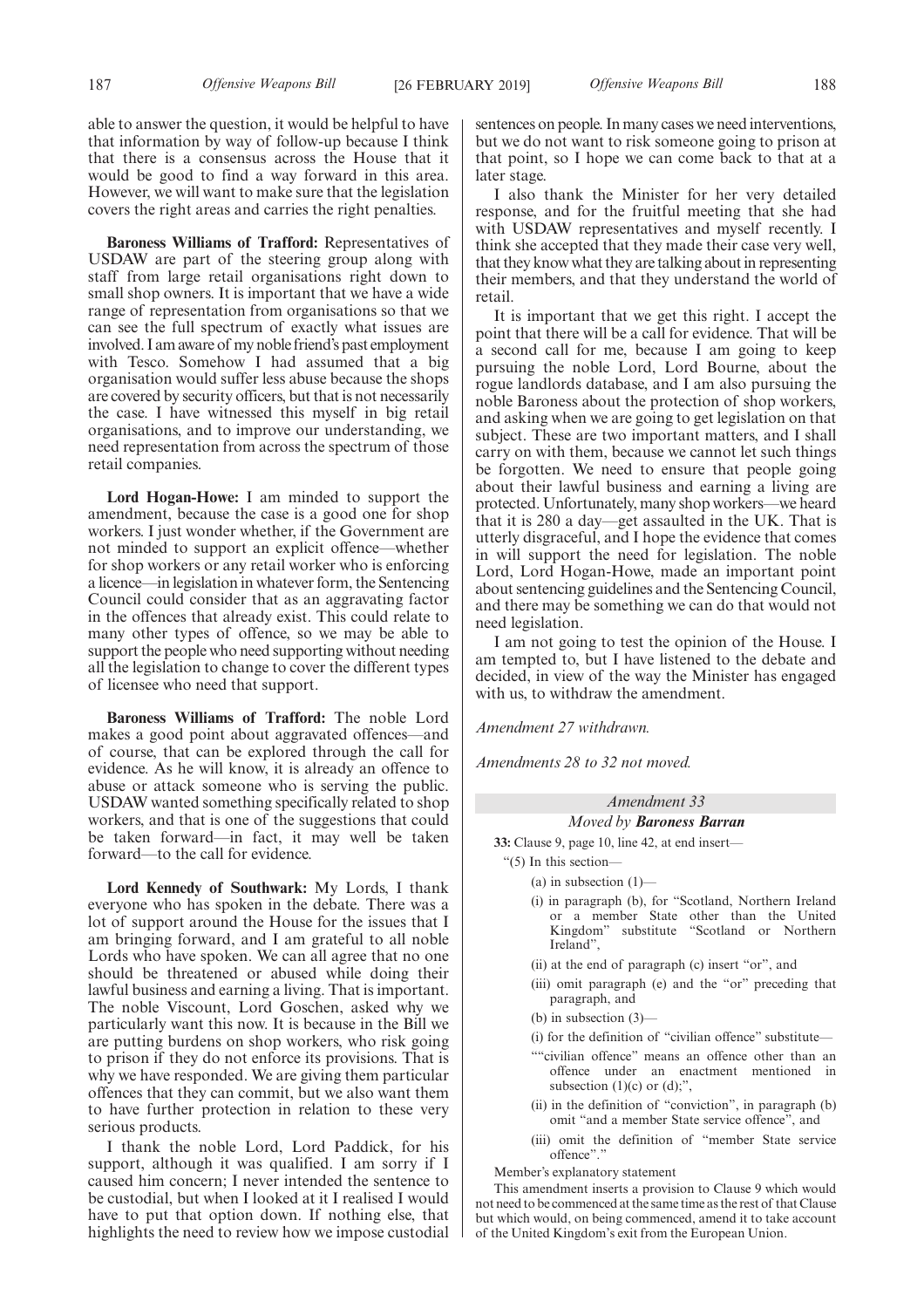**Baroness Barran:** My Lords, as we have previously debated, the Bill includes provision for mandatory minimum sentences where a person has been convicted of having a corrosive substance in a public place and has a previous relevant conviction. The definition of a relevant conviction seeks to capture certain offences committed in EU member states other than the United Kingdom. As the Bill may well be enacted after the UK's withdrawal from the EU, we cannot in those circumstances use the powers in the European Union (Withdrawal) Act to modify these provisions post Brexit. This amendment therefore includes a prospective repeal of provisions relating to member states. I beg to move.

*Amendment 33 agreed.*

*Amendment 34 not moved.*

*8.30 pm*

# *Amendment 35 Moved by Baroness Williams of Trafford*

**35:** After Clause 13, insert the following new Clause— *"PART 1A*

*KNIFE CRIME PREVENTION ORDERS*

*Knife crime prevention orders made otherwise than on conviction* Knife crime prevention order made otherwise than on conviction

- (1) A court may make a knife crime prevention order under this section in respect of a person aged 12 or over (the "defendant") if the following conditions are met.
- (2) The first condition is that a person has, by complaint to the court, applied for a knife crime prevention order under this section in accordance with section (Requirements for application for order under section (Knife crime prevention order made otherwise than on conviction)).
- (3) The second condition is that the court is satisfied on the balance of probabilities that, on at least two occasions in the relevant period, the defendant had a bladed article with them without good reason or lawful authority—
	- (a) in a public place in England and Wales,
	- (b) on school premises, or
	- (c) on further education premises.
- (4) In subsection (3) "the relevant period" means the period of two years ending with the day on which the order is made; but an event may be taken into account for the purposes of that subsection only if it occurred after the coming into force of this section.
- (5) Without prejudice to the generality of subsection (3), a person has good reason for having a bladed article with them in a place mentioned in that subsection if the person has the article with them in that place—
	- (a) for use at work,
	- (b) for educational purposes,
	- (c) for religious reasons, or
	- (d) as part of any national costume.
- (6) The third condition is that the court thinks that it is necessary to make the order—
	- (a) to protect the public in England and Wales from the risk of harm involving a bladed article,
	- (b) to protect any particular members of the public in England and Wales (including the defendant) from such risk, or
	- (c) to prevent the defendant from committing an offence involving a bladed article.
- (7) A knife crime prevention order under this section is an order which, for a purpose mentioned in subsection (6)—
	- (a) requires the defendant to do anything described in the order;
	- (b) prohibits the defendant from doing anything described in the order.
- (8) See also—
	- (a) section (Provisions of knife crime prevention order) (which makes further provision about the requirements and prohibitions which may be imposed by a knife crime prevention order under this section),
	- (b) section (Requirements included in knife crime prevention order etc) (which makes further provision about the inclusion of requirements in a knife crime prevention order under this section), and
	- (c) section (Duration of knife crime prevention order etc) (which makes provision about the duration of a knife crime prevention order under this section).
- (9) Section 127 of the Magistrates' Courts Act 1980 (time limits) does not apply to a complaint under this section.
- (10) In this section—

"court"—

- (a) in the case of a defendant who is under the age of 18, means a magistrates' court which is a youth court, and
- (b) in any other case, means a magistrates' court which is not a youth court;
- "further education premises" means land used solely for the purposes of—
- (a) an institution within the further education sector (within the meaning of section 91 of the Further and Higher Education Act 1992), or
- (b) a 16 to 19 Academy (within the meaning of section 1B of the Academies Act 2010),
- excluding any land occupied solely as a dwelling by a person employed at the institution or the 16 to 19 Academy;
- "public place" includes any place to which, at the time in question, the public have or are permitted access, whether on payment or otherwise;
- "school premises" means any land used for the purposes of a school, excluding any land occupied solely as a dwelling by a person employed at the school; and "school" has the meaning given by section 4 of the Education Act 1996."

Member's explanatory statement

This Clause and the other amendments of the Minister to insert new Clauses after Clause 13 would make provision for knife crime prevention orders and interim knife crime prevention orders imposing requirements and prohibitions on defendants and subjecting them to certain notification requirements.

**Baroness Williams of Trafford:** My Lords, the government amendments in this group introduce knife crime prevention orders. Noble Lords will recall that these amendments were debated in Grand Committee on 6 February but were withdrawn because it was clear that they did not attract universal support, as the procedural rules in Grand Committee require. The government amendments before us today are the same as those debated in Grand Committee. Given that we have already had a substantial debate on these new civil orders, I do not intend to go through every aspect of them. However, it is worth stating again why the Government have brought forward these measures and to summarise how they will work.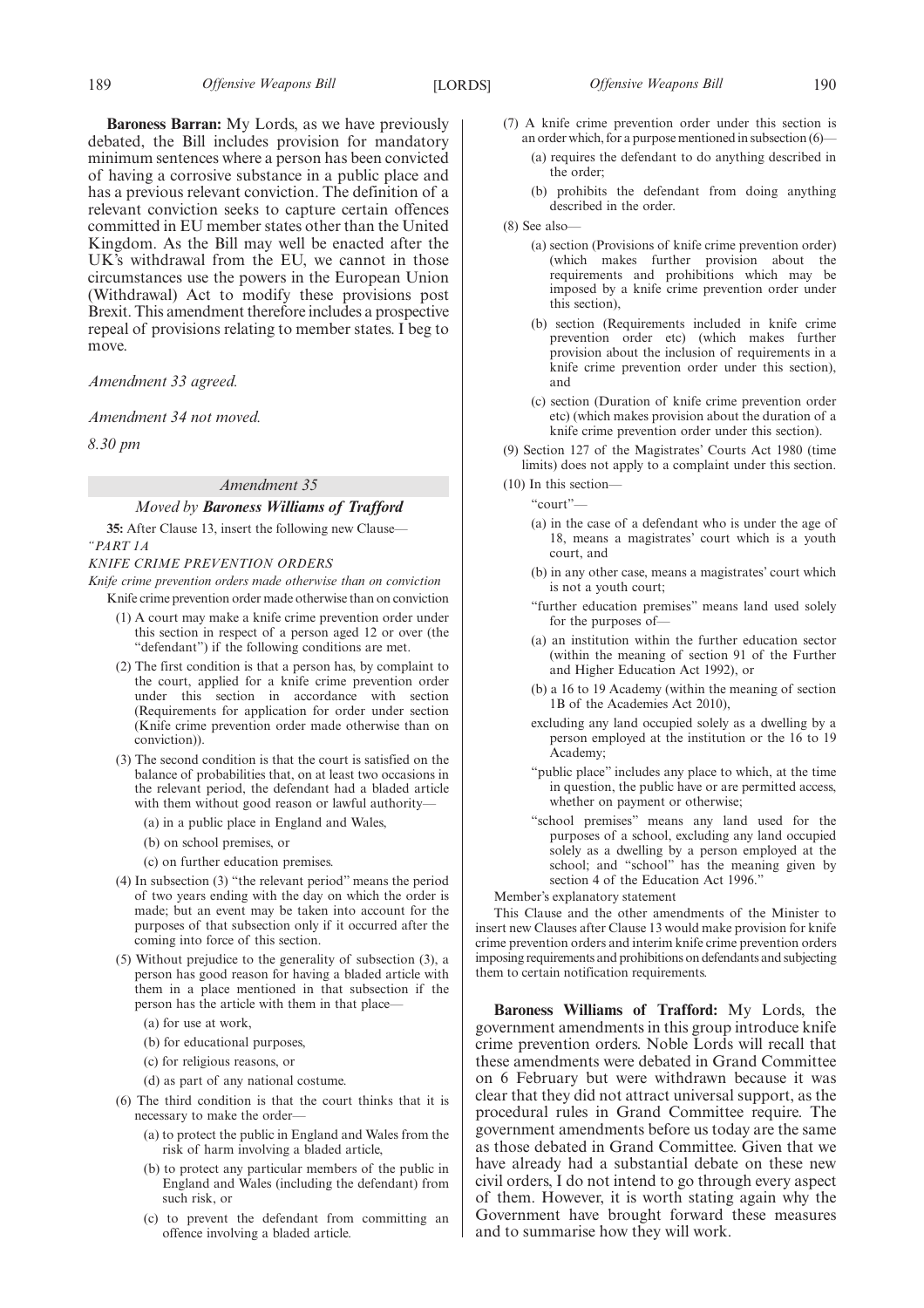All noble Lords will appreciate that we face a significant increase in knife crime at present, particularly in London but also in other major cities and across the country. It is sad to say that hardly a day goes by without further horrific examples of the devastation that such crimes cause, not only to individual families but to entire communities. We must do everything we can to stop this increase in violent crime.

The latest police recorded crime figures published by the Office for National Statistics in January for the year ending September 2018 show that there have been close to 40,000 knife-related offences. This is an 8% increase compared to the previous year. The number of homicides where a knife or sharp instrument has been used has increased by 10% in the last year to 276 offences. Of all recorded homicides in the latest data, more than four in 10 involved a knife or a sharp instrument. Police-recorded offences involving the possession of an article with a blade or point rose by 18% to approaching 20,000 offences in the year ending September 2018. This rise was consistent with increases seen over the past five years and is the highest figure since the series began in March 2009.

It is vital that the police have the powers they need to prevent knife crime and protect the public from the devastating effects of violent crime on our streets. When we prosecute young people for knife crime, it is already too late for families when their sons and daughters are lying in hospital or dead on the street. This is tearing some of our communities apart and if there are measures available that might help to tackle this issue, then we must not hesitate to put them in place.

These new civil prevention orders will enable the police to more effectively manage those at risk of being drawn into trouble and help steer them away from crime, and the Government make no apologies for bringing them forward. The orders are aimed at three groups of people: young people who have been carrying a knife; habitual knife carriers of any age; and those who have been convicted of violent offences involving knives.

In the case of young people, the police may have intelligence that a young person routinely carries a knife but for a variety of reasons they have been unable to charge them with a possession offence. Before risky behaviour escalates, a KCPO, as they are called, could be in place to divert the person away from a life of prolific offending.

As I have indicated, people who the police deem to be habitual knife carriers could also be subject to a KCPO. This would include people who may have previous convictions for knife crime or where the police have intelligence that they regularly carry knives. The KCPO would enable the police to manage the risk of future offending in the community. This is the cohort that the police see as their main target for these orders. They estimate that there are about 3,000 habitual knife carriers across England and Wales, although that is not to say that all that cohort would be made subject to a KCPO.

It may be helpful if I explain briefly how the orders will work. An application for a KCPO can be made by a relevant chief officer of police to a magistrates' court or, in the case of young people, the youth court. A court may make an order only if it is satisfied that the defendant had a bladed article without good reason in a public place or education premises on at least two occasions in the preceding two years, and that the order is necessary to protect the public or prevent the defendant committing an offence involving knives. A KCPO can also be made on conviction where the defendant is convicted of a relevant offence and, again, the court thinks the order is necessary to protect the public or prevent the defendant committing an offence involving knives.

A KCPO may require a defendant to do anything described in the order and/or prohibit the defendant doing anything described in the order. The KCPO can include any reasonable prohibition or requirement which the court is satisfied is necessary, proportionate and enforceable. An order could therefore include things such as curfews or restrictions on going to a particular place.

A KCPO can also include positive requirements, and we think these are particularly important. A positive requirement could be attending some form of knife awareness training or a programme to move young people away from knife crime. Some of these programmes are already being funded under the serious violence strategy, and we are keen to build on the excellent work that is already under way to help divert young people from violent crime and is often provided by groups which have first-hand experience of dealing with knife crime in their communities. Where a KCPO imposes such a requirement it must specify a person who is responsible for supervising compliance with the requirement. For instance, if the requirement is attendance at a knife awareness intervention, the person designated to supervise compliance may be the youth worker providing the intervention.

KCPOs will have a maximum duration of two years and must be reviewed by the courts after 12 months. KCPOs issued to under-18s will be expected to be subject to more regular reviews, an issue which we will address in guidance. There are provisions for variation, renewal or discharge of KCPOs on application by the defendant or the police. There are also provisions for appeal against the order. Breach of the order, without reasonable excuse, is a criminal offence subject to a maximum penalty of two years' imprisonment.

Young people are clearly an area of great concern to a number of noble Lords. The police tell us that the age at which people carry knives is getting lower. We also know from hospital data and from the police that younger and younger children are involved in knife crime as both victims and perpetrators. If we are serious about tackling the epidemic of knife crime on our streets, the measures we take must apply to young people.

I must point out that the civil orders available for dealing with sex offending apply to children as young as 10 and last for up to five years rather than the maximum of two years available under KCPOs. Likewise, the maximum penalties are up to five years in prison rather than the two years we have with KCPOs. I know that noble Lords might argue that sex offending is different and somehow more serious. I am not sure that argument is true given the number of knife-related deaths that we are now witnessing in our cities.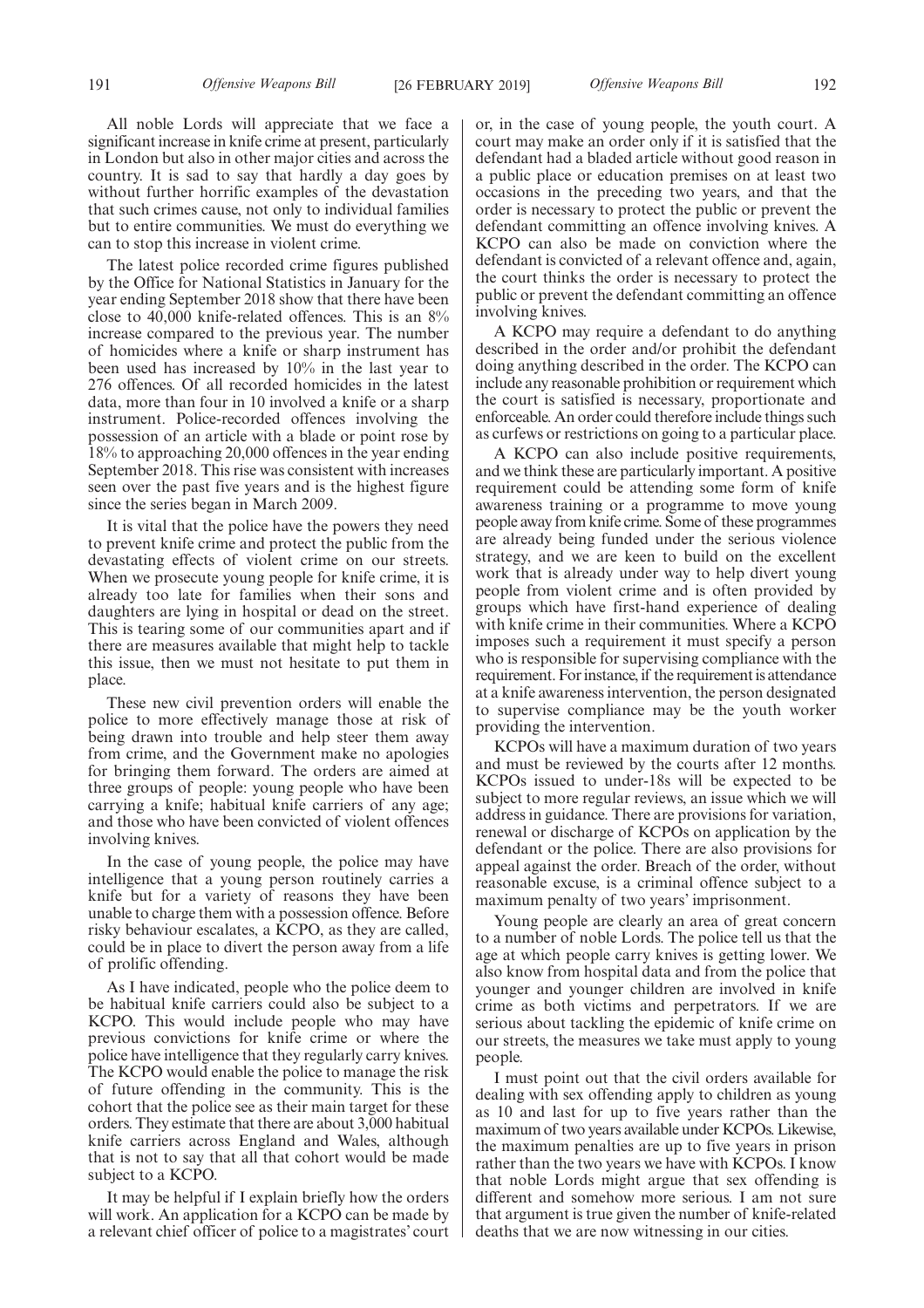[BARONESS WILLIAMS OF TRAFFORD]

I know that noble Lords will also argue that it would be better to go the anti-social behaviour injunction route, which of course applies to children as young as 10. The argument here is that having contempt of court rather than a criminal offence for breach would make the orders more palatable because it would mean that children would not get a criminal record. The advice that we have had from police, some of which we heard yesterday at the round table, is I think advice that we should listen to very carefully. It is that making it a criminal offence to breach an order is important if we want the order to be taken seriously. I do, however, understand concerns about the application of these orders to young people. That is why we set the minimum age of 12, and that is why youth offender teams will need to be consulted on any orders against defendants under the age of 18. It is why we have said we will consult publicly on the guidance with community groups and youth organisations and others before these orders are brought into force.

This Government are determined to do all they can to protect the public and keep people safe. We must seize every opportunity to end the senseless cycle of violent crime that is corroding our streets. Knife crime prevention orders are not the complete answer to violent crime, but they most certainly will help. I beg to move.

**Lord Paddick:** My Lords, I said a lot about knife crime prevention orders in Committee. Tonight I am going to focus on pre-conviction knife crime prevention orders. Despite the Government's claims to the contrary, they will result in many young people being criminalised instead of being diverted away from the criminal justice system. How can we be so sure? Because they are almost a carbon copy of anti-social behaviour orders, which did exactly that—criminalised swathes of young people for breaching a civil order imposed on them on the balance of probabilities but where a breach of the order was a criminal offence, exactly the same as these provisions.

A court has to be satisfied only on the balance of probabilities that, on at least two occasions, the defendant had a bladed article with them without good reason or lawful authority in a public place on school or further education premises. If they were caught in possession of a knife, they could be prosecuted. This is not about young people being stopped and searched and being found with a knife. This is about hearsay evidence, information from informants, the police being tipped off that someone is a knife carrier. An interim order can even be imposed without the defendant's having the chance to put his side of the story. Imposed on the balance of probabilities, a breach of the conditions can result in a criminal record and up to two years in prison.

These are anti-social behaviour orders reinvented. They are primarily aimed at young people, as young as 12. It may have been a long time ago, but we were all young once. Young people make mistakes; they can be reckless, forgetful, mischievous. The orders would impose, on people who are more chaotic than responsible adults, conditions such as: being at a particular place between particular times on particular days; being at a particular place between particular times on any day; presenting themselves to a particular person at a place where they are required to be; participating in particular activities between particular times on particular days; prohibiting them from being in a particular place with particular people; participating in particular activities; using particular articles or having those articles with them. An order that imposes prohibitions can include exemptions to those prohibitions. They have to tell the police within three days if they use a name which has not previously been notified to the police, or they decide to live away from their home address for more than a month. What does,

"uses a name which has not previously been notified to the police",

even mean? What if their schoolmates give them a nickname that they have become known by? Do they breach the order if they use that name? The young person is going to need a PA and carry a list of conditions with them at all times which they have to constantly refer to, to make sure that they do not breach the order.

Children are children. These orders can be imposed on young people who have never been in trouble with the police and have never been convicted of a criminal offence, and they could be sentenced to custody because they did not turn up for football practice as the order required them to do or because they were told not to associate with certain people but those people kept following them around. It would be easy for me or other noble Lords, let alone a child, to breach some of these conditions if they were imposed on us, and these orders would last a minimum of six months and up to two years.

# *8.45 pm*

The orders must specify the person who is responsible for supervising compliance. Who do the Government have in mind—a youth worker? There are hardly any left following the government cuts to local authorities. Do they have in mind a community police officer? There are hardly any left following government cuts to the police service. Youth workers are supposed to build relationships with young people and to offer help and guidance, yet they will have to report breaches to the police, breaking down the trust that they have built up with their young people, being responsible for giving evidence of the breach in court and securing a criminal record for the young person they are supposed to be building a rapport with. Or do the Government have in mind a community police officer or PCSO? Their primary role is to build trust and confidence with their local community, yet they will be asked to give evidence of breaches of orders and arrest young people, resulting in children being given criminal records and potentially being sent to custody. These impositions on people who are crucial to tackling the long-term drivers of knife crime go directly counter to the public health approach to tackling knife crime that this Government claim to be engaged in.

As far as the pilot provisions are concerned, I ask the Minister why a pilot is necessary. We know the disproportionate impact that this type of order has because of our experiences with ASBOs. Stop and search is still used disproportionately on black and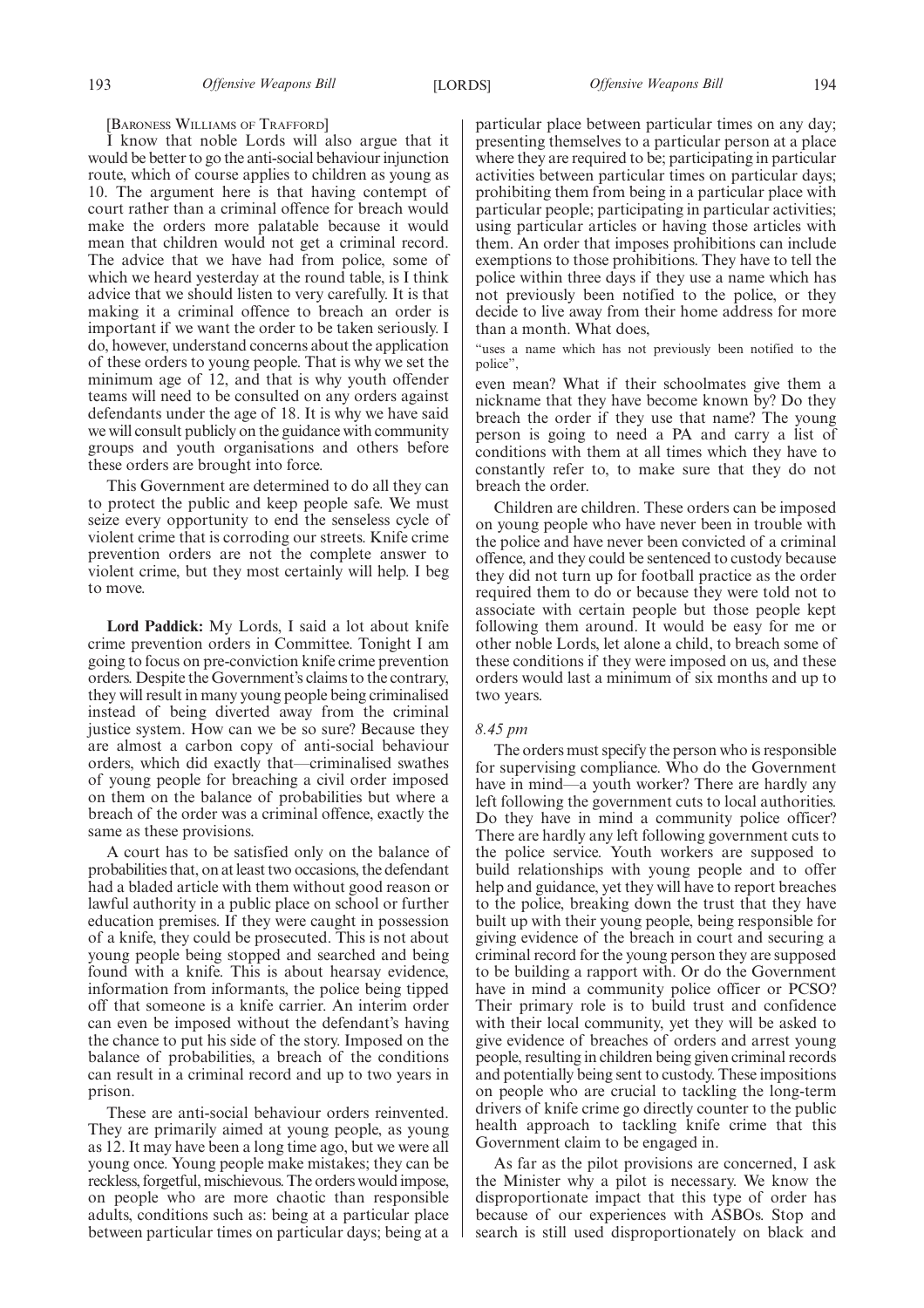minority-ethnic young people, and there is no evidence to suggest that these orders will not be used in a similar way.

A Youth Justice Board evaluation of ASBOs in 2006 found that 22% of young people given ASBOs were BAME—two and a half times their proportion of the population. It also found that:

"Many young people did not have a clear understanding of the details of their orders … It was not uncommon for them to flout openly the prohibitions that placed the greatest restrictions on their lifestyle … All the young people interviewed were aware of the possibility of breach, but most either did not regard the threat of custody as 'real', or did not consider it to be a deterrent", and that:

"Parents (like some professionals) commonly argued that ASBOs functioned as a 'badge of honour', rather than addressing the causes of the behaviour".

In a 2010 speech, Theresa May said of ASBOs that, "their top-down, bureaucratic, gimmick-laden approach just got in the way of the police, other professionals and the people themselves from taking action … For 13 years, politicians told us that the government had the answer; that the ASBO was the silver bullet that would cure all society's ills. It wasn't … These sanctions were too complex and bureaucratic—there were too many of them, they were too time consuming and expensive and they too often criminalised young people unnecessarily, acting as a conveyor belt to serious crime and prison".

#### She also said that,

"the latest ASBO statistics have shown that breach rates have yet again increased—more than half are breached at least once, 40% are breached more than once and their use has fallen yet again, to the lowest ever level. It's time to move beyond the ASBO".

That is what Theresa May said, yet this Government are reinventing the ASBO with these orders.

The Minister has said that the police have asked for these orders. It was quite clear from the round table yesterday who was asking for them: it was the officer in charge of using enforcement to tackle knife crime. He said that he had consulted practitioners but, under questioning, admitted that it was other police forces who had been consulted, not other agencies. According to a Liberty briefing, the Association of Youth Offending Team Managers, the Magistrates' Association, the Local Government Association, a range of human rights organisations and groups working directly with children all have serious concerns about these orders. What consultation has actually taken place?

I was a police officer for over 30 years and at one time I was the police commander with responsibility for community policing and multiagency approaches to reducing crime and disorder. I completely and absolutely oppose these orders, not because I am a Liberal Democrat or because I have been told to toe the party line but because I honestly believe from my experience and knowledge that they will be counterproductive in tackling knife crime and in dealing with the underlying problems.

The solution to the epidemic of knife crime is a public health approach. The trauma suffered by young people surrounded by violence on the streets and in their homes, normalising violence and leading to a "rather be in prison for carrying a knife than stabbed to death" mentality—that needs to be treated. The mindset borne out of poverty and discrimination that society is not there for you, so you have to look out for yourself; that the police are there to arrest you, not to protect you, if they are there at all; that, because your parents are working three jobs to put food on the table, you have to look for love, acknowledgement and a sense of belonging from the gangs—that needs to be addressed. Instead, the Government propose measures that turn youth workers into law enforcers as the supervisors of KCPOs and reinforce the belief that even the community police officers are there to arrest rather than protect you.

I have two final questions. Can the Minister clarify whether the police could still apply for a KCPO if a young person were found not guilty of a criminal offence involving a knife? At the briefing yesterday, the police said no and the Home Office said yes. Does she consider imposing a knife crime prevention order on someone acquitted of a criminal offence a form of double jeopardy?

I had hoped that the days had gone when Governments gave the police all the powers they wanted so that they could blame them, not themselves, if things went wrong. They have apparently not. These orders have not been thought through and we oppose them.

**Lord Hogan-Howe:** My Lords, I also spoke in Committee. I cannot agree with the noble Lord, Lord Paddick, as he is aware. I come from a similar background and do not have the same experience of anti-social behaviour orders. They were introduced by a Labour Government and, at the time, I think they had an effect. We had a moral panic, and we also had a problem with anti-social behaviour. They were intended to address repeat offenders, repeat locations and, sadly, repeat victims. They did have an effect. They probably went on a bit too long and eventually outlived their usefulness, but the principle was valid and addressed the order to people's offending. People had the choice to address their offending pattern or have a criminal sanction, and some chose not to address their offending pattern.

The point that the noble Lord, Lord Paddick, made that it seems to intervene with young people who may not be able to remember all of the conditions placed on them—is not unreasonable. However, generally, this order's aim is to replace the parental care that the noble Lord, Lord Elton, referred to earlier. When some of these kids do not have someone who cares enough to say, "That's a line—don't cross it", this is one way to give them some advice. I do not think that it means that a 12 year-old will always end up with a prison sentence or even a criminal conviction, but someone needs to intervene in that pattern. Why are they getting involved with gangs and, frankly, mixing with people who are not helping them? Someone needs to advise them where they should not go, who they should not see and about the types of behaviour that are causing them problems. This is one way of doing it. I accept that there may be others, but I do not think that it is unreasonable to give that type of advice.

I broadly support these orders, mainly because we have a serious problem. The Minister went through the number of people who have been hurt and arrested carrying knives, and we clearly have a cultural problem at the moment. We have had it in previous years—this is not the first time. People in this Chamber will remember tens of years ago, when various groups who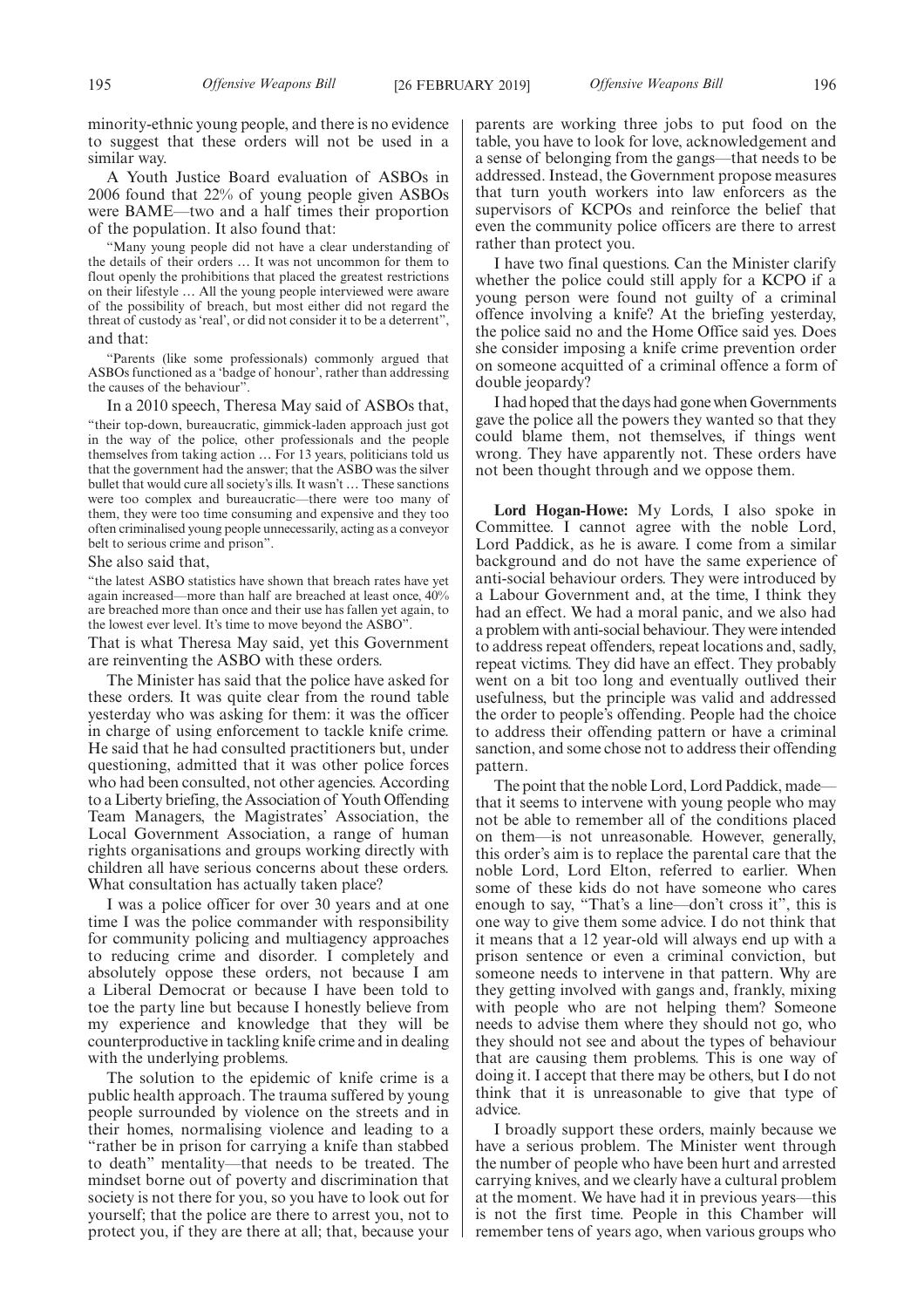### [LORD HOGAN-HOWE]

carried knives ended up competing with each other, often to sell drugs or for any other form of territory where a weapon became the means of establishing it. We have to intervene now and send a message.

I will contest one final point from the speech by the noble Lord, Lord Paddick, about whether community officers are there to arrest people. They are not, but in my view they are not there just to smile and be nice to people. They have powers. It does not help the community they serve if they ignore offences and leave someone else to make the arrest. They are there to exercise the powers that allow people to trust that it is worth telling them when an offence has been committed.

I would ask the Government still to consider two areas for the future. I agree with the point about pilots. At one time, the Ministry of Justice had so many pilots that we thought it was starting an airline. The danger is that, after a while, it becomes confusing. It also becomes quite difficult to evaluate the success of multiple pilots; so, I worry about pilots generically.

The second point, which the Minister quietly mentioned earlier, is that some people are released from prison to areas other than those where they were convicted. Also, offenders move from where they live to other areas around the country, which means that officers in areas where a pilot may not be in place would have to understand what the powers are; frankly, that could get pretty confusing. This House and the other place generate a huge amount of legislation; officers are expected to remember and act on it fairly. The more legislation there is, the harder it is to enforce when it is partial and fragmented. I worry about pilots for that reason too.

On the point made by the noble Lord, Lord Paddick, if we accept that there is a need for this legislation—as I do, and I am prepared to support it—deciding to implement it partially seems an odd conclusion, since we have agreed that nationally there is a problem. We need to implement legislation in a uniform rather than a fragmented, incremental way.

Finally, I repeat a point that I made in Committee: this Bill does not give a power of search. The Minister said in Committee that existing powers of search were sufficient. I honestly do not believe they are. Section 1 of the Bill gives a power to search—anybody at any time—on reasonable suspicion, but these orders are for people who have already gone through a court process, probably at least twice, and have been found to be at risk of carrying knives. It seems not unreasonable to support the police in the relatively few cases concerned, as mentioned by the Minister; I am sure that far fewer than 3,000 of these orders will be implemented. It would not be an incredible burden for the legislature to support the police by saying that a power of search goes with this power, without the "reasonable cause" that Section 1 requires; it would not be unreasonable to support the police in that way. The officers described by the noble Lord, Lord Paddick, who proposed this power—which is generally supported by the police—had requested that the power of search went with it. They were disappointed when they saw that this request had not been accepted in the legislation.

I support the amendments but I suggest to the Minister that the Government consider the two issues I have mentioned: piloting and the power of search.

**Baroness Meacher:** My Lords, I rise to respond to the government amendments in this group, as well as Amendments 55 to 60 in relation to the proposed pilots of the new KCPOs. I thank the Minister for meeting me to discuss my considerable concerns about these knife crime prevention orders. Amendment 52 could provide some reassurance, but that would depend very much on how those pilots are undertaken and reported upon.

In view of the Government's claim that these orders were wanted by the police, I asked Ron Hogg, the Police and Crime Commissioner for Durham—which is one of the top-performing constabularies in the country, according to the inspectorate—whether he and his chief constable, Mike Barton, would find KCPOs a helpful contribution to policing and dealing with knife crime. His considered response—given at some length—amounted to a resounding no.

I would be grateful if the Minister could inform the House how many police services want knife crime prevention orders and how many would prefer not to have them. Police and Crime Commissioner Hogg reiterated many of the concerns that I raised in Committee; in particular, that there is a body of evidence to show that criminalising and punitive civil deterrents have not had a significant impact on reducing youth violence. These policies, as others have mentioned, have included ASBOs, dispersal orders and criminal behaviour orders. Can the Minister confirm—this is very important—that the KCPO pilots will specifically assess, and report on, their impact on the criminalisation of children, and the impact on knife crime in the areas involved? It is no good having pilots if they do not nail down what the orders are achieving in the crucial areas.

Does the Minister accept that in the light of recent swingeing cuts to local authority youth services, and drug services in particular, it will be important to boost these services and restore those cuts in the pilot areas, with a view to rolling out that restoration of funding across the country? Only if these prevention orders really do lead to children and young people accessing the services and treatment they need will criminalisation be avoided and positive outcomes achieved.

#### *9 pm*

I strongly support Amendment 55, in the name of the noble Lord, Lord Kennedy, which proposes that the national rollout of KCPOs must be subject to the approval of both Houses of Parliament, and the amendments of the noble Lord, Lord Paddick, and the noble Baroness, Lady Hamwee. We are all familiar with meaningless pilots of government policy—that is not a party-political point, it applies to Governments of all colours—where the rollout of a policy begins before the pilot has even been completed, and certainly before the report on a pilot has been made available and debated in Parliament. Can the Minister give the House an assurance that this will not happen in this case, but that the pilots will be completed and reported on to Parliament before the rollout is undertaken?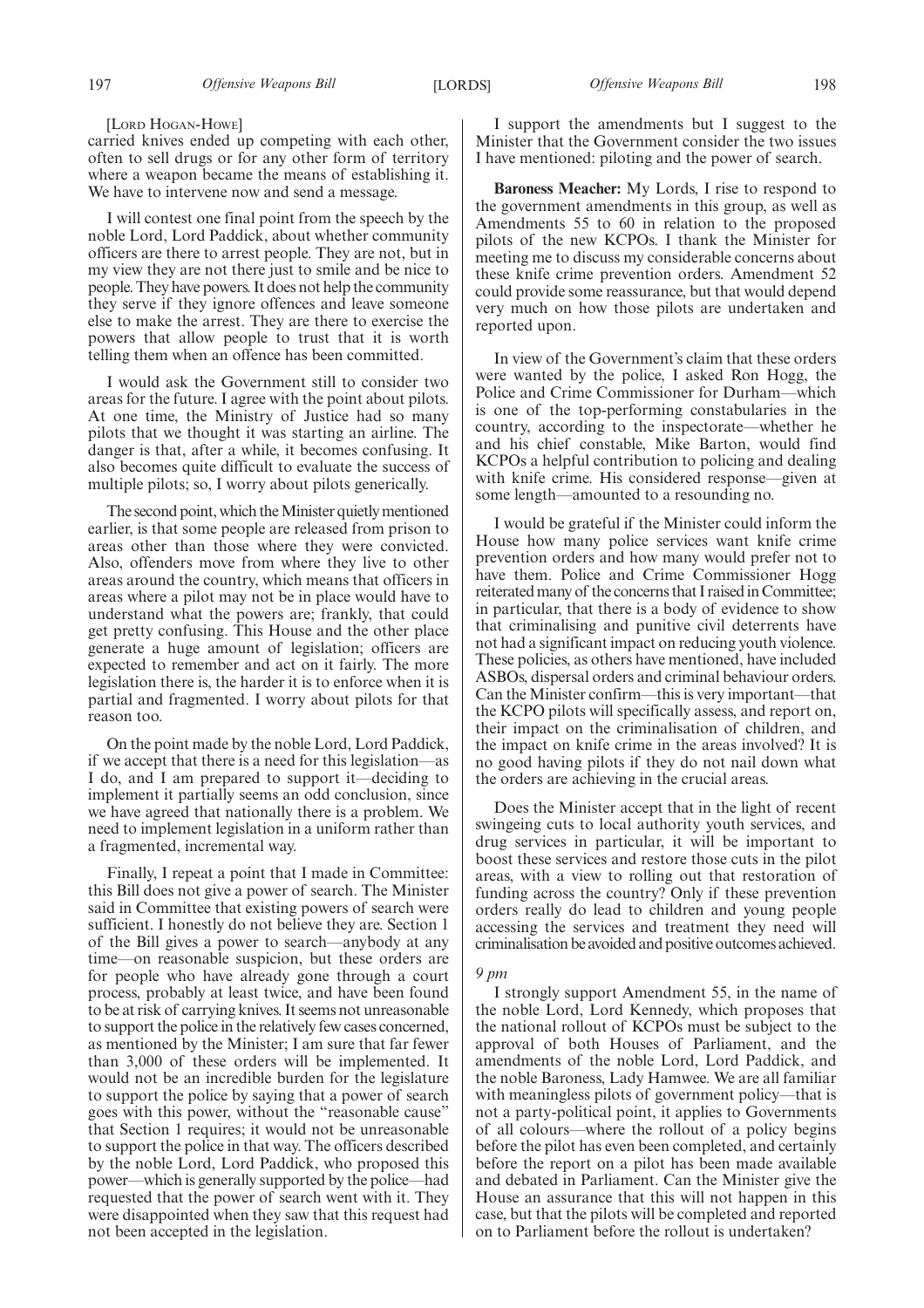I have just a few more questions to pop out quickly; if the Minister cannot respond this evening, perhaps she could reply in writing. What training is the department creating for police forces to spot forms of criminal exploitation in vulnerable young people? What assessments has the Home Office carried out of previous civil orders and their impact on the crime rate, and what have been the results of those studies? Will the gang matrix be used to target suitable people for a KCPO? I look forward to the Minister's response.

**Baroness Hamwee:** My Lords, I am speaking partly as a member of the Joint Committee on Human Rights. I am not going to read all the letters that the committee has written to the Minister, and I know that she will respond to the committee, but I thought it appropriate to let the House know that the committee has raised concerns, having identified seven rights that are engaged by these proposals. As one might expect, the concerns are about the possible criminalisation of children who have no previous criminal convictions, for breaching requirements which could be imposed in ways which prevent them conducting a normal life.

The committee also asked whether the regime for gang injunctions, which the noble Baroness has just mentioned, might be applied in a similar fashion. They can be applied only to persons aged 14 and over, and a breach is a civil contempt of court, not a criminal offence. For those under 18, breaches are dealt with by way of a separate statutory scheme, with a maximum length of detention of three months. Therefore, the committee has asked the Government to explain why a similar regime has not been proposed to tackle knife crime. The committee has also asked for early sight of the proposed guidance, so that it can be scrutinised when the Bill returns to the Commons.

The amendments on piloting—which are amendments to government Amendment 52—were tabled before yesterday's round-table meeting with the Minister for Crime, Safeguarding and Vulnerability, which has been referred to, to probe how the pilot proposed by the Government will operate. What is "purpose" in this context? The pilots are to be for a specified purpose, and one needs to understand "purpose" before one asks about specified purpose. I would have assumed that it is to prevent knife crime, but there must be more than that. In Amendment 56, we take a shot at this issue by listing various categories of order.

We are also seeking to obtain assurances that the objective of the pilot is to evaluate, learn and adjust, so in Amendment 57 we refer to the criteria to be used in evaluating and collecting the data about numbers, including age and ethnicity; data about the conditions applied by the court, since it is important to know in practice what happens; and, of course, data about consultation. We have also raised the issue of areas, although since tabling this amendment I understand that it is not proposed that the pilot—or the first pilot, maybe—will necessarily be a whole-force area; for instance, within the Met it may be two or three boroughs and if we are to have these orders, that seems to be right for the purposes of comparison.

In Amendment 107, the noble Lord, Lord Kennedy, has been far more straightforward than my rather convoluted attempt at ensuring that the regulations will be made through an affirmative SI—not just the initial pilot but the full rollout. I hope that the Minister will not analyse my drafting but confirm that that is what is intended.

**Lord Ponsonby of Shulbrede (Lab):** My Lords, I rise to speak against the Government's proposals. I remind the House that I sit as a magistrate in London. In fact, earlier today I was dealing with knife-related offences at Highbury magistrates' court. The noble Lord, Lord Paddick, summarised very fully the case that I was going to put forward so I will try to put forward different points, which were covered earlier in Committee.

The Government's case is that the KCPO is aimed at filling a gap which is not covered by existing preventive measures, such as gang injunctions and criminal behaviour orders. The Minister has argued forcefully that the potential benefit of preventing knife crime through KCPOs outweighs the potential disbenefit of criminalising children who breach such an order. In essence, that is the argument which we have had a number of times over the last few weeks. She will be aware that many groups have advocated against these KCPOs, for the reasons that we have heard this evening.

Yesterday, I too attended the round-table meeting with the Minister in the Commons, Victoria Atkins. When I asked her for the difference between a KCPO and a conditional caution, I got a better answer than I was expecting because she said that the KCPO would provide a wraparound approach. I was a bit surprised by her words. Earlier this evening we heard from the noble Lord, Lord Hogan-Howe, about hoping to replace inadequate parenting with a more caring—I think that was the word—approach, so that parental care may be approached somehow through these KCPOs. That is absolutely great and I would support it as a good thing, but the reality is that there is no new money available. As far as I can see, the only difference between a KCPO and a conditional caution is at the level of entry into either the order or the caution.

As we have heard, the KCPO has a lower requirement. It is a civil standard, based on the suspicion of a police officer. I remind the House what the requirements for a youth conditional caution are. First, there may be a clear admission of guilt. That is one option but there is a second which is not normally remembered and where there does not need to be any admission of guilt. If the officer believes that there is sufficient evidence against the young person, they can choose to place a conditional caution even when there is no admission of guilt. Of course, all the conditions, as far as I can see, can be exactly the same either in the KCPO or the conditional caution. I do not see how the laudable aspiration of providing wraparound care or some form of parental guidance—or however one chooses to phrase it—would be better met with a KCPO than with a conditional caution.

There is the other effect, the one that we have been talking about, of net-widening when having the lower standard of proof. The people who have advised me are confident that that will bring more young people into being criminalised, which I would regret.

The Minister gave a very strong speech earlier this evening, but the reality is that there is no more money available. That is much more important than however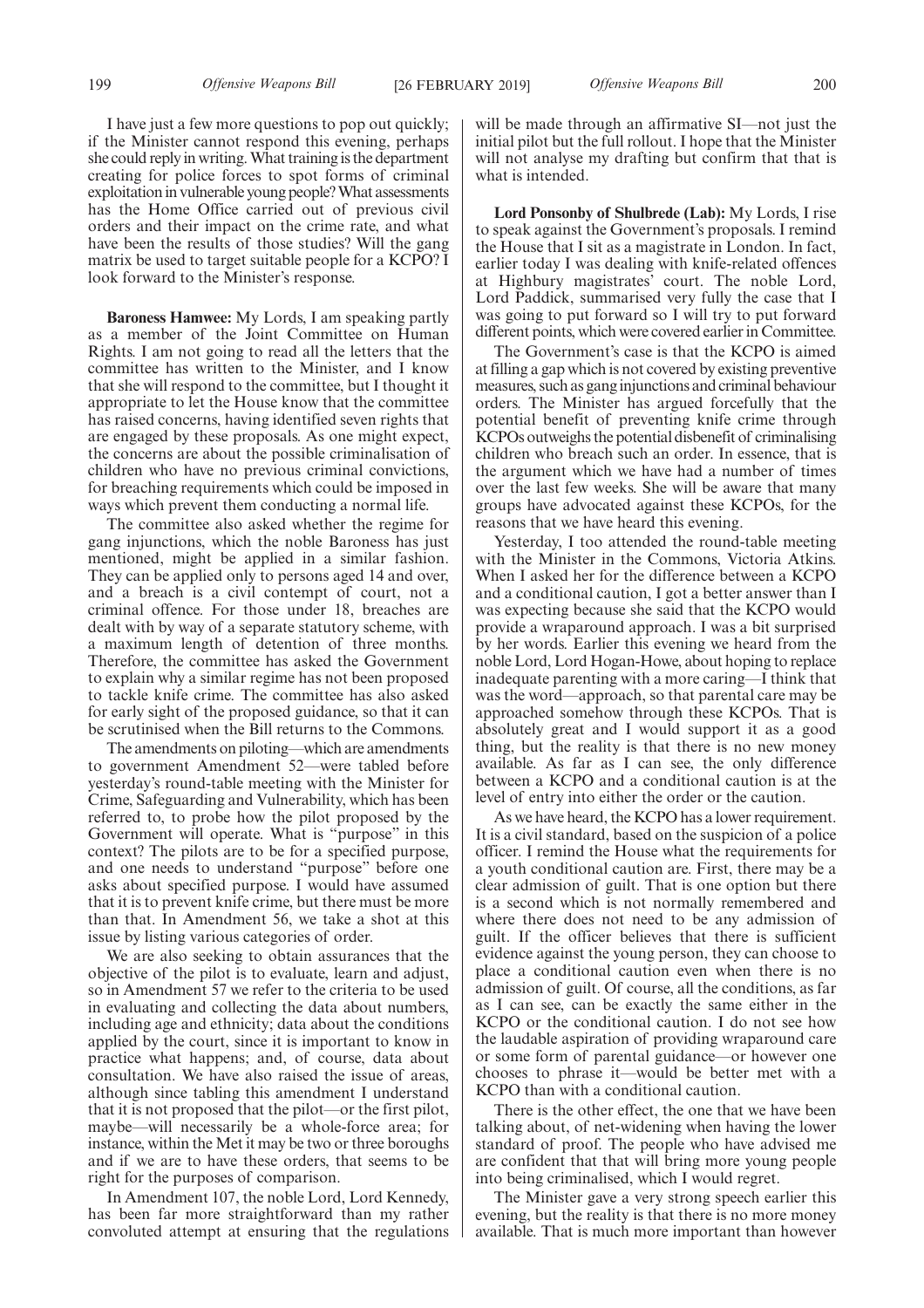[LORD PONSONBY OF SHULBREDE]

many pieces of legislation that this House chooses to pass. I hope that the Minister will say something encouraging about putting more money into youth services for young people, because that is the true answer to this problem.

**Lord Ramsbotham:** I rise to oppose the KCPO proposal, as I did in Grand Committee. I shall not repeat all the arguments that I raised then, because other noble Lords have already mentioned them. However, I ask the Minister: who dreamed up these KCPOs? Were they a Home Office invention? It appears that the Youth Justice Board, the Children's Commissioner and local government services were not consulted. The Magistrates' Association, the Association of Youth Offending Team Managers, the Local Government Association, The Children's Society and the knife crime APPG are all opposed to it. We hear from the noble Baroness, Lady Meacher, that the police and crime commissioner in Durham is also opposed to it.

I am glad that the noble Lord, Lord Ponsonby, mentioned the cost, because there is no reckoning or details of the cost available to Members of this House. I question the pilot and am also worried about Amendment 63, because that seems to click in only if the KCPOs are approved. I hope that the House will not approve them.

**The Earl of Listowel:** I express my deep concerns about what the Government are proposing. I also felt that the Minister made a very strong speech, making it really clear to us again, sitting in this place, that this is about young people, usually on housing estates, being stabbed, bleeding out, dying and losing all that potential in their lives. This is a very grave situation.

That does not mean we should do anything that comes to mind to respond; we need to make an effective response. I am particularly concerned, as vice-chair of the All-Party Parliamentary Group for Looked After Children and Care Leavers, about the criminalising of young people in care. My noble friend Lord Laming's report two years ago focused on work to reduce the criminalisation of these children, who are so overrepresented in our prisons. The police have recently created a protocol for working with children's homes to lower the rates of criminalisation. However, I feel certain that if this KCPO is introduced, we will see more children from children's homes ending up in the criminal justice system. I strongly oppose what is being proposed.

We were recently briefed on county lines. Your Lordships will be aware that drug dealers are grooming children to send far and wide across the country to provide new markets for their drugs. The Children's Society commented that it will often be children in poverty, from children's homes, and in difficult circumstances, who are sent away to deal drugs. They will often be supplied with knives or will get them from doing this work. These are the kinds of children who get drawn into this.

# *9.15 pm*

Working with children over many years, my experience has been that you have to set sanctions and boundaries for them, but one does not want to set a hurdle which leads to a huge jump into severe punishment. One wants to say: "I am watching you; I see what you are up to; I have got my eye on you; I am paying close attention to you; I am not accepting this behaviour". You do not want to move from that to saying: "If you do not behave, next time I see you I am going to lock you up" for however long. I am not expressing myself very well. It is late at night and I will not detain your Lordships any longer. I very strongly oppose these proposals. They are not well thought out and I hope that the House will reject them tonight.

**Lord Kennedy of Southwark (Lab Co-op):** My Lords, knife crime prevention orders are an attempt by the Government to deal with the horror of knife crime. Hardly a week goes by without a report of a young life lost. We see parents on our television screens in the depths of unimaginable despair as they try to understand what has happened to their child. These are things that no one should have to experience: a child, a loved one, murdered. It is also clear that the perpetrators of these crimes destroy their own lives when they are caught and punished. We must ask ourselves: have we as a society failed these children and young people as well?

Teaching right from wrong starts in the home, of course, but other agencies also play their part as children go to school and interact with the world around them. The destruction of Sure Start by the Government was a huge mistake—it was destroyed at the altar of austerity. Services for young people have been devastated. There are no youth clubs, no youth workers in any great numbers. Where children are not in loving homes and no one is there to help them, who becomes their family? The risk is that it will be the drug dealer, the gangs, and the people who exploit and abuse them, who become their family. You are part of a gang; there are people who are in other gangs. You have your territory and they have theirs. I was horrified to learn recently that there are young people living in Camberwell, an area of Southwark where I went to school, who are too scared to cross Camberwell New Road and walk into Lambeth. I could not believe it but it is true: they have never been into the borough of Lambeth. That is another gang's territory and if they go there they risk being stabbed and killed.

When we debated this in Grand Committee, I asked why COBRA has not been convened to deal with this national emergency. If there is a flood, or other emergency, it is convened, so why not to stop this appalling loss of life and destruction of young lives and families? Why not try to deal with this as a national emergency? You could get the police, the Local Government Association, the Home Office and every other relevant agency around the table to look at solutions to these tragic, devastating incidents. I do not think it is over the top to stop young people losing their lives.

I accept that there is support for these orders. I think I am correct in saying that the Commissioner of the Metropolitan Police supports them, as does the Mayor of London. However, concerns have also been raised about the criminalising of children. That concern has been expressed tonight by the noble Lords, Lord Paddick and Lord Ramsbotham, the noble Baroness, Lady Meacher, my noble friend Lord Ponsonby and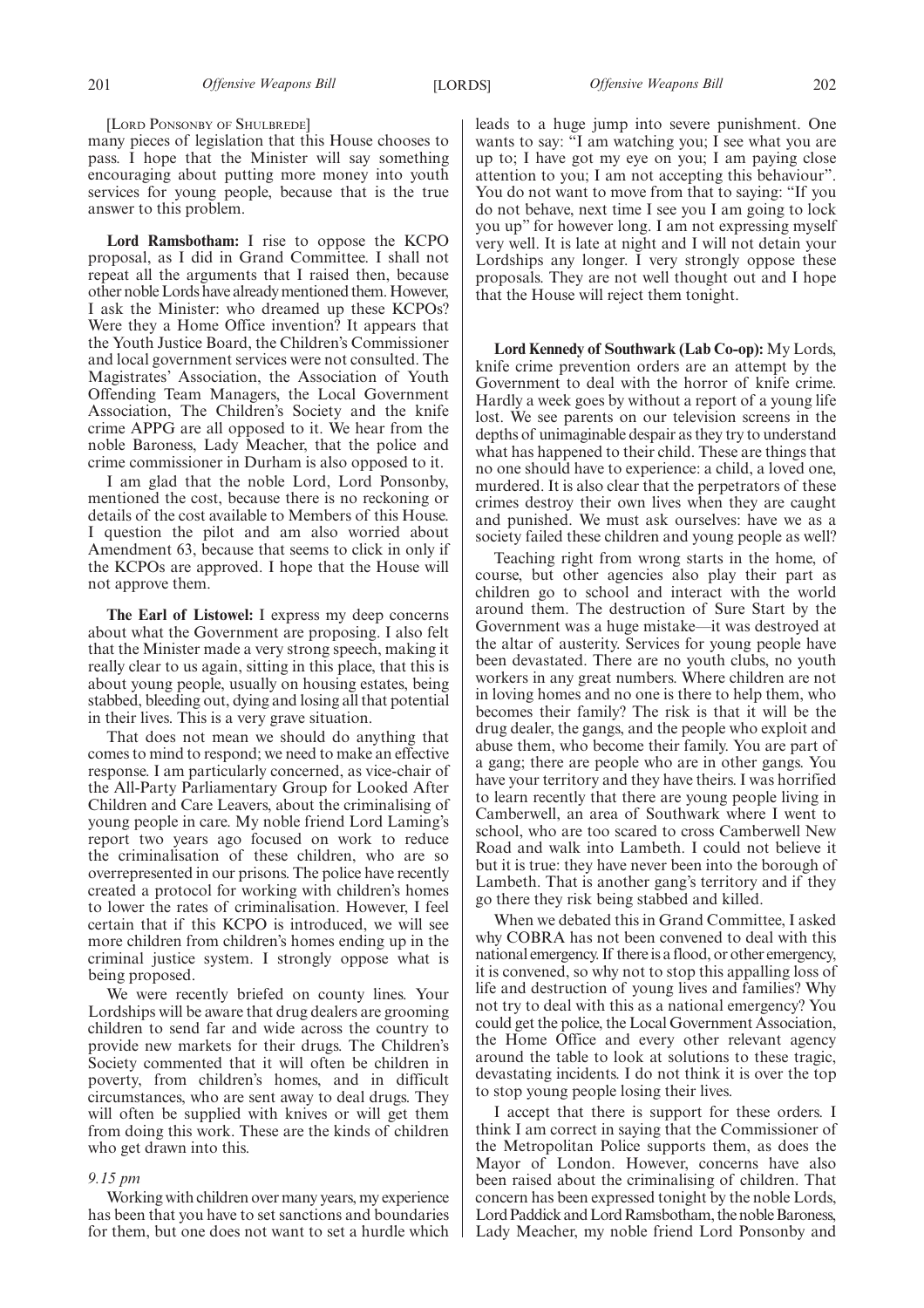other noble Lords. If these orders are to come into force, we need a proper pilot scheme, with proper evaluation, and then, having considered the report, a vote in both Houses of Parliament on whether to either roll them out fully or not continue with them. This is the subject of Amendment 55 in my name. Amendment 63, which I am grateful to the noble Lord, Lord Paddick, for supporting, sets out the report to be laid before Parliament before these come into effect.

There are legitimate concerns about the way this proposal has been introduced so late in the day, the lack of consultations with relevant organisations and the lack of scrutiny in the other place where there was none at all because it was introduced after the Bill had left that House. Although I believe we do scrutiny better in this House, the elected House should have had its opportunity and the fact that it has not is regrettable. Getting a series of Lords amendments to debate in the other place is not the same as a Bill Committee, with evidence being taken and the other place going through its proper parliamentary procedures. I think this proposal deserves that.

A number of key points have been raised by noble Lords around the House. The Minister needs to respond carefully before we decide whether to vote on these matters.

**Baroness Williams of Trafford:** I thank all noble Lords for their contributions. I particularly thank the noble Lord, Lord Kennedy, for his point about responding carefully—I certainly shall, because this is a very serious issue.

Before I respond to the amendments from the noble Lords, Lord Kennedy and Lord Paddick, and other points raised in the debate, I want to emphasise again that the purpose of these orders is not to punish those who have been carrying knives but to divert them away from that behaviour and to put in place measures that will stop them being drawn into more serious violent offending. The noble Lord, Lord Ponsonby, quoted my honourable friend Vicky Atkins, who said that they are there to provide that wraparound care. That is precisely their intention—not to draw children into criminality. The noble Lord, Lord Paddick, said that a public health approach is needed, and I absolutely agree with him. My right honourable friend the Home Secretary precisely outlined his intention to pursue a public health approach to this issue.

The other important thing to note about these orders is that they should not be seen in isolation, and they will not in and of themselves provide all the answers. They need to be seen in the context of the comprehensive programme of action set out in our *Serious Violence Strategy*, which we published last year.

We must try and stop the journey that leads young people from carrying a knife for self-protection to serious violence. We should not focus on picking up the pieces but do all we can to stop those lives being broken in the first place. I am sure noble Lords will agree that prosecution for young children is not always the most appropriate response, and we do not want them drawn into the criminal justice system if we can possibly help it. KCPOs will enable the police and others to address the underlying issues and steer young people away from knife crime through positive interventions.

The amendments contain important safeguards to ensure that KCPOs are not used inappropriately against young people under the age of 18. In particular, the amendments require the police to consult the relevant youth offending team before an order is made and, once made, an order must be reviewed by the courts after 12 months. We fully expect that the courts will provide for more regular reviews where a KCPO is issued to a person under the age of 18. But we remain of the view that the breach of an order should be a criminal offence if these orders are to be effective. This will mean that those on orders understand how important it is to comply with the restrictions or requirements imposed by the court.

I turn now to the amendments from the noble Lord, Lord Kennedy. These amendments tie into government Amendment 52 which provides for, and indeed mandates, the piloting of KCPOs. That these orders should be the subject of a pilot before they are rolled out nationally is clearly a sensible approach, although I take the point of the noble Lord, Lord Hogan-Howe, who would just like to see them rolled out. But these are new orders and it is important that we get them right. Piloting will mean that the police can try out the orders in a few areas, and that they can build experience and learn lessons from operating them for an initial period before they are made available to other police forces. I would expect the pilot areas to include one or more London boroughs, but they might also include other cities with high knife crime. By their nature, the pilot areas will be limited and I hope that assurance deals with Amendment 60 in the name of the noble Lord, Lord Paddick.

Amendment 52 further requires a report to be laid before Parliament on the outcome of the pilot. This will allow Parliament to consider whether these orders are effective and whether they are likely to deliver the intended benefits. It is important that this report is as comprehensive as possible and I am sure that it will include at least some of the information specified in Amendments 57 and 63. By its nature, the report required by Amendment 52 will be a one-off, but I fully expect that once rolled out, KCPOs will be the subject of ongoing scrutiny. There are existing mechanisms for this, such as parliamentary Questions and debates, an inquiry by the Home Affairs Select Committee and the normal process of post-legislative review. I am therefore not persuaded that the new orders should be subject to an annual reporting requirement, as set out in Amendment 63.

Amendment 55 would require the national rollout of KCPOs to be subject to the approval of both Houses of Parliament. I think it is the intention of Amendment 107 to require that regulations provided for the pilots should also be subject to prior parliamentary approval. Again, I am not persuaded of the case for this. The government amendments adopt the standard approach of providing for KCPO provisions, including the pilots, to be brought into force by regulations made by the Home Secretary. In the usual way, such regulations are not subject to parliamentary procedure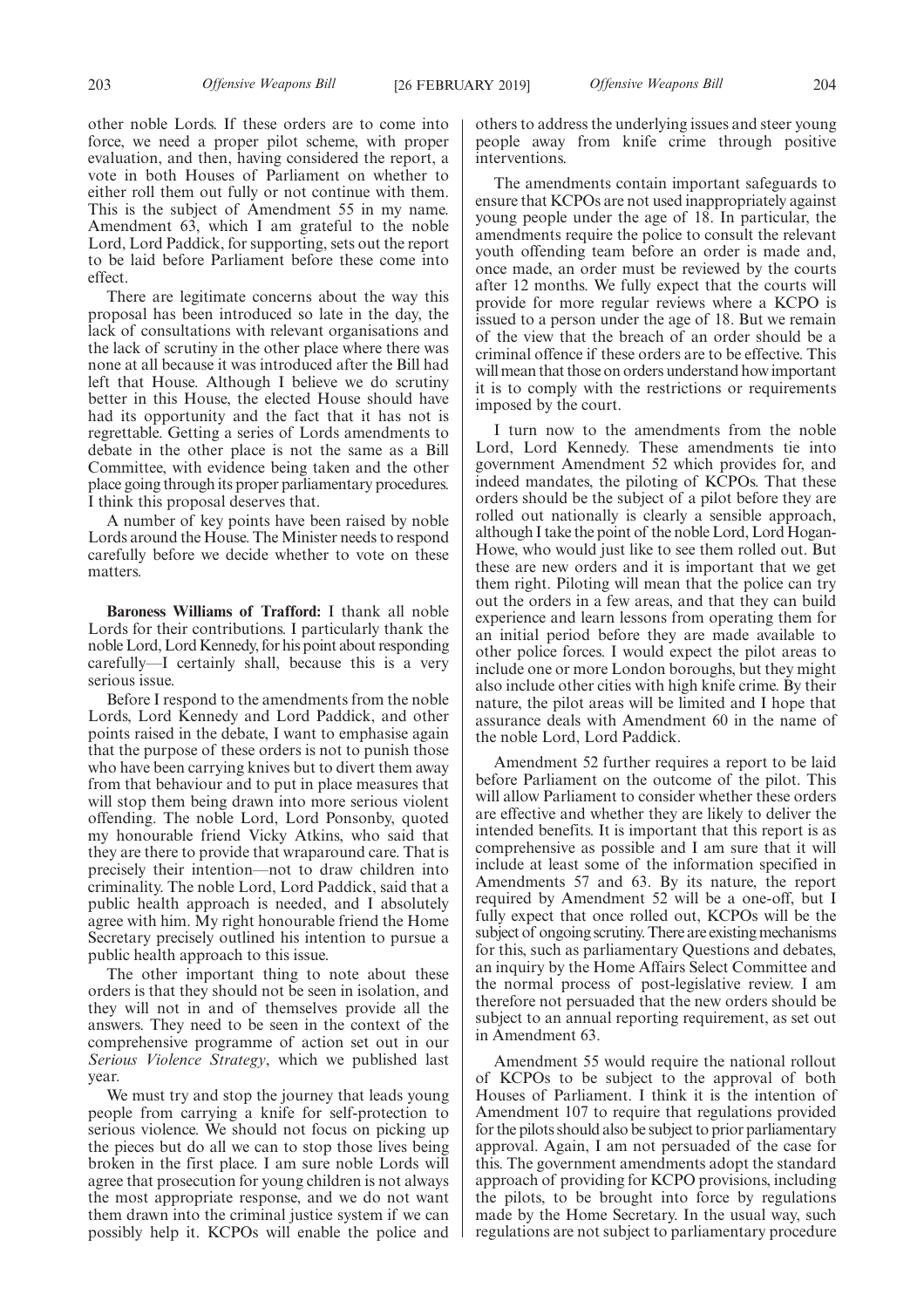[BARONESS WILLIAMS OF TRAFFORD]

and I see no reason to adopt a different approach here. Once Parliament has approved the principle of the provisions by enacting them, commencement is then properly a matter for the Executive.

Amendment 52 enables the piloting of the provisions for one or more specified purposes as well as in one or more specified areas. Our intention is to have area-based pilots rather than purpose-based pilots, but we might need some combination of the two. As I have said, our intention is to pilot these provisions principally in part of the Metropolitan Police area, but potentially also in one or two other police force areas. In doing so, it might be necessary to commence certain provisions more widely.

The noble Lord, Lord Hogan-Howe, asked about the situation where an application on conviction is made in the pilot area, but the subject of the order then moves to another part of the country. To cater for such circumstances, it might be necessary to give all courts in England and Wales jurisdiction to vary or discharge, but not to make, an order.

Turning to other issues raised in this group, the noble Lord, Lord Paddick, asked about a consultation that is going to be done as part of the pilot. He also asked about someone who is not guilty of a crime but is given a KCPO. KCPOs are available on application by the police where they have evidence that the individual has carried a knife on two occasions in the preceding two years. If an individual is acquitted but there is evidence that they have carried a knife, an application can be made. It will be for the magistrate or youth court to determine whether the test is met and whether a KCPO is necessary to prevent knife offending or to protect the public.

The noble Baroness, Lady Meacher, asked how many police forces wanted KCPOs and how many do not, which is a reasonable question. The National Police Chiefs' Council, which represents all 43 police forces in England and Wales, supports KCPOs. In addition, Assistant Commissioner Duncan Ball, of the National Police Chiefs' Council, said he welcomed the new powers announced by the Home Office, and the APCC chair likewise.

The noble Lord, Lord Hogan-Howe, asked why we have not given a search power. We did not consider the power of stop and search without reasonable grounds necessary because there are existing powers to stop and search individuals where there are reasonable grounds to suspect them of carrying a knife. We think it appropriate for the Police and Criminal Evidence Act 1984 protection to continue to apply to the subjects of these orders.

#### *9.30 pm*

A number of noble Lords, including the noble Lord, Lord Ponsonby, and the noble Baroness, Lady Meacher, asked about funding and said that there was no point in doing this if funding is not in place. My honourable friend partly answered that point yesterday. Of course, we have made an additional £970 million available to the police for next year and will provide £200 million over 10 years for the all-important early intervention youth fund. We have the National County Lines Coordination Centre. In 2018-19, £1.5 million will go to the community fund; £17.7 million has already been put into the early intervention youth fund for work with PCCs and CSPs to provide the joined-up support mentioned by noble Lords. I think I have answered all noble Lords' questions.

**The Earl of Listowel:** My Lords, will the Minister ensure that in any pilots, an assessment will be made of the impact of KCPOs on young people in care who are looked after by their local authority and care leavers?

**Baroness Williams of Trafford:** The noble Earl is right to point out that children in care are the most vulnerable people in all the areas we look at. Of course, they will be a prime consideration because they are the most likely to be vulnerable to the sorts of things we are talking about. Local authorities, as their corporate parents, are responsible for them.

Finally, the Government do not pretend for one moment that KCPOs are the magic wand to answer all the problems of knife crime. I emphasise that they are one tool, but an important one, to end the scourge affecting young people, communities and their families. With that, I beg to move.

*9.32 pm*

*Division on Amendment 35*

*Contents 145; Not-Contents 84.*

*Amendment 35 agreed.*

# **Division No. 3**

### **CONTENTS**

Agnew of Oulton, L. Alton of Liverpool, L. Anelay of St Johns, B. Arbuthnot of Edrom, L. Ashton of Hyde, L. Attlee, E. Barran, B. Bates, L. Berridge, B. Bertin, B. Bethell, L. Bew, L. Blencathra, L. Bloomfield of Hinton Waldrist, B. Borwick, L. Bourne of Aberystwyth, L. Brabazon of Tara, L. Bridgeman, V. Brougham and Vaux, L. Buscombe, B. Byford, B. Caine, L. Caithness, E. Carrington of Fulham, L. Cathcart, E. Cavendish of Furness, L. Chisholm of Owlpen, B. Colgrain, L. Colwyn, L. Cope of Berkeley, L.

Cormack, L. Courtown, E. [Teller] Couttie, B. Crathorne, L. Dannatt, L. De Mauley, L. Dixon-Smith, L. Dobbs, L. Duncan of Springbank, L. Dundee, E. Eaton, B. Eccles of Moulton, B. Eccles, V. Evans of Bowes Park, B. Fairfax of Cameron, L. Fairhead, B. Farmer, L. Faulks, L. Fink, L. Fookes, B. Forsyth of Drumlean, L. Fraser of Corriegarth, L. Gadhia, L. Gardiner of Kimble, L. Garnier, L. Geddes, L. Gold, L. Goldie, B. Goodlad, L. Goschen, V. Grade of Yarmouth, L.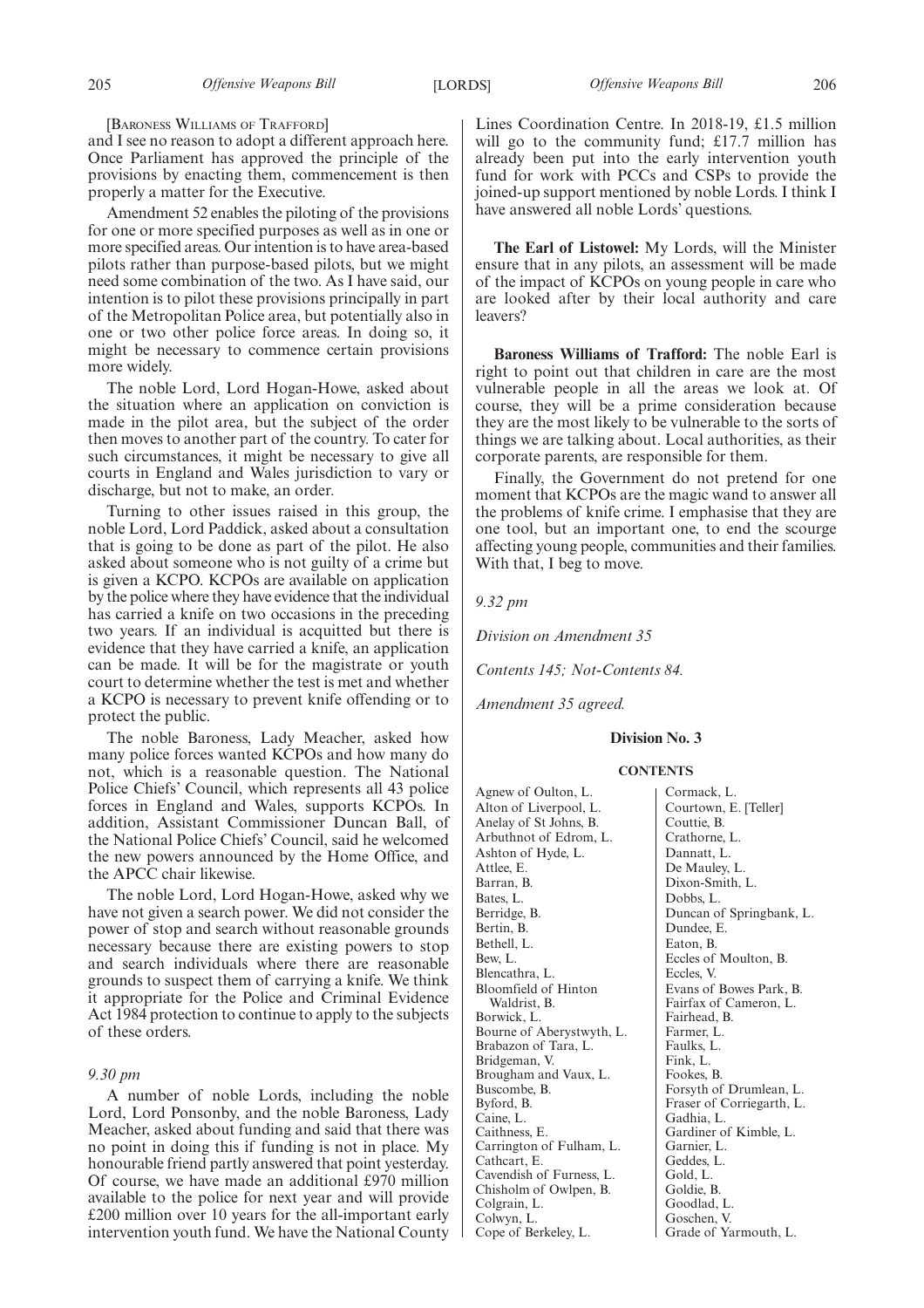Neville-Jones, B. Neville-Rolfe, B. Norton of Louth, L. Palumbo, L. Pickles, L. Pidding, B. Polak, L. Popat, L.

Porter of Spalding, L.

Randall of Uxbridge, L.

Sherbourne of Didsbury, L.

Smith of Hindhead, L.

Taylor of Holbeach, L.

Williams of Trafford, B.

Young of Cookham, L. Younger of Leckie, V.

Price, L.

Reay, L. Redfern, B. Ribeiro, L. Ridley, V. Robathan, L. Rock, B. Rogan, L. Sater, B. Seccombe, B. Selborne, E. Selkirk of Douglas, L.

Sheikh, L.

Shinkwin, L.

Somerset, D. Stedman-Scott, B. Sugg<sub>B</sub>

[Teller] Trenchard, V. Tugendhat, L. Ullswater, V. Vere of Norbiton, B.

Verma, B. Wakeham, L. Wei, L. Wheatcroft, B. Wilcox, B.

Wyld, B.

207 *Offensive Weapons Bill* [26 FEBRUARY 2019] *Offensive Weapons Bill* 208

Shipley, L. Shutt of Greetland, L. Smith of Newnham, B. Soley, L. Steel of Aikwood, L. Stephen, L. Stoneham of Droxford, L. [Teller] Storey, L. Strasburger, L. Stunell, L. Suttie, B. Teverson, L.

Thomas of Gresford, L. Thornhill, B. Thurso, V. Tope, L. Tyler, L. Uddin, B. Wallace of Saltaire, L. Wallace of Tankerness, L. Walmsley, B. Watson of Invergowrie, L. Whitaker, B. Wrigglesworth, L.

# *Amendments 36 to 51*

# *Moved by Baroness Williams of Trafford*

**36:** After Clause 13, insert the following new Clause— "Requirements for application for order under section (Knife crime prevention order made otherwise than on conviction)

- (1) An application for a knife crime prevention order under section (Knife crime prevention order made otherwise than on conviction) may be made only by-
	- (a) a relevant chief officer of police,
	- (b) the chief constable of the British Transport Police Force, or
	- (c) the chief constable of the Ministry of Defence **Police**
- (2) For the purposes of subsection (1)(a) a chief officer of police is a relevant chief officer of police in relation to an application for a knife crime prevention order in respect of a defendant if—
	- (a) the defendant lives in the chief officer's police area, or
	- (b) the chief officer believes that the defendant is in, or is intending to come to, the chief officer's police area.
- (3) An application for a knife crime prevention order under section (Knife crime prevention order made otherwise than on conviction) made by a chief officer of police for a police area may be made only to a court acting for a local justice area that includes any part of that police area.
- (4) Subsections (5) and (6) apply if a person proposes to apply for a knife crime prevention order under section (Knife crime prevention order made otherwise than on conviction) in respect of a defendant who—

(a) is under the age of 18, and

(b) will be under that age when the application is made.

- (5) Before making the application the person must consult the youth offending team established under section 39 of the Crime and Disorder Act 1998 in whose area it appears to the person that the defendant lives.
- (6) If it appears to the person that the defendant lives in the area of two or more youth offending teams, the obligation in subsection (5) is to consult such of those teams as the person thinks appropriate."

Member's explanatory statement

See the explanation of the Minister's amendment to insert the first new Clause after Clause 13.

**37:** After Clause 13, insert the following new Clause—

"Application without notice

(1) An application for a knife crime prevention order under section (Knife crime prevention order made otherwise than on conviction) may be made without the applicant giving notice to the defendant.

Hamilton of Epsom, L. Haselhurst, L. Hayward, L. Helic, B. Henley, L. Hill of Oareford, L. Hodgson of Abinger, B. Hodgson of Astley Abbotts, L. Hogan-Howe, L. Holmes of Richmond, L. Hooper, B. Howe, E. Howell of Guildford, L. Hunt of Wirral, L. Jenkin of Kennington, B. Jopling, L. King of Bridgwater, L. Kinnoull, E. Kirkhope of Harrogate, L. Lamont of Lerwick, L. Lang of Monkton, L. Lexden, L. Lindsay, E. Lingfield, L. Liverpool, E. MacGregor of Pulham Market, L. Mackay of Clashfern, L. Magan of Castletown, L. Maginnis of Drumglass, L. Mancroft, L. Manzoor, B. Mawson, L. McColl of Dulwich, L. McCrea of Magherafelt and Cookstown, L. McInnes of Kilwinning, L. Meyer, B. Montrose, D. Morris of Bolton, B. Morrow, L. Moynihan, L. Naseby, L.

### **NOT CONTENTS**

Addington, L. Alderdice, L. Barker, B. Beith, L. Berkeley, L. Bonham-Carter of Yarnbury, B. Bowles of Berkhamsted, B. Bradley, L. Brinton, B. Burt of Solihull, B. Campbell of Pittenweem, L. Chandos, V. Chidgey, L. Clement-Jones, L. Cotter, L. Doocey, B. Dubs, L. Foster of Bath, L. Fox, L. Garden of Frognal, B. German, L. Glasgow, E. Grantchester, L. Grender, B. Hamwee, B. Harris of Richmond, B. Humphreys, B. Hussain, L. Janke, B. Jolly, B.

Jones of Cheltenham, L. Kennedy of Cradley, B. Kennedy of Southwark, L. Kirkwood of Kirkhope, L. Kramer, B. Lister of Burtersett, B. Listowel, E. Ludford, B. McAvoy, L. [Teller] McDonagh, B. McNally, L. Meacher, B. Miller of Chilthorne Domer, B. Newby, L. Oates, L. Osamor, B. Paddick, L. Parminter, B. Pinnock, B. Ponsonby of Shulbrede, L. Quin, B. Ramsbotham, L. Randerson, B. Razzall, L. Redesdale, L. Rennard, L. Roberts of Llandudno, L. Rosser, L. Sharkey, L. Sheehan, B.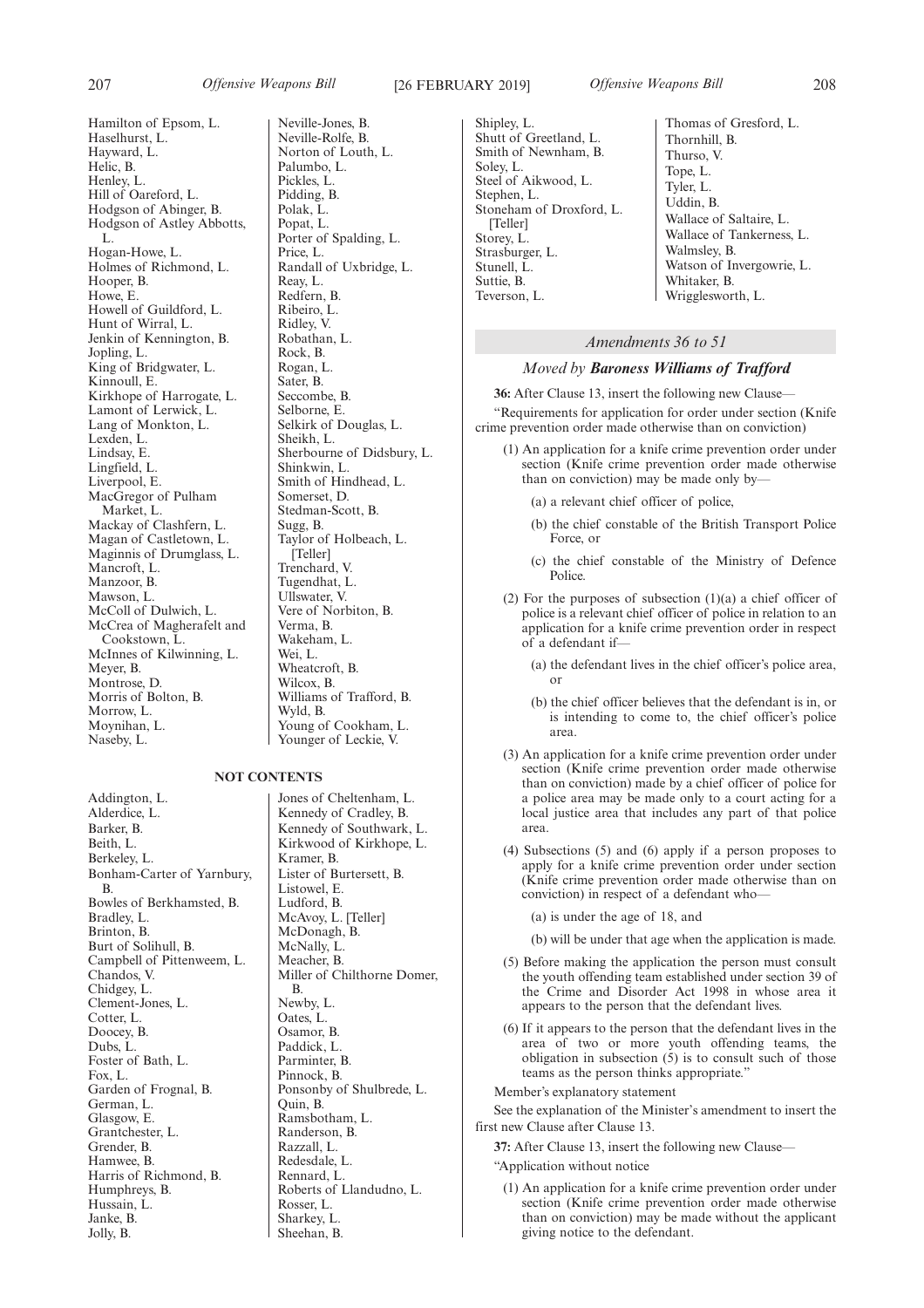- (3) If an application is made without notice the court must—
	- (a) adjourn the proceedings and make an interim knife crime prevention order under section (Interim knife crime prevention order: application without notice),
	- (b) adjourn the proceedings without making an interim knife crime prevention order under that section, or
	- (c) dismiss the application.
- (4) If the court acts under subsection (3)(a) or (b), the applicant must comply with section (Requirements for application for order under section (Knife crime prevention order made otherwise than on conviction))(4) to (6) before the date of the first full hearing.
- (5) In this section "full hearing" means a hearing of which notice has been given to the applicant and the defendant in accordance with rules of court."

See the explanation of the Minister's amendment to insert the first new Clause after Clause 13.

**38:** After Clause 13, insert the following new Clause—

### *"Interim knife crime prevention orders*

Interim knife crime prevention order: application without notice

- (1) Where an application for a knife crime prevention order in respect of a defendant is made without notice by virtue of section (Application without notice), the court may make an interim knife crime prevention order under this section in respect of the defendant if the first and second conditions are met.
- (2) The first condition is that the proceedings on the knife crime prevention order are adjourned (otherwise than at a full hearing within the meaning of section (Application without notice)).
- (3) The second condition is that the court thinks that it is necessary to make an interim knife crime prevention order under this section.
- (4) An interim knife crime prevention order under this section is an order which imposes on the defendant such of the prohibitions that may be imposed by a knife crime prevention order under section (Knife crime prevention order made otherwise than on conviction) as the court thinks are required in relation to the defendant.
- (5) An interim knife crime prevention order under this section may not impose on the defendant any of the requirements that may be imposed by a knife crime prevention order under section (Knife crime prevention order made otherwise than on conviction).
- (6) See also—
	- (a) section (Provisions of knife crime prevention order) (which makes further provision about the prohibitions which may be imposed by an interim knife crime prevention order under this section), and
	- (b) section (Duration of knife crime prevention order etc) (which makes provision about the duration of an interim knife crime prevention order under this section)."

### Member's explanatory statement

See the explanation of the Minister's amendment to insert the first new Clause after Clause 13.

**39:** After Clause 13, insert the following new Clause—

"Interim knife crime prevention order: application not determined

(1) This section applies if—

- (a) an application is made to a court for a knife crime prevention order under section (Knife crime prevention order made otherwise than on conviction) in respect of a defendant,
- (b) the defendant is notified of the application in accordance with rules of court, and

(c) the application is adjourned.

- (2) The court may make an interim knife crime prevention order in respect of the defendant if—
	- (a) the first or second condition is met, and

(b) the third condition is met.

- (3) The first condition is that, by the complaint by which the application mentioned in subsection (1) is made, the applicant also applies for an interim knife crime prevention order in respect of the defendant.
- (4) The second condition is that, by complaint to the court, the applicant for the order mentioned in subsection (1) subsequently applies for an interim knife crime prevention order in respect of the defendant.
- (5) The third condition is that the court thinks that it is just to make the order.
- (6) An interim knife crime prevention order under this section is an order which-
	- (a) imposes on the defendant such of the requirements that may be imposed by a knife crime prevention order under section (Knife crime prevention order made otherwise than on conviction) as the court thinks appropriate;
	- (b) imposes on the defendant such of the prohibitions that may be imposed by a knife crime prevention order under that section as the court thinks appropriate.
- (7) See also—
	- (a) section (Provisions of knife crime prevention order) (which makes further provision about the requirements and prohibitions that may be imposed by an interim knife crime prevention order under this section),
	- (b) section (Requirements included in knife crime prevention order etc) (which makes further provision about the inclusion of requirements in an interim knife crime prevention order under this section), and
	- (c) section (Duration of knife crime prevention order etc) (which makes provision about the duration of an interim knife crime prevention order under this section).
- (8) Section 127 of the Magistrates' Courts Act 1980 (time limits) does not apply to a complaint under this section."

Member's explanatory statement

See the explanation of the Minister's amendment to insert the first new Clause after Clause 13.

**40:** After Clause 13, insert the following new Clause—

- *"Knife crime prevention orders made on conviction*
	- Knife crime prevention order made on conviction
		- (1) This section applies where—
			- (a) a person aged 12 or over (the "defendant") is convicted of an offence which was committed after the coming into force of this section, and
			- (b) a court dealing with the defendant in respect of the offence is satisfied on the balance of probabilities that the offence is a relevant offence.
	- (2) The court may make a knife crime prevention order under this section in respect of the defendant if the following conditions are met.
	- (3) The first condition is that the prosecution applies for a knife crime prevention order to be made under this section.
	- (4) The second condition is that the court thinks that it is necessary to make the order—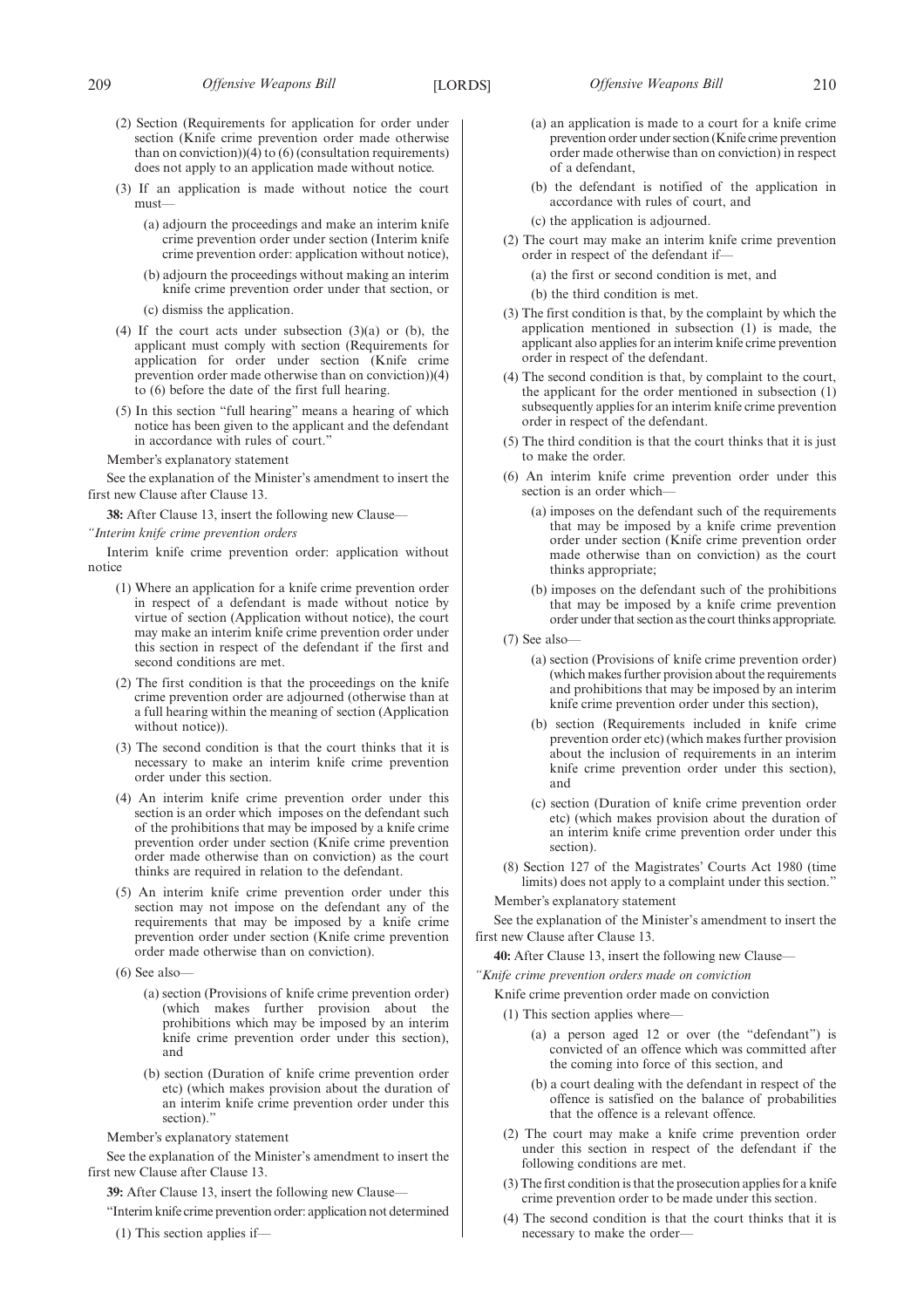- (a) to protect the public in England and Wales from the risk of harm involving a bladed article,
- (b) to protect any particular members of the public in England and Wales (including the defendant) from such risk, or
- (c) to prevent the defendant from committing an offence involving a bladed article.
- (5) A knife crime prevention order under this section is an order which, for a purpose mentioned in subsection (4)—
	- (a) requires the defendant to do anything described in the order;
	- (b) prohibits the defendant from doing anything described in the order.
- (6) See also—
	- (a) section (Provisions of knife crime prevention order) (which makes further provision about the requirements and prohibitions that may be imposed by a knife crime prevention order under this section),
	- (b) section (Requirements included in knife crime prevention order etc) (which makes further provision about the inclusion of requirements in a knife crime prevention order under this section), and
	- (c) section (Duration of knife crime prevention order etc) (which makes provision about the duration of a knife crime prevention order under this section).
- (7) The court may make a knife crime prevention order under this section in respect of the defendant only if it is made in addition to—
	- (a) a sentence imposed in respect of the offence, or
	- (b) an order discharging the offender conditionally.
- (8) For the purposes of deciding whether to make a knife crime prevention order under this section the court may consider evidence led by the prosecution and evidence led by the defendant.
- (9) It does not matter whether the evidence would have been admissible in the proceedings in which the defendant was convicted.
- (10) For the purposes of this section an offence is a relevant offence if—
	- (a) the offence involved violence,
	- (b) a bladed article was used, by the defendant or any other person, in the commission of the offence, or
	- (c) the defendant or another person who committed the offence had a bladed article with them when the offence was committed.
- (11) In subsection (10) "violence" includes a threat of violence.'

See the explanation of the Minister's amendment to insert the first new Clause after Clause 13.

**41:** After Clause 13, insert the following new Clause—

"Requirement to consult on application for order under section (Knife crime prevention order made on conviction)

- (1) This section applies if the prosecution proposes to apply for a knife crime prevention order under section (Knife crime prevention order made on conviction) in respect of a defendant who—
	- (a) is under the age of 18, and

(b) will be under that age when the application is made.

- (2) Before making the application, the prosecution must consult the youth offending team established under section 39 of the Crime and Disorder Act 1998 in whose area it appears to the prosecution that the defendant lives.
- (3) If it appears to the prosecution that the defendant lives in the area of two or more youth offending teams, the obligation in subsection (2) is to consult such of those teams as the prosecution thinks appropriate."

Member's explanatory statement

See the explanation of the Minister's amendment to insert the first new Clause after Clause 13.

**42:** After Clause 13, insert the following new Clause—

*"Provisions of knife crime prevention order*

- Provisions of knife crime prevention order
- (1) The only requirements and prohibitions that may be imposed on a defendant by a knife crime prevention order are those which the court making the order thinks are necessary—
	- (a) to protect the public in England and Wales from the risk of harm involving a bladed article,
	- (b) to protect any particular members of the public in England and Wales (including the defendant) from such risk, or
	- (c) to prevent the defendant from committing an offence involving a bladed article.
- (2) The requirements imposed by a knife crime prevention order on a defendant may, in particular, have the effect of requiring the defendant to—
	- (a) be at a particular place between particular times on particular days;
	- (b) be at a particular place between particular times on any day;
	- (c) present themselves to a particular person at a place where they are required to be between particular times on particular days;
	- (d) participate in particular activities between particular times on particular days.
- (3) Section (Requirements included in knife crime prevention order etc) makes further provision about the inclusion of requirements in a knife crime prevention order.
- (4) The prohibitions imposed by a knife crime prevention order on a defendant may, in particular, have the effect of prohibiting the defendant from—
	- (a) being in a particular place;
	- (b) being with particular persons;
	- (c) participating in particular activities;
	- (d) using particular articles or having particular articles with them;
	- (e) using the internet to facilitate or encourage crime involving bladed articles.
- (5) References in subsection (4) to a particular place or particular persons, activities or articles include a place, persons, activities or articles of a particular description.
- (6) A knife crime prevention order which imposes prohibitions on a defendant may include exceptions from those prohibitions.
- (7) Nothing in subsections (2) to (6) affects the generality of section (Knife crime prevention order made otherwise than on conviction) $(7)$  or section (Knife crime prevention order made on conviction)(5).
- (8) The requirements or prohibitions which are imposed on the defendant by a knife crime prevention order must, so far as practicable, be such as to avoid—
	- (a) any conflict with the defendant's religious beliefs, and
	- (b) any interference with the times, if any, at which the defendant normally works or attends any educational establishment."

Member's explanatory statement

See the explanation of the Minister's amendment to insert the first new Clause after Clause 13.

**43:** After Clause 13, insert the following new Clause—

"Requirements included in knife crime prevention order etc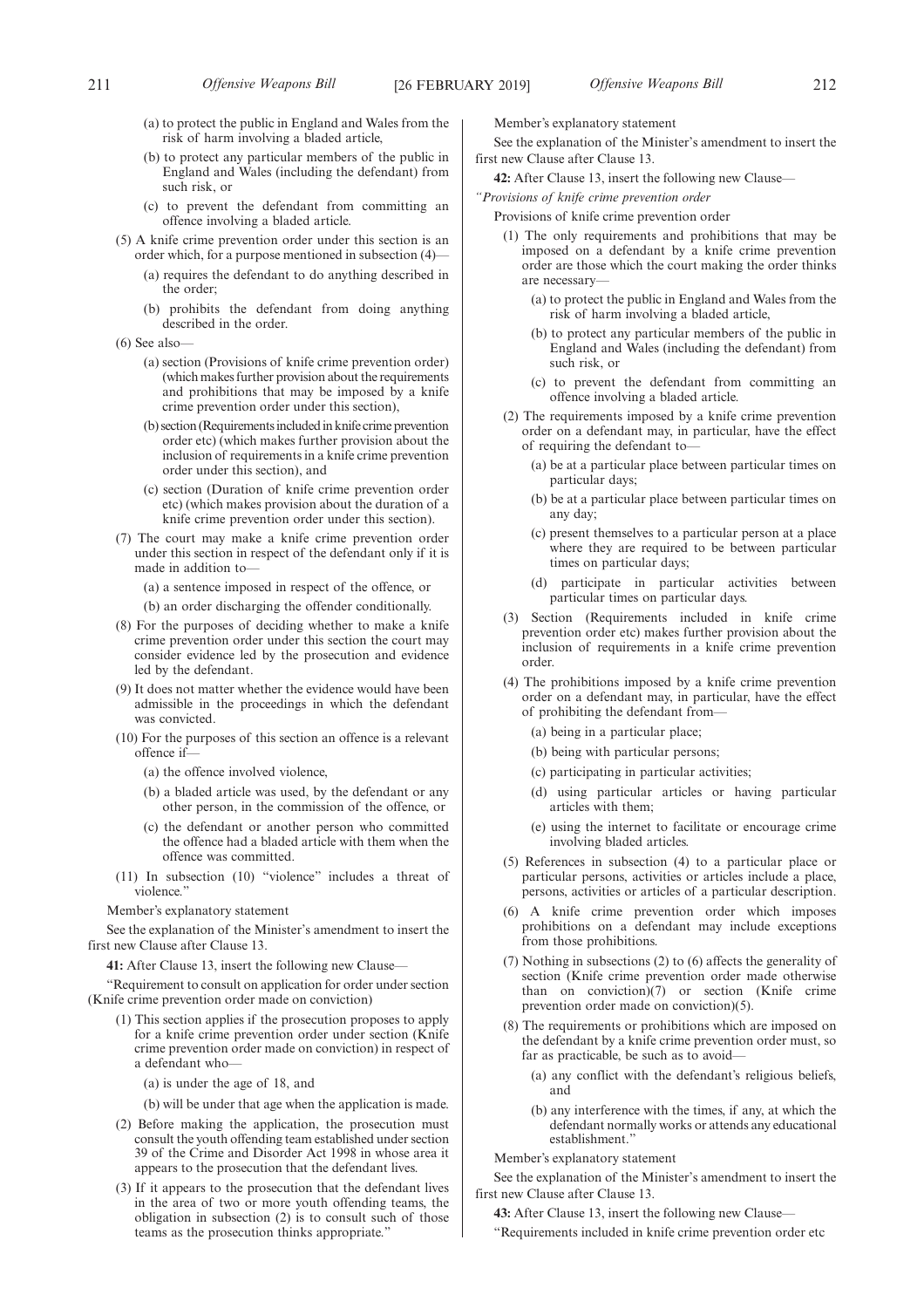- (1) A knife crime prevention order or interim knife crime prevention order which imposes a requirement on a defendant must specify a person who is to be responsible for supervising compliance with the requirement.
- (2) That person may be an individual or an organisation.
- (3) Before including a requirement, the court must receive evidence about its suitability and enforceability from—
	- (a) the individual to be specified under subsection (1), if an individual is to be specified;
	- (b) an individual representing the organisation to be specified under subsection (1), if an organisation is to be specified.
- (4) Before including two or more requirements, the court must consider their compatibility with each other.
- (5) It is the duty of a person specified under subsection (1)—
	- (a) to make any necessary arrangements in connection with the requirements for which the person has responsibility (the "relevant requirements");
	- (b) to promote the defendant's compliance with the relevant requirements;
	- (c) if the person considers that the defendant—
	- (i) has complied with all of the relevant requirements, or
	- (ii) has failed to comply with a relevant requirement,
	- to inform the appropriate chief officer of police.
- (6) In subsection (5)(c) "the appropriate chief officer of police" means—
	- (a) the chief officer of police for the police area in which it appears to the person specified under subsection  $(1)$  that the defendant lives, or
	- (b) if it appears to that person that the defendant lives in more than one police area, whichever of the chief officers of police of those areas the person thinks it is most appropriate to inform.
- (7) A defendant subject to a requirement in a knife crime prevention order or interim knife crime prevention order must—
	- (a) keep in touch with the person specified under subsection (1) in relation to that requirement, in accordance with any instructions given by that person from time to time, and
	- (b) notify that person of any change of the defendant's home address.
- (8) The obligations mentioned in subsection (7) have effect as if they were requirements imposed on the defendant by the order.'

See the explanation of the Minister's amendment to insert the first new Clause after Clause 13.

**44:** After Clause 13, insert the following new Clause—

"Duration of knife crime prevention order etc

- (1) A knife crime prevention order or an interim knife crime prevention order under section (Interim knife crime prevention order: application not determined) takes effect on the day on which it is made, subject to subsections (6) and (7).
- (2) An interim knife crime prevention order under section (Interim knife crime prevention order: application without notice) takes effect when it is served on the defendant, subject to subsections (6) and (7).
- (3) A knife crime prevention order must specify the period for which it has effect, which must be a fixed period of at least 6 months, and not more than 2 years, beginning with the day on which it takes effect.
- (4) An interim knife crime prevention order under section (Interim knife crime prevention order: application without notice) has effect until the determination of the

application mentioned in subsection (1) of that section, subject to section (Variation, renewal or discharge of knife crime prevention order etc) (variation, renewal or discharge).

- (5) An interim knife crime prevention order under section (Interim knife crime prevention order: application not determined) has effect until the determination of the application mentioned in subsection (1) of that section, subject to section (Variation, renewal or discharge of knife crime prevention order etc).
- (6) Subsection (7) applies if a knife crime prevention order or an interim knife crime prevention order is made in respect of-
	- (a) a defendant who has been remanded in or committed to custody by an order of a court,
	- (b) a defendant on whom a custodial sentence has been imposed or who is serving or otherwise subject to such a sentence, or
	- (c) a defendant who is on licence for part of the term of a custodial sentence.
- (7) The order may provide that it does not take effect until—
	- (a) the defendant is released from custody,
	- (b) the defendant ceases to be subject to a custodial sentence, or
	- (c) the defendant ceases to be on licence.
- (8) A knife crime prevention order or an interim knife crime prevention order may specify periods for which particular prohibitions or requirements have effect.
- (9) Where a court makes a knife crime prevention order or an interim knife crime prevention order in respect of a defendant who is already subject to such an order, the earlier order ceases to have effect.
- (10) In this section "custodial sentence" means—
	- (a) a sentence of imprisonment or any other sentence or order mentioned in section 76(1) of the Powers of Criminal Courts (Sentencing) Act 2003, or
	- (b) a sentence or order which corresponds to a sentence or order within paragraph (a) and which was imposed or made under an earlier enactment."

Member's explanatory statement

See the explanation of the Minister's amendment to insert the first new Clause after Clause 13.

**45:** After Clause 13, insert the following new Clause—

*"Notification requirements*

- Notification requirements
	- (1) Subsection (2) applies if—
		- (a) a knife crime prevention order is made in respect of a defendant (other than an order which replaces an interim knife crime prevention order), or
		- (b) an interim knife crime prevention order is made in respect of a defendant.
	- (2) The defendant must notify the information mentioned in subsection (3) to the police within the period of 3 days beginning with the day on which the order takes effect.
	- (3) That information is—
		- (a) the defendant's name on the day on which the notification is given and, where the defendant uses one or more other names on that day, each of those names, and
		- (b) the defendant's home address on that day.
	- (4) Subsection (5) applies to a defendant who is subject to—
		- (a) a knife crime prevention order, or
		- (b) an interim knife crime prevention order.
- (5) The defendant must notify the information mentioned in subsection (6) to the police within the period of 3 days beginning with the day on which the defendant—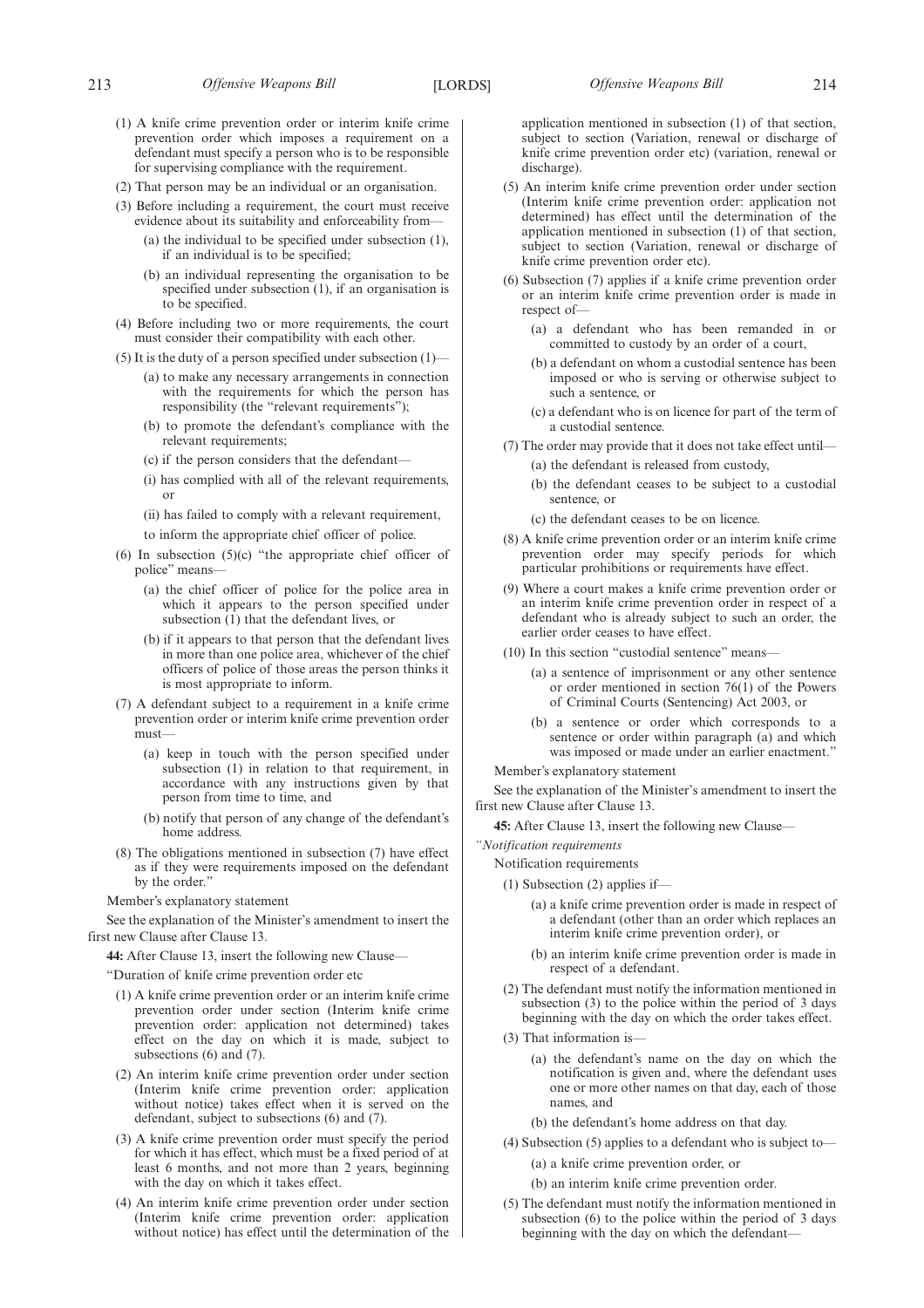- (a) uses a name which has not previously been notified to the police under subsection (2) or this paragraph,
- (b) changes their home address, or
- (c) decides to live for a period of one month or more at any premises the address of which has not been notified to the police under subsection (2) or this paragraph.
- (6) That information is—
	- (a) in a case within subsection  $(5)(a)$ , the name which has not previously been notified;
	- (b) in a case within subsection  $(5)(b)$ , the new home address;
	- (c) in a case within subsection  $(5)(c)$ , the address at which the defendant has decided to live.
- (7) A defendant gives a notification under subsection (2) or  $(5)$  by-
	- (a) attending at a police station in a police area in which the defendant lives, and
	- (b) giving an oral notification to a police officer, or to any person authorised for the purpose by the officer in charge of the station."

See the explanation of the Minister's amendment to insert the first new Clause after Clause 13.

**46:** After Clause 13, insert the following new Clause— "Offences relating to notification

- (1) A person commits an offence if the person—
	- (a) fails, without reasonable excuse, to comply with section (Notification requirements)(2) or  $(5)$ , or
	- (b) notifies to the police, in purported compliance with section (Notification requirements)(2) or (5), any information which the person knows to be false.
- (2) A person guilty of an offence under subsection (1) is liable—
	- (a) on summary conviction, to imprisonment for a term not exceeding 12 months, to a fine or to both;
	- (b) on conviction on indictment, to imprisonment for a term not exceeding 2 years, to a fine or to both.
- (3) In relation to an offence committed before the coming into force of section 154(1) of the Criminal Justice Act 2003 (maximum sentence that may be imposed on summary conviction of offence triable either way) the reference in section (2)(a) to 12 months is to be read as a reference to 6 months.
- (4) A person commits an offence under subsection (1)(a) on the day on which the person first fails, without reasonable excuse, to comply with section (Notification requirements)(2) or (5).
- (5) The person continues to commit the offence throughout any period during which the failure continues.
- (6) But the person may not be prosecuted more than once in respect of the same offence.
- (7) Proceedings for an offence under this section may be commenced in any court having jurisdiction in any place where the person charged with the offence lives or is found."

Member's explanatory statement

See the explanation of the Minister's amendment to insert the first new Clause after Clause 13.

**47:** After Clause 13, insert the following new Clause—

*"Supplementary provisions*

Review of knife crime prevention order

- (1) This section applies where a court has made a knife crime prevention order in respect of a defendant.
- (2) The court may order the applicant and the defendant to attend one or more review hearings on a specified date or dates.
- (3) Subsection (4) applies if any requirement or prohibition imposed by the knife crime prevention order is to have effect after the end of the period of 1 year beginning with the day on which the order takes effect.
- (4) The court must order the applicant and the defendant to attend a review hearing on a specified date within the last 4 weeks of the 1 year period (whether or not the court orders them to attend any other review hearings).
- (5) A review hearing under this section is a hearing held for the purpose of considering whether the knife crime prevention order should be varied or discharged.
- (6) Subsections (7) to (9) of section (Variation, renewal or discharge of knife crime prevention order etc) (variation, renewal or discharge) apply to the variation of a knife crime prevention order under this section as they apply to the variation of an order under that section."

Member's explanatory statement

See the explanation of the Minister's amendment to insert the first new Clause after Clause 13.

**48:** After Clause 13, insert the following new Clause—

"Variation, renewal or discharge of knife crime prevention order etc

- "(1) A person within subsection (2) may apply to the appropriate court for—
	- (a) an order varying, renewing or discharging a knife crime prevention order, or
	- (b) an order varying or discharging an interim knife crime prevention order.
- (2) Those persons are—

(a) the defendant;

- (b) the chief officer of police for a police area in which the defendant lives;
- (c) a chief officer of police who believes that the defendant is in, or is intending to come to, the chief officer's police area;
- (d) if the application for the order was made by a chief officer of police other than one within paragraph (b) or (c), the chief officer by whom the application was made;
- (e) if the order was made on an application by the chief constable of the British Transport Police Force, that chief constable;
- (f) if the order was made on an application by the chief constable of the Ministry of Defence Police, that chief constable.
- (3) An application under subsection (1) may be made—
	- (a) where the appropriate court is the Crown Court, in accordance with rules of court;
	- (b) in any other case, by complaint.
- (4) Before a person other than the defendant makes an application under subsection (1), the person must notify the persons consulted under section (Requirements for application for order under section (Knife crime prevention order made otherwise than on conviction))(5) or section (Requirement to consult on application for order under section (Knife crime prevention order made on conviction))(2).
- (5) Before making a decision on an application under subsection (1), the court must hear-

(a) the person making the application, and

- (b) any other person within subsection (2) who wishes to be heard.
- (6) Subject as follows, on an application under subsection  $(1)$ 
	- (a) the court may make such order varying or discharging the order as it thinks appropriate;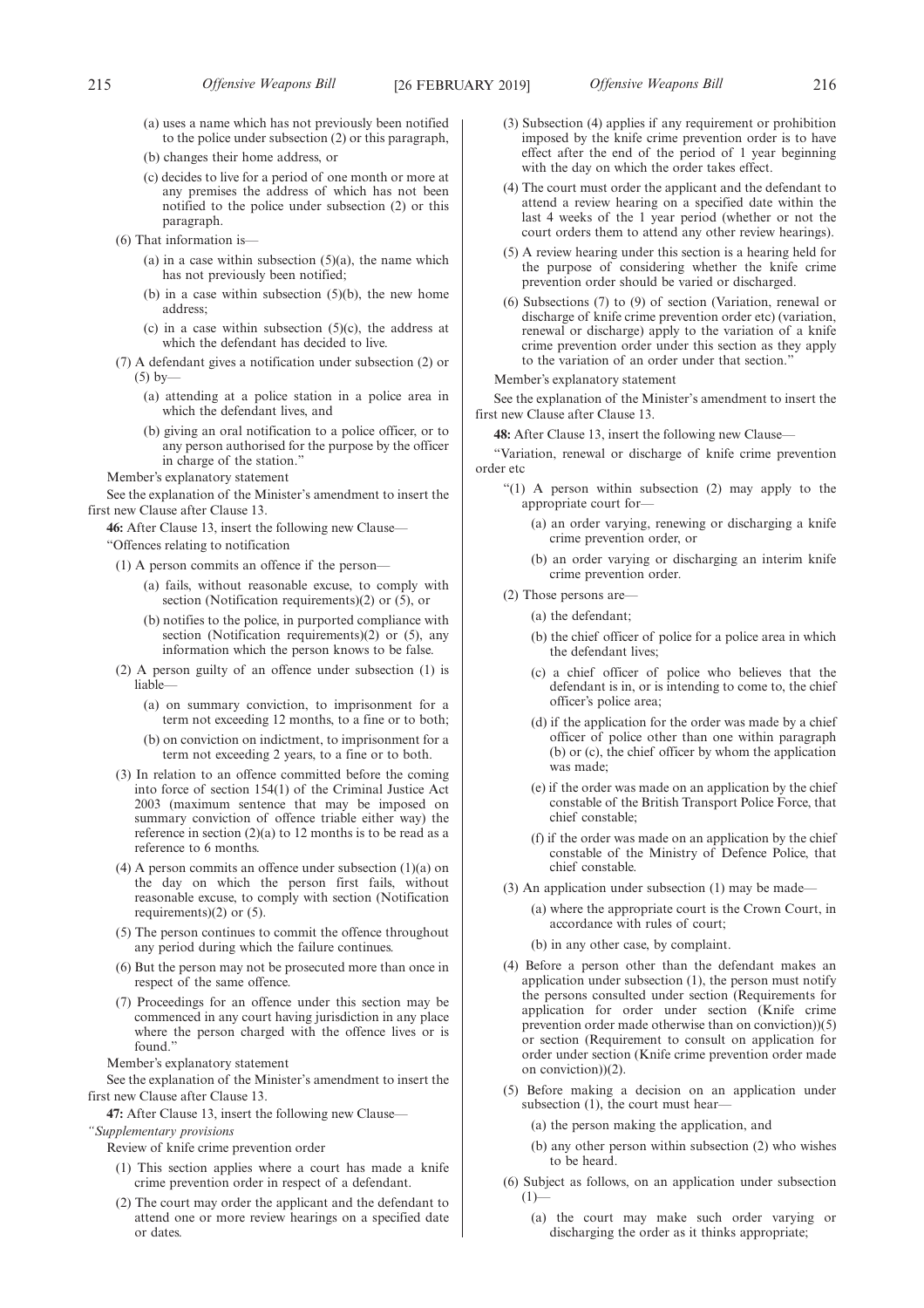- (b) in the case of an application under paragraph (a) of that subsection, the court may make such order renewing the order as it thinks appropriate.
- (7) The court may renew a knife crime prevention order, or vary such an order or an interim knife crime prevention order so as to impose an additional prohibition or requirement on a defendant, only if it is satisfied that it is necessary to do so—
	- (a) to protect the public in England and Wales from the risk of harm involving a bladed article,
	- (b) to protect any particular members of the public in England and Wales (including the defendant) from such risk, or
	- (c) to prevent the defendant from committing an offence involving a bladed article.
- (8) The provisions mentioned in subsection (9) have effect in relation to the renewal of a knife crime prevention order, or the variation of a knife crime prevention order or interim knife prevention order so as to impose a new requirement or prohibition, as they have effect in relation to the making of such an order.
- (9) Those provisions are—
	- (a) section (Provisions of knife crime prevention order) (provisions of knife crime prevention order),
	- (b) section (Requirements included in knife crime prevention order etc) (requirements included in knife crime prevention order etc), and
	- (c) section (Duration of knife crime prevention order etc) (duration of knife crime prevention order etc).
- (10) The court may not discharge a knife crime prevention order before the end of the period of 6 months beginning with the day on which the order takes effect without the consent of the defendant and-
	- (a) where the application under this section is made by a chief officer of police, that chief officer,
	- (b) if paragraph (a) does not apply but the application for the order was made by a chief officer of police, that chief officer and (if different) each chief officer of police for an area in which the defendant lives or
	- (c) in any other case, each chief officer of police for an area in which the defendant lives.
- (11) In this section the "appropriate court" means—
	- (a) where the Crown Court or the Court of Appeal made the knife crime prevention order or the interim knife crime prevention order, the Crown Court;
	- (b) where an adult magistrates' court made the order, that court, an adult magistrates' court for the area in which the defendant lives or, where the application is made by a chief officer of police, any adult magistrates' court acting for a local justice area that includes any part of the chief officer's police area;
	- (c) where a youth court made the order and the defendant is under the age of 18, that court, a youth court for the area in which the defendant lives or, where the application is made by a chief officer of police, any youth court acting for a local justice area that includes any part of the chief officer's police area;
	- (d) where a youth court made the order and the defendant is aged 18 or over, an adult magistrates' court for the area in which the defendant lives or, where the application is made by a chief officer of police, any adult magistrates' court acting for a local justice area that includes any part of the chief officer's police area.
- (12) In subsection (11) "adult magistrates' court" means a magistrates' court that is not a youth court."

See the explanation of the Minister's amendment to insert the first new Clause after Clause 13.

**49:** After Clause 13, insert the following new Clause—

"Appeal against knife crime prevention order etc

- (1) A defendant may appeal to the Crown Court against—
	- (a) the making of a knife crime prevention order under section (Knife crime prevention order made otherwise than on conviction) (order made otherwise than on conviction), or
	- (b) the making of an interim knife crime prevention order.
- (2) A person who applied for a knife crime prevention order under section (Knife crime prevention order made otherwise than on conviction) or an interim knife crime prevention order may appeal to the Crown Court against a refusal to make the order.
- (3) A defendant may appeal against the making of a knife crime prevention order under section (Knife crime prevention order made on conviction) (order made on conviction) as if the order were a sentence passed on the defendant for the offence.
- (4) Where an application is made for an order under section (Variation, renewal or discharge of knife crime prevention order etc) (variation, renewal or discharge)—
	- (a) the person who made the application may appeal against a refusal to make an order under that section;
	- (b) the defendant may appeal against the making of an order under that section which was made on the application of a person other than the defendant;
	- (c) a person within subsection (2) of that section other than the defendant may appeal against the making of an order under that section which was made on the application of the defendant.
- (5) An appeal under subsection (4)—
	- (a) is to be made to the Court of Appeal if the application for the order under section (Variation, renewal or discharge of knife crime prevention order etc) was made to the Crown Court;
	- (b) is to be made to the Crown Court in any other case.
- (6) On an appeal under subsection (1) or (2), or an appeal under subsection (4) to which subsection (5)(b) applies, the Crown Court may make—
	- (a) such orders as may be necessary to give effect to its determination of the appeal, and
	- (b) such incidental and consequential orders as appear to it to be appropriate."

Member's explanatory statement

See the explanation of the Minister's amendment to insert the first new Clause after Clause 13.

**50:** After Clause 13, insert the following new Clause—

"Offence of breaching knife crime prevention order etc

- (1) A person commits an offence if, without reasonable excuse, the person breaches a knife crime prevention order or an interim knife crime prevention order.
- (2) A person guilty of an offence under subsection (1) is liable—
	- (a) on summary conviction, to imprisonment for a term not exceeding 12 months, to a fine or to both;
	- (b) on conviction on indictment, to imprisonment for a term not exceeding 2 years, to a fine or to both.
- (3) In relation to an offence committed before the coming into force of section 154(1) of the Criminal Justice Act 2003 (maximum sentence that may be imposed on summary conviction of offence triable either way) the reference in subsection  $(2)(a)$  to 12 months is to be read as a reference to 6 months.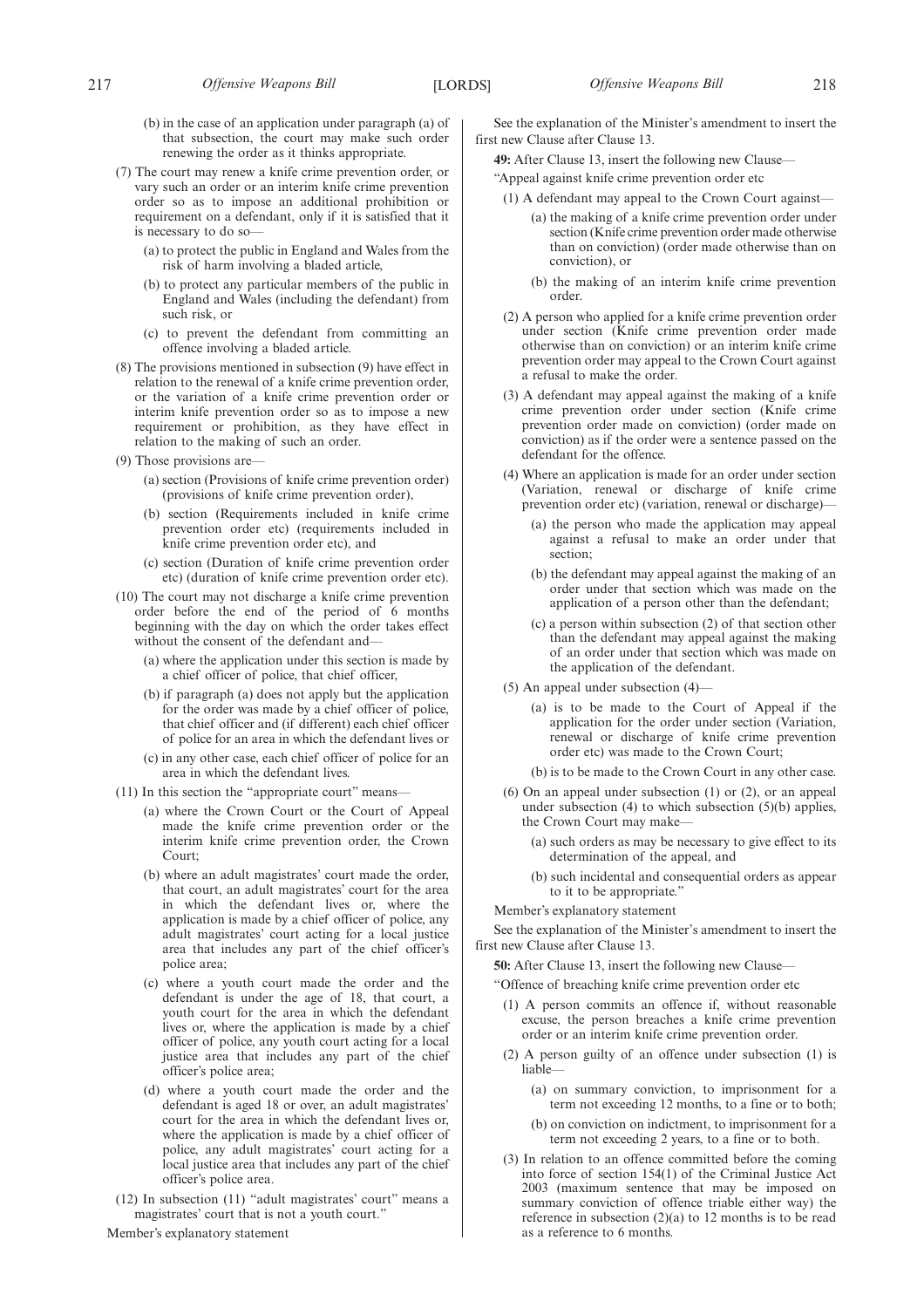(4) Where a person is convicted of an offence under this section, it is not open to the court by or before which the person is convicted to make, in respect of the offence, an order for conditional discharge."

Member's explanatory statement

See the explanation of the Minister's amendment to insert the first new Clause after Clause 13.

**51:** After Clause 13, insert the following new Clause—

"Guidance

- (1) The Secretary of State may from time to time issue guidance relating to the exercise by a relevant person of functions in relation to knife crime prevention orders and interim knife crime prevention orders.
- (2) In this section "relevant person" means a person who is capable of making an application for a knife crime prevention order or an interim knife crime prevention order.
- (3) A relevant person must have regard to any guidance issued under subsection (1) when exercising a function to which the guidance relates.
- (4) The Secretary of State must arrange for any guidance issued under this section to be published in such manner as the Secretary of State thinks appropriate."

Member's explanatory statement

See the explanation of the Minister's amendment to insert the first new Clause after Clause 13.

*Amendments 36 to 51 agreed.*

# *Amendment 52*

### *Moved by Baroness Williams of Trafford*

**52:** After Clause 13, insert the following new Clause— "Piloting

- (1) The Secretary of State may exercise the power in section 46(1) so as to bring all of the provisions of this Part into force for all purposes and in relation to the whole of England and Wales only if the following conditions are met.
- (2) The first condition is that the Secretary of State has brought some or all of the provisions of this Part into force only—
	- (a) for one or more specified purposes, or
	- (b) in relation to one or more specified areas in England and Wales.
- (3) The second condition is that the Secretary of State has laid before Parliament a report on the operation of some or all of the provisions of this Part—
	- (a) for one or more of those purposes, or
	- (b) in relation to one or more of those areas.
- (4) Regulations under section 46(1) which bring any provision of this Part into force only for a specified purpose or in relation to a specified area may-
	- (a) provide for that provision to be in force for that purpose or in relation to that area for a specified period,
	- (b) make transitional or saving provision in relation to that provision ceasing to be in force at the end of the specified period.
- (5) Regulations containing provision by virtue of subsection (4)(a) may be amended by subsequent regulations under section 46(1) so as to continue any provision of this Part in force for the specified purpose or in relation to the specified area for a further specified period.
- (6) In this section "specified" means specified in regulations under section  $46(1)$ .

(7) References in this section to this Part do not include section (Guidance) or this section (which by virtue of section  $46(5)(za)$  and (zb) come into force on the day on which this Act is passed)."

Member's explanatory statement

See the explanation of the Minister's amendment to insert the first new Clause after Clause 13.

*Amendments 53 to 60 (to Amendment 52) not moved.*

*Amendment 52 agreed.*

# *Amendments 61 and 62*

# *Moved by Baroness Williams of Trafford*

**61:** After Clause 13, insert the following new Clause— "Consequential amendments

- (1) In section 3(2) of the Prosecution of Offences Act 1985 (functions of the Director of Public Prosecutions) after paragraph (ff) insert—
	- "(fg) to have the conduct of applications for orders under section (Knife crime prevention order made on conviction) of the Offensive Weapons Act 2019 (knife crime prevention orders made on conviction);".
- (2) In the Criminal Legal Aid (General) Regulations 2013 (SI 2013/9), in regulation 9 (criminal proceedings) after paragraph (ub) insert—

"(uc) proceedings under Part 5 of the Offensive Weapons Act 2019 in relation to a knife crime prevention order or an interim knife crime prevention order;".

(3) The amendment made by subsection (2) is without prejudice to any power to make an order or regulations amending or revoking the regulations mentioned in that subsection."

Member's explanatory statement

See the explanation of the Minister's amendment to insert the first new Clause after Clause 13.

**62:** After Clause 13, insert the following new Clause—

- "Interpretation of Part
- $(1)$  In this Part-
	- "applicant" means an applicant for a knife crime prevention order;
	- "bladed article" means an article to which section 139 of the Criminal Justice Act 1988 applies;
	- "defendant"—
	- (a) in relation to a knife crime prevention order under section (Knife crime prevention order made otherwise than on conviction) (order made otherwise than on conviction), has the meaning given by subsection (1) of that section;
	- (b) in relation to a knife crime prevention order under section (Knife crime prevention order made on conviction) (order made on conviction), has the meaning given by subsection (1) of that section;
	- "harm" includes physical and psychological harm;
	- "home address", in relation to a defendant, means—
	- (a) the address of the defendant's sole or main residence, or
	- (b) if the defendant has no such residence, the address or location of a place where the defendant can regularly be found and, if there is more than one such place, such one of those places as the defendant may select.
- (2) A reference in this Part to a knife crime prevention order which is not expressed as a reference to an order under section (Knife crime prevention order made otherwise than on conviction) or (Knife crime prevention order made on conviction) is a reference to an order under either of those sections.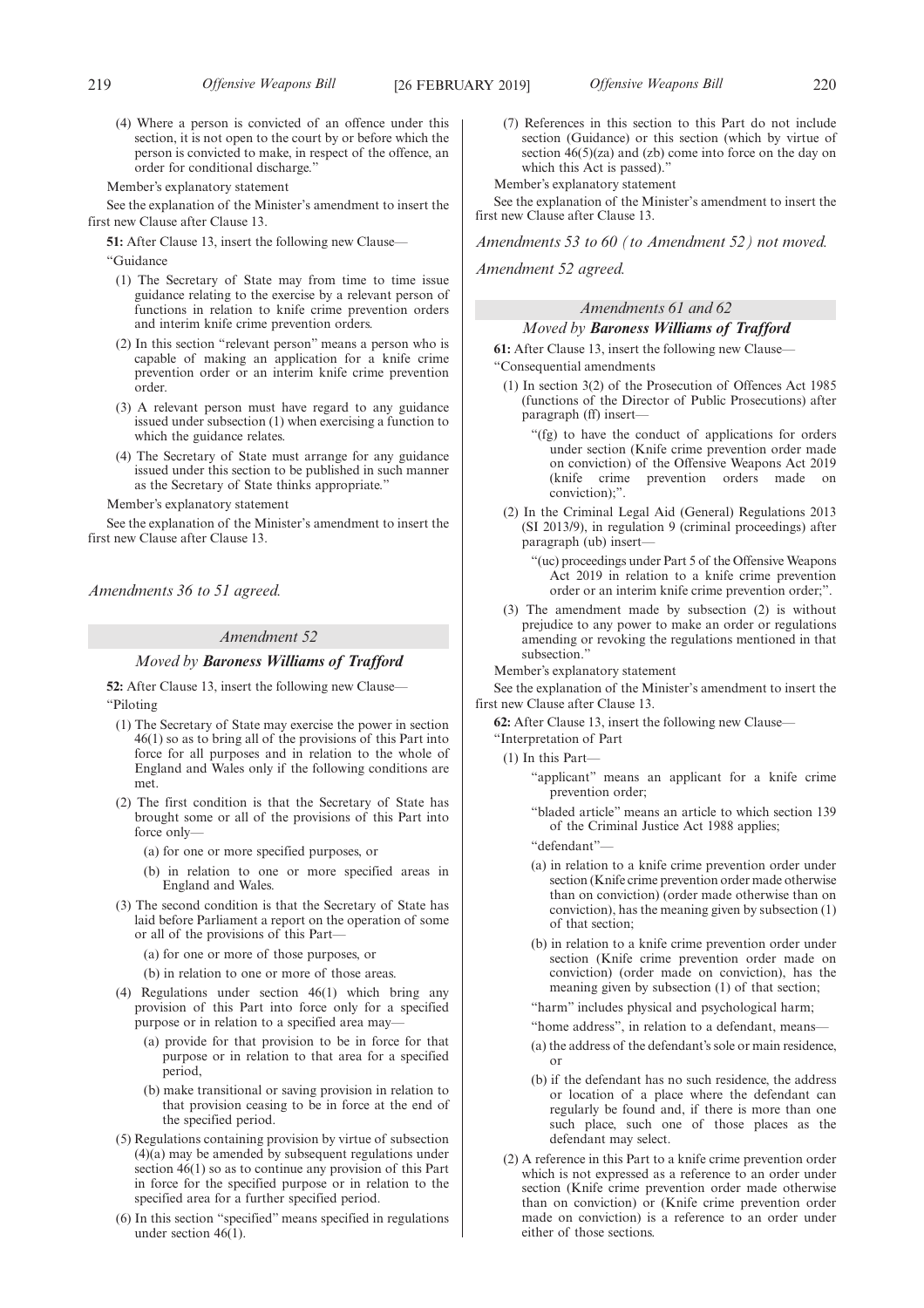See the explanation of the Minister's amendment to insert the first new Clause after Clause 13.

*Amendments 61 and 62 agreed.*

*Amendment 63 not moved.*

## *Clause 15: Defence to sale of bladed articles to persons under 18: England and Wales*

*Amendments 64 and 65 not moved.*

### *Amendment 66*

### *Moved by Lord Paddick*

**66:** Clause 15, page 14, leave out lines 36 and 37 Member's explanatory statement

This amendment is intended to probe the effect of labelling a package as containing a knife on the likelihood of the package being stolen during delivery.

**Lord Paddick:**My Lords, I am moving this amendment on behalf of the noble Lord, Lord Lucas, and at his request. Part of the defence to the sale and delivery of knives to under-18s is that the package containing a knife is clearly marked to indicate its contents. The amendment is intended to probe the effect of labelling a package as containing a knife on the likelihood of the package being stolen during delivery. I beg to move.

**Baroness Barran:** I am grateful to the noble Lord, Lord Paddick, for explaining the amendment on behalf of my noble friend Lord Lucas, because it gives us the opportunity to consider the requirements that remote sellers need to meet if they are to rely on the defence that they have taken all reasonable precautions and exercised all due diligence to avoid selling bladed articles to a person under 18.

Section 141A of the Criminal Justice Act 1988 makes it an offence to sell a bladed article to a person under 18. It is a defence that the seller took all reasonable precautions and exercised all due diligence to avoid committing the offence—for example, that they had asked to see proof of a person's age.

Clause 15 provides that, in relation to remote sales—for example, online sales—of bladed articles, the seller can rely on the defence only if they can prove they have met certain conditions. These conditions are: that they have systems in place at the point of sale for verifying the age of buyers; that they clearly mark the package containing the article when it is dispatched, and have taken steps to ensure that the package is finally delivered is delivered to someone over 18; and that they did not arrange for the article to be delivered to a locker.

The amendment concerns the second of those conditions, which is that that when the package is dispatched it must be clearly marked to indicate that it contains a bladed or sharply pointed article, and that when finally delivered it should be into the hands of someone over 18. The amendment would remove the first part of this condition, so the package would need to be labelled to say that it must be handed to a person over 18, but it would not need to say it contained a bladed or sharply pointed article.

Before I turn to the amendment itself, it might be worth saying a bit about the purpose of Clause 15, which is to drive a change in behaviour by remote sellers. It sets out the minimum requirements we would expect sellers to meet if they wanted to be confident that they were not selling to under-18s, but it is mainly aimed at individual transactions—young people trying to buy knives online—rather than large business transactions. It is not aimed, for example, at a seller of kitchenware that deals exclusively with restaurants and hotels.

The requirements under Clause 15 are therefore the minimum requirements that a seller has to meet if they want to rely on the defence that they have taken all reasonable precautions and exercised all due diligence, should they ever be prosecuted for selling to an under-18. Where a seller knows their customers, they may decide not to comply with the conditions under Clause 15 because they are sure they will never be prosecuted. Examples would be: where a seller sells only to a wholesaler; where a seller has traded with the same customer for years; or where a seller knows the individual they are selling to—for instance, where they make hand-made items for particular customers, they will know the buyer is over 18 and may decide that complying with the conditions is unnecessary.

Turning to the amendment, our discussions with delivery companies and those who provide collection point services indicate that they want any packages that they are going to handle to be clearly marked by the seller so that the risk that they inadvertently hand them over to a person aged under 18 is reduced. You cannot expect staff working for a delivery company or at a collection point to ensure that the package is handed over to an adult unless it is clear from the packaging what it contains and what the restriction is on delivery. It makes sense that those working for delivery companies and at collection points know what they are handling. This will enable them to treat the package with due caution. This is particularly the case where the package contains sharp objects or corrosive substances.

Finally, the amendment applies only to Clause 15 and not to Clauses 16 and 17, which deal with the same matter in Scotland and Northern Ireland, or to Clause 2, which sets the same conditions in relation to corrosive products where these are sold remotely.

I hope I have provided the noble Lord with sufficient explanation around the purpose of Clause 15 and the labelling requirement and that he will feel able to withdraw the amendment.

**The Duke of Montrose:** My Lords, perhaps my noble friend can clarify on the record to what extent an article is regarded as pointed. I am afraid I am the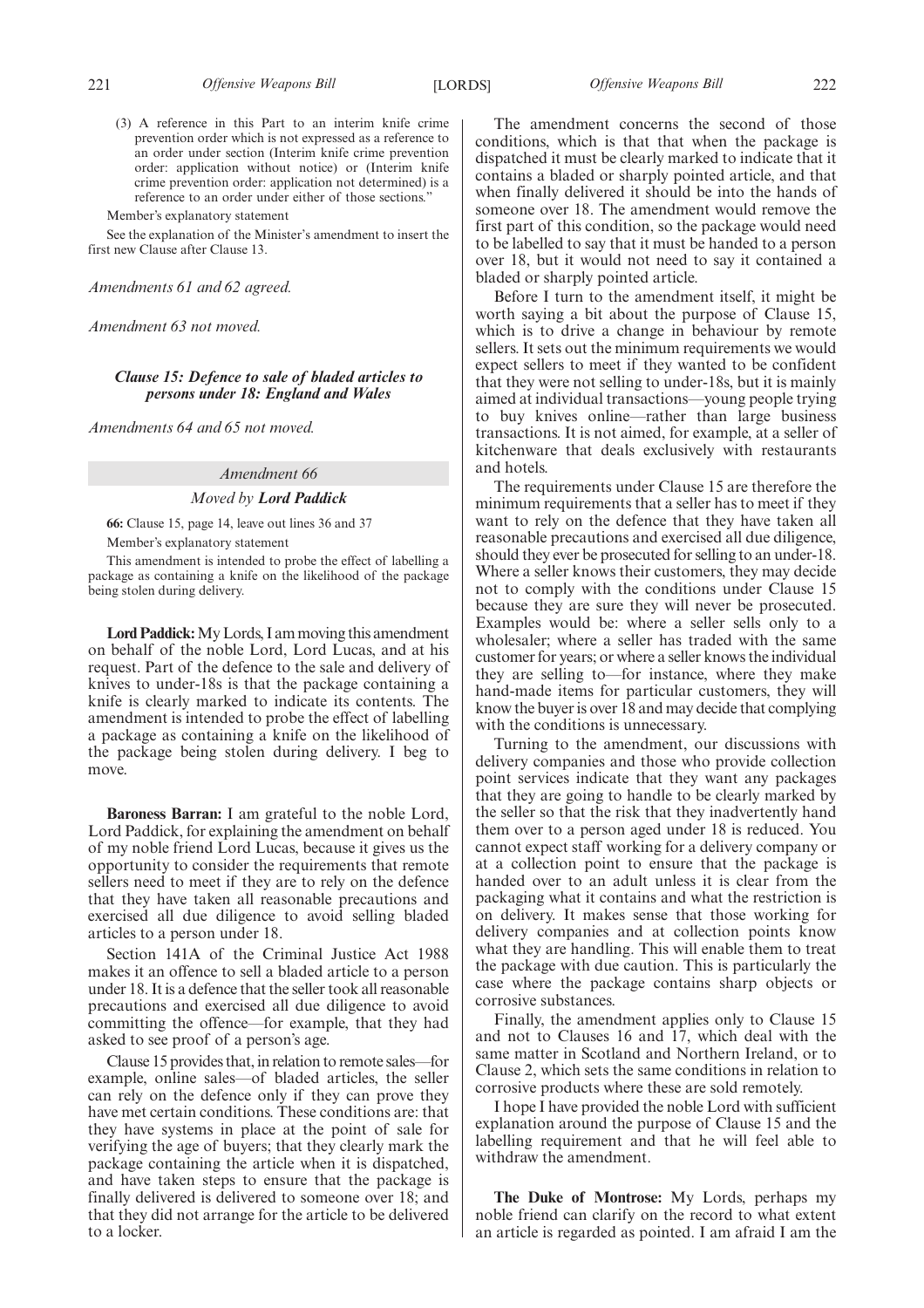one who is always raising the virtually impossible but it would be possible to extend this provision to a packet of screws or an order of nails—which are not all that sharp but they are sharply pointed articles—and anything else of that nature.

**Baroness Barran:** I will write to my noble friend with an accurate answer on that. I am confident that there is a tight definition of this but at this hour I cannot recall it exactly.

**Lord Paddick:**My Lords, I am grateful to the Minister for her explanation. The noble Lord, Lord Lucas, wanted the Government's response to the amendment on the record and that is what we have achieved. On that basis, I beg leave to withdraw the amendment.

*Amendment 66 withdrawn.*

*Amendments 67 to 69 not moved.*

# *Clause 16: Defence to sale etc of bladed articles to persons under 18: Scotland*

*Amendments 70 and 71 not moved.*

*Clause 17: Defence to sale of bladed articles to persons under 18: Northern Ireland*

*Amendments 72 and 73 not moved.*

*Consideration on Report adjourned.*

*House adjourned at 9.53 pm.*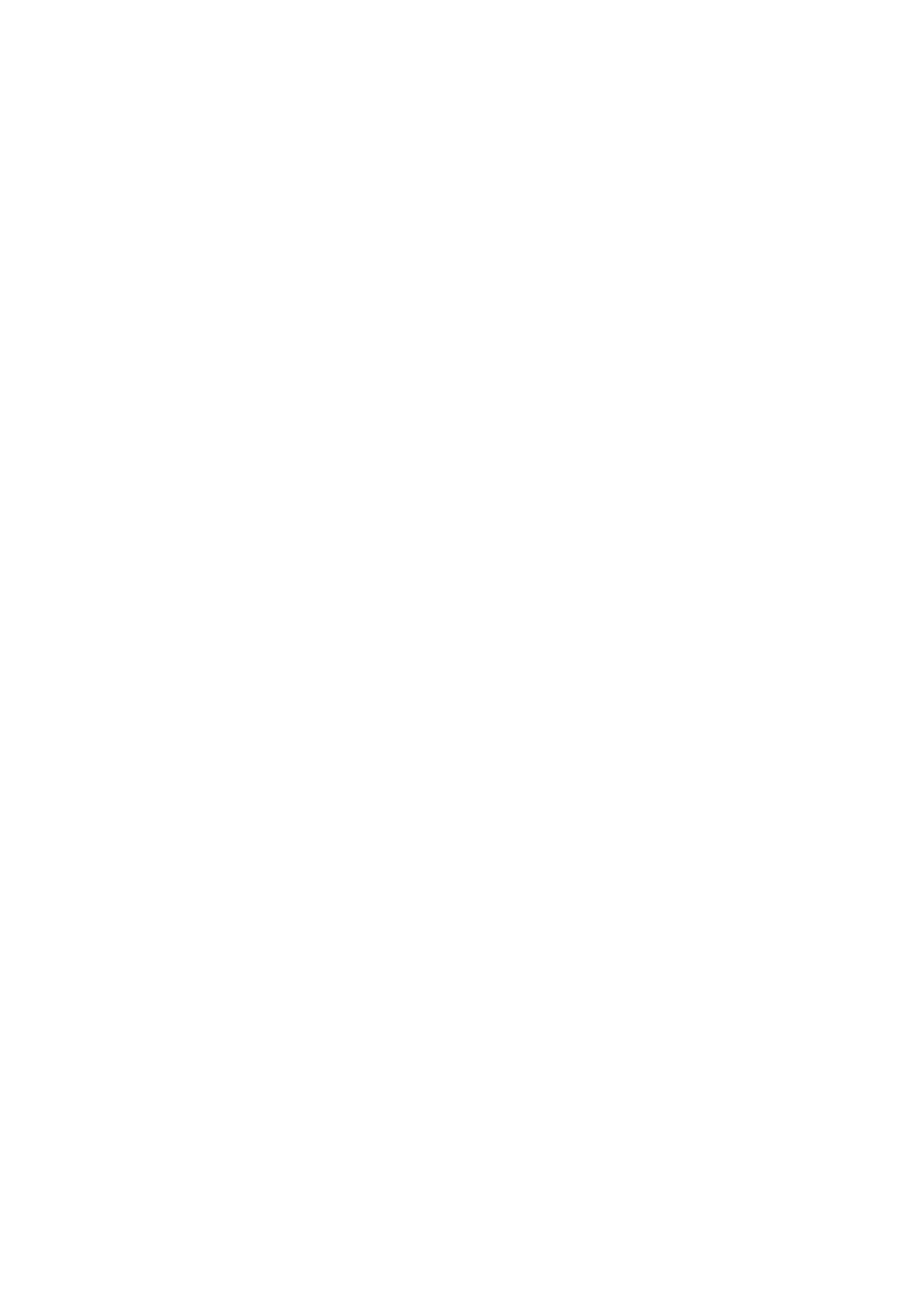# Grand Committee

*Tuesday 26 February 2019*

## **Arrangement of Business**

*Announcement*

### *3.30 pm*

**The Deputy Chairman of Committees (Viscount Simon) (Lab):** My Lords, if there is a Division in the House, the Committee will adjourn for 10 minutes.

## **Shipments of Radioactive Substances (EU Exit) Regulations 2019**

*Considered in Grand Committee*

*3.30 pm*

### *Moved by Lord Henley*

That the Grand Committee do consider the Shipments of Radioactive Substances (EU Exit) Regulations 2019.

**TheParliamentaryUnder-Secretaryof State,Department for Business, Energy and Industrial Strategy (Lord Henley) (Con):** My Lords, this new instrument is being made under powers set out in Section 8(1) of the European Union (Withdrawal) Act 2018. It is being made to address specific inoperabilities arising from the UK's withdrawal from the European Atomic Energy Community —Euratom—and would come into force on exit day only in the event of no deal between the UK and the EU. The instrument corrects deficiencies in retained EU law by revoking and replacing Euratom Regulation 1493/93 on the shipments of radioactive substances between EU member states. This instrument applies to the whole of the UK.

The regulations ensure that advance declarations will continue for shipments of sealed radioactive sources from the EU into the UK in the event of no deal. They enable the UK competent authorities to check that UK importers comply with requirements for the safe storage, use and disposal of sources before shipments are made. This process of advance declarations maintains the oversight of the UK competent authorities of the destinations and recipients of the sealed sources shipped into the UK. Therefore, in relation to imports, the regulations provide continuity for regulators and operators in a no-deal scenario.

The instrument covers the shipment of sealed radioactive sources. This means a radioactive material encapsulated by another material, usually metal, to prevent exposure. Such sources are widely used in industry, agriculture and medicine. Examples include sources to inspect the quality of welds on gas and water pipelines, to kill bacteria in food, to kill cancer cells in medical patients and to sterilise medical equipment. Approximately 100 businesses import radioactive sealed sources in the UK and the vast majority are in England. The regulations do not delay or restrict the UK's ability to import such sources from the EU as they provide continuity with current practices.

Following exit, UK importers of sealed radioactive sources from the EU will be required, as previously, to make an advance declaration demonstrating that they comply with national requirements for the safe storage, use and disposal of sealed sources before shipments from the EU to the UK can take place. This declaration will be sent to the relevant competent authority in the UK, which will acknowledge receipt as per previous processes. The competent authorities are the ONR for nuclear-licensed sites and the UK environment agencies for non-nuclear licensed sites. The UK importer will then be required to forward the declaration to the EU-based exporter before the shipment can be made. These declarations can last for up to three years and cover more than one shipment. The UK will recognise all declarations made before exit day following the UK's withdrawal from the EU. Shipments can continue to be made under existing declarations until those declarations expire.

In the event of no deal, the system cannot continue to operate in exactly the same way as now as the UK will no longer be a member state. The instrument maintains current arrangements in so far as possible, with three changes. First, the instrument applies only to imports from the EU into the UK, and will not apply to exports from the UK to the EU. This reflects the UK's position outside the EU and that this legislation can cover only the arrival of shipments in the UK.

Secondly, the obligation on exporters in EU member states to submit a quarterly return of all shipments will no longer apply. This is because the UK cannot place an obligation on EU exporters to submit a return to a UK-based competent authority.

Thirdly, the instrument places the legal obligation to make an advance declaration on the UK importer, whereas the Euratom regulation placed the legal obligation to obtain the advance declaration on the EU exporter. This technical legal change is made for jurisdictional reasons but makes no difference to what is required of the importer in practice, since it would have needed to provide the information to the exporter. Therefore, requirements for making the declaration for UK importers remain the same.

The changes do not place any additional practical requirements on industry or regulators. We expect a very small, one-off familiarisation cost to all industry of between £1,400 and £9,000. Subject to Parliament's approval of the regulations, guidance for operators will be published online in March alongside targeted industry engagement. Officials have been engaging with affected operators through various fora and channels, including the Environment Agency's small users' liaison group and the Radioactive Substances Policy Group. My department drafted this instrument in collaboration with the devolved Administrations, the UK environment agencies and the ONR.

In conclusion, the regulations are essential to demonstrate the UK's continuing commitment to the highest safety standards for the control of radioactive substances and to ensure maximum continuity for UK importers. I beg to move.

**Lord Jones (Lab):** My Lords, I thank the Minister for his exposition. I acknowledge that this is a complex and highly technical subject, but it is important to all citizens. I note on the first page of the document that "competent authority" means,

"in Wales, the Natural Resources Body for Wales".

On page two, some lines down, it states that "shipment",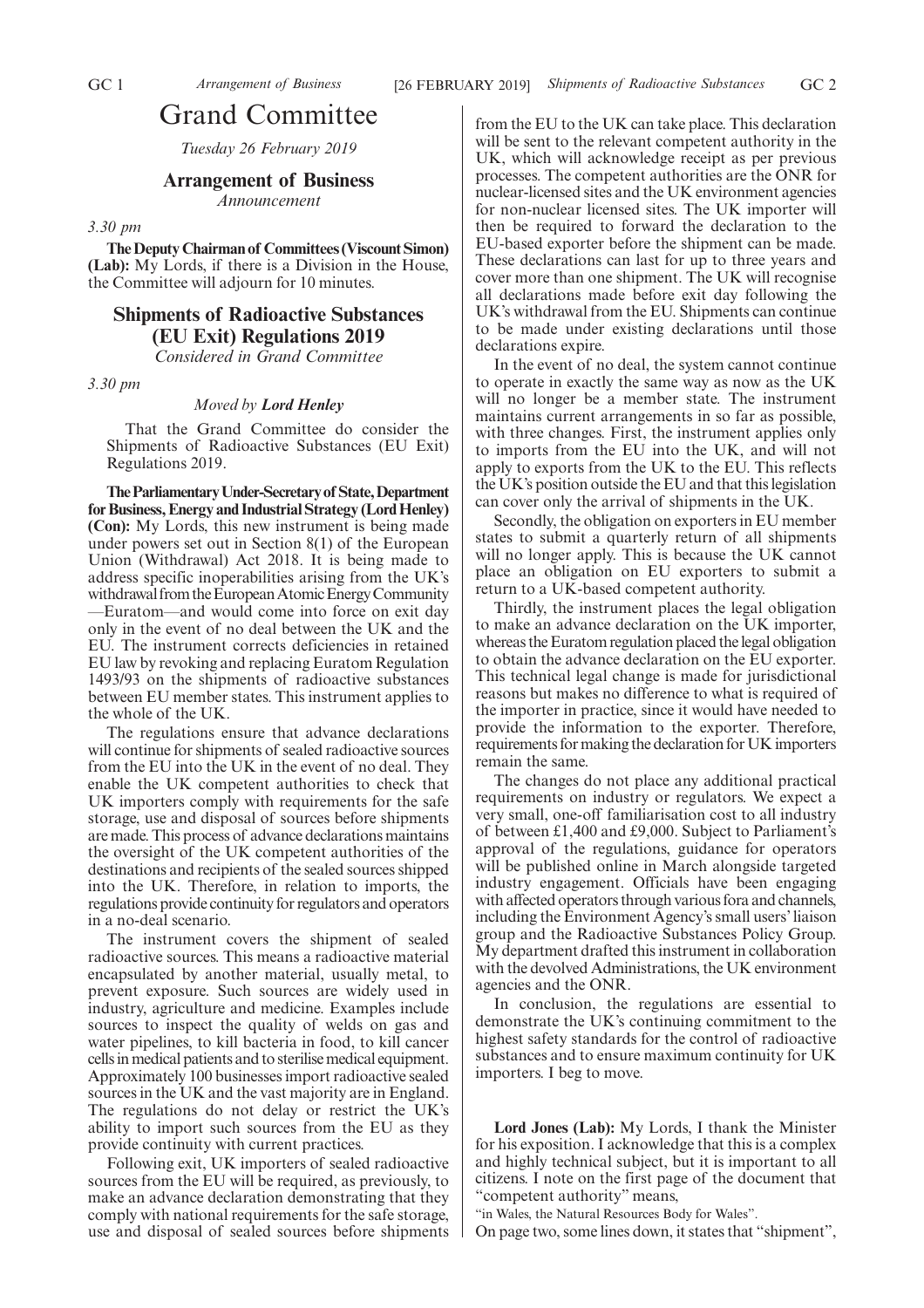#### [LORD JONES]

"means the transport from the place of origin to the place of destination, including loading and unloading, of sealed sources". Should we presume that this refers to a sea voyage, as opposed to a road or rail journey? The word "shipment", on paper, seems a trifle ambiguous.

In north Wales there are two nuclear power stations: Trawsfynydd in Meirionnydd and Wylfa in Anglesey, or Ynys Môn. I believe that the former is dormant and the latter is to be replaced, although I understand that plans for the new Wylfa are now on hold, which is a cause for concern across the island. It is not my intention to query those issues as such, but can it be presumed that shipment from plants such as these—should there be a need for shipment—would begin by road or rail? As I said, "shipment", as referred to on page 2, is a trifle ambiguous. I recollect seeing the transportation by rail southwards from north-west Wales of a flask mounted on a rail-wagon frame. The flask, which was large and possibly made of steel or iron, was engaged within the train in just one wagon and was easily identifiable to people like me in the locality as a flask connected with the plants that I have instanced.

**Lord Fox (LD):** My Lords, I thank the Minister very much for presenting this statutory instrument. Obviously, this is not just a consequence of the Brexit decision but of the Euratom decision, so I put it on record that we regret that it is necessary. In the debate in the other place, this was billed as the last SI connected to Euratom, although I think the next one is as well, so I am not sure how that works. I know that previous SIs have been dealt with by my noble friend Lord Teverson.

I shall raise a couple of points. First, the Minister was clear that this relates to sealed transportation, yet the Explanatory Notes are clear that it covers both sealed and unsealed transportation, so I am a little confused about that. Certainly, in the debate in the other place, the Opposition Front Bench spokesperson also expressed some concern over how these regulations extend into the unsealed transportation—"unsealed" being vials, for example—of nuclear material. I would welcome some explanation from the Minister of why he chose not to talk about unsealed transportation while the Explanatory Notes are clear on that. Perhaps he could spend some time adding detail to that.

The Minister was clear that this is one-way legislation, which it has to be in that it applies to imports from the EU into the UK. It was clear that this affects about 100 concerns in the UK. On reciprocal travel, I am not aware that there is much material of this nature travelling in the opposite direction, but what is BEIS's analysis of the traffic in the opposite direction, and what impact would that have were the European Union not to reciprocate in equal measure to the way we have gone about continuing the Euratom process?

The noble Lord behind me—I am afraid I do not know his name—

#### **Lord Jones:** Jones of Wales.

**Lord Fox:** I guessed it was Wales. The noble Lord mentioned competent authorities, and obviously the ONR is a competent authority to handle this kind of material. What extra competence is required of the environment and natural resource agencies highlighted in the Minister's speech to manage this process?

Finally—again, this came up in the other place—there was some confusion between the Minister and some MPs in the debate over the ability of this process to continue to track radioactive material as it moves around the United Kingdom. The Minister seemed clear that it was competent to do this, and that was brought into question. The Minister promised to write to the Opposition Front Bench spokesperson on this subject. I am not aware that that letter has gone out but, given that the Minister in the other place saw fit to write on this subject, it would be helpful if the Minister could let us know the content of that letter to underline the competence or otherwise of this process to continue to track these materials as they travel throughout the United Kingdom.

#### *3.45 pm*

**Lord Grantchester (Lab):** I also thank the Minister for his introduction to the regulations. I confirm my understanding that they just cover the situation under a no-deal outcome and that if there is a deal, these would fall into the future relationship category, subject to negotiation. One might think that even a no-deal situation would lead to a deal of some sort downstream.

Labour agrees that we must have an effective, operable statute book under all circumstances at the time of EU exit and therefore does not oppose the regulations. That is not to say that we are at all happy in the round with having to face a no-deal scenario, which is not supported.

The regulations provide continuity and certainty regarding Euratom and the compliance with nuclear safeguards that the House agreed to last year. The Minister mentioned that the regulations will be implemented through the relevant competent authorities in the UK: necessarily, the Office for Nuclear Regulation for nuclear site licences, but also the Environment Agency in England, the Scottish Environment Protection Agency, Natural Resources Wales and the Northern Ireland Environment Agency, regarding their different agencies for non-nuclear licences.

As the noble Lord, Lord Fox, said a few questions about the regulations were necessarily explored in some depth in the other place. First, on whether the regulations apply only to imports from the EU to the UK, I wondered whether existing agreements on exports to the EU, currently operable through Euratom, would continue to apply. The second point regards the obvious obligations for exporters in EU member states that would fall away. Would a new system be under discussion with Euratom in a no-deal scenario, or would that happen only under negotiations on the future relationship? That is an important point to distinguish under a no-deal scenario.

Once again, I have noted and am grateful that the regulations were drafted in collaboration with the devolved Administrations, all the relevant agencies and the ONR. However, what about Euratom, which will need to continue to be the regulating authority of the Euratom membership? Has it been included in these discussions such that it is happy that we will be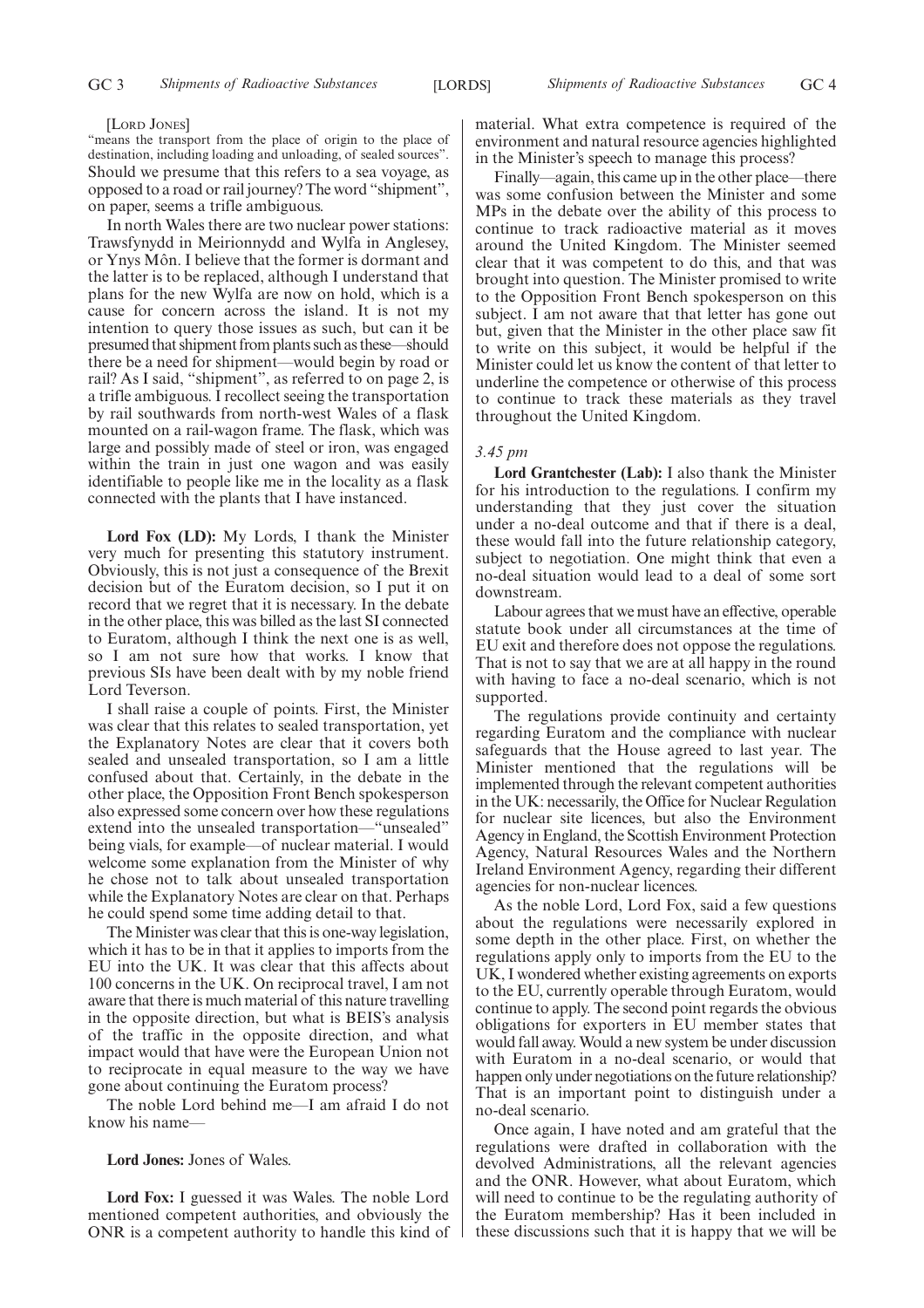fully compliant with IAEA regulations—something that the Minister will have ensured in any case?

As the noble Lord, Lord Fox, said, in the other place, there was a query about the extent of the application to both sealed and unsealed sources. The Minister in the Commons stated that unsealed sources are not covered by the regulations, so it is a completely different matter with a completely different system. Against that, the Explanatory Memorandum states at paragraph 2.2:

"The Regulation covers both 'sealed' and 'unsealed' radioactive sources".

There is confusion because that apparently was not made clear by the Minister in the other place, so it would be excellent if the Minister could reconcile that to us and follow up the queries to which I, my noble friend Lord Jones and the noble Lord, Lord Fox, drew attention.

Otherwise, I am content with the regulations.

**Lord Henley:** My Lords, I thank the noble Lords, Lord Grantchester, Lord Fox and the noble Lord, Lord Jones, of Wales, as we shall now refer to him, if he is happy—I am sure he will be—with such a grand title.

**Lord Jones:** And we won last Saturday.

**Lord Henley:**I think the less said about last Saturday the better, but that is another matter. I shall start, because of last Saturday, by dealing with the noble Lord's question, which is pretty straightforward. I can assure him that "shipment" refers to any form of transport. It might have the word "ship" in it, but it also covers trains, which, as he knows, have been used a great deal over the years to move nuclear waste and nuclear materials around all parts of England, Wales and Scotland. Whether by road or whatever, "shipment" covers everything.

I note also what the noble Lord said about Wylfa. Now is neither the time nor the place to go over that again. We hope that something will emerge in due course, but he knows the reasons why that could not go ahead.

I turn to the questions asked by the noble Lords, Lord Fox and Lord Grantchester. On whether the measure covers both sealed and unsealed transportation, I know that my honourable friend Mr Harrington is meeting his opposite number, Dr Whitehead, about that tomorrow. I hope they will be able to resolve whatever uncertainties there were between the two of them on that matter. I hope also that they will be able to follow up the confusion relating to tracking and deal with the letter to which the noble Lord, Lord Fox, referred.

**Lord Fox:** I thank the Minister for that. I realise that his colleague is always right, but do we have any inkling as to how this question will be resolved? In other words, is the Explanatory Note that states the measure deals with "unsealed" as well as "sealed" incorrect, or was the impression given in the other place perhaps misunderstood and the Explanatory Note correct?

**Lord Henley:** My honourable friend is always correct, but, as the noble Lord knows, even Homer nods, and he might not have been quite as correct as he normally is on every occasion. As I said, I would prefer to have that dealt with tomorrow, between my honourable friend and Mr Whitehead.

The noble Lord asked also about the impact on exports and the reciprocal nature of this. I am afraid I cannot give him any figures about how much is going the other way. If there are some figures on that, I shall certainly write to him. The position in relation to UK exports into the EU obviously sits entirely within the EU's competence after exit. Operators have been advised that they should seek guidance from the EU and member states on any future requirements on exports to the EU. In that respect, I assure the noble Lord, Lord Grantchester, that we will continue to maintain close relations with Euratom, just as relations with the International Atomic Energy Agency remain important. It is keen that we bear in mind the standards that it will wish to maintain in this area, just as we have always done. I made it clear throughout the passage of that first bit of Brexit legislation, the Nuclear Safeguards Act—which I am sure noble Lords will agree seems quite a long time ago—that we would continue to maintain close relations with those bodies, and I make it clear it now. I think it was the noble Lord, Lord Fox, who asked whether this was the last bit of EU exit legislation relating to nuclear matters but then thought that the next instrument also dealt with such matters. The next statutory instrument is not technically an EU exit regulation, so I think my honourable friend was correct in saying that this was the last of our EU exit statutory instruments on nuclear matters. As he is aware, we still have to deal with quite a number of other EU exit SIs and legislation.

I think that deals with almost all the questions noble Lords asked. The final one was on the competence of the various environmental agencies and whether they have the appropriate skills. All the environment agencies have been dealing with these matters already, so there will be no extra burden on them and no extra skills to acquire. They will continue to work in this field.

**Lord Grantchester:** Can the Minister confirm that it is about not just their skill set but their resource levels, which must be adequate to take on these tasks? It would be useful to have his confirmation on the financial implications of that.

**Lord Henley:** I cannot give the noble Lord any precise figures at this stage, but I can make it clear that they will continue to be adequately resourced for whatever they need to do. I commend the regulations to the Committee.

*Motion agreed.*

## **Carriage of Dangerous Goods (Amendment) Regulations 2019** *Considered in Grand Committee*

*3.56 pm*

### *Moved by Lord Henley*

That the Grand Committee do consider the Carriage of Dangerous Goods (Amendment) Regulations 2019.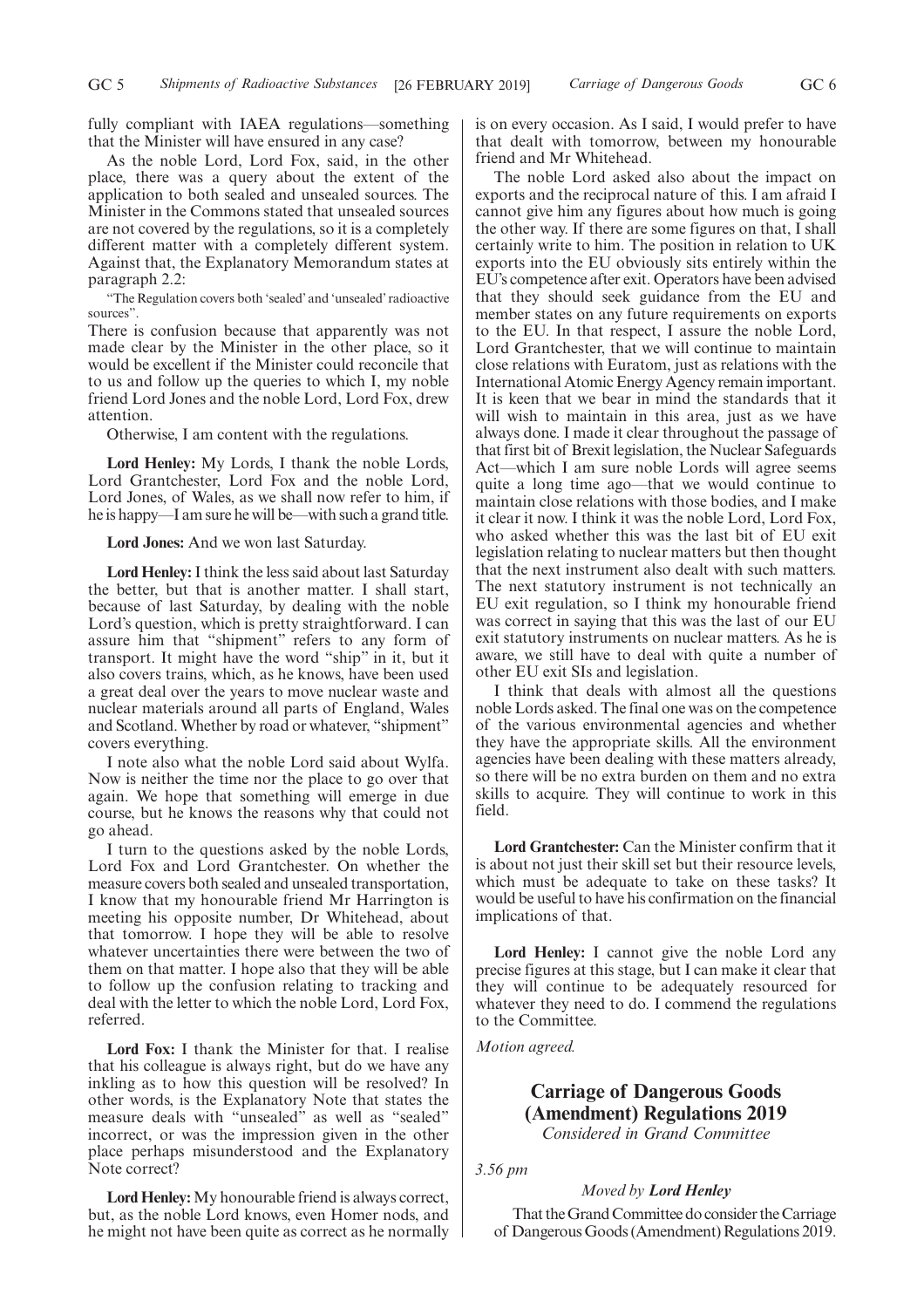**TheParliamentaryUnder-Secretaryof State,Department for Business, Energy and Industrial Strategy (Lord Henley) (Con):** My Lords, this statutory instrument will change the Carriage of Dangerous Goods and Use of Transportable Pressure Equipment Regulations 2009. These regulate the transport of most dangerous goods in Great Britain, and this instrument will update the sections that deal specifically with radioactive materials.

The amendments in the instrument will strengthen Great Britain's emergency preparedness and response arrangements for the transport of radioactive materials. They will apply to transport by rail, road and inland waterway. The changes in the instrument will bring Great Britain into step with the highest international safety standards, as they implement the emergency preparedness and response requirements of the Euratom basic safety standards directive 2013.

One of the amendments introduces provisions on the control of so-called volatile organic compounds resulting from the storage of petrol and its distribution from terminals to service stations. It corrects an unintended revocation of guidance for the design and construction of petrol tanks in respect of the control of such compounds. The other simply updates a cross-reference in the Transfrontier Shipment of Radioactive Waste and Spent Fuel Regulations 2008.

On that matter, I should like to point out that, in the debate in another place, concerns were raised about the drafting of this amendment. It was suggested that the 2008 regulations had been revoked and replaced by the Transfrontier Shipment of Radioactive Waste and Spent Fuel (EU Exit) Regulations 2019, and that this amendment therefore constituted defective drafting, which would be fatal to the SI. I am happy to confirm that the amendment in question is legally sound, as the revocation and replacement of the 2008 regulations will take effect only if the UK leaves the EU on 29 March without a deal. In this unlikely event, the amendment would simply be null and void; its nullity would have no impact on the remaining provisions of these regulations.

The department held a joint consultation with the Ministry of Defence and the Health and Safety Executive on the changes made by this instrument. We published our response to the consultation in October last year. Of 71 respondents, 31 commented on the transportspecific elements of the consultation. I am happy to report that the proposals received broad support.

I shall now briefly outline the amendments made by this instrument. We have broadened the definition of "emergency" to include risks to quality of life, property and the environment. We have also updated the principles and purposes that duty holders are to have regard to when drafting emergency plans, to ensure that plans are flexible and proportionate. We are including in the regulations a definition of "emergency worker", with comprehensive requirements for training. We are also expanding the requirement to regularly review and test emergency plans. For civil nuclear transport, the competent authority in Great Britain, currently the ONR, will have a duty to provide information to the public about the nature and effect of a potential radiation emergency.

#### *4 pm*

These regulations will introduce a national reference level and will require the carrier and consigner of radioactive materials to ensure that the emergency plan prioritises keeping radiation exposure below that level. It was alleged in another place that these regulations do not take account of the circumstances under which an emergency worker may be exposed to a maximum dose of 500 milliSieverts; I can confirm that the regulations expressly state that such exposure is possible if this worker is engaged in activities for the purpose of saving human life and with their informed consent. The new regulations also include a duty to provide a handover report to assist the transition from an emergency exposure situation to the recovery phase.

As I have mentioned, Part 2 of the regulations makes a technical update to a cross-reference in the Transfrontier Shipment of Radioactive Waste and Spent Fuel Regulations. Part 3 reinstates a previously revoked provision that implements an EU directive on volatile organic compound emissions resulting from the storage of petrol and its distribution. The impact of these changes will be minimal: the main burden will be any costs associated with familiarisation with the amendments and making any revisions to emergency plans. This will be a relatively minor, one-off cost. The other two changes included in this instrument, those on volatile organic compounds and transfrontier shipment of radioactive waste, are purely technical and will have no impact on industry. I beg to move.

**Lord Jones (Lab):** My Lords, I thank the Minister again for his exemplary exposition. This is a most important instrument. I look at page 5, under "Interpretation of Part 1", and I see the words "ionising radiations", "dose consequences", "endangered persons", "exposure"and, "'emergency services' means those police, fire and ambulance services that are likely to be required to respond to the radiation emergency".

I support what the Minister proposes and I will not detain the Committee but I will give an insight.

Some of your Lordships may have heard of CP Snow, a novelist who ended up in your Lordships' House and was at one time a Minister under a trade union leader who was a Cabinet Minister, Mr Cousins. As a novelist, CP Snow wrote a series of 11 novels, *Strangers and Brothers*. One—which I have read, as I have the others—is relevant to these regulations, in a historical sense if no other, and might be of interest to the Minister and his able colleagues in the department who brief him.

The novel in question is *The New Men*, which describes, clearly based on what had happened, the consequences of an individual receiving an unwanted dosage—that is, a radiation emergency, the words in the regulation. The novel is set in north-east Wales in the small village of Rhydymwyn, where the first steps of Britain's attempt to make an atom bomb were taken under the cover of chemical substances that were possibly to be used in war. That small village is outside Mold, the county town of Flintshire, and I have always lived within eight or nine miles of it.

Snow describes the scientists who were transplanted from their dreaming spires and assisted by university men from Liverpool and Birmingham, to name but two centres inhabited by the scientists who were making,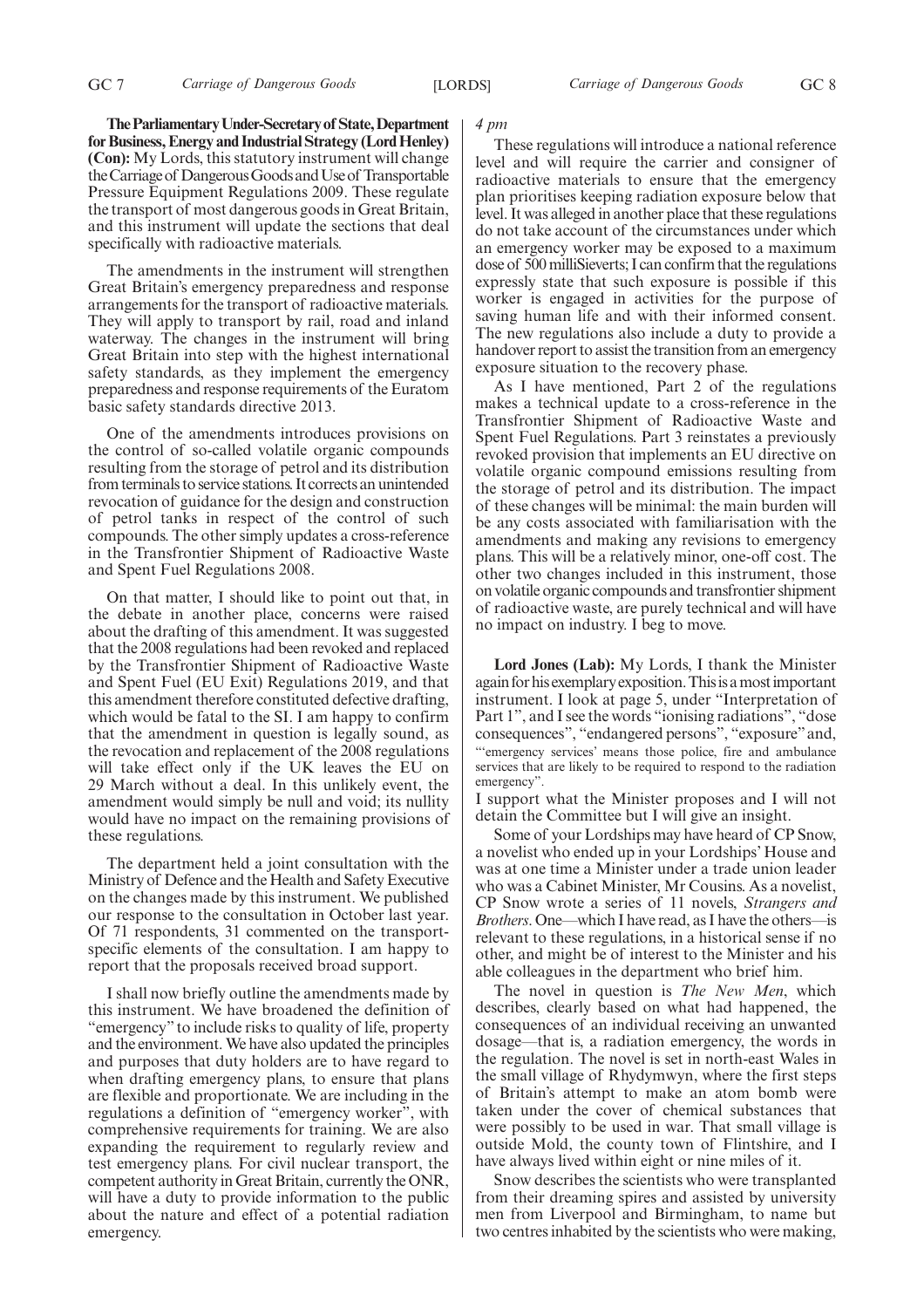or attempting to make, our first bomb. Noble Lords may know that the attempts were ended and went lock, stock and barrel to Los Alamos in New Mexico. A former Member of the other place wrote a tract entitled *How the Americans Stole Britain's Bomb*. That is not for me to describe further.

The novel that I have been referencing is an attempt by the insightful novelist, who was engaged in science and the upper echelons of the Civil Service, to describe the making of our bombs. These regulations relate to that, and it may occasionally be the duty of any Parliament to consider how a regulation first came about. Once again, the novel is *The New Men* by CP Snow, part of the 11-novel *Strangers and Brothers* sequence.

My question, if I may pose it, is: how many shipments, if any, are by road annually? Is there any information that the Minister can give responsibly?

### *4.07 pm*

*Sitting suspended for a Division in the House.*

#### *4.17 pm*

**Lord Jones:** My Lords, I restate my question: how many shipments, if any, are by road annually? I presume that transportation is inevitably through urban centres. Is the Minister able to give us any detail or information of any responsible kind? The proposals on page 7, looking at emergency plans, are clearly well-considered and very sound, but who oversees them? What arm of the British state is responsible in the end for these emergency plans, when one takes into account the chain of command?

I referred very briefly to the village of Rhydymwyn in the county of Flintshire, where the dosages were first suffered. I conclude by telling the Committee that there was an upshot in 1979. It was a general election, and as a Minister I found myself in the wilds of Meirionnydd, not a million miles from Blaenau Ffestiniog. I was hunted in that locality by the constabulary, on the basis of urgent representations made by officials from my department at that time. They had established that in the proximity of Rhydymwyn, which was making something like mustard gas but deep in the bowels of the buildings, there was the beginnings of a trace of atomic energy. The point was: my officials told me that the road outside that factory had shown evidence of collapse, and very dangerous substance material was feared to be leaking. It did not happen, but that is the context of these words.

**Lord Fox (LD):** My Lords, I thank the Minister for introducing this statutory instrument. I am enjoying the novelty of dealing with one that is not related to Brexit, so it is almost like a holiday among all the others.

I have three points to make. First, I welcome the extension of the definitions of an emergency. Some of those are quite subjective in their description—for example, "quality of life". I wonder what work has gone on to make sure that an emergency is indeed an emergency, and that transporters are not exposed to unwarranted legal action through what would be described as a loose definition in the Act. What impact analysis has been done on the litigation risk around the looseness of the term?

It was very helpful that the Minister brought up the issue of whether this was in order around the Transfrontier Shipment of Radioactive Waste and Spent Fuel (EU Exit) Regulations 2018. He mentioned that these regulations would in the event automatically be nullified—"nullity", I think, was the word he used. How is that nullifying process triggered? Is it part of an overall Bill where a group of SIs or parts of SIs are triggered? My sense is that only a part of this SI gets nullified; or is all of it nullified? What is the mechanism for the triggering of its nullification?

The noble Lord, Lord Jones, paints an interesting picture of his home village. I cannot help thinking that it must be very beautiful and he is hell-bent on keeping people out with tales of mustard gas and atomic leaks.

**Lord Jones:** I am not a nationalist. Borders mean nothing to me.

**Lord Fox:**There is another point to consider. Essential to this is the definition of an emergency worker. Is it someone who is predetermined as an emergency worker? We have heard of the heroic efforts of ordinary engineers and ordinary people during the massive meltdown of the Japanese reactor, and we know that in Chernobyl heroic individuals took it upon themselves to be part of an emergency exercise. Although there is a definition of emergency workers in the SI, it is clear that, if there is an emergency—let us hope it never comes to pass individuals will become de facto emergency workers by their proximity to what is happening. They perhaps are not covered by these regulations. In any case, how do you limit these people to 500 millisieverts when they are in the middle of an emergency? They do not necessarily have monitoring equipment to hand; they are dealing with an emergency. While this is a useful limit, no emergency is planned, so unless these people are already wearing the necessary monitoring equipment, they will not be monitoring the dose; and if they are accidental emergency workers—if you follow my drift they will not have that monitoring equipment either. I would welcome the Minister's response to those three points.

**Lord Grantchester (Lab):** My Lords, I am grateful to the Minister for his explanation of the order before the Committee today, and for providing us with updated information on its passage in the other place. The noble Lord, Lord Fox, said that it is not entirely to do with a no-deal scenario; hence I am a little perplexed as to how this order is split—if that is the right word—into parts that will be nullified and those that will not at the relevant outcome.

I also reiterate that we found it unfortunate that Euratom was swept up into the withdrawal letter, and hence into the withdrawal agreement, and that we need to leave Euratom at the same time as we leave the EU. That is deeply regretted, but I am grateful to the Minister for his updating remarks on the order in the Commons regarding the Transfrontier Shipment of Radioactive Waste and Spent Fuel Regulations 2008.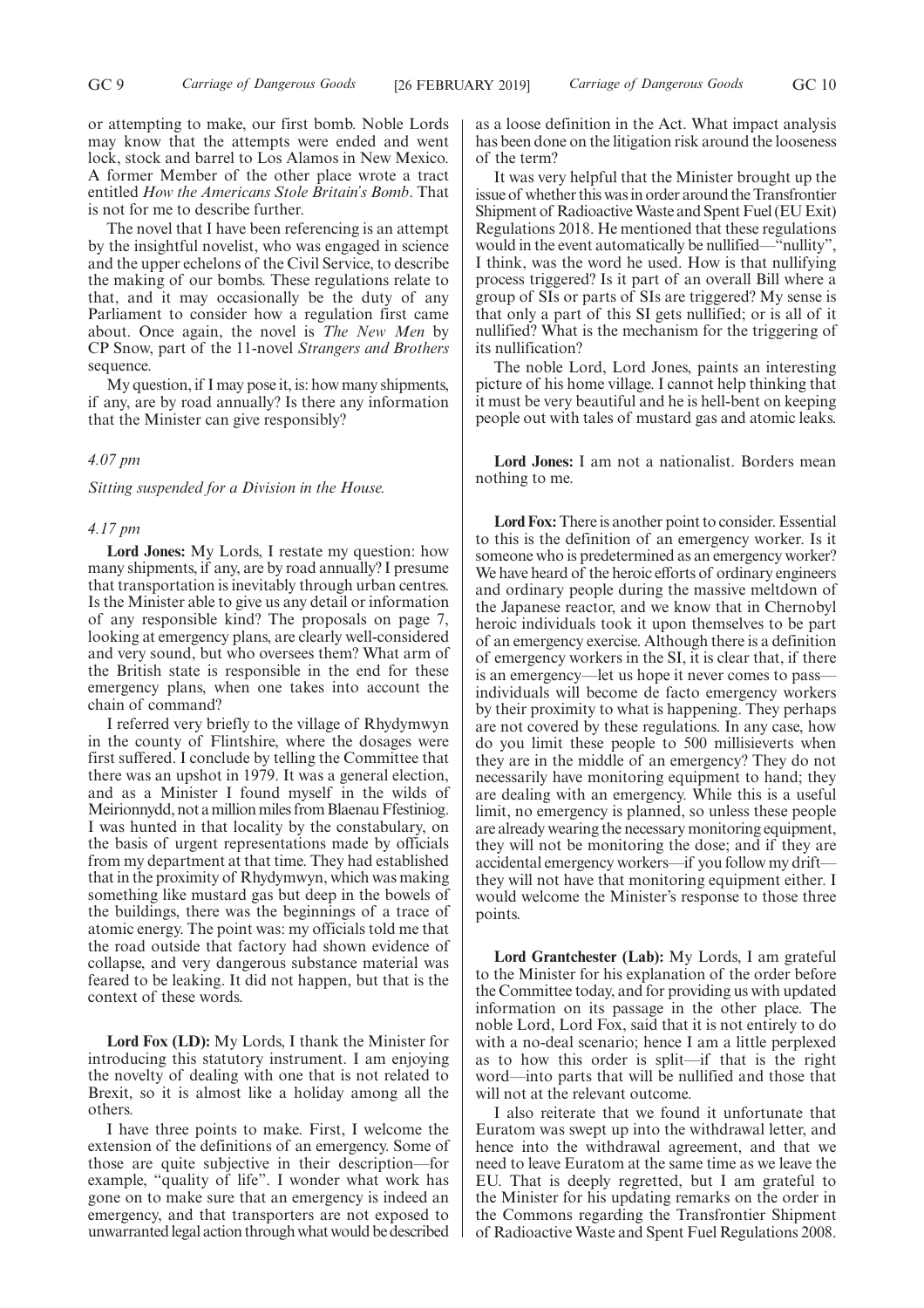[LORD GRANTCHESTER]

We see no issue with the order in general; however, I have noted the circumstances on which the Minister reported, and which have been taken up in other contributions around the Committee, around radioactive emergencies, notably in relation to exposure to risks for emergency workers. I welcome the consultation and the Government's response: this does indeed strengthen the UK's emergencies preparedness and aligns with IAEA best practice and the highest safety standards. I also welcome the fact that under the regulations the ONR has a duty to provide information to the public about the nature and effect of a potential radioactive emergency and that they introduce a national reference level below which exposure must be kept.

I put on record that it is of great benefit that there is now a duty to have a handover report to a recovery phase in any emergency and that training will be provided to give clarity to workers, including those that the noble Lord, Lord Fox, asked about, who might suddenly come within the bracket of the emergency regulations, though they may not necessarily have been designated as emergency workers.

The Minister paid regard to the setting of the definitive reference level that was part of the debate in the other place. Emergency workers will be exposed to levels potentially above the general level of 100 millisieverts, to a higher level of 500 millisieverts: this is well above the level that workers were exposed to at the Chernobyl disaster, which reached 350 millisieverts. I recognise that this level is in compliance with the EU directive, but will the Minister say whether it is future policy to look at this more closely and perhaps see what can be done to reduce this in order to be less above the level that would pertain in an ordinary situation? I know that an emergency could entail a wide divergence to very high levels; nevertheless, if he can say something about that, it would be helpful.

I also notice that the ONR will publish guidance. Will that have a statutory reference in relation to health and safety at work? Will it include action to be taken should there be a series of spikes that could cumulatively expose a worker to a level well above that which is generally provided for? Is there any responsibility to an emergency worker should he be put into such a position? With those questions, I am happy to pass the order today.

**Lord Henley:** My Lords, again I thank all three noble Lords for their contributions; in particular I thank the noble Lord, Lord Jones, for his insights on CP Snow, particularly *The New Men*. It is a long time since I read any CP Snow, but I feel that I must go back and read some.

**Lord Jones:** May I recommend to the noble Lord *Corridors of Power*, which delineates activities here in this House?

#### *4.30 pm*

**Lord Henley:** I will try *Corridors of Power* as well as *The New Men.* The one thing I will not do, because it is beyond what I should ask of my officials, who are absolutely wonderful and have looked after me very well through all these debates and others, is ask them to read CP Snow. However, they might also take guidance from the noble Lord, Lord Jones.

The noble Lord also asked about the number of shipments by road. I can give him quite a number of figures. The total number of packages containing radioactive material transported by rail was about 1,500, and that was a total number of about 750 consignments. On road transport, we think that there were around a total of 110,000 packages, but again, you have to halve that because of going to and fro. The total figure we seem to have for road, rail and other means is around 40,000 packages. The majority are transported to nuclear power stations, but the transport of radioactive material by rail arises from the civil nuclear industry and consists of transport between Sellafield and the nuclear power stations, and from Sellafield to the low-level waste depository at Drigg. The road transport includes medical and industrial sources, some of which are moved more than once, hence bringing that figure down to 40,000. PHE estimates that 76% of packages transported by road in the UK are medical, 4% are industrial, and the remaining 20% are in the nuclear industry.

I will quickly deal with the point made by the noble Lord, Lord Fox, about the nullifying part of the regulations. I explained that the provision would be nullified, but the noble Lord asked about how nullification happened. There is no formal process—it just happens because a provision has been nullified, and there is case law which indicates how the courts are to treat such a nullified provision. I presume that if it is nullified, it is treated as if it is not there. If the noble Lord wants the case law, it is Inco Europe Ltd v First Choice Distribution in 2000.

On the question of emergency and who oversees that, the emergency plans, which the noble Lord, Lord Jones, asked for, are a matter for the Office for Nuclear Regulation, which is laid down by the Energy Act 2013. Obviously, any definition of "emergency", as the noble Lord, Lord Fox, points out, to some extent has to be subjective, but further details will be set out in guidance from the ONR. The reference here is based on the IAEA best practice.

The noble Lord also wanted to know just how we would then manage excessive doses. As I think I set out at the beginning, the regulations make lawful a deliberate exposure at high levels in an emergency. Obviously, in extremis workers might be subject to that higher level of exposure. They could not be ordered into such a situation, but—again, as I set out at the beginning—obviously, if it is a question of life and death, that is a different matter.

On the question asked by the noble Lord, Lord Jones, about the 500 milliSieverts level, the regulations provide that in exceptional situations—in order to save life, prevent severe radiation-induced health effects or prevent the development of catastrophic conditions—the reference level for an effective dose from external radiation for emergency workers may be set above 100 milliSieverts, but not exceeding 500 milliSieverts. In line with this provision, the CDG regulations disapply the IRR 2017 dose limits, subject to a maximum of 500 milliSieverts, providing that the emergency worker,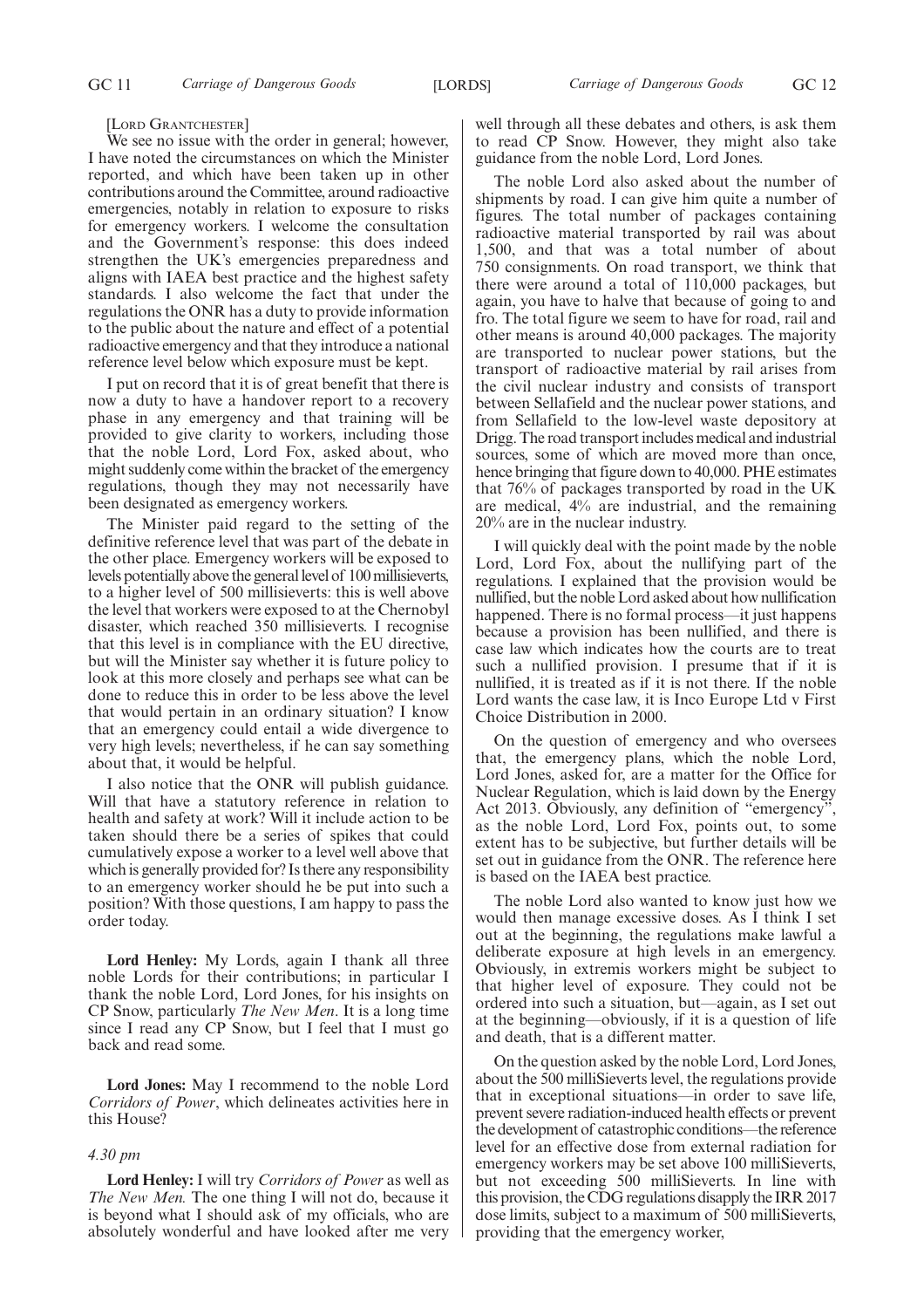"is engaged in preventing the occurrence of a radiation emergency; or … is acting to mitigate the consequences of a radiation emergency".

As I said, further guidance will be available from the ONR. These regulations tightly restrict the circumstances under which an emergency worker may be exposed to that maximum dose. They state that such exposure is possible only if this worker is engaged in activities for the purpose of saving life and with their informed consent.

**Lord Fox:** That is slightly helpful, so I thank the Minister, but I am still troubled by what I call the first first responder, who may well be on the scene without the necessary equipment and monitoring of dosage available. We know that people of that nature run towards danger rather than away from it. These people could be knowingly or unknowingly exposing themselves to high dosages, whether at 500 milliSieverts or not. We will not know, because they are not being monitored. What is the policy on individuals who are exposed to radiation but are not in a position to measure that dosage? Is there a modelling process? How would we know what these people are exposing themselves to? Or does this legislation simply not deal with that situation and take the approach that, frankly, it happens but you cannot regulate for it?

**Lord Henley:** I would prefer to write in greater detail to the noble Lord on that. We are bringing in this limit of 500—for the first time, I think I am right in saying—but obviously, in emergencies of the sort he is talking about, things often go beyond what can be regulated for. Would the noble Lord be happy if I wrote to him in greater detail on this? It would be a pity if I started getting things wrong. Obviously, I will copy that to the noble Lords, Lord Jones and Lord Grantchester.

**Lord Fox:** I would appreciate that.

**Lord Henley:** The final point that needed to be dealt with was that from the noble Lord, Lord Grantchester, about emergency workers suffering from cumulative spikes. Any facility suffering multiple strikes—multiple urgencies—could be shut down by the ONR. That is what the ONR is there for. I do not expect that scenario to occur in practice, but obviously there could be occasions. If I need to add more to that, I will write to the noble Lord. I beg to move.

*Motion agreed.*

## **Electricity and Gas etc. (Amendment etc.) (EU Exit) Regulations 2019** *Considered in Grand Committee*

*4.38 pm*

#### *Moved by Lord Henley*

That the Grand Committee do consider the Electricity and Gas etc. (Amendment etc.) (EU Exit) Regulations 2019.

*Relevant document: 16th Report from the Secondary Legislation Scrutiny Committee (Sub-Committee A)*

**TheParliamentaryUnder-Secretaryof State,Department for Business, Energy and Industrial Strategy (Lord Henley) (Con):** My Lords, I will also speak to the other four statutory instruments listed on the Order Paper.

As we approach EU exit, the department is working to ensure that our energy legislation continues to function effectively after exit day, ensuring that consumers continue to benefit from reliable, affordable and clean electricity and gas. A significant part of the legislation that governs our energy markets takes the form of direct EU legislation. This will be incorporated into domestic law as retained EU law upon our departure from the EU by the European Union (Withdrawal) Act. These instruments amend EU regulations that will become retained EU law and address a range of highly technical issues, from cross-border trade to the energy market objectives of regulators.

The instruments simply remove inoperabilities in retained EU law in the event that we leave the EU without a deal. In the main, they remove references to the EU and EU institutions that would make no sense following EU exit. This ensures that, in the event of a no-deal exit, we would retain the regulatory functions and frameworks needed to keep Great Britain and Northern Ireland's electricity and gas markets working effectively, facilitating continuity for UK industry and consumers. This is a sensible contingency to minimise uncertainty and disruption to our energy markets.

The instruments make similar amendments to legislation applying to Northern Ireland and Great Britain, although they are not always identical. This will ensure a consistent approach to retained EU legislation that previously applied across the UK while still recognising the unique nature of the single electricity market on the island of Ireland. On the single electricity market, let me be clear that the Government will take all necessary steps to seek to ensure that it can continue in a no-deal scenario. These instruments help to facilitate that. In preparing this legislation, the department has worked closely with Ofgem in Great Britain, and the Department for the Economy and the Utility Regulator in Northern Ireland.

In sifting this and related instruments, the Secondary Legislation Scrutiny Committee Sub-Committee A reported that the draft regulations,

"are necessary to enable UK energy markets to operate effectively if there is no agreement with the EU",

### and that,

"the proposed changes … do not appear to present significant policy or regulatory changes".

The Electricity and Gas etc. (Amendment etc.) (EU Exit) Regulations amend and make "workable" the retained EU electricity and gas legislation that was created to harmonise energy markets and regulation across the EU. They also revoke guidelines for trans-European energy infrastructure which set out processes for development of EU infrastructure, as these will be redundant in a domestic setting.

The Gas (Security of Supply and Network Codes) (Amendment) (EU Exit) Regulations amend retained EU gas legislation. They ensure that the regulatory framework relating to gas is maintained, including the technical EU network codes that cover the cross-border gas trade. This will maintain maximum business continuity and efficiency for UK gas operators and UK gas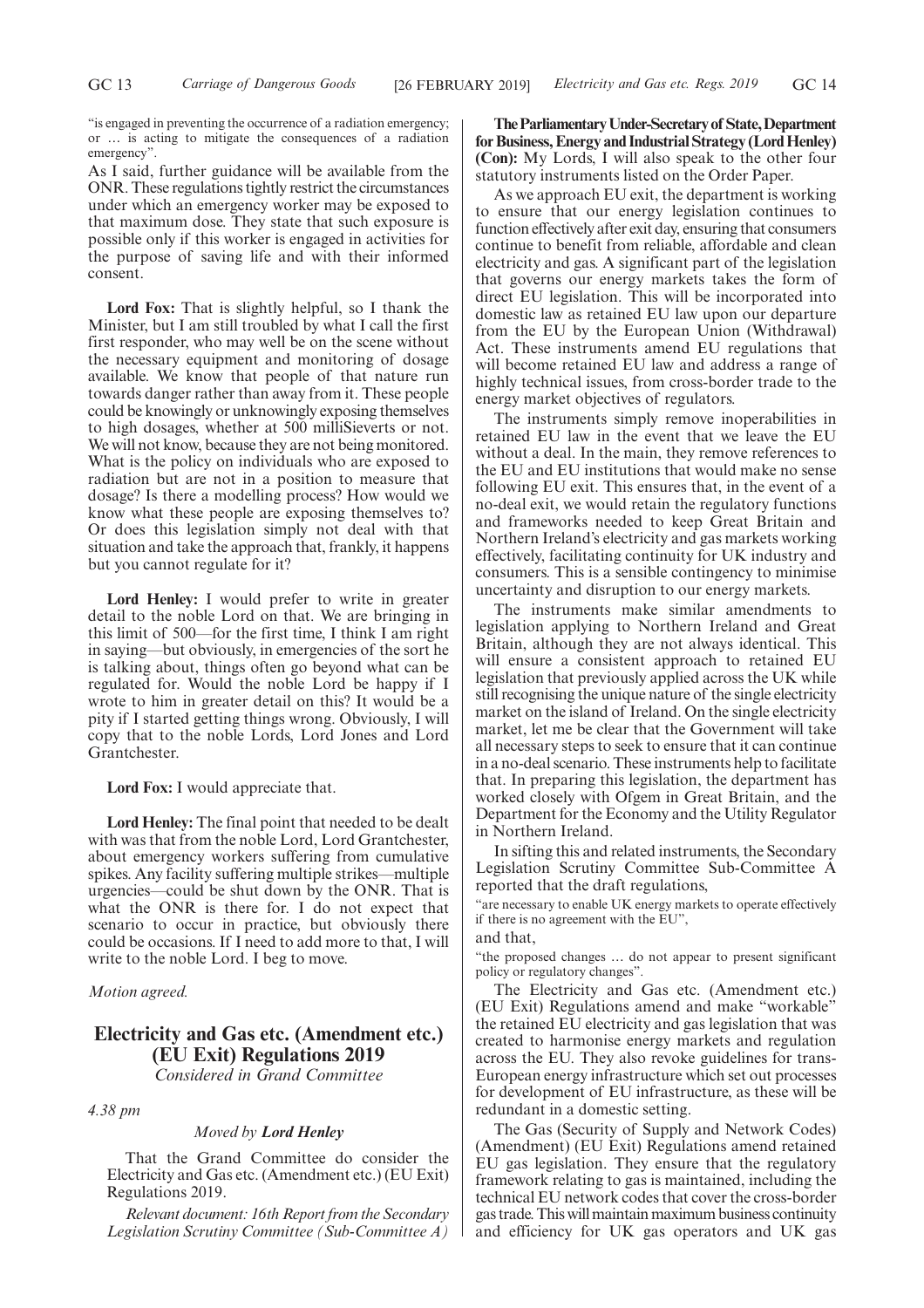#### [LORD HENLEY]

consumers. It also maintains the framework for dealing with security of supply, such as responding to gas supply emergencies by updating the security of supply regulation to remove references to EU institutions.

The Electricity Network Codes and Guidelines (Markets and Trading) (Amendment) (EU Exit) Regulations address EU electricity legislation relating to markets and trading, ensuring that they operate as part of domestic law. In particular, this instrument amends a wider package of rules, known as EU network codes for electricity. It revokes the guideline on forward capacity allocation and the guideline on capacity allocation and congestion management. These codes govern how cross-border trade operates within the EU's internal energy market. The EU has been clear that, were the UK to leave the EU without an agreement, we would no longer be part of the internal energy market. These codes would therefore have little to no practical application in UK law and are being revoked. Alternative arrangements for cross-border trade are being put in place by GB interconnectors similar to those that were in place prior to European market coupling. Fallback arrangements will be in place for the interconnectors between the single electricity market and GB to ensure that trading can continue to take place in a no-deal scenario.

This instrument also amends the inter-transmission system operator compensation mechanism regulation, which established a mechanism to compensate national transmission system operators for hosting cross-border flows of electricity. The cross-border elements are removed as they cannot be provided for by domestic UK legislation. Provisions relating to the setting of domestic network charges are retained.

### *4.45 pm*

The guideline on electricity balancing will be largely retained in Great Britain, with amendments made to remove provisions relating to a European platform for the exchange of balancing energy. In Northern Ireland, the guideline on electricity balancing will be revoked as it does not apply to islands not interconnected with the rest of the EU.

The Electricity Network Codes and Guidelines (System Operation and Connection) (Amendment etc.) (EU Exit) Regulations deal with EU legislation relating to the operation of the electricity system. Two of the EU regulations amended by this instrument—system operation guideline and emergency and restoration network code—concern the activities of electricity system operators, which balance supply and demand on the system in real time and ensure that electricity flows securely to customers across the UK.

The instrument amends the obligation on National Grid to co-operate with other system operators. It requires National Grid to assist SONI, the Northern Ireland system operator, with a similar reciprocal requirement on SONI. It removes the obligation to co-operate with other system operators. This does not preclude such co-operation happening, which we would encourage. However, we do not think it would be right that the GB system operator would be under a legal duty to co-operate that would not be legally required by our EU neighbours.

The unique shared arrangements underpinning the single electricity market on the island of Ireland mean that a different approach is required. In a no-deal scenario, the EU regulations oblige EirGrid, Ireland's system operator, to endeavour to conclude a co-operation agreement with SONI because of the shared nature of the single electricity market. Therefore for Northern Ireland we are retaining a similar requirement for SONI to endeavour to conclude an agreement with EirGrid.

In addition, the instrument revokes the "connection codes"—a set of three EU instruments for electricity. These codes apply only under EU law and from a date after exit, so will not be incorporated via the withdrawal Act. A similar issue arises for some provisions of the gas transmission tariffs.

Finally, the Electricity and Gas (Market Integrity and Transparency) (Amendment) (EU Exit) Regulations deal with measures to ensure market integrity and transparency. They amend retained EU law to ensure that UK regulators can maintain effective market surveillance and enforcement, and that market participants will continue to publish relevant inside information.

In conclusion, while leaving the EU without a withdrawal agreement is not what the Government want or are aiming for, these regulations make the necessary changes to ensure that the electricity and gas markets continue to function as normal, including the continuation of the single electricity market on the island of Ireland. This will maximise business continuity for UK market operators, facilitate the continued efficient international trade in energy and ensure that consumers continue to benefit from reliable, affordable and clean electricity and gas. I beg to move.

**Lord Fox (LD):** I think we are down to the hard core now.

If I were a member of the EU 27 and I were sitting over there listening to this, I would detect a pulling up of the drawbridge, because that is what it feels like. Of course we are doing no such thing, because for UK consumers to continue to have the electricity and gas they need, they will rely very much on the interconnector and on gas pipelines, and on the island of Ireland there is an integrated supply. So it is with great regret that we are having this debate.

Even though we are debating what would happen in the event of a crash-out, for us to participate in the single European energy market seems very unlikely, no matter what deal Mrs May and others manage to hatch. This points the way not just to the future of this country's energy market in the event of a crash-out but to what sort of market we will have and how we intend to regulate it even in the event of a deal. Again, that is regrettable.

Even if we are not within the energy market, our electricity system will remain contiguous with that on the continent of Europe thanks to interconnection, and our gas system will remain plugged into European gas networks. It seems to me that completely absenting ourselves from balancing and suchlike is not where we want to be—although I understand that that is what we would do in the wake of an emergency. I would like some assurance from the Minister that this is not where we want to be in the event of a negotiated exit or no-deal exit.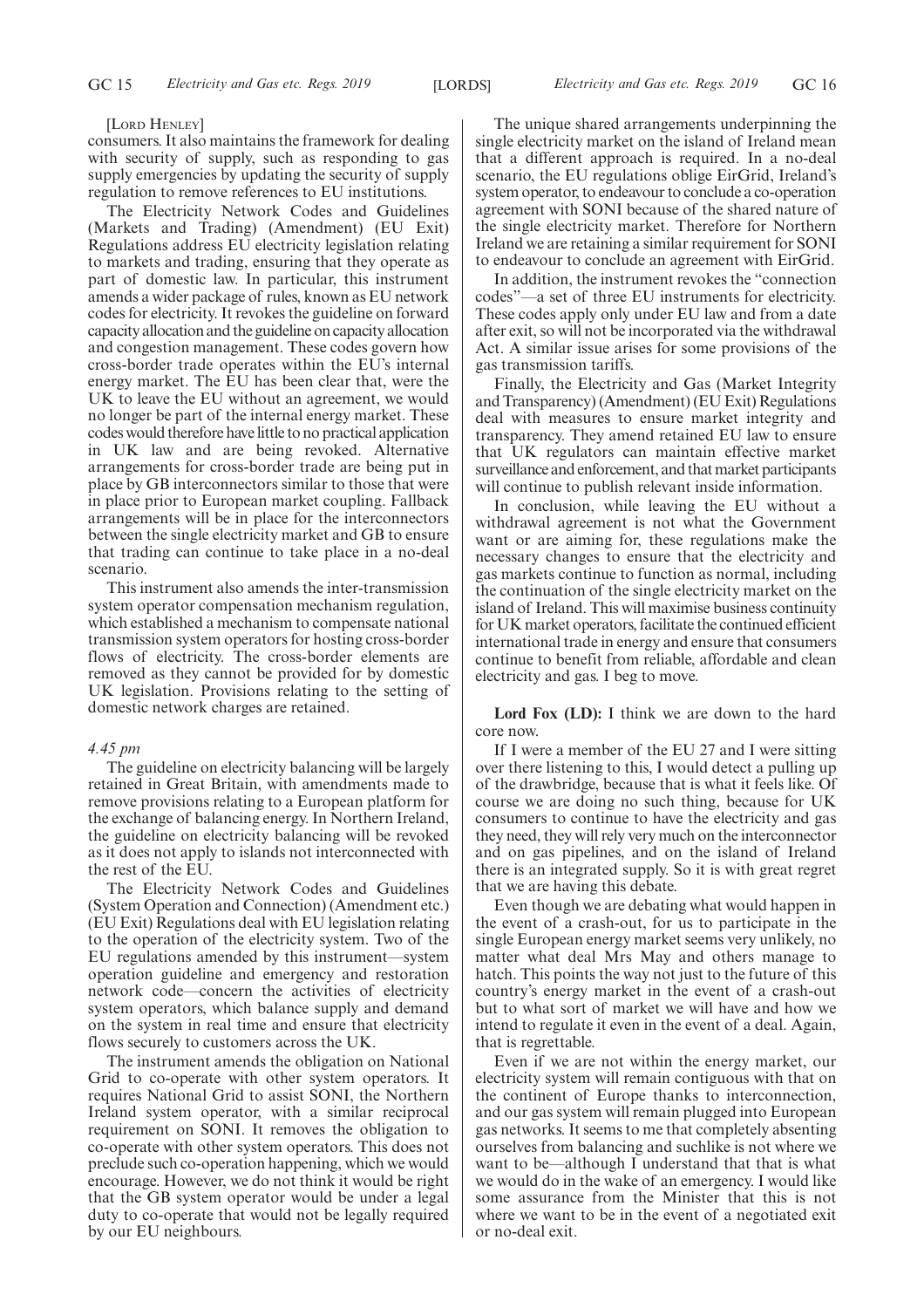We are placing consumers at some risk, not least around the point of no longer participating in balancing. If there are outages or if supplies go down in one place, we have been able to use the European energy market to fill in and take more power quickly through interconnection. On security of supply for British consumers, we will be absenting ourselves from having that option. In the event of a crash-out or of not having made an appropriate deal to remain part of the energy market, consumers will be at more risk of blackouts and interruption of supply. Perhaps the Minister would like to comment on that point.

Ofgem clearly has an important role, and I have the same questions that I have asked Ministers lots of times. Does Ofgem have the capacity and capability to do that? If not, is it likely to have it at the end of next month, or when will it have? What extra requirement is needed for Ofgem?

I note that we have in the SI a requirement to commence registration four weeks after exit day. It is not clear to me what happens in the four weeks between exit day and the registration of suppliers. Where are they legally? Are they in limbo? I await the Minister's answers.

**Lord Grantchester (Lab):**I am grateful to the Minister for his full and thorough explanation of the regulations before the Committee. Once again, I note that this instrument is brought forward under a no-deal scenario, such that it merely transposes existing regulations into UK jurisdiction with no appreciable policy differences. I am therefore happy to approve the instrument: it does exactly what it says on the tin.

However, I would add that, as they would normally be negative instruments, I am grateful to your Lordships' Secondary Legislative Scrutiny Committee for recommending that they be upgraded to the affirmative procedure. I agree that they are important for the internal energy market and, more importantly, for the all-Ireland energy market.

We are nevertheless concerned that, in future scenarios, interconnectors will become a key feature in the supply of electricity to the UK and to the EU. How it will operate effectively into the future is a matter of anxiety.

At present, it is an integrated seamless supply, and the single energy market should be able to operate unimpeded in any situation after withdrawal. Last week, Munir Hassan, head of clean energy at CMS, told *Utility Week* that even in the event of no deal the internal energy market "just has to continue". In view of this, and of the fact that the internal energy market is seamless, will it be a bit less easy to understand the nature of the electricity market should frictions be put in place with changes between the all-Ireland energy market and the UK, and across the interconnectors into the EU? Is the Minister confident that these regulations and others will enable all that to happen with seamless continuity?

As a result of these regulations, powers will be transferred to UK organisations such as the Gas and Electricity Markets Authority, represented by Ofgem. I Fourth Delegated Legislation

Committee ask again: what organisational and budgetary support will be offered to these groups by the Government to allow them to cope with every necessary increase in workload?

There is also concern over how the all-Ireland energy market will operate in relation to the EU internal market through southern Ireland and into the internal energy market of the UK. I agree that the regulations are largely technical in nature but they assume agreement. We can agree to a grid agreement update, but this nevertheless brings philosophical anxiety.

Lastly, there is concern that the Explanatory Memorandum has not been amended in relation to the upgrade to an affirmative instrument. Under a negative instrument, there are often sections dealing with compliance with the European Convention on Human Rights, but that has not been included. These points may not be strictly material to the upgrade, but nevertheless it would be informative to understand from the Minister why there has not been a redrafting in relation to the affirmative procedure.

**Lord Henley:** My Lords, as I made clear, these are pretty technical regulations that are designed purely for no deal. We laid a package of five instruments to resolve those inoperabilities across the body of retained EU law. As I think the noble Lord, Lord Grantchester, implied, although the committee that looked at them—I am trying to remember which committee it was; I think it was the Secondary Legislation Scrutiny Committee recognised that they were absolutely necessary, it felt that the cumulative effect of all five warranted the affirmative rather than the negative procedure. That is why we are here today. Whether that means that the Explanatory Memorandum needs an upgrade, I really cannot tell him. I will write to him and deal with that point if it needs dealing with.

The broader question from both noble Lords, but particularly from the noble Lord, Lord Fox, is whether we would continue to participate in the internal energy market in the event of a deal. In the political declaration we agreed that we should put in place mechanisms as part of the future relationship to ensure as far as possible continued efficient electricity and gas trade over the infrastructure linking the UK and the EU, supported by technical co-operation. Further details are obviously a matter for negotiation. It is our position to seek a deal, and I reiterate that the regulations are for a no-deal scenario only.

It is worth reminding the noble Lord, Lord Fox, if he was being overly negative, that interconnectors are already in place between the UK and France and other countries. There is advantage for both parties in continuing to make use of them.

#### *5 pm*

**Lord Fox:** That was the point I was trying to make.

**Lord Henley:** We use electricity at different times and, therefore, when we have a surplus, we can export it to them and vice versa. I cannot see that that will not continue to happen and bring benefit to consumers.

I move to the question of registration and the remit of Ofgem. Ofgem and its counterpart in Northern Ireland, the Utility Regulator, intend to continue to recognise registrations made by each other and by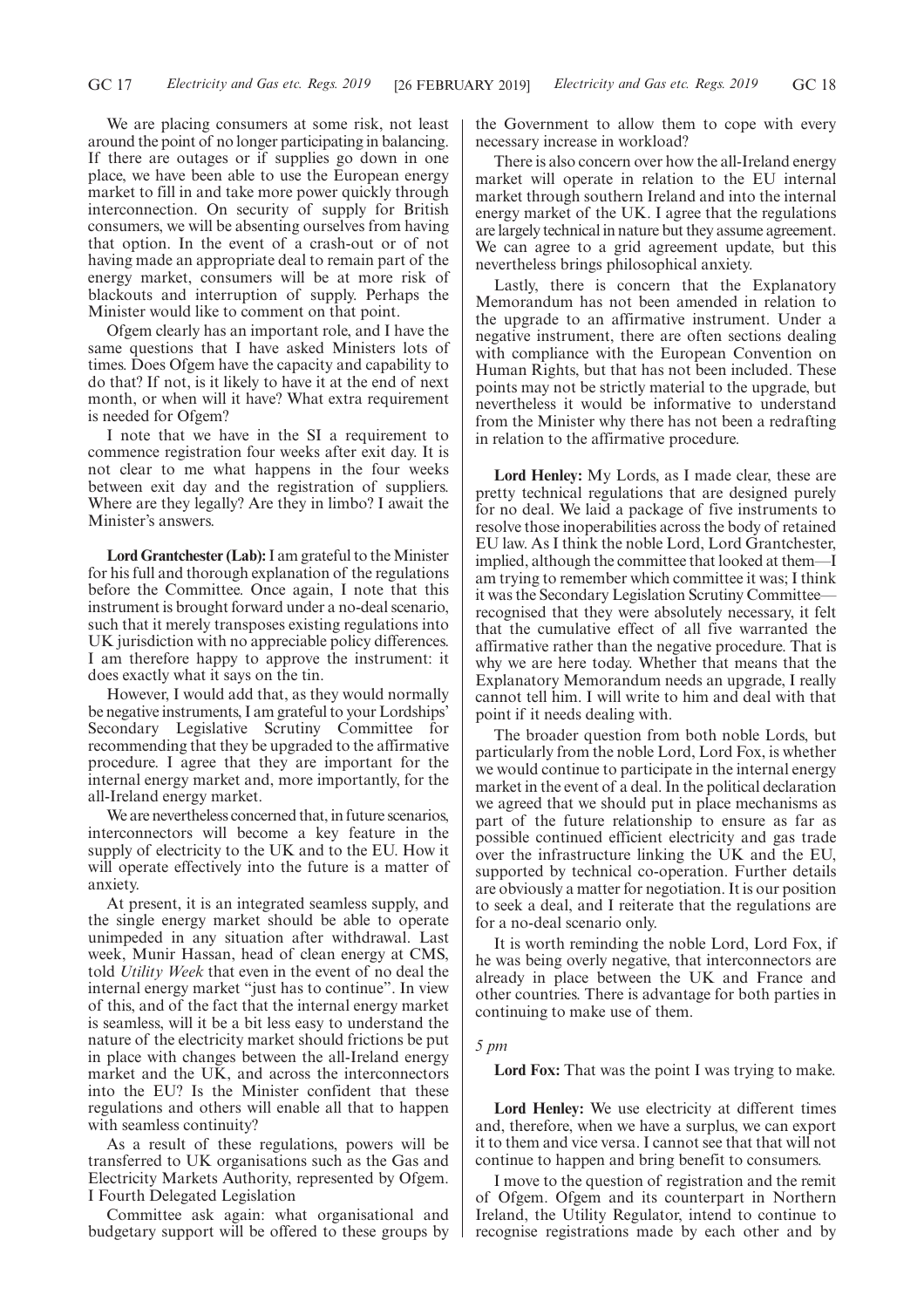#### [LORD HENLEY]

EU regulators, so we believe this will have no impact on the regulators' ability to regulate. I hope that they will continue to be able to do the job that they do very well at the moment. We have engaged extensively with them and are confident that they will be able to meet their obligations within existing budgets. Where new systems are required, such as reporting mechanisms under the remit, the cost can be recouped through fees.

Finally, the noble Lord, Lord Grantchester, asked about Ireland and the single electricity market. We are confident that new arrangements can be put in place for trading in a no-deal scenario that will minimise disruption to the single electricity market. We have been working very closely with colleagues in the Northern Ireland Civil Service, the Northern Ireland Utility Regulator, Ofgem, systems operators and interconnectors to understand what day one arrangements for trading between the SEM would be in a no-deal scenario—not only the SEM within Ireland but interconnectors going to and fro between the two countries.

I think that deals with the points made by both noble Lords, and I therefore commend the first of the five regulations.

*Motion agreed.*

## **Gas (Security of Supply and Network Codes) (Amendment) (EU Exit) Regulations 2019**

*Considered in Grand Committee*

*5.03 pm*

### *Moved by Lord Henley*

That the Grand Committee do consider the Gas (Security of Supply and Network Codes) (Amendment) (EU Exit) Regulations 2019.

*Relevant document: 16th Report from the Secondary Legislation Scrutiny Committee (Sub-Committee A)*

*Motion agreed.*

## **Electricity Network Codes and Guidelines (Markets and Trading) (Amendment) (EU Exit) Regulations 2019**

*Considered in Grand Committee*

*5.04 pm*

## *Moved by Lord Henley*

That the Grand Committee do consider the Electricity Network Codes and Guidelines (Markets and Trading) (Amendment) (EU Exit) Regulations 2019.

*Relevant document: 16th Report from the Secondary Legislation Scrutiny Committee (Sub-Committee A)*

## **Electricity Network Codes and Guidelines (System Operation and Connection) (Amendment etc.) (EU Exit) Regulations 2019**

*Considered in Grand Committee*

*5.04 pm*

#### *Moved by Lord Henley*

That the Grand Committee do consider the Electricity Network Codes and Guidelines (System Operation and Connection) (Amendment etc.) (EU Exit) Regulations 2019.

*Relevant document: 16th Report from the Secondary Legislation Scrutiny Committee (Sub-Committee A)*

*Motion agreed.*

## **Electricity and Gas (Market Integrity and Transparency) (Amendment) (EU Exit) Regulations 2019**

*Considered in Grand Committee*

*5.05 pm*

## *Moved by Lord Henley*

That the Grand Committee do consider the Electricity and Gas (Market Integrity and Transparency) (Amendment) (EU Exit) Regulations 2019.

*Relevant document: 16th Report from the Secondary Legislation Scrutiny Committee (Sub-Committee A)*

*Motion agreed.*

## **Energy Efficiency (Private Rented Property) (England and Wales) (Amendment) Regulations 2018** *Considered in Grand Committee*

*5.05 pm*

### *Moved by Lord Henley*

That the Grand Committee do consider the Energy Efficiency (Private Rented Property) (England and Wales) (Amendment) Regulations 2018.

*Relevant document: 10th Report from the Secondary Legislation Scrutiny Committee (Sub-Committee A)*

**TheParliamentaryUnder-Secretaryof State,Department for Business, Energy and Industrial Strategy (Lord Henley) (Con):** My Lords, these regulations, laid before the House on 23 November last year, will amend the domestic minimum standard provisions within the Energy Efficiency (Private Rented Property) (England and Wales) Regulations 2015. In our clean growth strategy, we set out our ambitions to upgrade the energy efficiency of all buildings by the 2030s. The 2015 energy efficiency regulations, which set minimum energy performance targets for properties in the private rented sector, are an important precursor to that work, helping the Government to deliver our fuel poverty and decarbonisation commitments.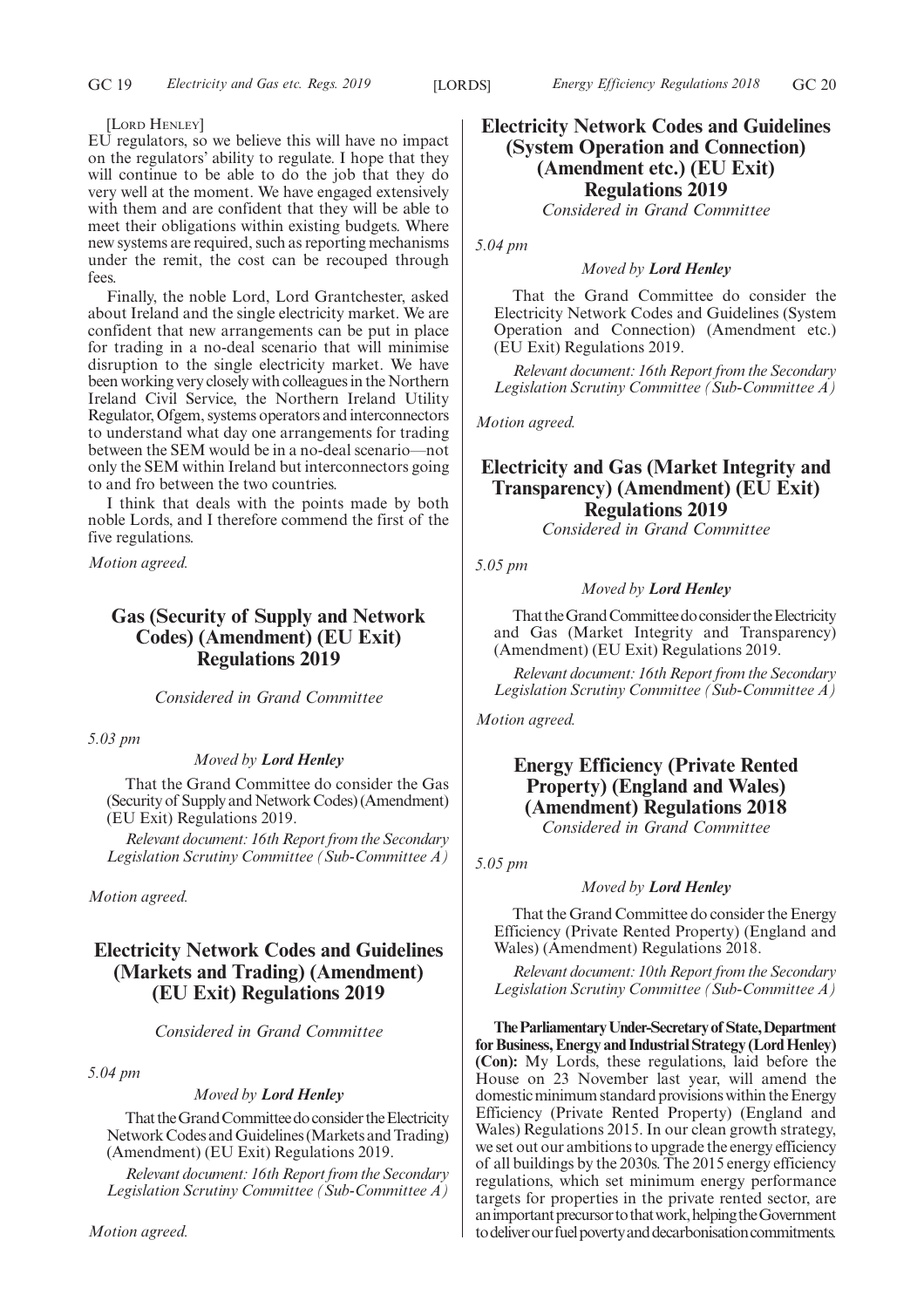Although I appreciate that noble Lords may already be familiar with the minimum standards, some background on the sector and the 2015 regulations may still prove useful before we discuss the specific effect of these amendments. There are about 4.5 million privately rented homes across England and Wales, making it the second largest tenure after owneroccupation. Most of these properties already have an Energy Performance Certificate, or EPC, rating of E or above. However, about 290,000—that is 6% of the market—have a rating of F or G and, as such, are particularly energy inefficient and costly to heat. In fact, it costs about £1,000 more per year on average to heat an F or G-rated home than one rated at band D. Moreover, many tenants of these properties are among the most vulnerable and approximately 45% are in fuel poverty.

The 2015 regulations were designed to drive energy efficiency improvements to these inefficient privately rented homes and established a minimum energy efficiency standard of EPC E for these properties. Since 2018, the regulations have required landlords who let properties below the standard to improve them to EPC E before granting a new tenancy or renewing an existing one. However, the regulations also state that improvements are required only where they can be made at no cost to the landlord, using third-party funding: notably Green Deal finance. Where a home cannot be improved to EPC E, either because funding is unavailable or because of legitimate technical concerns, the regulations permit the landlord to continue to let it, provided they have registered an exemption on the new minimum standard exemptions register. However, access to no-cost funding, particularly Green Deal finance, is more constrained than was originally anticipated when the regulations were made. This means that most F and G-rated properties now qualify for an exemption.

The key amendment under discussion today addresses this by requiring landlords of domestic properties to invest their own funds in energy efficiency measures where third-party funding is insufficient or cannot be secured. To ensure that landlords are not overburdened, this investment requirement will be capped at £3,500 per property, inclusive of VAT and any third-party funding obtained. Ancillary amendments will also be made to the exemptions framework to ensure that the investment requirement delivers improvements where they are most needed.

I shall now briefly discuss the choice of £3,500 for the cap. At consultation, £2,500 was proposed, with a range of other caps presented for comparison. Following overwhelming calls, from 67% of respondents, for a higher cap, and from the results of further modelling, £3,500 was ultimately selected. Our updated modelling shows that of the caps considered in the consultation, £3,500 was the most effective at balancing the costs to landlords against the benefits to tenants and society. Specifically, that analysis shows that under a £3,500 cap: 48% of F and G properties will reach band E, with an average cost of £1,200; the remaining 52% of properties will be able to receive at least one improvement, at an average cost of £2,000; and tenants in improved properties will save an average of £180 a year on their energy bills. The £3,500 cap strikes the right balance between ensuring that a meaningful number of properties are improved to EPC E while ensuring that those improvements are affordable, particularly for smaller landlords who make up the majority of the sector.

However, I should also highlight that, alongside the clear benefits of thermal comfort for tenants, landlords themselves will benefit from the improved energy efficiency of their properties: specifically, in the form of reduced maintenance costs and increases in property capital value, as well as increased tenant satisfaction and following that, one would hope, shorter void periods.

In conclusion, these amendments will help ensure that the domestic minimum standard regulations can operate effectively in line with Parliament's original intentions and deliver meaningful energy efficiency improvements to the least efficient homes in the private rented sector. I beg to move.

**Lord Fox (LD):** My Lords, I thank the Minister for presenting this statutory instrument. The noble Lord, Lord Grantchester, is a world expert in the new Green Deal, so I look forward to his contribution and will defer to him in all ways in this area.

First, in many cases we have had to take the Government to task for not consulting but it seems that there has been an extensive consultation in this process, which should be acknowledged.

I became a little confused when I looked back at when this was debated in the other place. I found a debate that goes back to June 2016; if noble Lords can cast their minds back that far, Andrea Leadsom was then the Secretary of State. It appears that this was debated at that time. What happened to it in between what has been going on? The then Secretary of State refers to all sorts of dates with regard to launching the register, which have passed. Perhaps I have got terribly confused, but it seems that this is the SI that was being debated and that there has been a very long gap in between. In due course I will refer to something the Secretary of State mentioned in that debate.

As the Minister set out, this deals with some of the least satisfactory housing in the country: nearly 300,000 substandard private rented sector homes. As the Secondary Legislation Scrutiny Committee pointed out:

"The Committee is of the view that, as a significant proportion of tenants in 'substandard' properties are in fuel poverty".

The committee recommends that the,

"Department may wish to monitor whether the proposals lead to any adverse impact on vulnerable tenants",

and recommends that the department might wish to monitor how the proposals lead to the impact on vulnerable tenants and whether they become less or more fuel poor. I would welcome a response from the Minister to that recommendation.

Moving forward, the fact that we have moved from public investment into the new Green Deal to private finance providers flags up concerns—I do not know whether the noble Lord, Lord Grantchester, will go into more detail. We talk about private finance providers. Private finance initiatives in other sectors are clearly not covered in glory at the moment, so I am interested in and concerned about how those finances are regulated and registered and what level of their returns on their finance we are expecting back. What kind of cap do they have on their returns?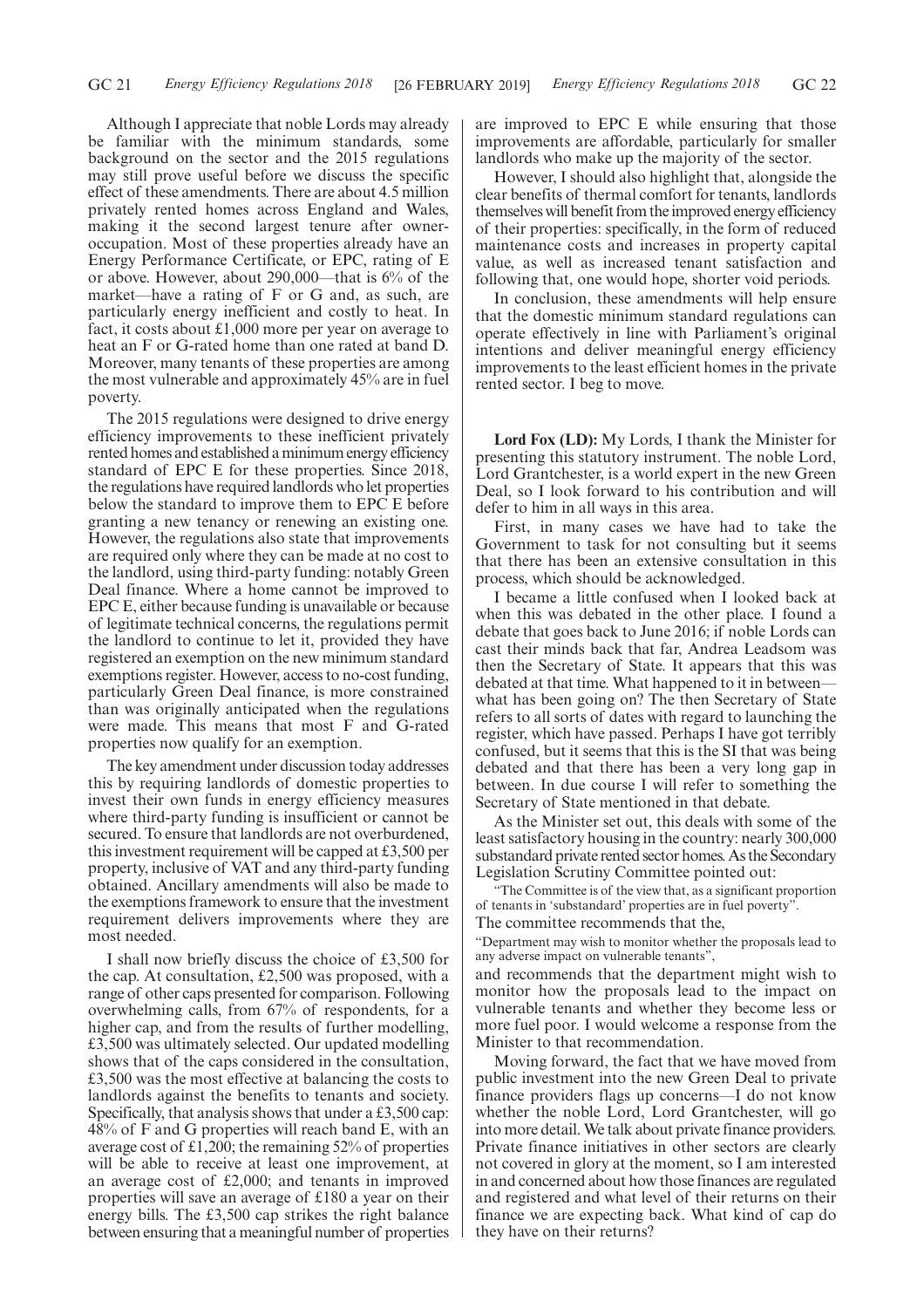#### [LORD FOX]

As the Minister set out, the key proposal here is the removal of the no-cost-to-landlord aspects of the legislation. I think that that is right, because it is quite clear that work needs to be done and it will come at a cost. The Minister highlights this as being an important element of the green agenda, and it is very clear that there are big wins to be had for relatively small investment.

#### *5.15 pm*

*Sitting suspended for a Division in the House.*

#### *5.25 pm*

**Lord Fox:** As I was saying, I romped through some questions around private finance providers and details of registration control and the management of that process. I welcome the removal of the "no cost to landlords" clause and the insertion of the £3,500 cap, but there are some issues with that. I note that VAT is included within it, and so obviously it is 20% less than you think. It includes also any other funding that the landlord is able to pull in, including local authority or Green Deal funding. Already, it starts to look like less, as it will not always be the landlord putting the £3,500 in.

I would not call them loopholes, but we then have some other ways for the landlord to invest less. One is the recognition of previous investment, which clearly is often possible. How do the Government expect to avoid that in many cases? The second point I have concerns about is the high-cost exemption. It is not hard to get estimates for jobs. Frankly, if you ask a builder to give you high estimates for jobs, they are usually better at that than they are at low estimates. I suggest that that is a gaping loophole for unscrupulous landlords, sadly many of whom operate in this sector. I would welcome the Minister's view on that.

Another potential issue was brought up in the debate of 2016 to which I referred earlier. The Secretary of State, Andrea Leadsom, said that,

"landlords will be required to install only measures that cost the same as or less than their expected energy savings over a seven-year period, and they will be eligible for an exemption if the improvements do not meet that payback test".—[*Official Report*, Commons, Fourth Delegated Legislation Committee, 8/6/16; col. 4.]

There is no mention of that payback test in the accompanying material to this SI. Could the Minister please explain that status?

My final point is this. The Minister mentioned that those obtaining an exemption will be put on a register. Will he undertake that this will be a public register so that those landlords would be fully knowable to the wider community? I await the answers to those questions.

**Lord Grantchester (Lab):** My Lords, I thank the Minister once again for his exemplary introduction to the regulations before the Committee today. I note that, at last, we have come out of the jurisdiction of no-deal outcomes to look at matters of great importance that are, nevertheless, outwith our previous debates on the tranches of SIs that deal with a no-deal scenario.

We come now to the important aspect of energy efficiency, a necessary and effective part of our infrastructure improvement to reduce and remove carbon emissions in the longer term. I always thought that it was a very key part of the Green Deal, introducedI hasten to advise the noble Lord, Lord Fox—during the coalition years under a Liberal Democrat Minister of State in DECC, and it was to his great regret that it eventually collapsed, as we showed at the time, through very great difficulties in its construction.

#### *5.30 pm*

This SI provides amendments to the Energy Efficiency (Private Rented Property) (England and Wales) Regulations 2015, which introduced mechanisms to require landlords to improve their properties so that they could reach the minimum long-term lettable level of EPC band E by 2020 following that primary legislation. If they have not improved to this standard or do not have an exemption certificate after this date, such properties will be deemed substandard, and in principle not legal to let.

The Green Deal came in in 2011 and was of such complexity and difficulty that it took four years to produce the 2015 regulations. However, they were cancelled almost immediately afterwards following their difficulties. The regulations relied extensively on the assumption that bill payers could avail themselves of the Green Deal to improve their properties, and the cost to the landlord was appraised on that basis—that is, if a landlord had an assessment and the improvements were economic up to band E with a Green Deal loan programme, that would discharge his or her improvement responsibility.

However, with the cancellation of the Green Deal, the SI became inoperable; hence it has taken another four years for the 2018 amendment regulations to retain the requirement to improve and the level of improvements to aspire to, but they substitute for the "no cost to landlord" provisions related to the Green Deal a maximum spend for an F-rated or G-rated property of £3,500 by the landlord in order to reach the minimum. If the property cannot be improved to band E for that sum and the landlord can show that he or she has spent the maximum on it, a certificate of high-cost exemption can be applied for, which exempts the landlord from doing further work to bring the property up to band E.

As I said, the original 2015 regulations took four years to arrive following the passage of the Energy Act 2011, and they collapsed almost immediately. As simple arithmetic shows, there has been an eight-year period to bring various features to improve the energy efficiency of homes. They have eventually been laid following tortuous argument about the level of financial liability which landlords should be responsible for when they rent out very poorly insulated properties in bands F and G, and the point at which they should then be able to rent out such low-standard properties after 2020 if exempted from the full cost of raising the standard of the property.

The Government's consultation proposal was that landlords should be exempted after a maximum of £2,500 of expenditure. This received a frosty reception from consultees, 79% of whom argued that the limit was too low. Among other arguments put forward, it was pointed out that, according to the Government's own impact assessment figures, only 30% of F and G properties would be uprated at that level; the rest were to be exempted. The favoured level of landlord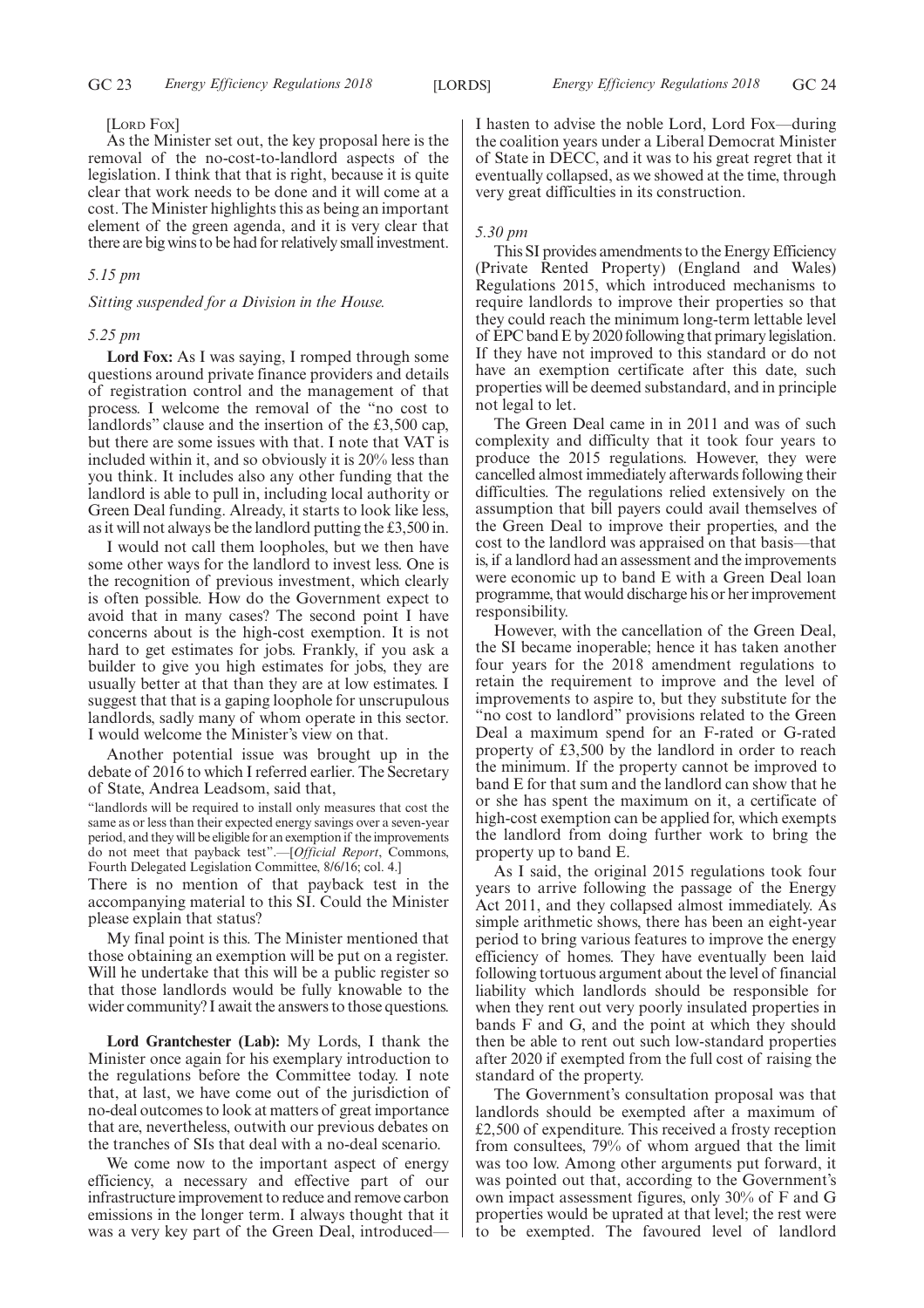contribution of £5,000 was endorsed by half of the total number of consultees, and 60% of those said that the £2,500 level was too low. Impact assessment projections suggested that, with a £5,000 level in place, some 73% of F and G properties would successfully be rated up to band E.

The first thing to be said is that on this side of the House we somewhat regret the lower level that the Government put into the regulations. Indeed, the Government's response to the consultation was to concede the uprated figure of £3,500, which has been incorporated into this SI, as their operational alternative to the 2015 SI. This would mean that 48% of properties would reach the required level. In other words, turning it upside down, it means that 52%, the majority of properties, would end up exempt, with the landlord not required to do any more to an F or G-rated property let out after 2020.

So while we support the fact that a cap is now in place that creates an environment for the improvement of properties, removes uncertainty and will necessarily increase minimum standards, nevertheless the assumption that properties in another category of multiple occupancy are still largely excused from the regulations for a further five years is particularly regrettable. We regret that this lower level has been introduced. I ask the Minister whether the Green Deal could be repurposed to provide finance for landlords, above the £3,500 level, to £5,000, such that the future affordability of this very necessary amendment to implement the Green Deal could be brought forward.

**Lord Henley:** The noble Lord would like a higher figure than the one we came to after considerable consultation—the increase from the £2,500 we originally proposed to £3,500, which is what these regulations are about. He has suggested, and I presume this is official Labour Party policy, a figure of £5,000. I suspect that if we had suggested £4,500 or £5,000, he would have suggested £6,000, so I do not think we can win on this. The simple fact is that we thought it right that those landlords who are not making any contribution should be encouraged or made to make some contribution. We are talking only about those 6% of properties that fall below the standard I set out in my opening remarks. The implication behind that is that the landlords of the other 96%—it is actually 94%, I am grateful to the noble Lord, Lord Fox—are doing the right thing, as any sensible landlord would do. It is not just about being good to their tenants—although that has an obvious benefit in encouraging tenants to stay and reducing the amount of void time—but much of the expenditure on improving the property will improve its capital value and be of benefit to the landlord. So although I believe, as a good Conservative, in the rights of property, I think it is right that we offer some encouragement to landlords—and this is more than encouragement—to spend money on maintaining their properties and ensuring that their tenants and the wider public benefit from improving the energy efficiency of those properties to at least band D and to higher bands in due course.

**Lord Grantchester:** I thank the Minister for stating that the added benefit of the rise from £3,500 to £5,000 produces a very considerable increase in the number of properties that would then comply. This would provide a win-win scenario whereby the tenant had reduced future bills for maintaining the property and the landlord saw an increase in the value of his property of more than £8,000: the impact assessment puts the increase at £8,500. Both these figures are considerably higher, so we would have preferred to have seen a £5,000 limit in the regulations.

**Lord Henley:** Again, I note what the noble Lord says; I imagine landlords up and down the country will be listening to his words. We had to make a decision based on a number of factors, but also on the viability of the whole sector. We did not want to see the whole sector being adversely affected on the basis of further modelling of the costs and benefits of the £3,500 cap. The noble Lord, Lord Grantchester, also asked why it had taken so long—four years, as he said—to lay this SI. It took time to build consensus among the wider stakeholder base and to consult properly, which on this occasion was welcomed by the noble Lord, Lord Fox.

The noble Lord, Lord Fox, then confused me by referring to the 2016 debate, implying—I am sure he did not intend to—that that was the debate on these regulations. That debate was to postpone the launch of the exemptions register by six months. It did not relate to this amendment to include a landlord contribution. All this does is to seek that the landlord should make a contribution. These regulations were debated in another place on 14 January this year. They were introduced by my right honourable friend Claire Perry, and it is open to the noble Lord to look at the First Delegated Legislation Committee from that date in *Hansard*. What happened in between? The 2015 regulations were made on 26 March 2015 and the provisions we propose to amend came into effect in April 2018.

The noble Lord then asked if the register will be made public. Yes, the register opened in 2017, and information registered on it is publicly available and searchable. The noble Lord, Lord Fox, regretted the inclusion of that in the £3,500 cap. We acknowledge that that has an impact on the scale of the improvements that can be delivered, but we nevertheless believe that that is offset by the increase from £2,500 to £3,500. The noble Lord, Lord Grantchester—being more severe than me—would like to take that yet further. Again, these are questions of balance and I believe we got it right with £3,500, even though the £3,500 includes that.

The noble Lord, Lord Fox, asked if the amending regulations are asking landlords to provide three installer quotes and whether that was making it too onerous and complicated. The requirement to provide three quotes applies only where the landlord is looking to avoid making any improvements and to register an exemption on the basis that even the cheapest improvement would exceed the value of the cap. Our analysis showed that virtually all properties can receive at least one measure costing less that £3,500, so we expect this exception to be invoked very rarely. The noble Lord will know that it is plain common sense to get more than one quote. If they are using it to seek an exemption, it is quite right that there should be three.